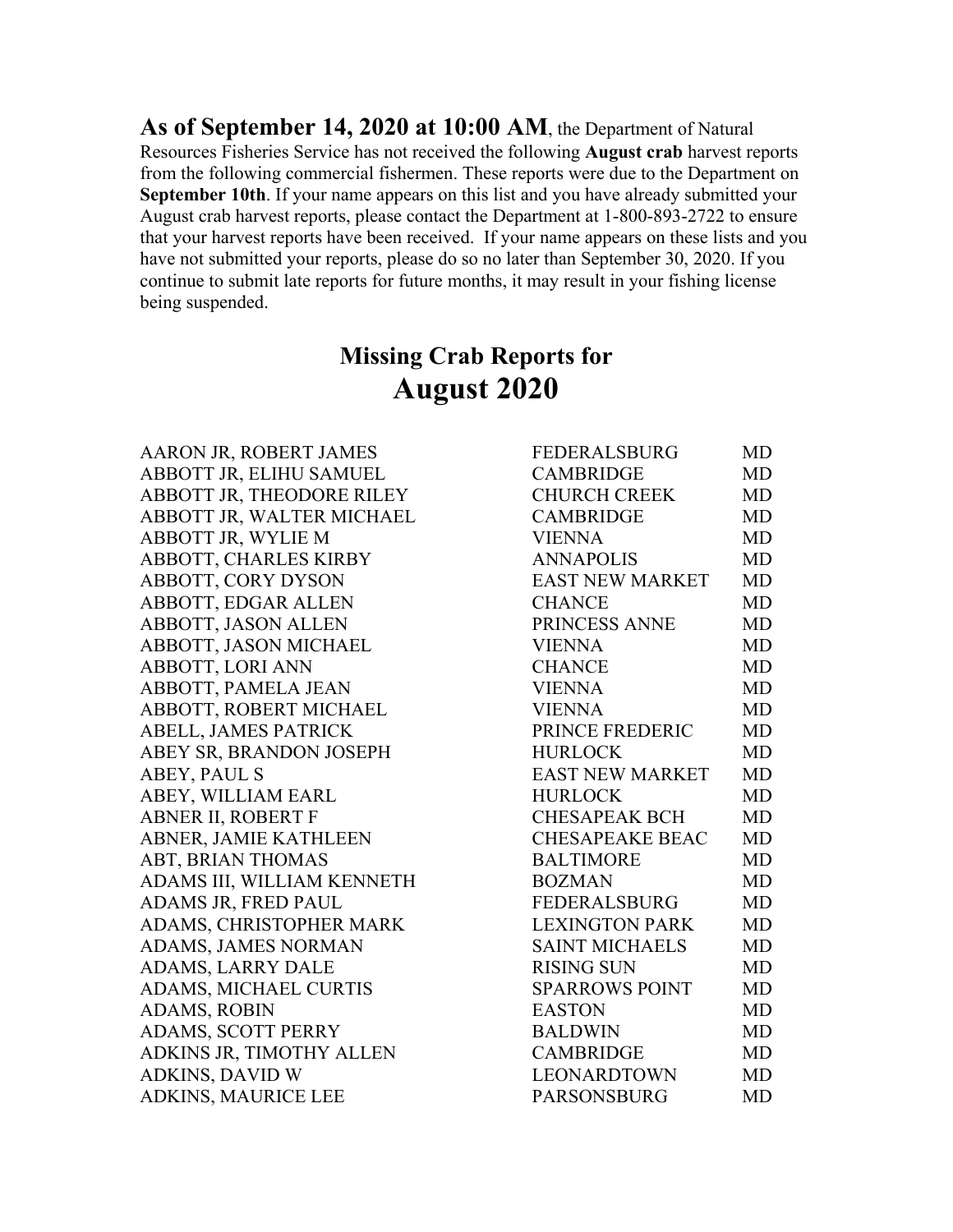| <b>ADKINS, THOMAS D</b>        | <b>SHARPTOWN</b>      | MD        |
|--------------------------------|-----------------------|-----------|
| AGNES, PETER CHRISTOPHER       | <b>QUEENSTOWN</b>     | MD        |
| ALLEN, DALE BENNETT            | <b>NEWCOMB</b>        | <b>MD</b> |
| ALSOP-PARKS, JENNIFER D        | <b>EDGEWATER</b>      | <b>MD</b> |
| ALTLAND II, JUNIOR D           | <b>LOGANVILLE</b>     | PA        |
| ALVEY JR, KENNETH WAYNE        | <b>HOLLYWOOD</b>      | <b>MD</b> |
| AMIR, SHAH                     | <b>BERLIN</b>         | <b>MD</b> |
| ANDERS, JAMES KIRK             | <b>BELAIR</b>         | <b>MD</b> |
| ANDERSON, BRIAN LAWRENCE       | <b>SMYRNA</b>         | DE        |
| ANDERSON, LISA SIMMONS         | <b>DEAL ISLAND</b>    | <b>MD</b> |
| ANDERSON, RAYMOND SCOTT        | <b>STEVENSVILLE</b>   | MD        |
| ANDERSON, WILLIAM T            | <b>DEAL ISLAND</b>    | MD        |
| ANDREASEN, LINDA L             | <b>SHADY SIDE</b>     | MD        |
| ANDREW, THOMAS BRYAN           | <b>TRAPPE</b>         | <b>MD</b> |
| ANDREW, THOMAS ELMER           | <b>TRAPPE</b>         | MD        |
| ANDREWS, GREGORY JOHN          | <b>MIDDLE RIVER</b>   | MD        |
| ANDRZEJEWSKI, MELVIN           | <b>BALTIMORE</b>      | MD        |
| ANTHONY, DENNIS LEE            | <b>RIDGELY</b>        | MD        |
| ANTHONY, DONALD WESLEY         | <b>RIDGELY</b>        | MD        |
| ANTHONY, JEFFERY LEE           | <b>GRASONVILLE</b>    | MD        |
| ANTONIOLI, MARK CARLTON        | <b>LA PLATA</b>       | MD        |
| APPEL SR, MICHAEL LEE          | <b>FREDERICK</b>      | MD        |
| ARNOLD JR, DANIEL ALLEN        | <b>WELCOME</b>        | MD        |
| ARNOLD, KATIE MARIE            | <b>MANCHESTER</b>     | MD        |
| ASANOVICH JR, JOSEPH BRUNO     | <b>MARION</b>         | MD        |
| ASANOVICH, JOHN JOSEPH         | <b>MARION</b>         | MD        |
| ASH, JAMES FRANKLIN            | <b>ROCK HALL</b>      | <b>MD</b> |
| ASHBY-JOHNSON, SHAWN D.        | <b>CHAMBERSBURG</b>   | PA        |
| ASHLEY SR, DANIEL AVERY        | <b>ROCK HALL</b>      | MD        |
| ASHTON JR, WAYNE L             | <b>FISHING CREEK</b>  | MD        |
| ASHTON, JOHN L                 | <b>CHURCH CREEK</b>   | MD        |
| <b>ASHTON, WAYNE L</b>         | <b>FISHING CREEK</b>  | MD        |
| ASQUITH, ROBERT E              | <b>ANNAPOLIS</b>      | MD        |
| <b>ASTFALK, MARK PHILIP</b>    | <b>ELKTON</b>         | MD        |
| ATKINS JR, JOHN WALTER         | <b>SAINT LEONARD</b>  | MD        |
| AUS, LINDA CAROL               | <b>CHESTER</b>        | MD        |
| AUSTIN, KEITH GAIL             | <b>HANOVER</b>        | MD        |
| AUSTIN, KEVIN FRANKLIN         | <b>STEVENSVILLE</b>   | MD        |
| <b>BADEAUX JR, DAVID JAMES</b> | <b>LUSBY</b>          | MD        |
| BAHNEMAN, THOMAS EDWARD        | <b>UPPER MARLBORO</b> | MD        |
| BAILEY JR, WILLIAM ORVILLE     | <b>BISHOPVILLE</b>    | MD        |
| BAILEY, BRYAN REYBURN          | PERRYVILLE            | MD        |
| <b>BAKER, CHARLES EDWARD</b>   | <b>ROCK HALL</b>      | MD        |
| <b>BAKER, CHARLES JASON</b>    | <b>ROCK HALL</b>      | MD        |
| <b>BAKER, DALE ROBERT</b>      | <b>HAMPSTEAD</b>      | MD        |
| <b>BAKER, GARY L</b>           | <b>SEAFORD</b>        | DE        |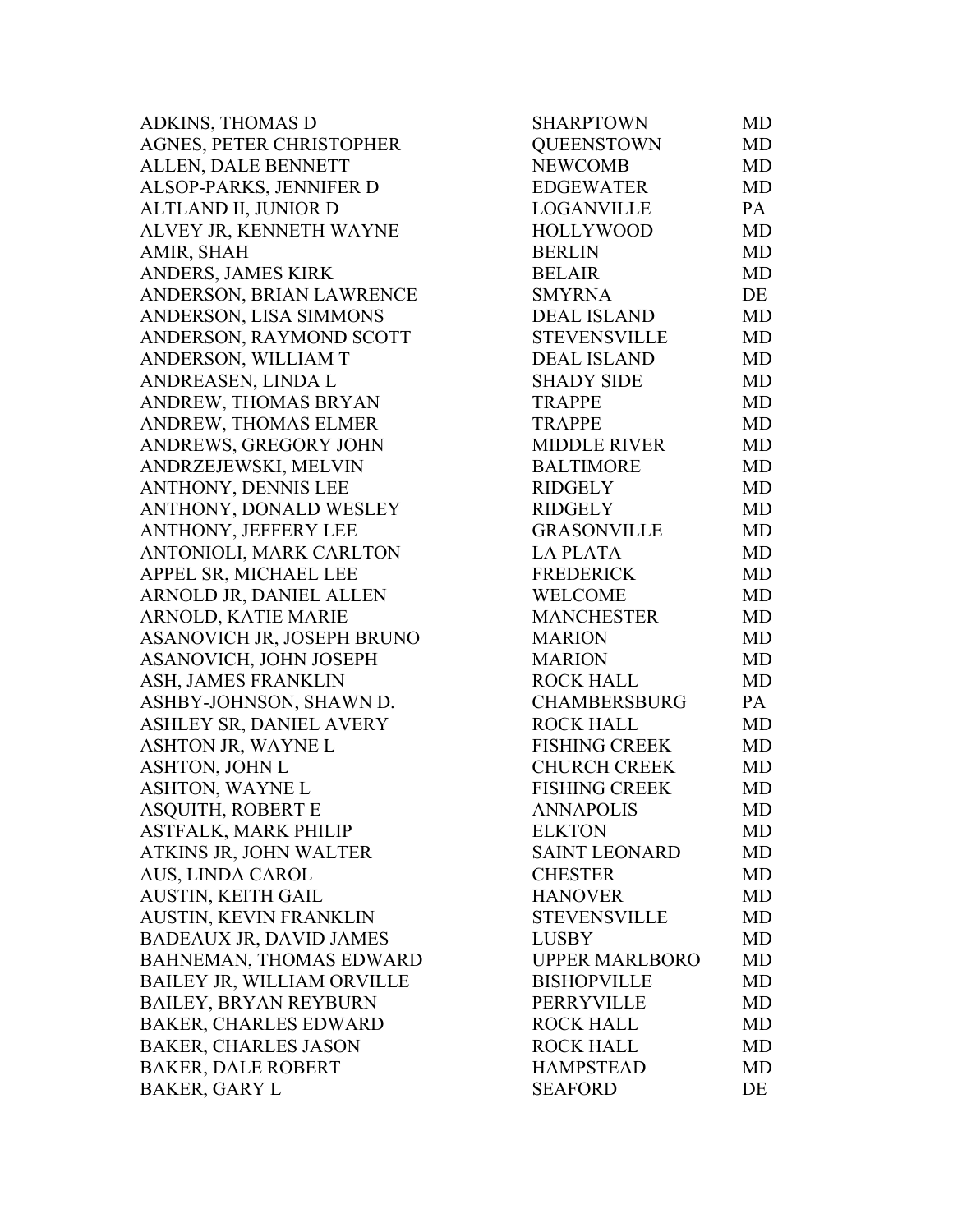BAKER, JEFFERY LYNN BAKER, JEFFREY WAYNE BAKER, SHAWN E BAKER, TERRI A BALL JR, JOHN SMITH BALL JR, LEWIS ROBERT BALL, CHARLES ANDREW BALTUS, BLAIR RICHARD BANDY, DANIEL W BARNES JR, FRANKLIN LEE BARNES, HEIDI HADDAWAY BARNES, STEPHEN RAY BARNETTE, JOHN T BARNHART, THOMAS ANDREW BARRESI, FRANK BARRETT, ROBERT DONALD BARROW, JERRY LOUIS BARROW, KYLE LOGAN BARROW, RODNEY ALAN BARTHOLOMEW, JASON RAY BARTRUM JR, ORA OLIVER BASEL SR, RAYMOND PAUL BASEL, CYNTHIA MARIE BASHORE, ROBERT WARD BASIL, JOSEPH WILLIAM BASIL, MICHAEL JOSEPH BASTAIN, DAVID M BATES, LESLIE LYNN BATES, SCOTT A BATHON, JOSEPH HOWARD BAUER, ADAM CHRISTOPHER BAUERLIEN, DOUGLAS DARREN BAUMANN, CHARLES B BAXTER JR, JAMES FREDERICK BAXTER SR, JAMES F BAXTER, RYAN D BAXTER, SHARON JARBOE BAXTER, WILLIAM DAVID BAYNARD, BRYAN CHRISTOPHER BAYNARD, ROBERT HARRISON BAYNARD, THOMAS JOSEPH BAYSE, DANIEL RAY BEACHAM III, PHILIP S BEALL, RONALD W BEALL, WILLIAM STEVEN BEAN, ROBERT WAYNE

| <b>KENNEDYVILLE</b>    | MD        |
|------------------------|-----------|
| <b>ROCK HALL</b>       | <b>MD</b> |
| <b>HEBRON</b>          | <b>MD</b> |
| PRINCE FREDERIC        | <b>MD</b> |
| <b>CHURCHVILLE</b>     | <b>MD</b> |
| <b>INDIAN HEAD</b>     | <b>MD</b> |
| <b>CLEMENTS</b>        | <b>MD</b> |
| <b>BALTIMORE</b>       | <b>MD</b> |
| CHESTERTOWN            | <b>MD</b> |
| <b>CAMBRIDGE</b>       | <b>MD</b> |
| <b>PRESTON</b>         | <b>MD</b> |
| <b>PRESTON</b>         | <b>MD</b> |
| PRINCESS ANNE          | <b>MD</b> |
| <b>JOPPA</b>           | <b>MD</b> |
| <b>BALTIMORE</b>       | <b>MD</b> |
| <b>MCDANIEL</b>        | <b>MD</b> |
| <b>TILGHMAN</b>        | <b>MD</b> |
| <b>TILGHMAN</b>        | <b>MD</b> |
| <b>TILGHMAN</b>        | <b>MD</b> |
| <b>CENTREVILLE</b>     | <b>MD</b> |
| <b>CAMBRIDGE</b>       | <b>MD</b> |
| <b>BOZMAN</b>          | <b>MD</b> |
| <b>BOZMAN</b>          | <b>MD</b> |
| <b>NEWARK</b>          | DE        |
| <b>TRAPPE</b>          | <b>MD</b> |
| <b>OXFORD</b>          | <b>MD</b> |
| <b>WELCOME</b>         | <b>MD</b> |
| <b>ANNAPOLIS</b>       | <b>MD</b> |
| <b>DEALE</b>           | <b>MD</b> |
| <b>TAYLORS ISLAND</b>  | <b>MD</b> |
| <b>BALTIMORE</b>       | <b>MD</b> |
| <b>WESTMINSTER</b>     | MD        |
| <b>ST LEONARD</b>      | MD        |
| <b>STEVENSVILLE</b>    | MD        |
| <b>STEVENSVILLE</b>    | <b>MD</b> |
| <b>OUEEN ANNE</b>      | <b>MD</b> |
| <b>CENTREVILLE</b>     | <b>MD</b> |
| <b>QUEEN ANNE</b>      | <b>MD</b> |
| <b>TRAPPE</b>          | <b>MD</b> |
| <b>SHERWOOD</b>        | <b>MD</b> |
| <b>BOZMAN</b>          | <b>MD</b> |
| <b>GLEN BURNIE</b>     | MD        |
| <b>NEW WINDSOR</b>     | <b>MD</b> |
| <b>LOTHIAN</b>         | <b>MD</b> |
| <b>JARRETTSVILLE</b>   | <b>MD</b> |
| <b>MARDELA SPRINGS</b> | MD        |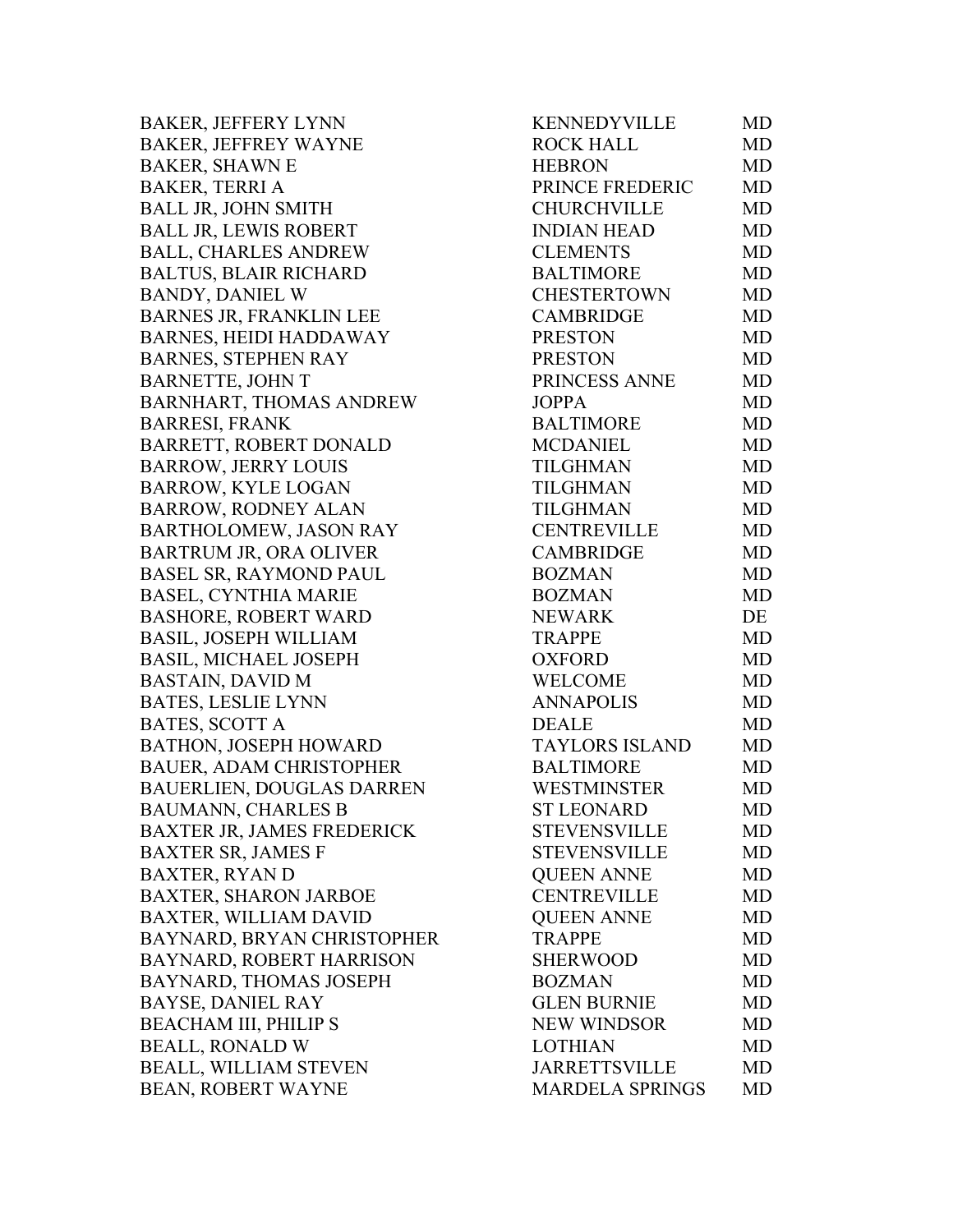| <b>BEARD, BILLY JOE</b>          | <b>GLENDALE</b>        | MD |
|----------------------------------|------------------------|----|
| BEATTY JR, HARRY CORNELIUS       | <b>GRASONVILLE</b>     | MD |
| BEAVER JR, EDWARD ELIAS          | <b>STREET</b>          | MD |
| <b>BECK, JOHN DAVID</b>          | <b>STEVENSVILLE</b>    | MD |
| BECK, WILLIAM ALBERT             | <b>ROCK HALL</b>       | MD |
| <b>BECKER, GILBERT FRANCIS</b>   | <b>SPARROWS POINT</b>  | MD |
| BELCHER, TIMMY FREDERICK         | <b>GREENSBORO</b>      | MD |
| BELFIELD, DONALD WAYNE           | <b>LAPLATA</b>         | MD |
| <b>BELL JR, LEROY</b>            | <b>CHURCH CREEK</b>    | MD |
| <b>BELL SR, DANIEL LEE</b>       | <b>EAST NEW MARKET</b> | MD |
| BELL, NORMAN EUGENE              | <b>SEVERN</b>          | MD |
| <b>BELL, WILLIAM A</b>           | LEONARDTOWN            | MD |
| <b>BELLERE JR, THOMAS LOUIS</b>  | <b>MECHANICSVILLE</b>  | MD |
| BELT, BRENDA LATOSHIA            | <b>GRASONVILLE</b>     | MD |
| BENDER, OREN KEVIN               | PERRYVILLE             | MD |
| BENJAMIN JR, RICHARD CLINTON     | <b>NORTH EAST</b>      | MD |
| BENNETT II, LAWRENCE E           | CAMBRIDGE              | MD |
| BENNETT, BRODY RYAN              | <b>HENDERSON</b>       | MD |
| BENNETT, MEREDITH LYNN           | <b>CAMBRIDGE</b>       | MD |
| BENSON, KHRISTIAN EDMOND FRANCIS | <b>STEVENSVILLE</b>    | MD |
| BENSON, SEAN ASHLEY              | POCOMOKE CITY          | MD |
| BENTON III, WILLIAM EDGAR        | <b>CENTREVILLE</b>     | MD |
| <b>BENTON JR, LINWOOD</b>        | PRINCESS ANNE          | MD |
| <b>BENTON, ANDREW A</b>          | <b>WENONA</b>          | MD |
| <b>BENTON, DANIEL L</b>          | <b>DEAL ISLAND</b>     | MD |
| BENTON, JOSEPH WALKER            | <b>CENTREVILLE</b>     | MD |
| BENTON, KAYLA MADISON            | <b>CHANCE</b>          | MD |
| <b>BENTON, RONNIE SAM</b>        | <b>CENTREVILLE</b>     | MD |
| BENTON, STEPHEN PAUL             | <b>CHANCE</b>          | MD |
| <b>BERES, ALLAN CRAIG</b>        | <b>OCEAN CITY</b>      | MD |
| BERGEY III, JAMES RYAN           | <b>BERLIN</b>          | MD |
| BERGGRUM JR, BERNARD R           | <b>WINGATE</b>         | MD |
| BERRY, SHAUN MICHAEL             | <b>HALETHORPE</b>      | MD |
| BERTHE, JAMES BRIAN              | PINEY POINT            | MD |
| BETTS SR, WILLIAM DAVID          | <b>SALISBURY</b>       | MD |
| BETTS, MARK CHRISTOPHER          | <b>RHODESDALE</b>      | MD |
| <b>BETZ, BRUCE PAUL</b>          | <b>REISTERSTOWN</b>    | MD |
| BETZ, RICHARD MICHAEL            | <b>OCEAN CITY</b>      | MD |
| BEVILLE, BRANDON KEITH           | <b>CRAPO</b>           | MD |
| BIERMAN, CHRISTY LOUISE          | SALISBURY              | MD |
| BILDSTEIN JR, EDWARD GRANT       | <b>ROYAL OAK</b>       | MD |
| <b>BILZ, SUSAN MARY</b>          | <b>ESSEX</b>           | MD |
| <b>BINES JR, RICHARD E</b>       | PORT DEPOSIT           | MD |
| <b>BINES, SHEILA RENE</b>        | PORT DEPOSIT           | MD |
| BIRCH, STEDMAN MILTON            | <b>BERLIN</b>          | MD |
| BIRMINGHAM SR, LARKIN CHARLES    | <b>BALTIMORE</b>       | MD |
|                                  |                        |    |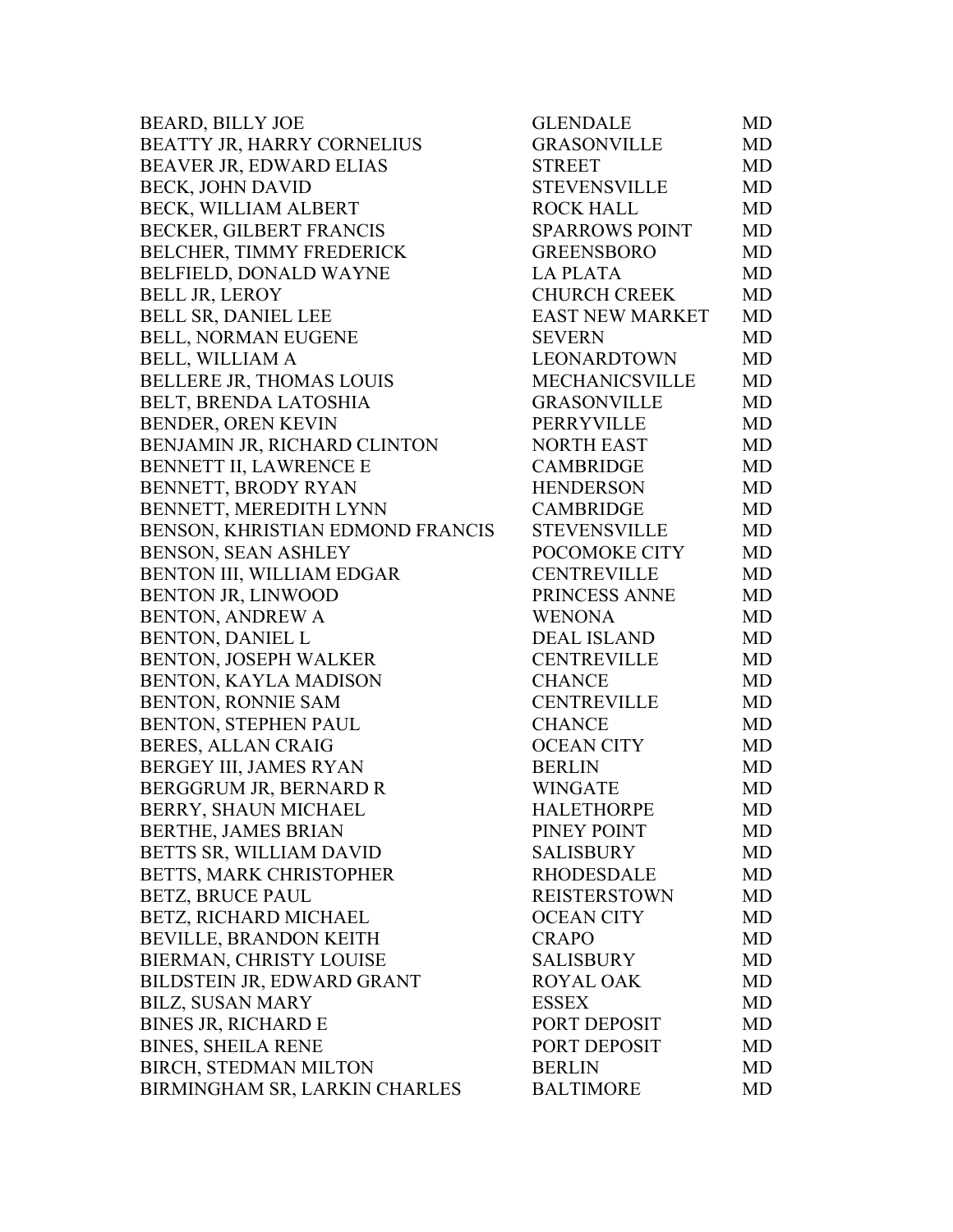| <b>BISHEL, DAVID</b>                 | <b>ELKTON</b>         | MD        |
|--------------------------------------|-----------------------|-----------|
| BISSELL III, WILLIAM HENRY           | <b>MIDDLE RIVER</b>   | MD.       |
| <b>BLACK JR, EDWIN JAMES</b>         | <b>CHESTERTOWN</b>    | MD        |
| <b>BLACK, JAMES AUSTIN</b>           | <b>CHESTERTOWN</b>    | MD        |
| <b>BLACKISTON SR, MARK STEVEN</b>    | <b>CHURCHVILLE</b>    | MD        |
| <b>BLACKISTONE SR, CHARLES LEROY</b> | <b>ABELL</b>          | <b>MD</b> |
| <b>BLACKISTONE, JANICE CHRISTINE</b> | <b>ABELL</b>          | MD        |
| <b>BLACKWELL JR, DARYL ALLEN</b>     | LEONARDTOWN           | MD        |
| BLACKWELL JR, MARVIN WENDELL         | <b>LUSBY</b>          | MD        |
| <b>BLACKWELL, GERYL EDWIN</b>        | WALDORF               | MD        |
| <b>BLACKWELL, THOMAS E</b>           | <b>CRISFIELD</b>      | MD        |
| <b>BLACKWELL, WANDA LEE</b>          | LEONARDTOWN           | MD        |
| BLADES II, CHARLES GILBERT           | <b>VIENNA</b>         | MD        |
| <b>BLADES, BERT PATRICK</b>          | <b>BOZMAN</b>         | MD        |
| BLANCHET, WILLIAM KENNETH            | <b>SEVERNA PARK</b>   | MD        |
| <b>BLANCO-PATTERSON, MICHELLE D</b>  | <b>UPPER MARLBORO</b> | MD        |
| BLIZZARD II, WILLIAM MARTIN          | <b>CORDOVA</b>        | MD        |
| BLOODSWORTH, HOYT TALMAGE            | <b>ALLEN</b>          | MD        |
| <b>BLOUGH, ZACHARY CHARLES</b>       | <b>DENTON</b>         | <b>MD</b> |
| <b>BLOUSE, ROBERT W.</b>             | <b>FINKSBURG</b>      | MD        |
| <b>BOARMAN, EDWARD L</b>             | <b>SHADY SIDE</b>     | MD        |
| <b>BOARMAN, WAYNE J</b>              | <b>NEWBURG</b>        | MD        |
| <b>BOCCABELLO, PATRICK S</b>         | <b>CHURCHTON</b>      | MD        |
| <b>BOOHER, CRAIG STEPHEN</b>         | <b>ELKTON</b>         | MD        |
| <b>BOOHER, STEPHEN PAUL</b>          | <b>ELKTON</b>         | MD        |
| <b>BOOKS, LARRY</b>                  | <b>CHASE</b>          | MD        |
| <b>BOONE, BARRY LEE</b>              | <b>RIDGELY</b>        | MD        |
| <b>BOOTHE JR, THOMAS JOSEPH</b>      | <b>VALLEY LEE</b>     | MD        |
| <b>BOOTHE, BRIAN SCOTT</b>           | <b>VALLEY LEE</b>     | MD        |
| BORSELLA, RICHARD ALBERT             | <b>ARBUTUS</b>        | MD        |
| <b>BOSLEY, ALLEN D</b>               | <b>BALTIMORE</b>      | MD        |
| <b>BOSS, KEVIN MICHAEL</b>           | <b>CHESTER</b>        | MD        |
| <b>BOSWELL JR, JOSEPH J</b>          | <b>INDIAN HEAD</b>    | MD        |
| <b>BOSWELL, RICKY NELSON</b>         | <b>LA PLATA</b>       | MD        |
| BOTTS IV, JOHN ELLSWORTH             | <b>DUNKIRK</b>        | MD        |
| <b>BOULDEN, JEFFREY DEAN</b>         | <b>GALENA</b>         | MD        |
| BOWEN II, WILLIAM ROBERT             | <b>MILLINGTON</b>     | MD        |
| <b>BOWEN, RYAN F</b>                 | <b>SAINT LEONARD</b>  | MD        |
| <b>BOWERS, HARVEY THOMAS</b>         | <b>CHESTERTOWN</b>    | <b>MD</b> |
| <b>BOWES JR, GEORGE M</b>            | <b>CALLAWAY</b>       | MD        |
| <b>BOWES SR, GEORGE M</b>            | PINEY POINT           | MD        |
| <b>BOWIE, DEAN E</b>                 | <b>LA PLATA</b>       | MD        |
| <b>BOWLES SR, JOSEPH D</b>           | LEONARDTOWN           | MD        |
| <b>BOWLES, GEORGE A</b>              | <b>MECHANICSVILLE</b> | MD        |
| <b>BOWLES, HENRY B</b>               | <b>COLTONS POINT</b>  | MD        |
| <b>BOWLES, JAMES WILLIAM</b>         | <b>HOLLYWOOD</b>      | MD        |
|                                      |                       |           |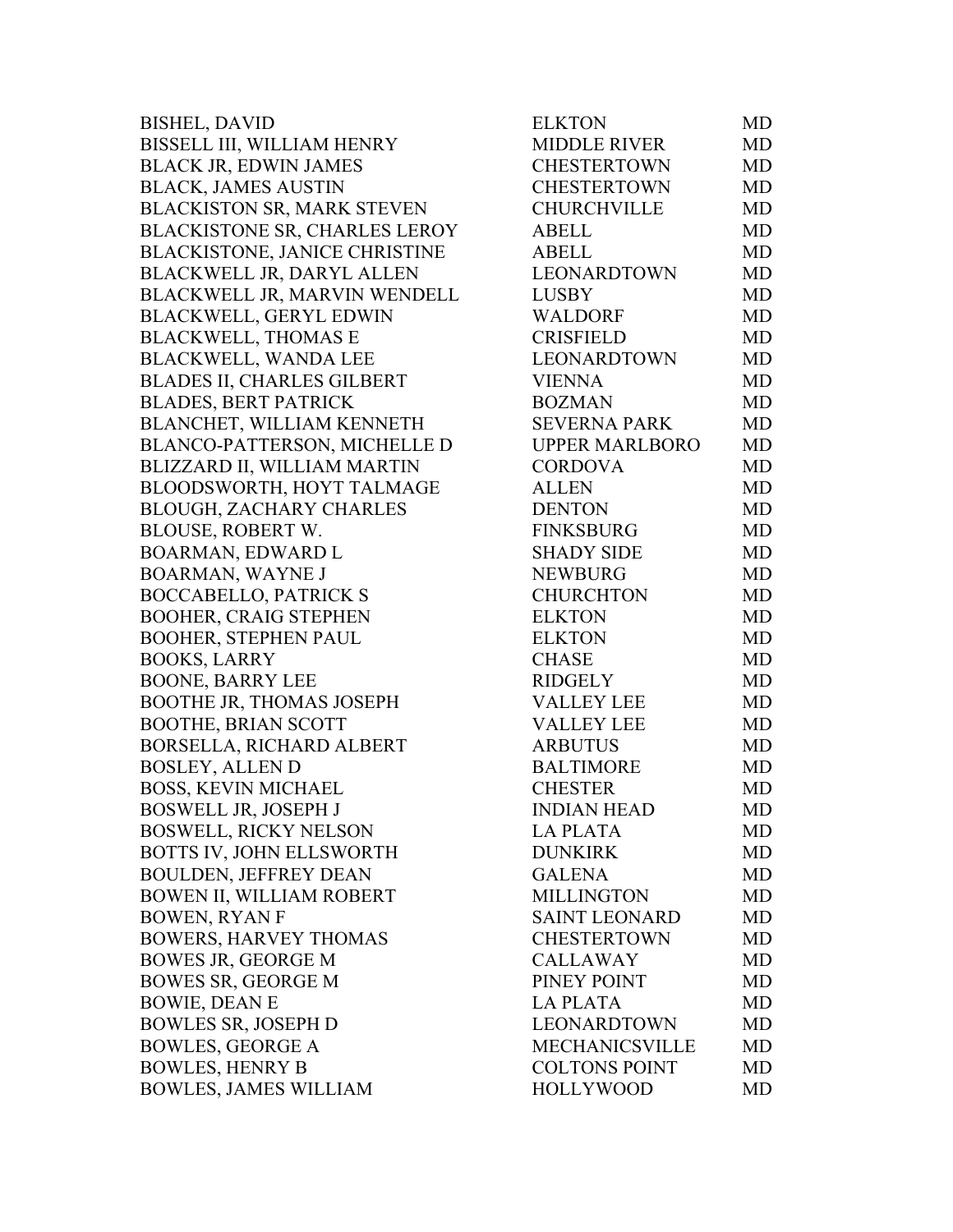| <b>BOWLES, JAYSON R</b>          | LEONARDTOWN            | <b>MD</b> |
|----------------------------------|------------------------|-----------|
| <b>BOWLES, JOHN R</b>            | <b>LEONARDTOWN</b>     | <b>MD</b> |
| <b>BOWLES, JOSEPH BENJAMIN</b>   | <b>LEONARDTOWN</b>     | <b>MD</b> |
| <b>BOWLES, MICHAEL SCOTT</b>     | <b>VALLEY LEE</b>      | <b>MD</b> |
| <b>BOWLIN, BRANDON ALEXANDER</b> | <b>HAVRE DE GRACE</b>  | <b>MD</b> |
| <b>BOWLING JR, CHESTER DAVID</b> | <b>FAULKNER</b>        | <b>MD</b> |
| BOWLING SR, LARRY W              | <b>LA PLATA</b>        | <b>MD</b> |
| BOWMAN, MICHAEL DWAYNE           | <b>RISING SUN</b>      | <b>MD</b> |
| BOWMAN, TIMOTHY MATTHEW          | <b>HARRINGTON</b>      | DE        |
| <b>BOYCE, HERON GEORGE T</b>     | <b>DAMES QUARTER</b>   | <b>MD</b> |
| <b>BOYD, DUSTIN GLENN</b>        | ESSEX                  | <b>MD</b> |
| BOYD, KEYONIA MARCHELE           | <b>ESSEX</b>           | <b>MD</b> |
| BOYD, WILLIAM A                  | <b>LUSBY</b>           | <b>MD</b> |
| <b>BOYLE, KEVIN MICHAEL</b>      | <b>TALL TIMBERS</b>    | <b>MD</b> |
| <b>BOZMAN JR, VERNON DENWOOD</b> | <b>WESTOVER</b>        | <b>MD</b> |
| <b>BOZMAN SR, EVERETT LEE</b>    | PRINCESS ANNE          | <b>MD</b> |
| BOZMAN, ALAN D                   | PRINCESS ANNE          | <b>MD</b> |
| <b>BOZMAN, CHARLENE DORSEY</b>   | <b>WESTOVER</b>        | <b>MD</b> |
| BOZMAN, DANNY WAYNE              | <b>WESTOVER</b>        | <b>MD</b> |
| BOZMAN, LAUREN REESE             | <b>CRISFIELD</b>       | <b>MD</b> |
| BOZMAN, MICHAEL DOUGLAS          | <b>UPPER FAIRMOUNT</b> | <b>MD</b> |
| BOZMAN, ROBIN LYNNE              | <b>SALISBURY</b>       | <b>MD</b> |
| BOZMAN, WAYNE ELDRIDGE           | <b>WESTOVER</b>        | <b>MD</b> |
| BRADBURN JR, JOSEPH T            | <b>DAMERON</b>         | <b>MD</b> |
| BRADLEY, ALAN KEITH              | <b>MARDELA SPRINGS</b> | MD        |
| <b>BRADLEY, BRENT S</b>          | <b>TRAPPE</b>          | <b>MD</b> |
| <b>BRADLEY, BRUCE DOUGLAS</b>    | <b>EASTON</b>          | <b>MD</b> |
| <b>BRADLEY, CECIL BROOKS</b>     | <b>SHARPTOWN</b>       | MD        |
| <b>BRADLEY, EDWARD SPENCER</b>   | <b>EAST NEW MARKET</b> | <b>MD</b> |
| <b>BRADLEY, JASON LEE</b>        | <b>VIENNA</b>          | <b>MD</b> |
| <b>BRADLEY, KYLE JAMES</b>       | <b>MARDELA SPRINGS</b> | <b>MD</b> |
| <b>BRADLEY, WILL JAMES</b>       | <b>MARDELA SPRINGS</b> | MD        |
| BRADSHAW JR, OLDON E             | EWELL                  | MD        |
| BRADSHAW JR, PERCY H             | <b>WESTOVER</b>        | MD        |
| <b>BRADSHAW, CHAD ANTHONY</b>    | <b>EWELL</b>           | MD        |
| BRADSHAW, DEBORAH LYNN           | <b>WESTOVER</b>        | MD        |
| BRADSHAW, JAMES HAROLD           | <b>CAMBRIDGE</b>       | <b>MD</b> |
| BRADSHAW, PHILLIP LINDSEY        | <b>TYLERTON</b>        | MD        |
| <b>BRADSHAW, ROLAND BRENT</b>    | <b>EWELL</b>           | MD        |
| <b>BRADSHAW, ROLAND EVERETT</b>  | <b>EWELL</b>           | <b>MD</b> |
| BRADSHAW, ROY CHAPLIN            | <b>CHURCH CREEK</b>    | MD        |
| BRADY, DAVID PATRICK             | <b>CHESTER</b>         | MD        |
| <b>BRAMBLE, JAMES E</b>          | <b>HURLOCK</b>         | MD        |
| <b>BRAMBLE, JOSEPH FRANKLIN</b>  | <b>GALENA</b>          | MD        |
| <b>BRAMBLE, MARY ANNE</b>        | <b>EASTON</b>          | MD        |
| BRANSON, ALTON R                 | <b>CLINTON</b>         | <b>MD</b> |
|                                  |                        |           |

| LEONARDTOWN            | MD        |
|------------------------|-----------|
| <b>LEONARDTOWN</b>     | <b>MD</b> |
| LEONARDTOWN            | <b>MD</b> |
| <b>VALLEY LEE</b>      | <b>MD</b> |
| <b>HAVRE DE GRACE</b>  | <b>MD</b> |
| <b>FAULKNER</b>        | <b>MD</b> |
| <b>LA PLATA</b>        | <b>MD</b> |
| <b>RISING SUN</b>      | <b>MD</b> |
| <b>HARRINGTON</b>      | DE        |
| <b>DAMES QUARTER</b>   | <b>MD</b> |
| <b>ESSEX</b>           | <b>MD</b> |
| <b>ESSEX</b>           | <b>MD</b> |
| <b>LUSBY</b>           | <b>MD</b> |
| <b>TALL TIMBERS</b>    | <b>MD</b> |
| <b>WESTOVER</b>        | <b>MD</b> |
| PRINCESS ANNE          | <b>MD</b> |
| PRINCESS ANNE          | MD        |
| <b>WESTOVER</b>        | <b>MD</b> |
| <b>WESTOVER</b>        | <b>MD</b> |
| <b>CRISFIELD</b>       | <b>MD</b> |
| <b>UPPER FAIRMOUNT</b> | <b>MD</b> |
| SALISBURY              | <b>MD</b> |
| <b>WESTOVER</b>        | <b>MD</b> |
| <b>DAMERON</b>         | <b>MD</b> |
| <b>MARDELA SPRINGS</b> | <b>MD</b> |
| <b>TRAPPE</b>          | MD        |
| <b>EASTON</b>          | <b>MD</b> |
| <b>SHARPTOWN</b>       | <b>MD</b> |
| <b>EAST NEW MARKET</b> | <b>MD</b> |
| <b>VIENNA</b>          | <b>MD</b> |
| <b>MARDELA SPRINGS</b> | <b>MD</b> |
| <b>MARDELA SPRINGS</b> | <b>MD</b> |
| <b>EWELL</b>           | <b>MD</b> |
| <b>WESTOVER</b>        | MD        |
| <b>EWELL</b>           | MD        |
| <b>WESTOVER</b>        | MD        |
| <b>CAMBRIDGE</b>       | MD        |
| <b>TYLERTON</b>        | <b>MD</b> |
| <b>EWELL</b>           | MD        |
| <b>EWELL</b>           | MD        |
| <b>CHURCH CREEK</b>    | MD        |
| <b>CHESTER</b>         | MD        |
| <b>HURLOCK</b>         | <b>MD</b> |
| <b>GALENA</b>          | <b>MD</b> |
| <b>EASTON</b>          | MD        |
| <b>CLINTON</b>         | MD        |
|                        |           |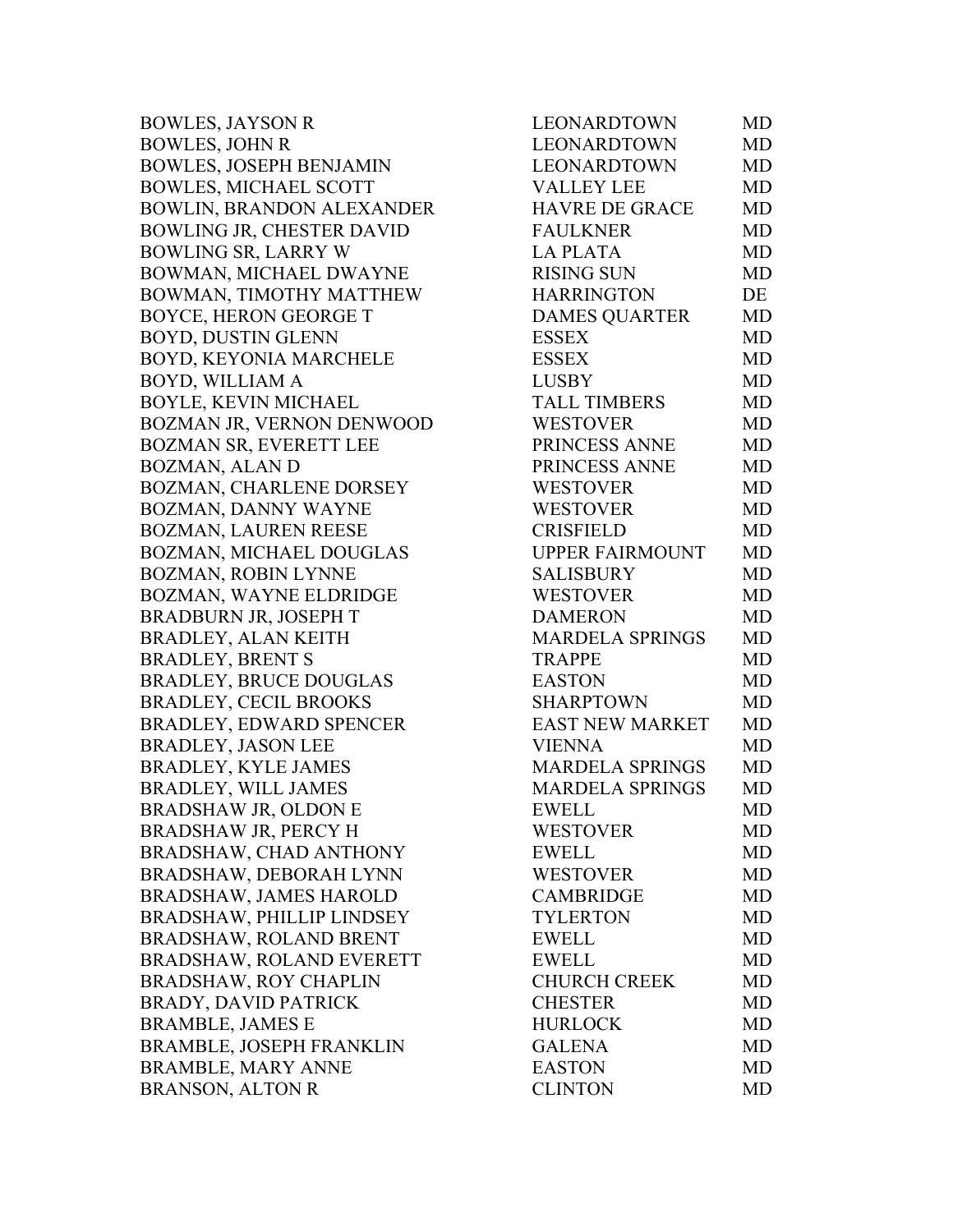BREEDING, DAVID ALLEN BREEDING, LORA ELLIOTT BRENNAN JR, MELVIN CHARLES BRENNAN, CHRISTOPHER BRENNICK, SETH EVAN BREWER, ANTHONY JAMES BREWER, JOHN VICTOR BREWER, MICHAEL JOSEPH BRIDDELL JR, JAMES ALBERT BRIDGETT, MELVIN S BRIMER III, EDGAR FRANKLIN BRINGMAN, THOMAS LEE BRINK, AARON CODY BRITCHER, JOHN DAVID BRITTINGHAM JR, JOHN MERVIN BRITTINGHAM, ANDREW TYLER BRITTINGHAM, SAMANTHA LYNN BRODERICK, JOHN EDWARD BROHAWN JR, DARRELL RAY BROMWELL, ROBERT LOUIS BROOKS, MICAH JOHN BROWER, STEVEN GEORGE BROWN III, JOHN THOMAS BROWN JR, DELMAR ERNEST BROWN JR, JOHN THOMAS BROWN JR, ROBERT T BROWN SR, ROBERT T BROWN, CHRISTOPHER ANTHONY BROWN, CLYDE JUNIOR BROWN, DANA MARIE BROWN, JASON G BROWN, JEFFREY DOUGLAS BROWN, JEFFREY WILLIAM BROWN, JOSEPH HAROLD BROWN, TILGHMAN ANTHONY BROWN, VICTORIA MILBURN BROWN, WAYNE HENRY BRUCE, JOSHUA MICHAEL BRUCE, STEPHEN JOHN BRUNDRETT, DEBRA SUE BRUNING JR, JOHN MICHAEL BRUNING, DAVID CHRISTOPHER BRUNK JR, DONALD DEAN BRUNOZZI, JOHN J BRYAN III, WILLIAM VALENTINE BRYAN, CHRISTOPHER LEE

| <b>DENTON</b>          | MD        |
|------------------------|-----------|
| <b>GREENSBORO</b>      | <b>MD</b> |
| <b>LUSBY</b>           | <b>MD</b> |
| <b>TILGHMAN</b>        | <b>MD</b> |
| <b>TRAPPE</b>          | <b>MD</b> |
| <b>COLORA</b>          | <b>MD</b> |
| <b>PASADENA</b>        | <b>MD</b> |
| <b>BALTIMORE</b>       | <b>MD</b> |
| PRINCESS ANNE          | <b>MD</b> |
| <b>LA PLATA</b>        | <b>MD</b> |
| <b>WESTOVER</b>        | <b>MD</b> |
| <b>OXFORD</b>          | <b>MD</b> |
| CHESTERTOWN            | <b>MD</b> |
| <b>GRASONVILLE</b>     | <b>MD</b> |
| <b>CRISFIELD</b>       | <b>MD</b> |
| <b>EAST NEW MARKET</b> | <b>MD</b> |
| <b>BERLIN</b>          | <b>MD</b> |
| <b>CHESTER</b>         | <b>MD</b> |
| <b>CAMBRIDGE</b>       | <b>MD</b> |
| <b>CAMBRIDGE</b>       | <b>MD</b> |
| <b>WOOLFORD</b>        | <b>MD</b> |
| <b>CHANCE S</b>        | <b>MD</b> |
| <b>BALTIMORE</b>       | <b>MD</b> |
| <b>GRASONVILLE</b>     | <b>MD</b> |
| <b>BALTIMORE</b>       | <b>MD</b> |
| <b>CLEMENTS</b>        | <b>MD</b> |
| <b>COLTONS POINT</b>   | <b>MD</b> |
| <b>ELKTON</b>          | <b>MD</b> |
| <b>CHURCHVILLE</b>     | <b>MD</b> |
| <b>SALISBURY</b>       | <b>MD</b> |
| <b>COLTONS POINT</b>   | <b>MD</b> |
| <b>JOPPA</b>           | <b>MD</b> |
| <b>SALISBURY</b>       | MD        |
| <b>DUNDALK</b>         | MD        |
| <b>CHESTER</b>         | MD        |
| <b>COLTONS POINT</b>   | <b>MD</b> |
| <b>MIDDLE RIVER</b>    | <b>MD</b> |
| <b>LUSBY</b>           | <b>MD</b> |
| <b>HALETHORPE</b>      | MD        |
| <b>LINKWOOD</b>        | <b>MD</b> |
| <b>SNOW HILL</b>       | <b>MD</b> |
| <b>SNOW HILL</b>       | <b>MD</b> |
| <b>GLEN BURNIE</b>     | MD        |
| <b>LEOLA</b>           | PA        |
| <b>QUEENSTOWN</b>      | MD        |
| <b>TRAPPE</b>          | <b>MD</b> |
|                        |           |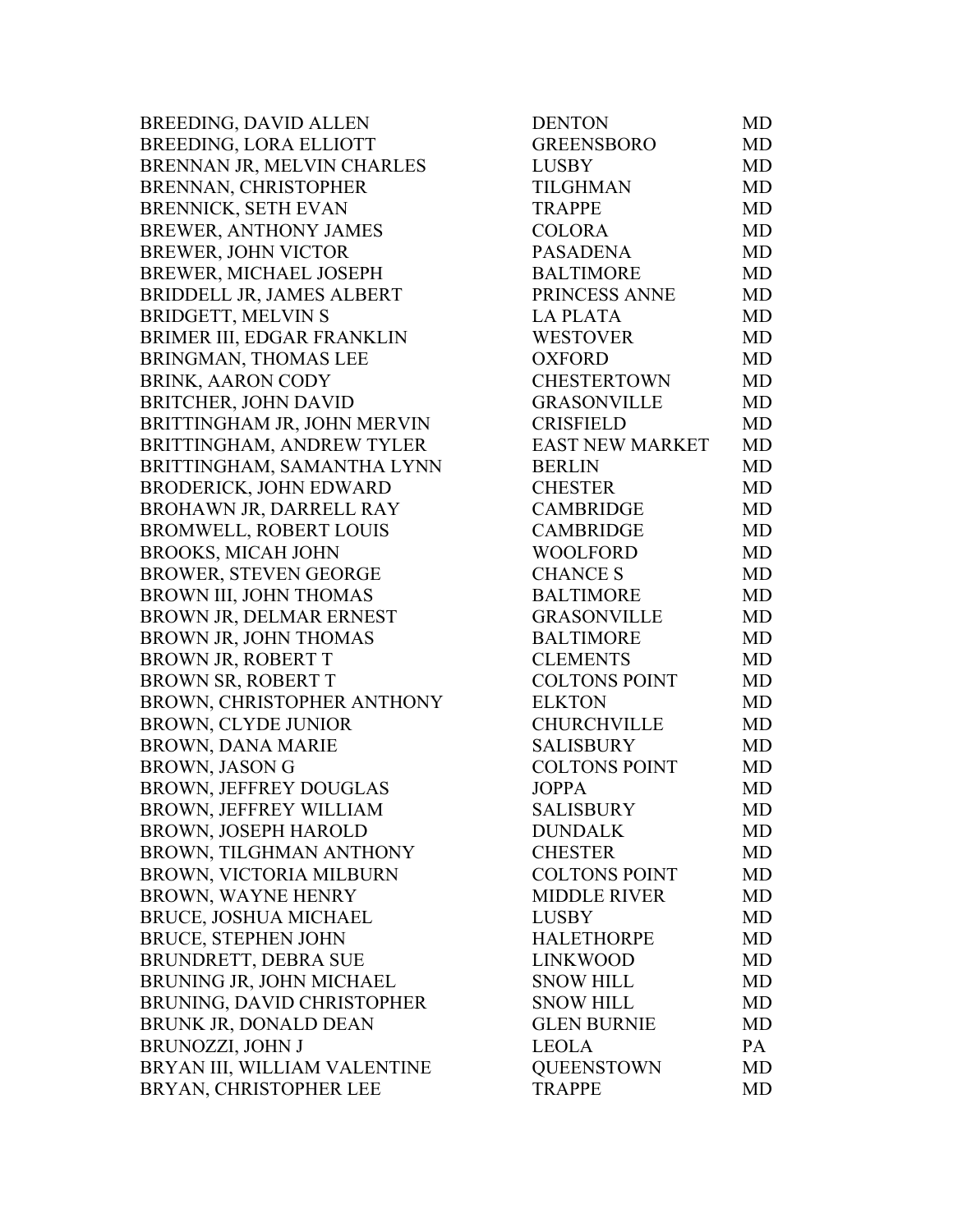| BRYANT, VERNON ALVAN             | PERRYVILLE            | MD.       |
|----------------------------------|-----------------------|-----------|
| BRYDEN, JAMES DENNIS             | <b>ROCK HALL</b>      | MD.       |
| BRZUCHALSKI, RAYMOND JOSEPH      | <b>STEVENSVILLE</b>   | MD        |
| BUCEVICIUS, CHRISTOPHER ANTHONY  | <b>STEVENSVILLE</b>   | MD        |
| BUCK, MATTHEW CHRISTOPHER        | PORT REPUBLIC         | MD        |
| <b>BUCKEL, PATRICK HENRY</b>     | <b>STEVENSVILLE</b>   | <b>MD</b> |
| BUCKHEIT, CHARLES ANDREW         | <b>PASADENA</b>       | MD        |
| <b>BUCKLAND SR, CURTIS LEE</b>   | NORTH EAST            | MD        |
| <b>BUCKLAND, BOYD LEE</b>        | <b>CONOWINGO</b>      | MD.       |
| <b>BUCKLER SR, THOMAS W</b>      | <b>MECHANICSVILLE</b> | MD        |
| <b>BUCKLER, DAVID H</b>          | <b>AQUASCO</b>        | MD        |
| BUCKLER, HOLLY VICTORIA          | <b>BRANDYWINE</b>     | MD        |
| <b>BUCKLER, JESSE A</b>          | <b>ANNAPOLIS</b>      | MD        |
| <b>BUCKLER, JOSHUA P</b>         | <b>BRANDYWINE</b>     | MD        |
| BUCKNER, ALICIA SHANTE MARIE     | <b>LEXINGTON PARK</b> | MD        |
| <b>BULLEN, SAMUEL KENNETH</b>    | <b>CHESTER</b>        | MD        |
| <b>BULLER, MARY PATRICIA</b>     | <b>SALISBURY</b>      | MD        |
| <b>BULLER, ROBERT RANDALL</b>    | <b>SALISBURY</b>      | MD        |
| BURATTY, MICHAEL JAY             | <b>CHARLOTTE HALL</b> | MD        |
| <b>BURCH, STEVEN PATRICK</b>     | <b>AVENUE</b>         | MD        |
| <b>BURDETT, LESLIE GEORGE</b>    | <b>CLAIBORNE</b>      | MD        |
| BURES III, ANTHONY JOHN          | <b>PRESTON</b>        | MD        |
| <b>BURGEE III, RHUDEL V</b>      | <b>EDGEWATER</b>      | MD        |
| <b>BURGGRAFF, ROBERT W</b>       | PRINCE FREDERIC       | MD        |
| <b>BURKE, DANIEL PATRICK</b>     | <b>EDGEWATER</b>      | MD        |
| BURKE, RANDALL FRANKLIN          | <b>CRISFIELD</b>      | MD        |
| <b>BURKE, THOMAS DANIEL</b>      | <b>EDGEWATER</b>      | MD        |
| BURKHARDT, GREGORY BRIAN         | <b>HOLLYWOOD</b>      | MD        |
| BURKHARDT, REBECCA MICHELLE      | <b>HOLLYWOOD</b>      | MD.       |
| <b>BURKINDINE, CHARLES T</b>     | <b>DUNDALK</b>        | MD        |
| <b>BURLOCK JR, JOSEPH ALBERT</b> | <b>ROSEDALE</b>       | MD        |
| <b>BURNETT, JOSEPH ALLEN</b>     | <b>WALDORF</b>        | MD        |
| <b>BURRISS, CHARLES LINWOOD</b>  | ABERDEEN              | MD        |
| <b>BURROUGHS, BRUCE EDWARD</b>   | <b>TALL TIMBERS</b>   | MD.       |
| <b>BURROUGHS, STEVEN HUNTER</b>  | <b>MECHANICSVILLE</b> | MD        |
| <b>BUSICK, KEITH E</b>           | <b>BALTIMORE</b>      | MD        |
| BUSINSKY, DEBORAH ANN            | <b>STEVENSVILLE</b>   | MD        |
| BUSINSKY, ROBERT JOSEPH          | <b>STEVENSVILLE</b>   | MD        |
| <b>BUSSLER, ROGER B</b>          | LEONARDTOWN           | MD        |
| BUTLER, BRANDON CHAPLAIN         | <b>GREENSBORO</b>     | MD        |
| <b>BUTLER, JASON EDWARD</b>      | <b>RISING SUN</b>     | MD        |
| BUTTION, CHARLES RANDAL          | <b>OCEAN CITY</b>     | MD        |
| CAHLANDER, DAVID SCOT            | <b>BALTIMORE</b>      | MD        |
| CALLAHAN JR, DANIEL PETER        | PERRYVILLE            | MD        |
| CAMERON JR, JOHN R               | LEONARDTOWN           | MD        |
| CAMERON SR, JOHN R               | PINEY POINT           | <b>MD</b> |
|                                  |                       |           |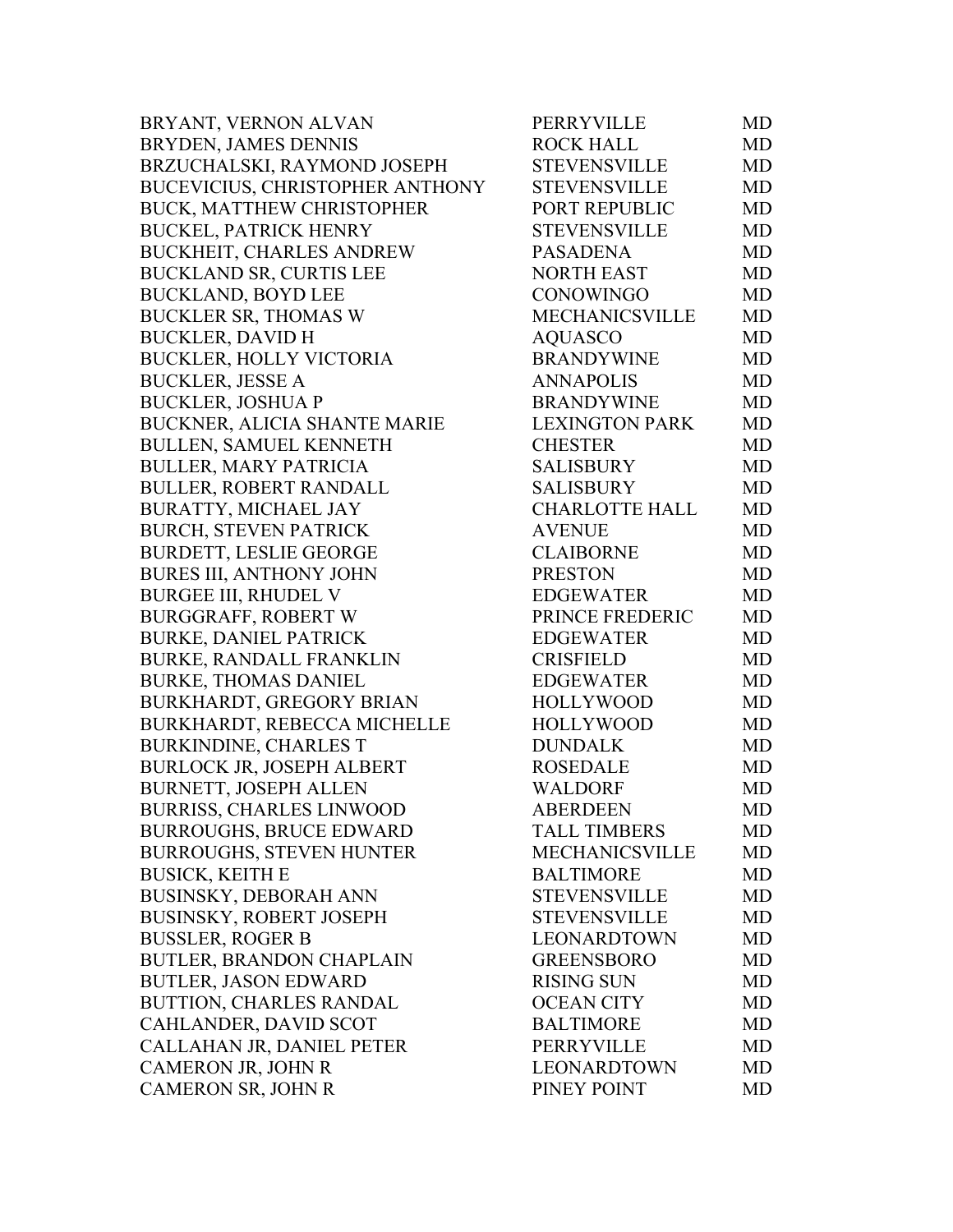| <b>CAMFIELD, JANE ELLEN</b>    | <b>OAKLAND</b>         | MD        |
|--------------------------------|------------------------|-----------|
| CAMPBELL JR, LAWRENCE FRANKLIN | <b>EASTON</b>          | <b>MD</b> |
| CAMPBELL, ALEX RAY             | <b>FEDERALSBURG</b>    | MD        |
| CAMPBELL, HOWARD K             | <b>SAINT LEONARD</b>   | MD        |
| CAMPBELL, LAWRENCE FRANKLIN    | <b>ST MICHAELS</b>     | <b>MD</b> |
| CAMPBELL, MERRILL T            | <b>SNOW HILL</b>       | MD        |
| CANNAN, TRAVIS LEE             | <b>ROCK HALL</b>       | MD        |
| CANNON III, GEORGE COOKMAN     | <b>CRISFIELD</b>       | MD        |
| CANNULI JR, ANGELO VINCENT     | <b>BERLIN</b>          | MD        |
| CANTLER SR, DAVID GWYNN        | <b>ANNAPOLIS</b>       | <b>MD</b> |
| CANTLER SR, ERIC STANLEY       | <b>ANNAPOLIS</b>       | MD        |
| CANTLER, COLLEEN MARIE         | <b>ANNAPOLIS</b>       | MD        |
| <b>CANTLER, LOUIS E</b>        | <b>ANNAPOLIS</b>       | MD        |
| CANTLER, WILLIAM R             | <b>ANNAPOLIS</b>       | MD        |
| CAPEL, WILLARD THOMAS          | <b>QUEENSTOWN</b>      | MD        |
| CAPPS JR, JOHN A               | <b>BALTIMORE</b>       | MD        |
| CAPPS, TERRY L                 | <b>BALTIMORE</b>       | MD        |
| CARDEN, JEFFREY SCOTT          | <b>SPARROWS POINT</b>  | MD        |
| CARDINALE II, ADAM A           | <b>LOTHIAN</b>         | <b>MD</b> |
| CARE JR, PAUL N                | <b>SINKING SPRING</b>  | PA        |
| CAREY, BRADLEY JAMES           | <b>CALIFORNIA</b>      | MD        |
| CAREY, STACY DEAN              | <b>BERLIN</b>          | MD        |
| CARMAN, JAMES M                | <b>CRISFIELD</b>       | MD        |
| CARMAN, LANCE WAYNE            | <b>CRISFIELD</b>       | MD        |
| CARMICHAEL, CYNTHIA GAY        | WHALEYVILLE            | MD        |
| <b>CARPENTER, BIFF B</b>       | <b>PRESTON</b>         | MD        |
| CARPENTER, TIMOTHY LEE         | <b>CORDOVA</b>         | MD        |
| CARPENTER, WILLIAM THOMAS      | <b>OXFORD</b>          | MD        |
| CARSON III, LEE ROY            | CRISFIELD              | MD        |
| CARSON IV, LEE ROY             | <b>CRISFIELD</b>       | MD        |
| CARSON, CHUCK LEE              | <b>CRISFIELD</b>       | MD        |
| CARSON, JONATHAN GARY          | <b>OCEAN CITY</b>      | MD        |
| CARSON, SUSAN L                | <b>CRISFIELD</b>       | <b>MD</b> |
| CARTER JR, WILLIAM ALLEN       | <b>NANTICOKE</b>       | MD        |
| CARTER, HARVEY DANIEL          | <b>SAINT INIGOES</b>   | <b>MD</b> |
| CARTRIGHT, BARBARA JEAN        | <b>FISHING CREEK</b>   | MD        |
| CARTRIGHT, RAYMOND EDWARD      | <b>FISHING CREEK</b>   | <b>MD</b> |
| CASEY, THOMAS HARRY            | <b>STEVENSVILLE</b>    | MD        |
| CASHO JR, ROBERT JOHNSON       | <b>OXFORD</b>          | MD        |
| CASHO, ROBERT JOHNSON          | <b>CHESAPEAKE CITY</b> | MD        |
| CASKEY, JOHN MICHAEL           | <b>HAVRE DE GRACE</b>  | MD        |
| CASTALDI, RICHARD J            | <b>NANJEMOY</b>        | MD        |
| CASTELLI, MARC ALAN            | <b>CHESTERTOWN</b>     | <b>MD</b> |
| CATLIN SR, WILLIAM CLOYDE      | <b>UPPER FAIRMOUNT</b> | MD        |
| CAVALIER, CODY EUGENE          | <b>EASTON</b>          | MD        |
| CHAIT, STEVEN DANIEL           | MAYO                   | MD        |
|                                |                        |           |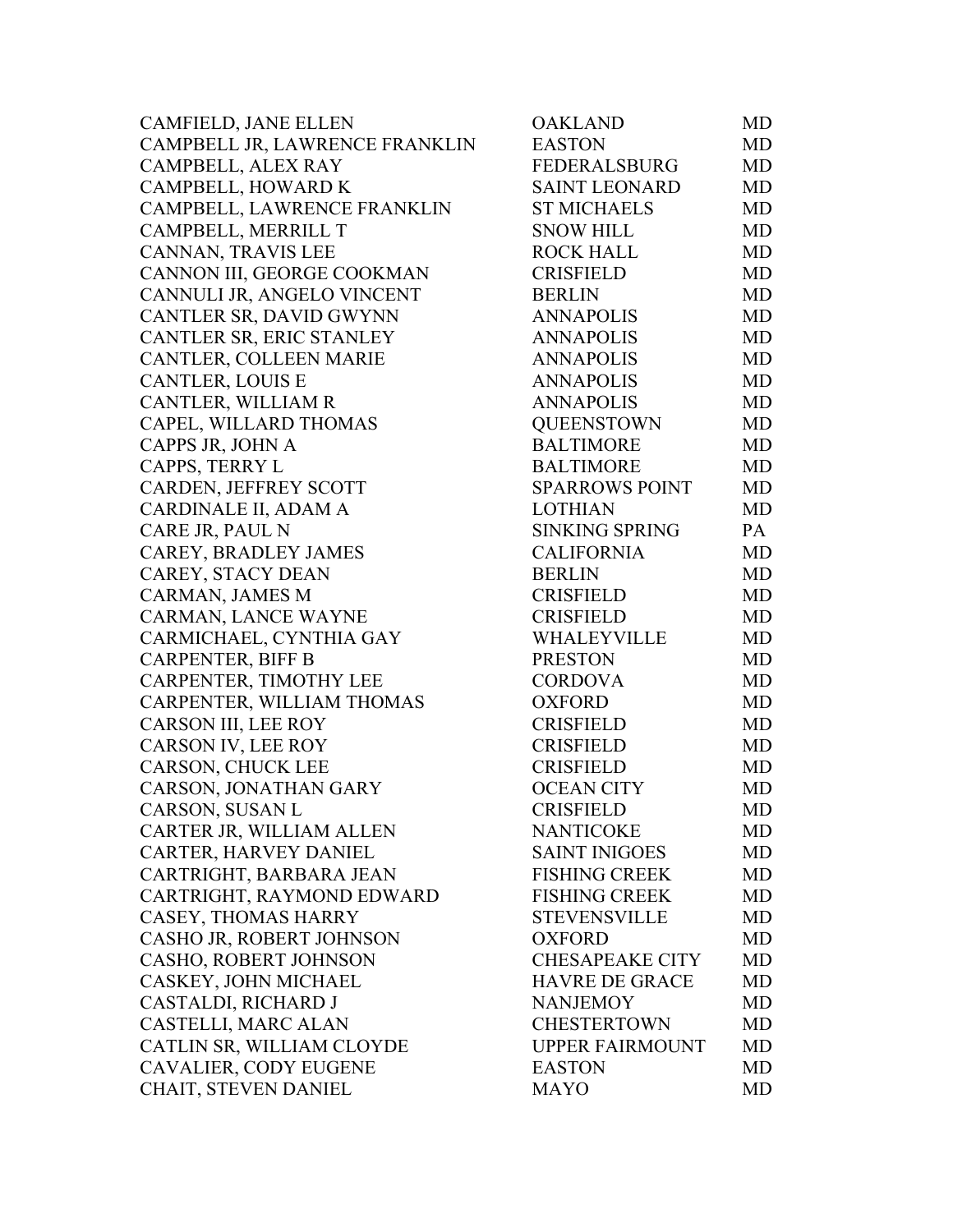CHALK, ALBERT VERNON CHANCE JR, FLOYD WALLACE CHANNELL, RUSSELL ALVIN CHAPMAN, BRYAN THEODORE CHARNICK, WILLIAM A CHASE JR, HENRY VINCENT CHASE, RYKER ARTHUR CHEEZUM, DONNA HERSHEY CHESELDINE JR, JOHN W CHESTER, DAVID BRIAN CHESTER, TODD ANTHONY CHESTNUT, ROBERT DAVID CHEW SR, BARRY CLARK CHILCOAT, JAY MARTIN CHIVERAL, COURTNEY ELYSE CHIVERAL, DAVID ALLEN CHRISTENSEN, ERIN KATHLEEN CHURCH, HARRY LEE CHURCH, JAMES KEVIN CHURCHEY, TROY LYNN CIOFFIONI, PHILIP MARK CLAFFY III, DAVID T CLARK JR, BOBBY O CLARK JR, CHARLES FRANKLIN CLARK JR, ROBERT ALLEN CLARK JR, THOMAS N CLARK JR, WILLIAM ALVIN CLARK, BRIAN LEE CLARK, DANIEL NEIL CLARK, FRANKLIN H CLARK, REBECCA HOSKINS CLARK, WILLIAM SHANE CLAYTON JR, JOHN MARTIN CLAYTON JR, WILLIAM WELLS CLAYTON, MATTHEW BENJAMIN CLEMENTE, NICHOLAS JAMES CLIFT, WILLIAM CLAY CLITES JR, DANIEL WILLIAM CLOPPER, GRETA MARIE CLOUGH JR, CHARLES CALVIN CLOUGH, ARTHUR SCOTT CLYDE II, ROBERT THOMAS L COBB, JOHN W COCHRANE, CEPHAS WILBURN COCKEY JR, TIMOTHY WAYNE COFFREN I, GREGORY A

| TAYLORS ISLAND         | MD        |
|------------------------|-----------|
| <b>BOZMAN</b>          | <b>MD</b> |
| <b>HUNTINGTOWN</b>     | MD        |
| <b>WALDORF</b>         | <b>MD</b> |
| <b>CRISFIELD</b>       | <b>MD</b> |
| <b>MYERSVILLE</b>      | <b>MD</b> |
| <b>CHESTER</b>         | <b>MD</b> |
| <b>SAINT MICHAELS</b>  | MD        |
| <b>CLEMENTS</b>        | <b>MD</b> |
| <b>EDGEWATER</b>       | <b>MD</b> |
| <b>OUEENSTOWN</b>      | <b>MD</b> |
| <b>RIVA</b>            | MD        |
| <b>CRISFIELD</b>       | <b>MD</b> |
| <b>HALETHORPE</b>      | <b>MD</b> |
| <b>MIDDLE RIVER</b>    | <b>MD</b> |
| <b>MIDDLE RIVER</b>    | <b>MD</b> |
| <b>CATONSVILLE</b>     | <b>MD</b> |
| <b>DELMAR</b>          | <b>MD</b> |
| <b>OCEAN CITY</b>      | <b>MD</b> |
| <b>SHARPSBURG</b>      | <b>MD</b> |
| <b>TOWSON</b>          | <b>MD</b> |
| <b>DEALE</b>           | <b>MD</b> |
| <b>ROCK HALL</b>       | <b>MD</b> |
| <b>ROCK HALL</b>       | <b>MD</b> |
| <b>OWINGS</b>          | <b>MD</b> |
| <b>DUNKIRK</b>         | <b>MD</b> |
| <b>CHESTERTOWN</b>     | <b>MD</b> |
| <b>CHURCHTON</b>       | <b>MD</b> |
| <b>BEL AIR</b>         | <b>MD</b> |
| <b>HENDERSON</b>       | <b>MD</b> |
| <b>ROCK HALL</b>       | <b>MD</b> |
| <b>CHESTERTOWN</b>     | <b>MD</b> |
| <b>WORTON</b>          | MD        |
| <b>TYLERTON</b>        | <b>MD</b> |
| <b>CRISFIELD</b>       | <b>MD</b> |
| <b>OCEAN CITY</b>      | <b>MD</b> |
| <b>WESTMINSTER</b>     | <b>MD</b> |
| <b>COLORA</b>          | <b>MD</b> |
| <b>SHERWOOD</b>        | <b>MD</b> |
| <b>CENTREVILLE</b>     | <b>MD</b> |
| <b>EAST NEW MARKET</b> | <b>MD</b> |
| <b>PASADENA</b>        | <b>MD</b> |
| <b>INDIAN HEAD</b>     | <b>MD</b> |
| PRINCE FREDERIC        | <b>MD</b> |
| <b>FINKSBURG</b>       | <b>MD</b> |
| <b>SAINT LEONARD</b>   | <b>MD</b> |
|                        |           |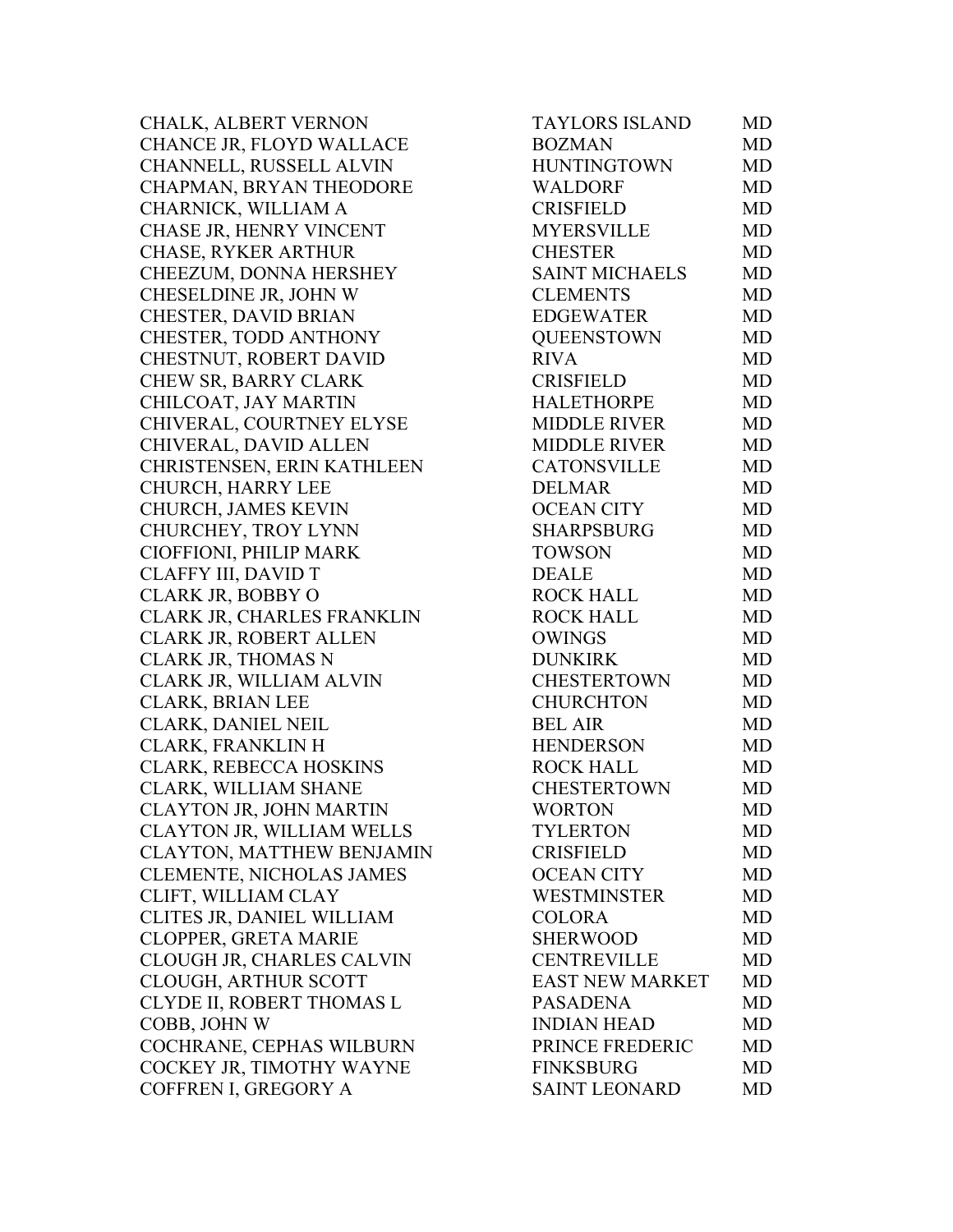COHEE, KRIS MARK COIRO, CHARLES JOSEPH COLE, BRUCE WAYNE COLE, KENNETH ALTON COLEMAN, DOLORES E COLEMAN, JAMES ROBERT COLEMAN, SANDRA MAY COLLEVECHIO, MARY RIPPONS COLLIER, CHARLES COLLIER, CHARLES L COLLIFLOWER, JOSHUA B COLLINS II, ROBERT E COLLINS JR, VAUGHN EDWARD COLLINS, ALLAN B COLLINS, EDWARD SHERMAN COLLINS, KATHERINE VIRGINIA COLLURAFICI JR, VINCENT FRANK COLLURAFICI, VINCENT FRANK COLLYER, DONALD BARTUS COLLYER, JEFFREY SCOTT COLLYER, WILLIAM BARTUS COLWELL, RUSSELL JOHN COMEGYS III, WILLIAM EDWARD COMES JR, WILLIAM JOSEPH CONNELLY, GEORGE MARTIN CONNER JR, JOHN NORRIS CONNER, CYNTHIA ANN CONNER, MICHAEL JOSEPH CONNOLLY, CURT HOBERT CONNOLLY, MARK ANTHONY COOK, MICHAEL PAUL COOK, TIMOTHY JOHN COOK, WINFORD EUGENE COOKSEY JR, JAMES E COOPER, BRIAN S COOPER, JOSEPH RONALD COOPER, ROBERT C COOPER, WILLIAM TYLER COPELAND, DEBORAH L COPPAGE, ALLEN E COPPAGE, JEFF A COPSEY, MILTON F COPSEY, ROGER W CORBIN JR, GRANT JAMES CORBIN, DAVID BRYAN CORBIN, ELLEN ORINDA

| <b>DENTON</b>         | MD        |
|-----------------------|-----------|
| <b>MARION</b>         | <b>MD</b> |
| <b>EASTON</b>         | MD        |
| <b>EASTON</b>         | <b>MD</b> |
| <b>LINTHICUM</b>      | <b>MD</b> |
| <b>ROCK HALL</b>      | <b>MD</b> |
| <b>ROCK HALL</b>      | <b>MD</b> |
| <b>TRAPPE</b>         | MD        |
| <b>STEVENSVILLE</b>   | <b>MD</b> |
| <b>CENTREVILLE</b>    | <b>MD</b> |
| <b>BUSHWOOD</b>       | <b>MD</b> |
| <b>INDIAN HEAD</b>    | <b>MD</b> |
| <b>TYASKIN</b>        | <b>MD</b> |
| <b>HURLOCK</b>        | <b>MD</b> |
| <b>PRESTON</b>        | MD        |
| <b>SHADY SIDE</b>     | <b>MD</b> |
| <b>MIDDLE RIVER</b>   | <b>MD</b> |
| <b>SPARROWS POINT</b> | MD        |
| <b>ROCK HALL</b>      | <b>MD</b> |
| <b>ROCK HALL</b>      | <b>MD</b> |
| <b>ROCK HALL</b>      | <b>MD</b> |
| <b>BALTIMORE</b>      | MD        |
| <b>QUEENSTOWN</b>     | <b>MD</b> |
| <b>BALTIMORE</b>      | <b>MD</b> |
| <b>LEONARDTOWN</b>    | <b>MD</b> |
| <b>CRISFIELD</b>      | MD        |
| <b>CRISFIELD</b>      | <b>MD</b> |
| <b>GLEN BURNIE</b>    | <b>MD</b> |
| <b>SHERWOOD</b>       | <b>MD</b> |
| <b>WITTMAN</b>        | <b>MD</b> |
| <b>HYDES</b>          | MD        |
| <b>EASTON</b>         | <b>MD</b> |
| <b>WALDORF</b>        | MD        |
| <b>WALDORF</b>        | MD        |
| <b>ST INIGOES</b>     | MD        |
| <b>CLEMENTS</b>       | MD        |
| <b>SAINT INIGOES</b>  | <b>MD</b> |
| <b>ELKTON</b>         | MD        |
| <b>DAYTON</b>         | MD        |
| <b>HURLOCK</b>        | <b>MD</b> |
| <b>HURLOCK</b>        | MD        |
| ABELL                 | MD        |
| <b>MECHANICSVILLE</b> | MD        |
| <b>CRISFIELD</b>      | MD        |
| <b>DEAL ISLAND</b>    | MD        |
| <b>DEAL ISLAND</b>    | MD        |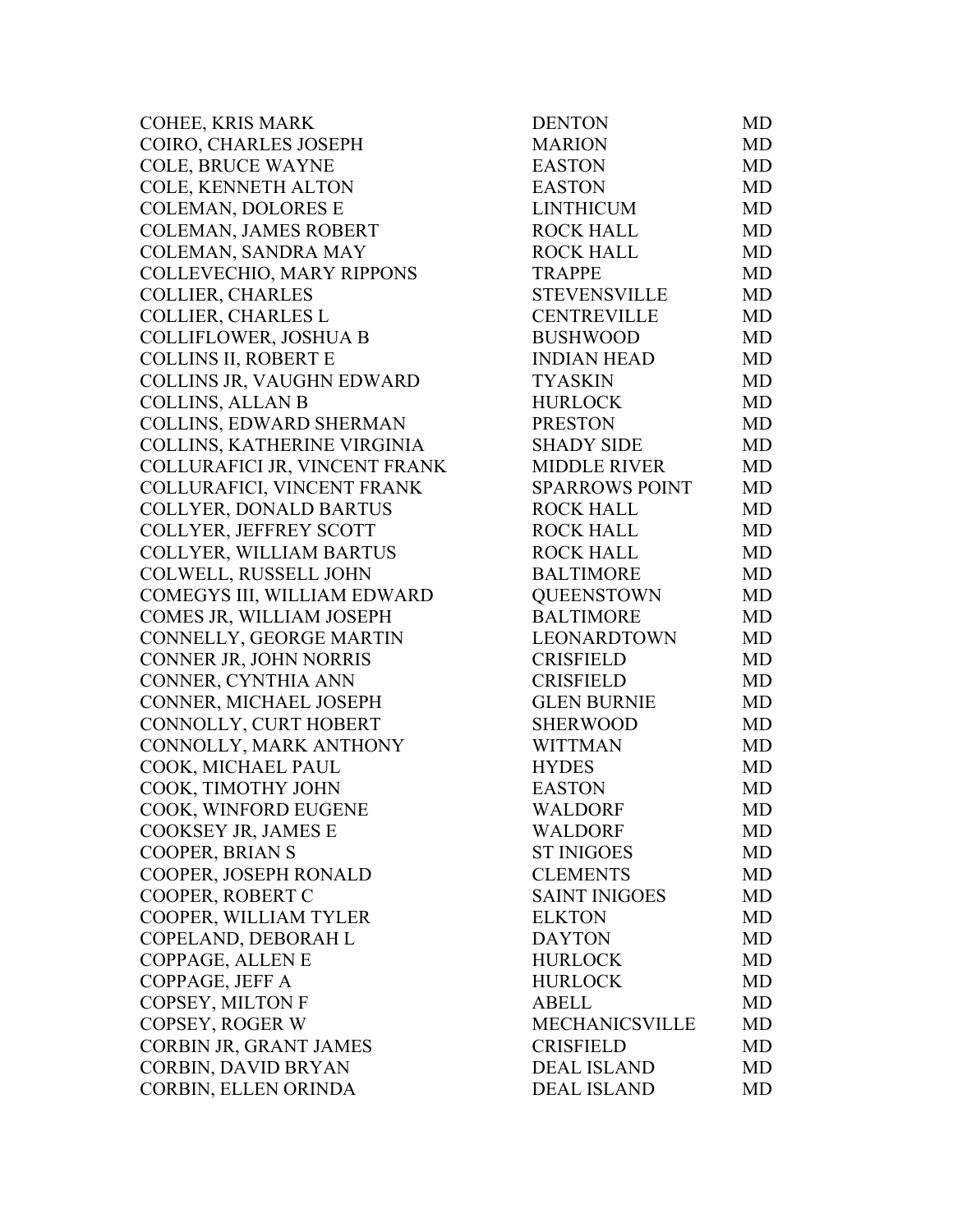CORBIN, GRANT JAMES CORBIN, HARVEY BRUCE CORBIN, JORDAN DAVID CORBIN, RONALD ALAN CORBMAN, ROGER ARTHUR CORDER, JOHN HARRY CORKELL, MICHAEL LEE CORNELISON SR, WILLIAM CLARK CORNELIUS JR, ROBERT A CORNELIUS, DOUGLAS H CORREA, JAMES AARON COSDEN JR, BENJAMIN HAROLD COSTANZO JR, PETER MICHAEL COULBOURNE JR, TIMOTHY WRIGHT COULBOURNE, DONALD GENE COURSEY JR, JAMES STEWART COURSEY, CLIFTON RICHARD COURSEY, DENY RICHARD COURTNEY, THOMAS LEONARD COX JR, MARK CHRISTIAN COX, MARK CHRISTIAN COYNE, WILLIAM JOSEPH CRAIG, RICHARD ALLAN CRAVEN, JOSEPH JAMES CRAVEN, RICHARD SCOTT CRAVER JR, EDWARD WILLIAM CRAWFORD, GRAHAM THOMAS CRAY, FRANCIS E CREAMER, ROBERT J CROCKETT, EDWARD MERRILL CROGHAN, KENNETH R CROOK, GINA MARIE CROOK, WILLIAM ROBERT CROPPER III, HUGH CROPPER IV, HUGH CROPPER, DAVID N CROPPER, MARK NICKERSON CROPPER, STEPHEN JUSTIN CROSS III, FRANK BARTHOLF CROSS, BRUCE DOUGLAS CROUCH, ROBERT THOMAS CROUCH, RYAN OLIVER CROW, HOWARD ROBERT CROWE, DONALD EUGENE CRUSE, JASON LEE CRUTCHFIELD, JOHN LUKE

| DEAL ISLAND            | MD        |
|------------------------|-----------|
| <b>TYLERTON</b>        | <b>MD</b> |
| <b>CRISFIELD</b>       | MD        |
| <b>TYLERTON</b>        | <b>MD</b> |
| <b>GRASONVILLE</b>     | <b>MD</b> |
| <b>WYE MILLS</b>       | <b>MD</b> |
| <b>DENTON</b>          | <b>MD</b> |
| <b>UPPER MARLBORO</b>  | <b>MD</b> |
| <b>TALL TIMBERS</b>    | <b>MD</b> |
| PINEY POINT            | <b>MD</b> |
| <b>TILGHMAN</b>        | <b>MD</b> |
| <b>CORDOVA</b>         | <b>MD</b> |
| <b>MECHANICSVILLE</b>  | MD        |
| <b>HURLOCK</b>         | <b>MD</b> |
| <b>CRISFIELD</b>       | <b>MD</b> |
| <b>WYE MILLS</b>       | <b>MD</b> |
| <b>CENTREVILLE</b>     | <b>MD</b> |
| <b>CENTREVILLE</b>     | <b>MD</b> |
| <b>RIDGE</b>           | <b>MD</b> |
| <b>HUNTINGTOWN</b>     | <b>MD</b> |
| <b>HUNTINGTOWN</b>     | <b>MD</b> |
| <b>LEXINGTON PARK</b>  | <b>MD</b> |
| <b>EARLEVILLE</b>      | MD        |
| <b>MARBURY</b>         | <b>MD</b> |
| <b>WHITE MARSH</b>     | <b>MD</b> |
| <b>GLEN BURNIE</b>     | <b>MD</b> |
| <b>MONKTON</b>         | <b>MD</b> |
| <b>HUNTINGTOWN</b>     | <b>MD</b> |
| <b>FOREST HILL</b>     | <b>MD</b> |
| <b>CRISFIELD</b>       | <b>MD</b> |
| <b>PASADENA</b>        | <b>MD</b> |
| <b>STEVENSVILLE</b>    | MD        |
| <b>STEVENSVILLE</b>    | MD        |
| <b>OCEAN CITY</b>      | MD        |
| <b>OCEAN CITY</b>      | <b>MD</b> |
| <b>OCEAN CITY</b>      | MD        |
| <b>EAST NEW MARKET</b> | <b>MD</b> |
| <b>GALENA</b>          | <b>MD</b> |
| <b>GLEN MILLS</b>      | PA        |
| <b>GLEN BURNIE</b>     | <b>MD</b> |
| <b>ROYAL OAK</b>       | <b>MD</b> |
| <b>MCDANIEL</b>        | <b>MD</b> |
| <b>TILGHMAN</b>        | <b>MD</b> |
| <b>CHESTER</b>         | <b>MD</b> |
| <b>GRASONVILLE</b>     | <b>MD</b> |
| <b>ELKTON</b>          | <b>MD</b> |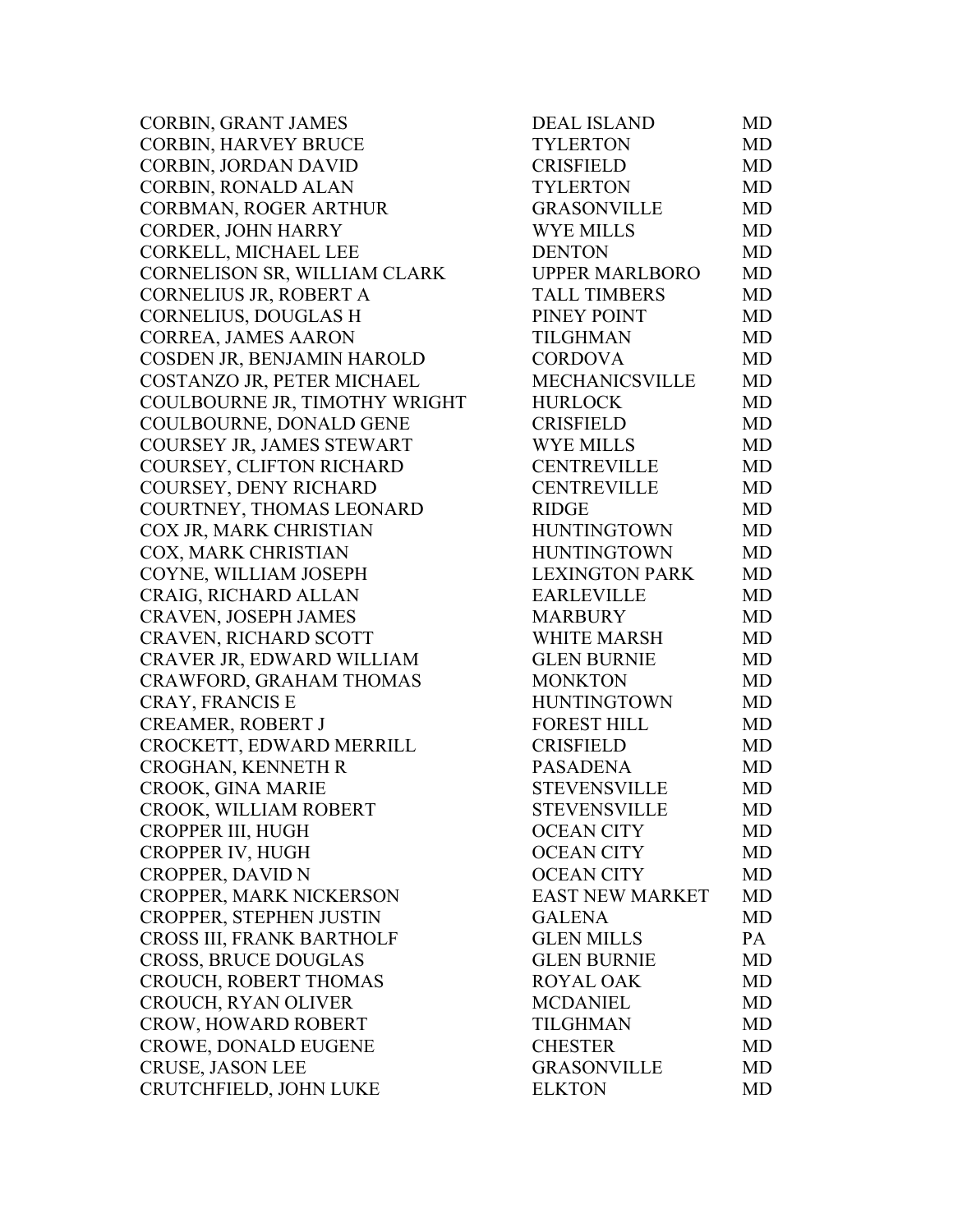| CRUZ, JEWEL CHARLENE                | <b>CRISFIELD</b>      | MD. |
|-------------------------------------|-----------------------|-----|
| <b>CUFF JR, JEFFREY ALAN</b>        | <b>CRISFIELD</b>      | MD. |
| CUFF, ERIN MARSHALL                 | <b>CRISFIELD</b>      | MD. |
| <b>CULLINGS, ANTHONY RUSSELL</b>    | <b>EASTON</b>         | MD. |
| <b>CULLISON JR, FRANCIS EMERICK</b> | PINEY POINT           | MD. |
| <b>CULLISON, JAMES FRANCIS</b>      | <b>LEXINGTON PARK</b> | MD  |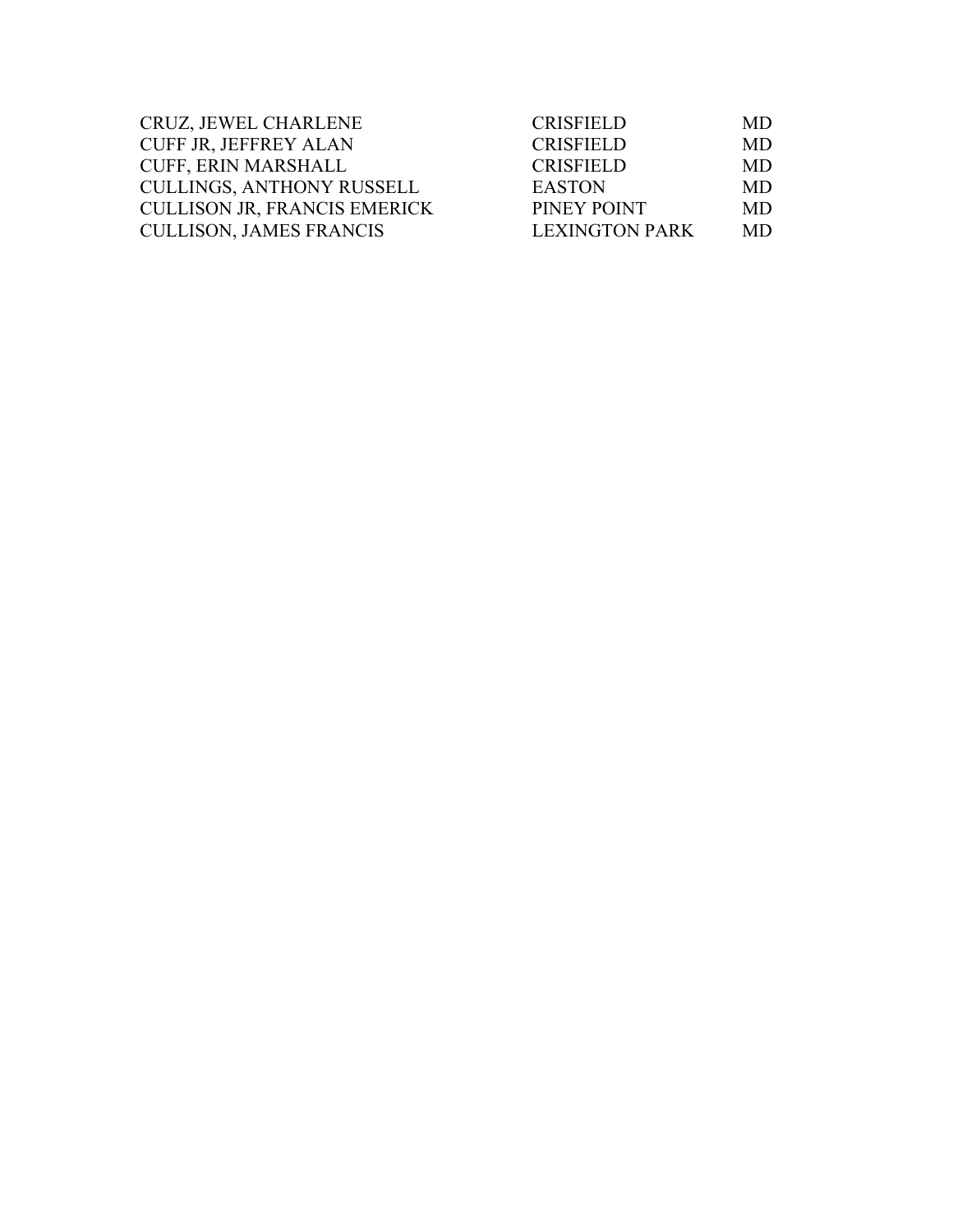**As of September 14, 2020 at 10:00 AM**, the Department of Natural Resources Fisheries Service has not received the following **August crab** harvest reports from the following commercial fishermen. These reports were due to the Department on **September 10th**. If your name appears on this list and you have already submitted your August crab harvest reports, please contact the Department at 1-800-893-2722 to ensure that your harvest reports have been received. If your name appears on these lists and you have not submitted your reports, please do so no later than September 30, 2020. If you continue to submit late reports for future months, it may result in your fishing license being suspended.

# **Missing Crab Reports for August 2020**

CULLISON, THOMAS L CUMBERLAND III, IRVING LEE CUMMINGS, JEFFREY SCOTT CUMMINGS, JEREMY MARK CUMMINGS, MARK ANTHONY CUMOR, RONALD E CUNDIFF, BERNARD JOEL CURRY SR, JOHN EDWARD CURRY, BARRY LEE CURRY, JASON ANTHONY **CUSTER, NICHOLAS REED** CUTLIP JR, RICHARD CLINTON CUTTER, JOHN JOSEPH DADDS, CHRIS ANDREW DAEHNKE, CHARLES MICHAEL DAFFIN, DANIEL CLAYTON DAIL, LARRY EDWARD DAISEY, TERRY KENNETH DALY, MATTHEW CHARLES DALY, PATRICK HARVEY D'ANGELO III, JOHN P DANIELS III, TERRY WAYNE DANIELS JR, STANLEY ARTHUR DANIELS JR, TERRY WAYNE DANIELS, DOC PAUL DANIELS, JASON ALAN DANIELS, LISA ANN DANIELS, STEPHEN GLEN DANNENFELSER, ADAM CARL DANT, CHARLES ERNEST DARBY III, SAMUEL EDWARD QUEEN ANNE MD

| <b>RIDGE</b>          | MD        |
|-----------------------|-----------|
| <b>WINGATE</b>        | <b>MD</b> |
| <b>ST MICHAELS</b>    | <b>MD</b> |
| <b>TILGHMAN</b>       | <b>MD</b> |
| <b>TILGHMAN</b>       | <b>MD</b> |
| <b>GLEN ROCK</b>      | <b>PA</b> |
| <b>LA PLATA</b>       | <b>MD</b> |
| <b>LEONARDTOWN</b>    | <b>MD</b> |
| <b>STREET</b>         | <b>MD</b> |
| PORT DEPOSIT          | <b>MD</b> |
| PRINCESS ANNE         | <b>MD</b> |
| <b>MARBURY</b>        | <b>MD</b> |
| <b>TAYLORS ISLAND</b> | <b>MD</b> |
| <b>CENTREVILLE</b>    | <b>MD</b> |
| <b>SALISBURY</b>      | <b>MD</b> |
| <b>SAINT MICHAELS</b> | MD        |
| <b>CAMBRIDGE</b>      | <b>MD</b> |
| <b>SHERWOOD</b>       | <b>MD</b> |
| MECHANICSVILLE        | <b>MD</b> |
| MECHANICSVILLE        | <b>MD</b> |
| MECHANICSVILLE        | <b>MD</b> |
| <b>DEAL ISLAND</b>    | <b>MD</b> |
| POCOMOKE CITY         | <b>MD</b> |
| <b>WENONA</b>         | <b>MD</b> |
| <b>DEAL ISLAND</b>    | <b>MD</b> |
| <b>WESTOVER</b>       | <b>MD</b> |
| <b>WENONA</b>         | MD        |
| <b>DEAL ISLAND</b>    | <b>MD</b> |
| <b>WESTOVER</b>       | <b>MD</b> |
| <b>OWINGS</b>         | <b>MD</b> |
| OUEEN ANNE            | MD        |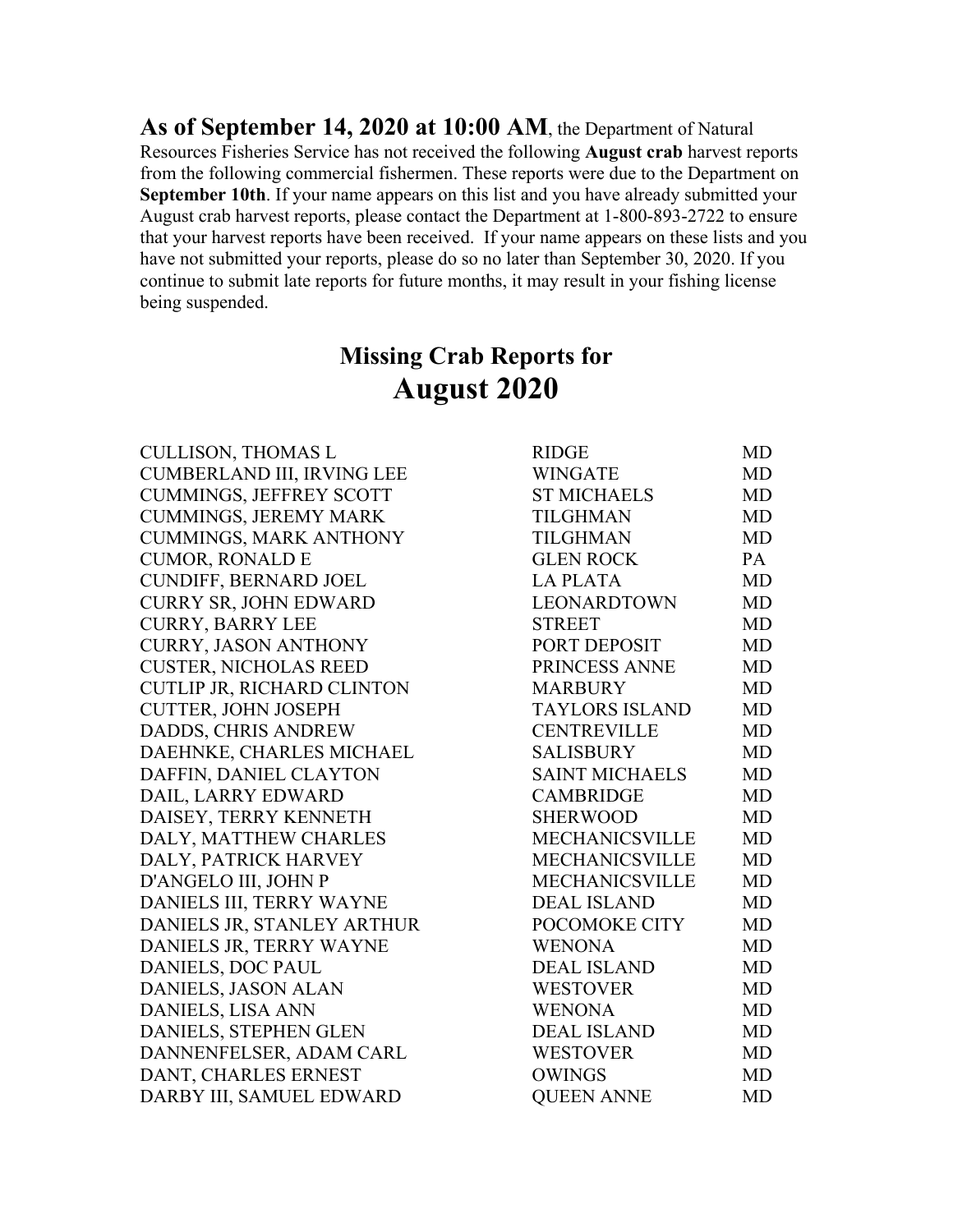DARBY JR, SAMUEL EDWARD DARNELL, BARBARA FAY DARNELL, ROBERT DANIEL DAUBACH, BRYAN WAYNE DAUGHERTY, CHRISTOPHER W DAVIS JR, CHARLES E DAVIS JR, DAVID JEFFERSON DAVIS JR, ROBERT LEE DAVIS, CHARLES ROBERT DAVIS, ELLEN FRANCES DAVIS, JOHN EVERETT DAVIS, WILLIAM EDWARD DAVIS, WILLIAM THOMAS DAWSON, DALE ALAN DAWSON, MICHAEL DAVID DAYE, TAMMY L DAYTON III, EDWIN LEE DEAN JR, EARL P DEAN, DONALD R DEAN, JAMES ALAN DEAN, JOHN E DEAN, TIMOTHY I DEFFINBAUGH, LISA MICHELLE DEFORD III, WILLIAM EDWARD DEGROFT JR, BERNARD EUGENE DEIGERT II, LEROY FRANK DELAHAY JR, RONALD C DELOZIER, FRANCIS C DEMARR SR, JOHN THOMAS DEMBECK JR, JOSEPH WALTER DEMOND, VAUGHN ANDREW DEMSKI, MICHAEL L DENGLER JR, CHARLES ERNST DENHERDER, WILLIAM ALAN DENNIS, LAURENCE HOWARD DENNISON, JAMES DEWEY DENNY, RICHARD CHANCE DENNY, RODNEY HUGHES DENT III, HENRY CLAGETT DENT, STEPHEN BLACKISTONE DEPALMA, RONALD LEE DESOUSA, MARCUS GOMES DICKERSON, RODNEY LYNN DICKINSON, JUSTIN MICHAEL DIEFENDERFER JR, ROBERT GRIFFIN DIERKER, DANIEL LEROY

| <b>WITTMAN</b>         | MD        |
|------------------------|-----------|
| <b>LUSBY</b>           | <b>MD</b> |
| <b>LUSBY</b>           | <b>MD</b> |
| <b>EASTON</b>          | MD        |
| <b>GLEN BURNIE</b>     | <b>MD</b> |
| <b>RIDGE</b>           | <b>MD</b> |
| <b>WARWICK</b>         | <b>MD</b> |
| <b>CHESTERTOWN</b>     | <b>MD</b> |
| <b>RIDGE</b>           | <b>MD</b> |
| <b>ST LEONARD</b>      | <b>MD</b> |
| <b>UNION BRIDGE</b>    | <b>MD</b> |
| <b>WALDORF</b>         | <b>MD</b> |
| <b>CRISFIELD</b>       | <b>MD</b> |
| <b>CORDOVA</b>         | <b>MD</b> |
| <b>TODDVILLE</b>       | <b>MD</b> |
| <b>HOLLYWOOD</b>       | <b>MD</b> |
| <b>CAMBRIDGE</b>       | <b>MD</b> |
| <b>LEXINGTON PARK</b>  | <b>MD</b> |
| <b>MECHANICSVILLE</b>  | <b>MD</b> |
| <b>CLEMENTS</b>        | <b>MD</b> |
| <b>SCOTLAND</b>        | <b>MD</b> |
| <b>RIDGE</b>           | <b>MD</b> |
| <b>LUSBY</b>           | MD        |
| <b>ROCK HALL</b>       | <b>MD</b> |
| <b>LITTLESTOWN</b>     | PA        |
| <b>CENTREVILLE</b>     | MD        |
| LEONARDTOWN            | <b>MD</b> |
| <b>LEONARDTOWN</b>     | <b>MD</b> |
| MECHANICSVILLE         | <b>MD</b> |
| <b>SPARROWS POINT</b>  | <b>MD</b> |
| <b>NORTH EAST</b>      | <b>MD</b> |
| <b>CHESTER</b>         | <b>MD</b> |
| <b>BALTIMORE</b>       | MD        |
| <b>HEBRON</b>          | MD        |
| <b>NEWARK</b>          | MD        |
| <b>ELKTON</b>          | MD        |
| <b>CHESTER</b>         | <b>MD</b> |
| <b>CENTREVILLE</b>     | MD        |
| <b>CALIFORNIA</b>      | MD        |
| <b>ABELL</b>           | <b>MD</b> |
| <b>WELCOME</b>         | MD        |
| <b>EASTON</b>          | MD        |
| <b>CHESAPEAKE CITY</b> | <b>MD</b> |
| <b>CHURCHTON</b>       | MD        |
| <b>TRAPPE</b>          | <b>MD</b> |
| <b>ROCK HALL</b>       | MD        |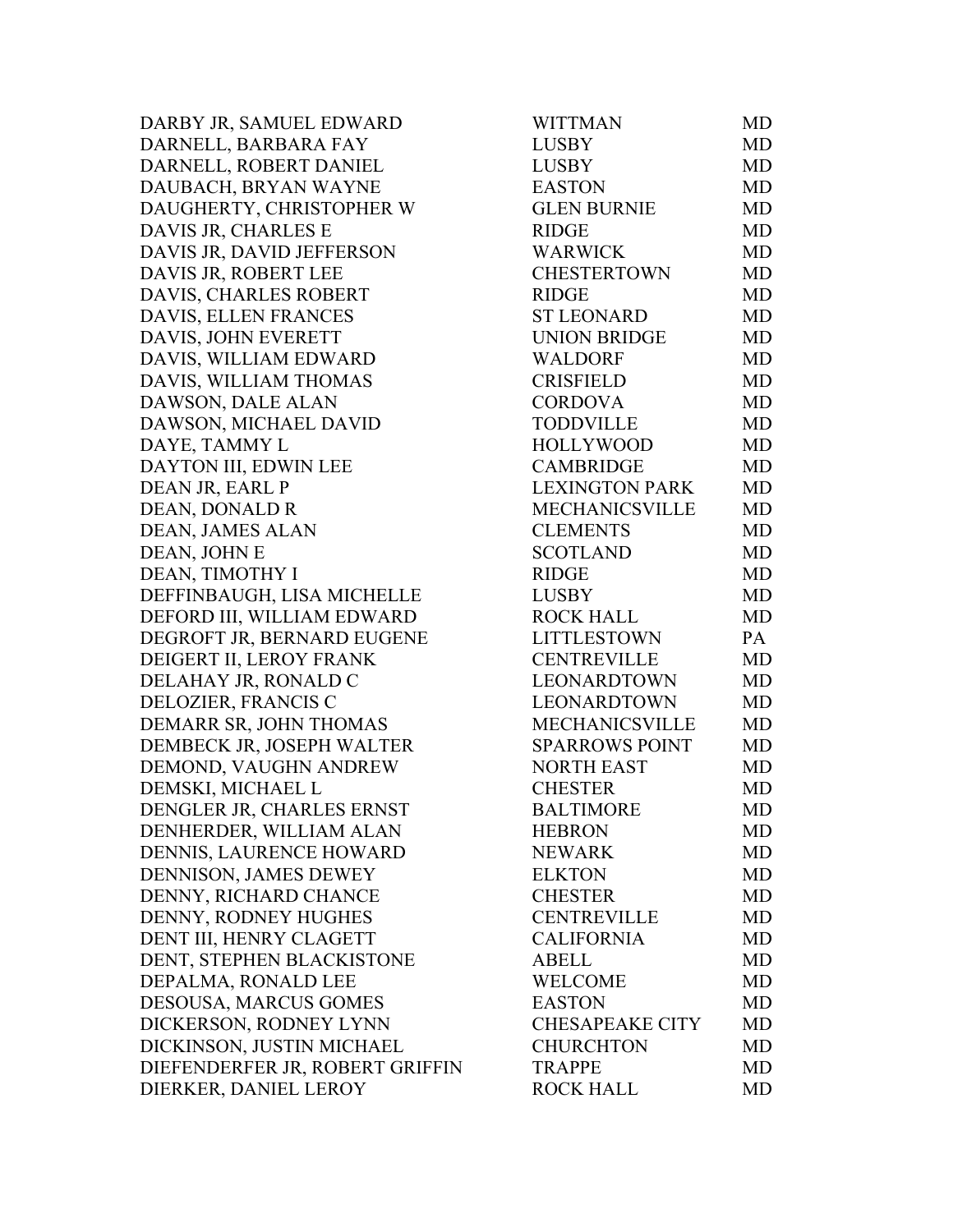DIERKER, RONALD LEROY DIETRICH SR, ALLEN WAYNE DIETZ, MICHAEL WAYNE DILLY, TAMARA L DIMICK SR, ROBERT GEORGE DIXON, CHARLES EDWIN DIXON, MARK ALAN DIXON, RAYMOND A DIXON, THOMAS L DIXON, TRAVIS RYAN DIZE, BRIAN FRANCIS DIZE, DAVID E DIZE, NATHAN HOBSON DIZE, ROGER LEE DIZE, STEVEN DARRELL DLUGOBORSKI, CODY ANDREW DOBSON, TIMOTHY R DODD, JASON THOMAS DODSON II, STEVAN JAY DOLL, MARGARET CATHERINE DOMBROSKI, CHRISTOPHER PHILLIP DONAWAY, PERRY AUSTIN DONIECKI, EDWARD JAMES DORAN, KENNETH MITCHELL DORMAN, WILLIAM D DOROUGH JR, SAMMIE D DORR, JENNIFER KATE DORR, RYAN WESLEY DORRELL, NORMAN E DORRELL, SHIRLEY WINIFRED DORRELL, STEVEN MICHAEL DOUGHERTY, WILLIAM VANCE DOUGLAS, ROBERT CHRISTIAN DOWNS JR, WILLIAM FREDERICK DRAKE, JAMES A DRESCHER III, CHARLES RICHARD DREYER III, GEORGE DRUMMER, JASON MORGAN DRUMMOND, STEPHEN CRAIG DRURY, SPENCER STEPHEN DRURY, TIFFANY ANN DRYDEN, BRADLEY WAYNE DUBBS, BRYON CHARLES DUCELLIER JR, JERROLD E DUDZINSKI, CARTER MATTHEW DUKES, WILLIAM RUSSELL

| ROCK HALL              | MD        |
|------------------------|-----------|
| <b>CAMBRIDGE</b>       | <b>MD</b> |
| <b>FALLSTON</b>        | MD        |
| <b>CHESAPEAKE BEAC</b> | <b>MD</b> |
| <b>MIDDLE RIVER</b>    | <b>MD</b> |
| <b>CRAPO</b>           | <b>MD</b> |
| <b>NORTH EAST</b>      | <b>MD</b> |
| <b>MECHANICSVILLE</b>  | <b>MD</b> |
| <b>LA PLATA</b>        | <b>MD</b> |
| <b>MARYDEL</b>         | DE        |
| <b>WESTOVER</b>        | MD        |
| <b>CRISFIELD</b>       | MD        |
| <b>BALTIMORE</b>       | <b>MD</b> |
| <b>WESTOVER</b>        | <b>MD</b> |
| PRINCESS ANNE          | <b>MD</b> |
| <b>ROCK HALL</b>       | <b>MD</b> |
| <b>EASTON</b>          | <b>MD</b> |
| <b>CORDOVA</b>         | <b>MD</b> |
| <b>CHESTERTOWN</b>     | <b>MD</b> |
| <b>CHURCH CREEK</b>    | <b>MD</b> |
| <b>PASADENA</b>        | <b>MD</b> |
| <b>EASTON</b>          | <b>MD</b> |
| <b>WESTMINSTER</b>     | MD        |
| <b>CHESAPEAKE BEAC</b> | <b>MD</b> |
| <b>ARNOLD</b>          | <b>MD</b> |
| <b>NEWBURG</b>         | <b>MD</b> |
| <b>DENTON</b>          | <b>MD</b> |
| <b>BIVALVE</b>         | <b>MD</b> |
| <b>TALL TIMBERS</b>    | <b>MD</b> |
| <b>TALL TIMBERS</b>    | <b>MD</b> |
| <b>GRASONVILLE</b>     | MD        |
| <b>NORTH EAST</b>      | <b>MD</b> |
| <b>CHESTERTOWN</b>     | MD        |
| <b>CLEMENTS</b>        | MD        |
| <b>WEST RIVER</b>      | <b>MD</b> |
| <b>CAMBRIDGE</b>       | <b>MD</b> |
| <b>KNOXVILLE</b>       | <b>MD</b> |
| <b>CENTREVILLE</b>     | <b>MD</b> |
| <b>ELKTON</b>          | <b>MD</b> |
| <b>DUNDALK</b>         | <b>MD</b> |
| <b>DUNDALK</b>         | <b>MD</b> |
| <b>CHANCE</b>          | <b>MD</b> |
| <b>EARLEVILLE</b>      | <b>MD</b> |
| <b>UPPER MARLBORO</b>  | <b>MD</b> |
| <b>ELKTON</b>          | <b>MD</b> |
| <b>PRESTON</b>         | MD        |
|                        |           |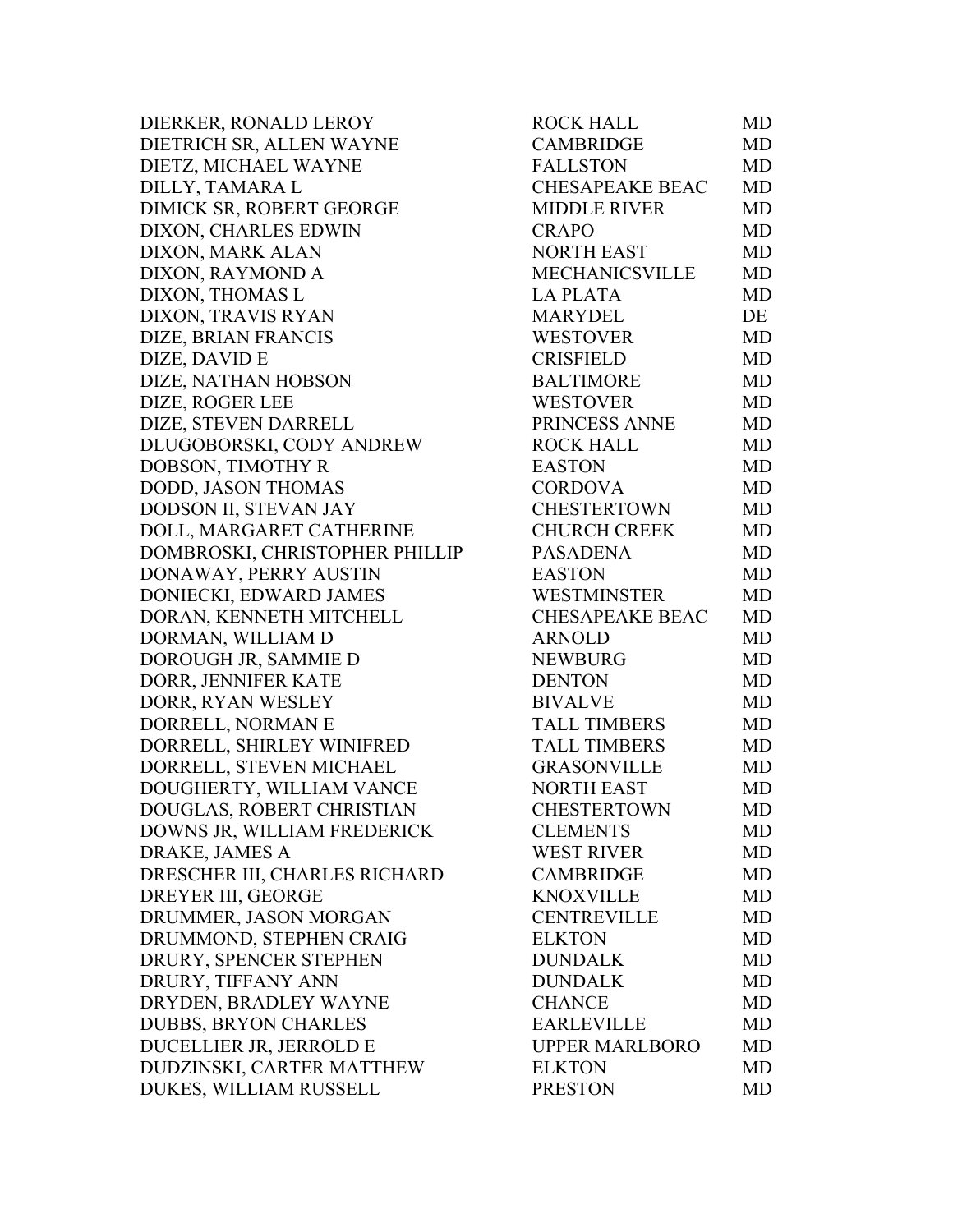DULIN JR, ROBERT FRANKLIN DUNBAR, CHARLES H DUNN, HAILEY LEE DUNNOCK III, CARL EMMETT DUTY III, WILLIAM HENRY DVORAK, CHARLES DAVID EARHART JR, JOHN ALAN EAST JR, HENRY THOMAS EASTRIDGE, MICHAEL DUANE EATON III, ARTHUR PAUL EATON, ANDREW R EBER, MICHAEL JAMES ECCLESTON III, JOSEPH OSBORNE ECCLESTON, HAROLD STEPHEN ECHARD, BRADLEY S ECK JR, ROBERT LOUIS EDDY II, JAMES DANIEL EDWARDS, CHARLES ALVIN EDWARDS, DONNA HUBBARD EDWARDS, EARLE VERNON EDWARDS, JAMES RONALD EDWARDS, JOHN MATTHEW EDWARDS, JOSEPH OLIVER EIDE, THOMAS M EIKER SR, KENNETH E EISEMANN, JUSTIN ROSS EISEMANN, STEPHEN TODD ELBOURN, JOSHUA BURTON ELBURN, MARK SHANE ELDER, MATTHEW B ELGIN III, JAMES EDWARD ELLIOTT, BRADLEY D ELLIOTT, DUANE L ELLIOTT, MATTHEW ALLEN ELLIOTT, PAMELA ANN ELLIOTT, PHILLIP KEITH ELLIOTT, WILLIAM K ELLISON JR, JAMES BUCHANON ELZEY JR, WILLIAM OLIN ELZEY, CATHY JO ELZEY, WILLIAM OLIN EMMERT, JAMES D EMMERT, LORI PAIGE ENGLISH, PHILLIP JOSHUA ENTWISTLE JR, JAMES ALFRED EPPLEY, MARK RICHARD

| <b>CORDOVA</b>         | <b>MD</b> |
|------------------------|-----------|
| <b>DAMERON</b>         | MD        |
| TYASKIN                | MD        |
| <b>CAMBRIDGE</b>       | <b>MD</b> |
| <b>GRASONVILLE</b>     | <b>MD</b> |
| <b>CHANCE</b>          | <b>MD</b> |
| <b>WESTOVER</b>        | MD        |
| <b>MARION</b>          | <b>MD</b> |
| <b>PERRYVILLE</b>      | MD        |
| <b>RIDGELY</b>         | <b>MD</b> |
| PORT TOBACCO           | <b>MD</b> |
| <b>QUEEN ANNE</b>      | MD        |
| <b>REISTERSTOWN</b>    | <b>MD</b> |
| <b>DAMES QUARTER</b>   | <b>MD</b> |
| <b>DUNKIRK</b>         | <b>MD</b> |
| <b>ESSEX</b>           | <b>MD</b> |
| <b>WINDSOR MILL</b>    | <b>MD</b> |
| <b>ROCK HALL</b>       | <b>MD</b> |
| <b>ROCK HALL</b>       | <b>MD</b> |
| <b>NORTH EAST</b>      | <b>MD</b> |
| <b>CENTREVILLE</b>     | <b>MD</b> |
| <b>MARDELA SPRINGS</b> | MD        |
| <b>CENTREVILLE</b>     | MD        |
| <b>GLEN BURNIE</b>     | <b>MD</b> |
| <b>EMMITSBURG</b>      | <b>MD</b> |
| <b>MIDDLE RIVER</b>    | <b>MD</b> |
| <b>DENTON</b>          | <b>MD</b> |
| <b>CHESTERTOWN</b>     | <b>MD</b> |
| <b>ROCK HALL</b>       | <b>MD</b> |
| <b>LUSBY</b>           | <b>MD</b> |
| <b>CHESTERTOWN</b>     | MD        |
| EAST NEW MARKET        | <b>MD</b> |
| <b>EAST NEW MARKET</b> | <b>MD</b> |
| <b>EAST NEW MARKET</b> | MD        |
| <b>EAST NEW MARKET</b> | MD        |
| <b>CAMBRIDGE</b>       | MD        |
| <b>CAMBRIDGE</b>       | <b>MD</b> |
| <b>STEVENSVILLE</b>    | <b>MD</b> |
| <b>CHURCH CREEK</b>    | MD        |
| <b>WINGATE</b>         | <b>MD</b> |
| <b>CAMBRIDGE</b>       | MD        |
| SHADY SIDE             | <b>MD</b> |
| <b>SHADY SIDE</b>      | <b>MD</b> |
| <b>QUEEN ANNE</b>      | MD        |
|                        |           |
| <b>BERLIN</b>          | MD        |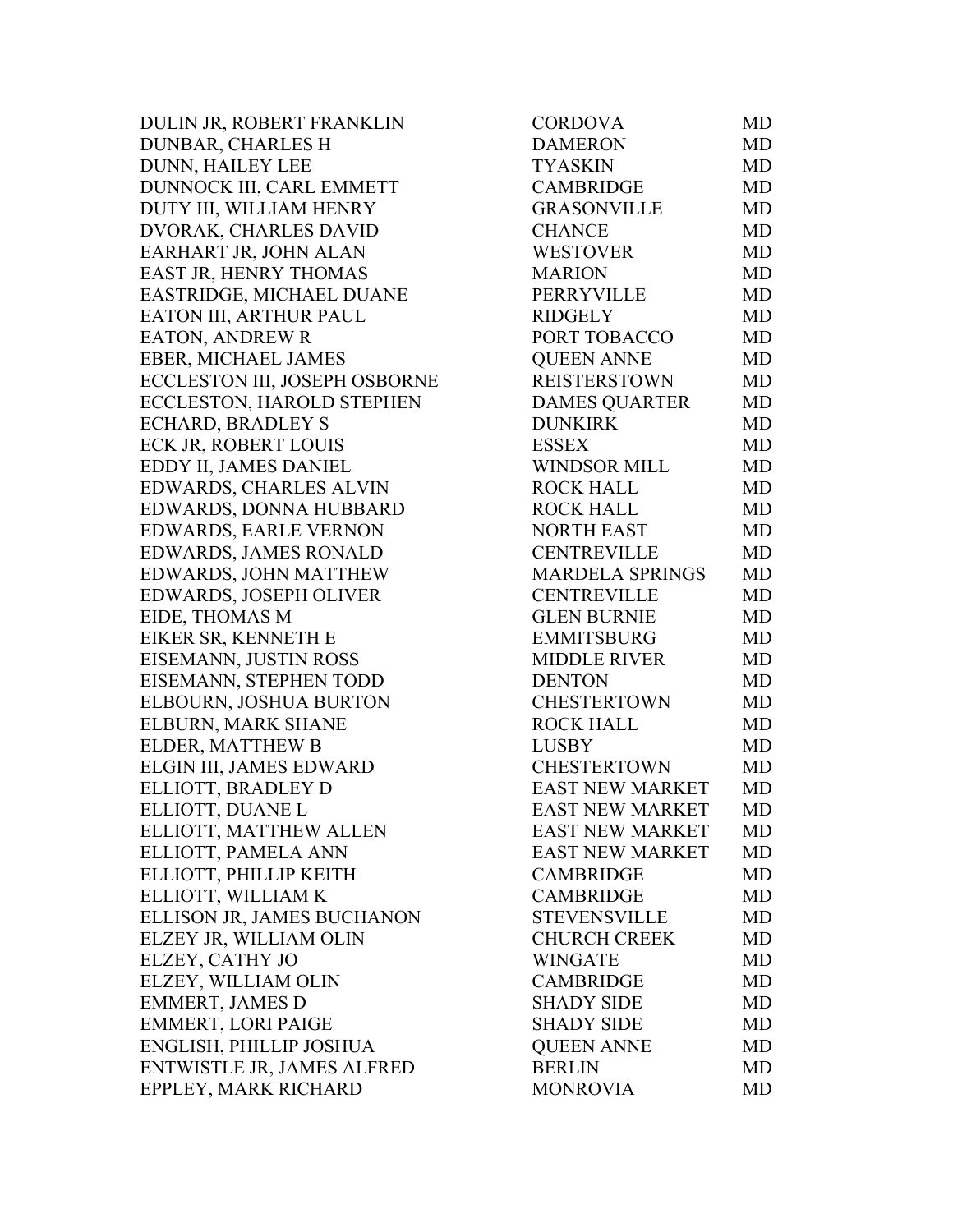ERA, JAMES MICHAEL ERA, RICHARD HARVEY ERISMAN, SCOTT JOSEPH ERNST JR, JOHN BAPTIST ERVIN, JANET V ERVIN, PAUL NORMAN ERWIN, JUSTIN C ESTEVEZ JR, JAMES W EUTSLER SR, DALE WESLEY EUTSLER, JEFFREY SCOTT EUTSLER, TERESA LYNNE EVANS JR, EDWARD A EVANS JR, EDWARD MICHAEL EVANS, CLAYTON HENRY EVANS, DAVID FRANCIS EVANS, DAVID RYAN EVANS, EDWARD CRAIG EVANS, ELMER WESLEY EVANS, LAURA ANNETTE EVANS, NORWOOD C EVANS, PHILLIP LEE EVANS, WILLIAM GLENN EVANS, WILLIAM J EVANS, WILLIAM WESLEY EVERNGAM JR, JOSEPH WRIGHT EWERS JR, CHARLES LAWLER EWING SR, DAVID ALLEN FABER II, JOSEPH MICHAEL A FABULA, EDWARD N FAHRMAN, ERIC TIMOTHY FARLEY, AARON M FARRELL, CHERYL A FARRELL, NOBLE I FATH, TIMOTHY FAULKNER, ALAN LEE FAULKNER, JAMES VICTOR FAUNCE, GEORGE K FAZENBAKER, DANIEL RAY FEGAN, CHARLES E FENHAGEN, RAYMOND L FERNANDEZ, ALFRED LUDOVICO FERSTERMANN III, LEROY LAWRENCE FERSTERMANN, DENNIS R FIEDLER, JOSHUA PAUL FIELDS, WALTER WOODROW FIGIEL, JEFFREY THOMAS

| <b>EAST NEW MARKET</b> | MD        |
|------------------------|-----------|
| <b>CAMBRIDGE</b>       | MD        |
| <b>FORT HOWARD</b>     | <b>MD</b> |
| <b>DUNDALK</b>         | MD        |
| <b>CHESTER</b>         | <b>MD</b> |
| <b>WINDSOR MILL</b>    | <b>MD</b> |
| <b>HUNTINGTOWN</b>     | MD        |
| <b>FAULKNER</b>        | <b>MD</b> |
| <b>GLEN BURNIE</b>     | <b>MD</b> |
| WHALEYVILLE            | <b>MD</b> |
| <b>WHALEYVILLE</b>     | <b>MD</b> |
| <b>EWELL</b>           | MD        |
| <b>GOLDSBORO</b>       | <b>MD</b> |
| <b>SALISBURY</b>       | MD        |
| PINEY POINT            | <b>MD</b> |
| <b>VALLEY LEE</b>      | <b>MD</b> |
| <b>SALISBURY</b>       | <b>MD</b> |
| <b>EWELL</b>           | <b>MD</b> |
| <b>EWELL</b>           | <b>MD</b> |
| <b>EWELL</b>           | <b>MD</b> |
| <b>EWELL</b>           | <b>MD</b> |
| <b>CRISFIELD</b>       | MD        |
| <b>EWELL</b>           | MD        |
| <b>EWELL</b>           | MD        |
| <b>EASTON</b>          | <b>MD</b> |
| <b>CHURCHVILLE</b>     | <b>MD</b> |
| <b>EASTON</b>          | <b>MD</b> |
| PRINCESS ANNE          | <b>MD</b> |
| <b>BALTIMORE</b>       | MD        |
| <b>WORTON</b>          | <b>MD</b> |
| <b>BEL AIR</b>         | MD        |
| <b>BRANDYWINE</b>      | <b>MD</b> |
| <b>AVENUE</b>          | MD        |
| <b>EDGEWATER</b>       | MD        |
| <b>TILGHMAN</b>        | MD        |
| <b>EASTON</b>          | MD        |
| <b>ABELL</b>           | MD        |
| <b>GOLDSBORO</b>       | MD        |
| <b>EDGEWATER</b>       | MD        |
| <b>RIDGE</b>           | <b>MD</b> |
| <b>BISHOPVILLE</b>     | MD        |
| <b>WOODBINE</b>        | MD        |
| <b>BALTIMORE</b>       | MD        |
| <b>BALTIMORE</b>       | MD        |
| <b>TRAPPE</b>          | <b>MD</b> |
| <b>RIDGLEY</b>         | MD        |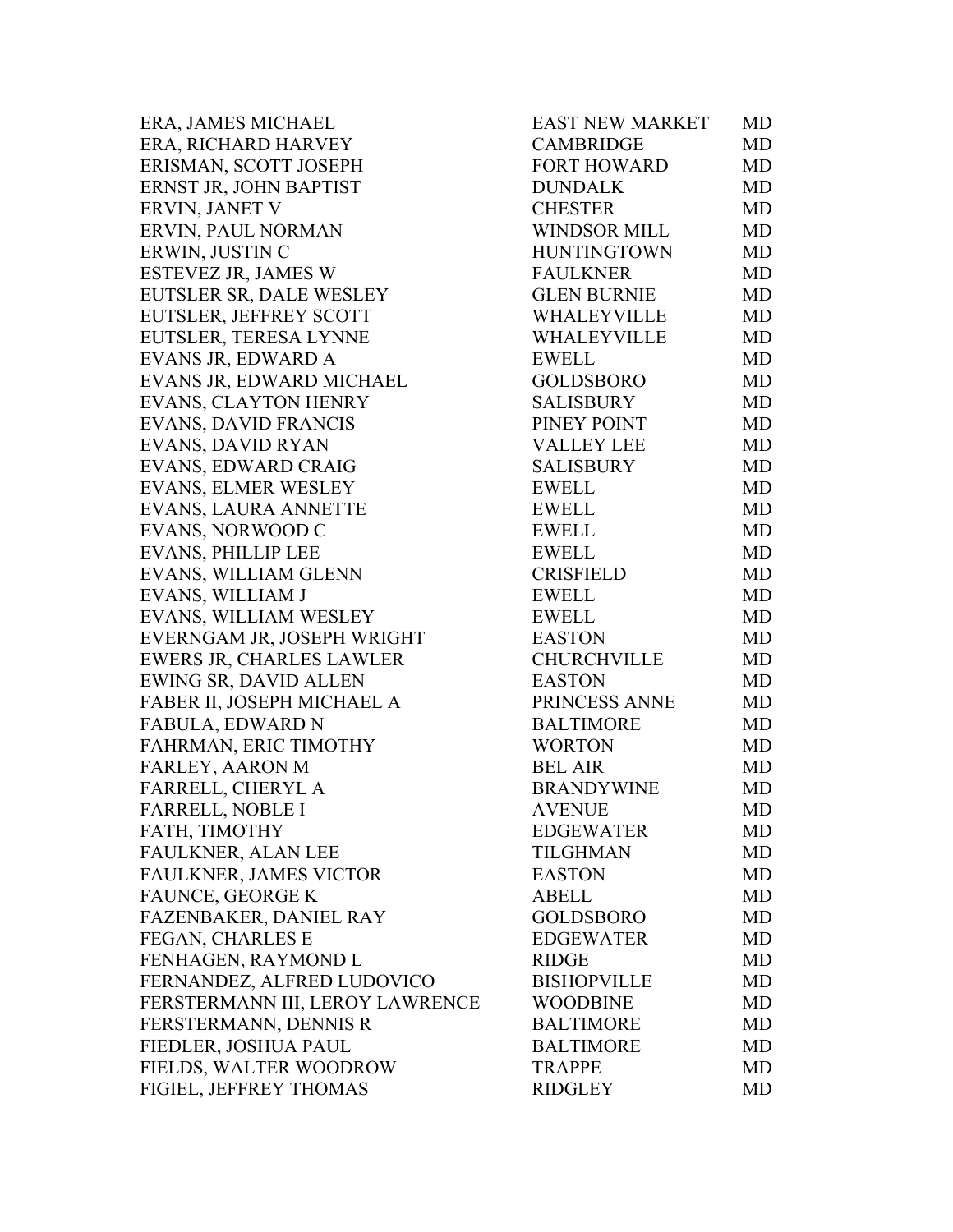FIORILLE, ALFRED THOMAS FISCHER, GREGORY W FISCHER, JAMES BENJAMIN FISHER III, ROBERT EARL FISHER JR, MELVIN ROBERT FISHER, ALLEN JAMES FISHER, ELENA GAVYLOVNA FISHER, GEORGE MATTHEW FISHER, JERRY LEE FITZHUGH, JOSEPH RICHARD FLERLAGE, CARL B FLETCHER, LEONARD PAUL FLOWERS JR, MARCUS L FLOWERS, DUSTY LEE FLOYD, JOHN SPEED FLUHARTY SR, RODNEY WINFRED FLUHARTY, JOSHUA JOHN FLYNT, JACK E FLYNT, JAMES W FOEHRKOLB, RUSSELL LOUIS FOLTZ, JAMES H FOLTZ, JOHN A FOOKS, EDWARD ALFRED FOOTE, KENNETH J FOOTE, LINDA CHRISTINE FORD IV, GEORGE WILSON FORD JR, EMORY O FORD JR, JAMES E FORD JR, NEVITTE WILLIS FORD JR, THOMAS LEROY FORD V, GEORGE WILSON FORD, CHRISTOPHER RYAN FORD, DANIEL LOUIS FORD, DARIN KIETH FORD, DONALD LEE FORD, GORDON L FORD, MARTIN GEORGE FORD, SHANNON MOLTZ FORD, SHIRLEY MAE FORREST II, JOSEPH LEONARD FORREST, CHARLES STERLING FORTIER, DAVID S FORTIER, JAMES ERIC FOSTER JR, JEFFREY CRAWFORD FOSTER, GARY SPENCE FOSTER, JOHN LEWIS

| <b>MT AIRY</b>         | MD        |
|------------------------|-----------|
| <b>CROWNSVILLE</b>     | <b>MD</b> |
| <b>HANOVER</b>         | MD        |
| <b>ROCK HALL</b>       | <b>MD</b> |
| POCOMOKE CITY          | <b>MD</b> |
| PRINCE FREDERIC        | <b>MD</b> |
| <b>ROCK HALL</b>       | <b>MD</b> |
| <b>EASTON</b>          | <b>MD</b> |
| <b>BOZMAN</b>          | <b>MD</b> |
| <b>CRAPO</b>           | <b>MD</b> |
| MECHANICSVILLE         | <b>MD</b> |
| <b>CHESTERTOWN</b>     | <b>MD</b> |
| <b>FISHING CREEK</b>   | <b>MD</b> |
| <b>FISHING CREEK</b>   | <b>MD</b> |
| <b>CAMBRIDGE</b>       | <b>MD</b> |
| <b>TILGHMAN</b>        | <b>MD</b> |
| <b>TILGHMAN</b>        | <b>MD</b> |
| <b>UPPER MARLBORO</b>  | MD        |
| <b>UPPER MARLBORO</b>  | <b>MD</b> |
| <b>MIDDLE RIVER</b>    | <b>MD</b> |
| <b>FT HOWARD</b>       | <b>MD</b> |
| <b>FORT HOWARD</b>     | <b>MD</b> |
| <b>GRASONVILLE</b>     | MD        |
| <b>BALTIMORE</b>       | <b>MD</b> |
| <b>BALTIMORE</b>       | <b>MD</b> |
| <b>ANNAPOLIS</b>       | <b>MD</b> |
| <b>WESTOVER</b>        | <b>MD</b> |
| <b>EASTON</b>          | <b>MD</b> |
| <b>ROCK HALL</b>       | MD        |
| <b>DEAL ISLAND</b>     | <b>MD</b> |
| <b>EDGEWATER</b>       | <b>MD</b> |
| <b>GAMBRILLS</b>       | MD        |
| <b>WARWICK</b>         | MD        |
| PRINCESS ANNE          | MD        |
| <b>DEAL ISLAND</b>     | <b>MD</b> |
| <b>MARION STATION</b>  | MD        |
| <b>QUEEN ANNE</b>      | <b>MD</b> |
| <b>PASADENA</b>        | MD        |
| <b>CENTREVILLE</b>     | MD        |
| <b>MECHANICSVILLE</b>  | <b>MD</b> |
| <b>BISHOPVILLE</b>     | <b>MD</b> |
| <b>BALTIMORE</b>       | MD        |
| SPARKS                 | <b>MD</b> |
| <b>CHESAPEAKE CITY</b> | <b>MD</b> |
| <b>CORDOVA</b>         | MD        |
| <b>TRAPPE</b>          | MD        |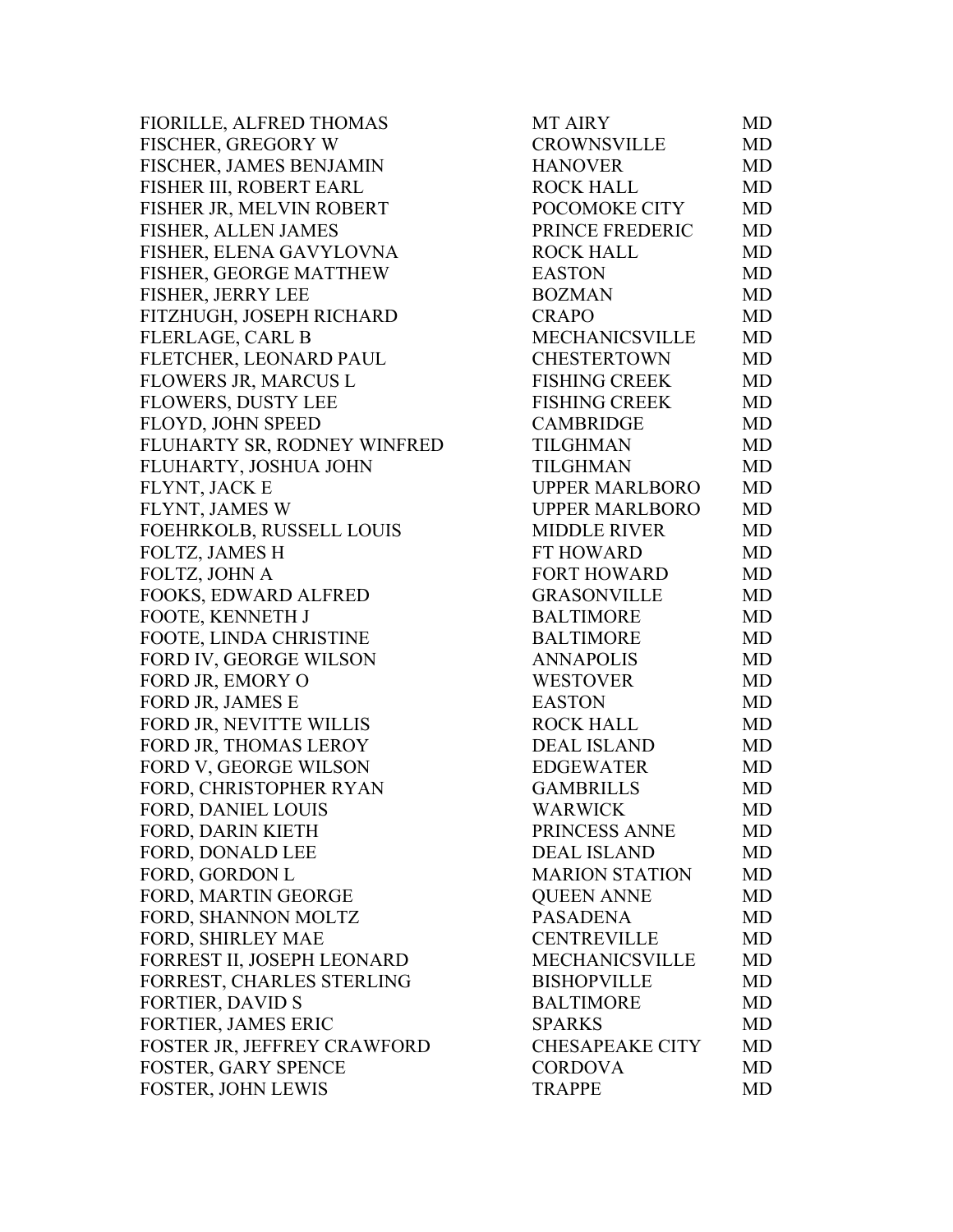| FOUTZ, PAUL LAKE HOWARD<br><b>JARRETTSVILLE</b><br><b>MD</b><br><b>FOWLER, JOHN G</b><br><b>ARNOLD</b><br>MD<br>FOXWELL, ASHLEA NICOLE<br><b>CAMBRIDGE</b><br><b>MD</b><br>FOXWELL, CHAD JAMISON<br><b>CAMBRIDGE</b><br><b>MD</b><br>FRAMARINI, SHARON RENE<br><b>HAVRE DE GRACE</b><br><b>MD</b><br>FRANK, PAUL M<br>MD<br><b>STVENSVILLE</b><br>FRANKLIN, REID NATHANIEL<br><b>NEWBURG</b><br>MD<br>FRANTA, JAMES EDWARD<br><b>CHESTER</b><br>MD<br>FRAZIER JR, DEAN G<br><b>EDGEWATER</b><br>MD<br>FREDERICK JR, RONALD RANDOLPH<br><b>STEVENSVILLE</b><br><b>MD</b><br>FREEMAN JR, ARNOL LEE<br><b>HUNTINGTOWN</b><br>MD<br>FREEMAN, WILLIAM LACY<br><b>CHESTERTOWN</b><br>MD<br>FREY, JUSTIN MICHAEL<br><b>EARLEVILLE</b><br>MD<br>FREY, MICHAEL TODD<br><b>CECILTON</b><br>MD<br>FROST III, EDWARD MURRAY<br><b>SNOW HILL</b><br><b>MD</b><br>FROST, DEBORAH J<br>MD<br><b>SNOW HILL</b><br>FROST, GLEN EDWARD<br><b>STEVENSVILLE</b><br>MD<br>FUCHSLUGER, MARK ANTHONY<br><b>MIDDLE RIVER</b><br>MD<br><b>MD</b><br>FUNK, PATRICIA ANN<br><b>SALISBURY</b><br>GABELER, WILLIAM THOMAS<br><b>BERLIN</b><br>MD<br>GAFFNEY, CARYN ELIZABETH<br><b>BALTIMORE</b><br>MD<br>GAFFNEY, NEAL JAMES<br><b>BALTIMORE</b><br><b>MD</b><br>GAGALSKI, ANTHONY CRAIG<br><b>ROCK HALL</b><br><b>MD</b><br><b>GAINES IV, JAMES ANTHONY</b><br><b>MECHANICSVILLE</b><br><b>MD</b><br>GALLEGOS JR, LYLE CLARK<br>PORT REPUBLIC<br>MD<br>GALLOWAY, JOHN C<br>MD<br><b>TILGHMAN</b><br><b>GAMBILL, WARNER GWYN</b><br><b>NORTH EAST</b><br>MD<br><b>GAMBLE, CHRISTINE I</b><br><b>LA PLATA</b><br><b>MD</b><br><b>GAMBRILL JR, MICHAEL LEE</b><br><b>EAST NEW MARKET</b><br>MD<br><b>GAMBRILL, DERRICK A</b><br><b>SALISBURY</b><br>MD<br><b>GANNON, DAVID ANDREW</b><br><b>EASTON</b><br>MD<br>GARDNER JR, HARVEY MELVIN<br>STEVENSVILLE<br>MD<br><b>GARNER, DANIEL WOODBURN</b><br><b>HUNTINGTOWN</b><br>MD.<br>GARRISH, MICHAEL THOMAS<br><b>RISING SUN</b><br>MD<br><b>GARVEY, TYLER JACOB</b><br><b>PRESTON</b><br><b>MD</b><br><b>GASKILL III, RAY E</b><br>MD<br><b>VALLEY LEE</b><br><b>GAY III, LAWRENCE THOMAS</b><br><b>EASTON</b><br><b>MD</b><br>GAY, JEDEDIAH LEVI<br><b>CORDOVA</b><br><b>MD</b><br><b>GEBAUER, MICHAEL DALE</b><br><b>BALTIMORE</b><br>MD<br>GEDDINGS, THOMAS WAYNE<br><b>PASADENA</b><br>MD<br><b>GEIPE, JOSEPH P</b><br><b>GLYNDON</b><br>MD<br>GEORGE JR, JAMES ROLAND<br><b>QUEEN ANNE</b><br>MD<br><b>GEORGE JR, LEWIS HAROLD</b><br><b>ELKTON</b><br><b>MD</b><br><b>GERALD, MATTHEW BARRY</b><br><b>CRISFIELD</b><br><b>MD</b><br><b>GERALD, ROBERT NICHOLAS</b><br><b>MARION</b><br>MD | FOSTER, JOSEPH ANTHONY JOHN WILLIAM EAST NEW MARKET | MD |
|------------------------------------------------------------------------------------------------------------------------------------------------------------------------------------------------------------------------------------------------------------------------------------------------------------------------------------------------------------------------------------------------------------------------------------------------------------------------------------------------------------------------------------------------------------------------------------------------------------------------------------------------------------------------------------------------------------------------------------------------------------------------------------------------------------------------------------------------------------------------------------------------------------------------------------------------------------------------------------------------------------------------------------------------------------------------------------------------------------------------------------------------------------------------------------------------------------------------------------------------------------------------------------------------------------------------------------------------------------------------------------------------------------------------------------------------------------------------------------------------------------------------------------------------------------------------------------------------------------------------------------------------------------------------------------------------------------------------------------------------------------------------------------------------------------------------------------------------------------------------------------------------------------------------------------------------------------------------------------------------------------------------------------------------------------------------------------------------------------------------------------------------------------------------------------------------------------------------------------------------------------------------------------------------------------------------------------------------------------------------------------------------------------------------------------------------------------------------------------------------------------------------------------------------------------------------------------------------------------------|-----------------------------------------------------|----|
|                                                                                                                                                                                                                                                                                                                                                                                                                                                                                                                                                                                                                                                                                                                                                                                                                                                                                                                                                                                                                                                                                                                                                                                                                                                                                                                                                                                                                                                                                                                                                                                                                                                                                                                                                                                                                                                                                                                                                                                                                                                                                                                                                                                                                                                                                                                                                                                                                                                                                                                                                                                                                  |                                                     |    |
|                                                                                                                                                                                                                                                                                                                                                                                                                                                                                                                                                                                                                                                                                                                                                                                                                                                                                                                                                                                                                                                                                                                                                                                                                                                                                                                                                                                                                                                                                                                                                                                                                                                                                                                                                                                                                                                                                                                                                                                                                                                                                                                                                                                                                                                                                                                                                                                                                                                                                                                                                                                                                  |                                                     |    |
|                                                                                                                                                                                                                                                                                                                                                                                                                                                                                                                                                                                                                                                                                                                                                                                                                                                                                                                                                                                                                                                                                                                                                                                                                                                                                                                                                                                                                                                                                                                                                                                                                                                                                                                                                                                                                                                                                                                                                                                                                                                                                                                                                                                                                                                                                                                                                                                                                                                                                                                                                                                                                  |                                                     |    |
|                                                                                                                                                                                                                                                                                                                                                                                                                                                                                                                                                                                                                                                                                                                                                                                                                                                                                                                                                                                                                                                                                                                                                                                                                                                                                                                                                                                                                                                                                                                                                                                                                                                                                                                                                                                                                                                                                                                                                                                                                                                                                                                                                                                                                                                                                                                                                                                                                                                                                                                                                                                                                  |                                                     |    |
|                                                                                                                                                                                                                                                                                                                                                                                                                                                                                                                                                                                                                                                                                                                                                                                                                                                                                                                                                                                                                                                                                                                                                                                                                                                                                                                                                                                                                                                                                                                                                                                                                                                                                                                                                                                                                                                                                                                                                                                                                                                                                                                                                                                                                                                                                                                                                                                                                                                                                                                                                                                                                  |                                                     |    |
|                                                                                                                                                                                                                                                                                                                                                                                                                                                                                                                                                                                                                                                                                                                                                                                                                                                                                                                                                                                                                                                                                                                                                                                                                                                                                                                                                                                                                                                                                                                                                                                                                                                                                                                                                                                                                                                                                                                                                                                                                                                                                                                                                                                                                                                                                                                                                                                                                                                                                                                                                                                                                  |                                                     |    |
|                                                                                                                                                                                                                                                                                                                                                                                                                                                                                                                                                                                                                                                                                                                                                                                                                                                                                                                                                                                                                                                                                                                                                                                                                                                                                                                                                                                                                                                                                                                                                                                                                                                                                                                                                                                                                                                                                                                                                                                                                                                                                                                                                                                                                                                                                                                                                                                                                                                                                                                                                                                                                  |                                                     |    |
|                                                                                                                                                                                                                                                                                                                                                                                                                                                                                                                                                                                                                                                                                                                                                                                                                                                                                                                                                                                                                                                                                                                                                                                                                                                                                                                                                                                                                                                                                                                                                                                                                                                                                                                                                                                                                                                                                                                                                                                                                                                                                                                                                                                                                                                                                                                                                                                                                                                                                                                                                                                                                  |                                                     |    |
|                                                                                                                                                                                                                                                                                                                                                                                                                                                                                                                                                                                                                                                                                                                                                                                                                                                                                                                                                                                                                                                                                                                                                                                                                                                                                                                                                                                                                                                                                                                                                                                                                                                                                                                                                                                                                                                                                                                                                                                                                                                                                                                                                                                                                                                                                                                                                                                                                                                                                                                                                                                                                  |                                                     |    |
|                                                                                                                                                                                                                                                                                                                                                                                                                                                                                                                                                                                                                                                                                                                                                                                                                                                                                                                                                                                                                                                                                                                                                                                                                                                                                                                                                                                                                                                                                                                                                                                                                                                                                                                                                                                                                                                                                                                                                                                                                                                                                                                                                                                                                                                                                                                                                                                                                                                                                                                                                                                                                  |                                                     |    |
|                                                                                                                                                                                                                                                                                                                                                                                                                                                                                                                                                                                                                                                                                                                                                                                                                                                                                                                                                                                                                                                                                                                                                                                                                                                                                                                                                                                                                                                                                                                                                                                                                                                                                                                                                                                                                                                                                                                                                                                                                                                                                                                                                                                                                                                                                                                                                                                                                                                                                                                                                                                                                  |                                                     |    |
|                                                                                                                                                                                                                                                                                                                                                                                                                                                                                                                                                                                                                                                                                                                                                                                                                                                                                                                                                                                                                                                                                                                                                                                                                                                                                                                                                                                                                                                                                                                                                                                                                                                                                                                                                                                                                                                                                                                                                                                                                                                                                                                                                                                                                                                                                                                                                                                                                                                                                                                                                                                                                  |                                                     |    |
|                                                                                                                                                                                                                                                                                                                                                                                                                                                                                                                                                                                                                                                                                                                                                                                                                                                                                                                                                                                                                                                                                                                                                                                                                                                                                                                                                                                                                                                                                                                                                                                                                                                                                                                                                                                                                                                                                                                                                                                                                                                                                                                                                                                                                                                                                                                                                                                                                                                                                                                                                                                                                  |                                                     |    |
|                                                                                                                                                                                                                                                                                                                                                                                                                                                                                                                                                                                                                                                                                                                                                                                                                                                                                                                                                                                                                                                                                                                                                                                                                                                                                                                                                                                                                                                                                                                                                                                                                                                                                                                                                                                                                                                                                                                                                                                                                                                                                                                                                                                                                                                                                                                                                                                                                                                                                                                                                                                                                  |                                                     |    |
|                                                                                                                                                                                                                                                                                                                                                                                                                                                                                                                                                                                                                                                                                                                                                                                                                                                                                                                                                                                                                                                                                                                                                                                                                                                                                                                                                                                                                                                                                                                                                                                                                                                                                                                                                                                                                                                                                                                                                                                                                                                                                                                                                                                                                                                                                                                                                                                                                                                                                                                                                                                                                  |                                                     |    |
|                                                                                                                                                                                                                                                                                                                                                                                                                                                                                                                                                                                                                                                                                                                                                                                                                                                                                                                                                                                                                                                                                                                                                                                                                                                                                                                                                                                                                                                                                                                                                                                                                                                                                                                                                                                                                                                                                                                                                                                                                                                                                                                                                                                                                                                                                                                                                                                                                                                                                                                                                                                                                  |                                                     |    |
|                                                                                                                                                                                                                                                                                                                                                                                                                                                                                                                                                                                                                                                                                                                                                                                                                                                                                                                                                                                                                                                                                                                                                                                                                                                                                                                                                                                                                                                                                                                                                                                                                                                                                                                                                                                                                                                                                                                                                                                                                                                                                                                                                                                                                                                                                                                                                                                                                                                                                                                                                                                                                  |                                                     |    |
|                                                                                                                                                                                                                                                                                                                                                                                                                                                                                                                                                                                                                                                                                                                                                                                                                                                                                                                                                                                                                                                                                                                                                                                                                                                                                                                                                                                                                                                                                                                                                                                                                                                                                                                                                                                                                                                                                                                                                                                                                                                                                                                                                                                                                                                                                                                                                                                                                                                                                                                                                                                                                  |                                                     |    |
|                                                                                                                                                                                                                                                                                                                                                                                                                                                                                                                                                                                                                                                                                                                                                                                                                                                                                                                                                                                                                                                                                                                                                                                                                                                                                                                                                                                                                                                                                                                                                                                                                                                                                                                                                                                                                                                                                                                                                                                                                                                                                                                                                                                                                                                                                                                                                                                                                                                                                                                                                                                                                  |                                                     |    |
|                                                                                                                                                                                                                                                                                                                                                                                                                                                                                                                                                                                                                                                                                                                                                                                                                                                                                                                                                                                                                                                                                                                                                                                                                                                                                                                                                                                                                                                                                                                                                                                                                                                                                                                                                                                                                                                                                                                                                                                                                                                                                                                                                                                                                                                                                                                                                                                                                                                                                                                                                                                                                  |                                                     |    |
|                                                                                                                                                                                                                                                                                                                                                                                                                                                                                                                                                                                                                                                                                                                                                                                                                                                                                                                                                                                                                                                                                                                                                                                                                                                                                                                                                                                                                                                                                                                                                                                                                                                                                                                                                                                                                                                                                                                                                                                                                                                                                                                                                                                                                                                                                                                                                                                                                                                                                                                                                                                                                  |                                                     |    |
|                                                                                                                                                                                                                                                                                                                                                                                                                                                                                                                                                                                                                                                                                                                                                                                                                                                                                                                                                                                                                                                                                                                                                                                                                                                                                                                                                                                                                                                                                                                                                                                                                                                                                                                                                                                                                                                                                                                                                                                                                                                                                                                                                                                                                                                                                                                                                                                                                                                                                                                                                                                                                  |                                                     |    |
|                                                                                                                                                                                                                                                                                                                                                                                                                                                                                                                                                                                                                                                                                                                                                                                                                                                                                                                                                                                                                                                                                                                                                                                                                                                                                                                                                                                                                                                                                                                                                                                                                                                                                                                                                                                                                                                                                                                                                                                                                                                                                                                                                                                                                                                                                                                                                                                                                                                                                                                                                                                                                  |                                                     |    |
|                                                                                                                                                                                                                                                                                                                                                                                                                                                                                                                                                                                                                                                                                                                                                                                                                                                                                                                                                                                                                                                                                                                                                                                                                                                                                                                                                                                                                                                                                                                                                                                                                                                                                                                                                                                                                                                                                                                                                                                                                                                                                                                                                                                                                                                                                                                                                                                                                                                                                                                                                                                                                  |                                                     |    |
|                                                                                                                                                                                                                                                                                                                                                                                                                                                                                                                                                                                                                                                                                                                                                                                                                                                                                                                                                                                                                                                                                                                                                                                                                                                                                                                                                                                                                                                                                                                                                                                                                                                                                                                                                                                                                                                                                                                                                                                                                                                                                                                                                                                                                                                                                                                                                                                                                                                                                                                                                                                                                  |                                                     |    |
|                                                                                                                                                                                                                                                                                                                                                                                                                                                                                                                                                                                                                                                                                                                                                                                                                                                                                                                                                                                                                                                                                                                                                                                                                                                                                                                                                                                                                                                                                                                                                                                                                                                                                                                                                                                                                                                                                                                                                                                                                                                                                                                                                                                                                                                                                                                                                                                                                                                                                                                                                                                                                  |                                                     |    |
|                                                                                                                                                                                                                                                                                                                                                                                                                                                                                                                                                                                                                                                                                                                                                                                                                                                                                                                                                                                                                                                                                                                                                                                                                                                                                                                                                                                                                                                                                                                                                                                                                                                                                                                                                                                                                                                                                                                                                                                                                                                                                                                                                                                                                                                                                                                                                                                                                                                                                                                                                                                                                  |                                                     |    |
|                                                                                                                                                                                                                                                                                                                                                                                                                                                                                                                                                                                                                                                                                                                                                                                                                                                                                                                                                                                                                                                                                                                                                                                                                                                                                                                                                                                                                                                                                                                                                                                                                                                                                                                                                                                                                                                                                                                                                                                                                                                                                                                                                                                                                                                                                                                                                                                                                                                                                                                                                                                                                  |                                                     |    |
|                                                                                                                                                                                                                                                                                                                                                                                                                                                                                                                                                                                                                                                                                                                                                                                                                                                                                                                                                                                                                                                                                                                                                                                                                                                                                                                                                                                                                                                                                                                                                                                                                                                                                                                                                                                                                                                                                                                                                                                                                                                                                                                                                                                                                                                                                                                                                                                                                                                                                                                                                                                                                  |                                                     |    |
|                                                                                                                                                                                                                                                                                                                                                                                                                                                                                                                                                                                                                                                                                                                                                                                                                                                                                                                                                                                                                                                                                                                                                                                                                                                                                                                                                                                                                                                                                                                                                                                                                                                                                                                                                                                                                                                                                                                                                                                                                                                                                                                                                                                                                                                                                                                                                                                                                                                                                                                                                                                                                  |                                                     |    |
|                                                                                                                                                                                                                                                                                                                                                                                                                                                                                                                                                                                                                                                                                                                                                                                                                                                                                                                                                                                                                                                                                                                                                                                                                                                                                                                                                                                                                                                                                                                                                                                                                                                                                                                                                                                                                                                                                                                                                                                                                                                                                                                                                                                                                                                                                                                                                                                                                                                                                                                                                                                                                  |                                                     |    |
|                                                                                                                                                                                                                                                                                                                                                                                                                                                                                                                                                                                                                                                                                                                                                                                                                                                                                                                                                                                                                                                                                                                                                                                                                                                                                                                                                                                                                                                                                                                                                                                                                                                                                                                                                                                                                                                                                                                                                                                                                                                                                                                                                                                                                                                                                                                                                                                                                                                                                                                                                                                                                  |                                                     |    |
|                                                                                                                                                                                                                                                                                                                                                                                                                                                                                                                                                                                                                                                                                                                                                                                                                                                                                                                                                                                                                                                                                                                                                                                                                                                                                                                                                                                                                                                                                                                                                                                                                                                                                                                                                                                                                                                                                                                                                                                                                                                                                                                                                                                                                                                                                                                                                                                                                                                                                                                                                                                                                  |                                                     |    |
|                                                                                                                                                                                                                                                                                                                                                                                                                                                                                                                                                                                                                                                                                                                                                                                                                                                                                                                                                                                                                                                                                                                                                                                                                                                                                                                                                                                                                                                                                                                                                                                                                                                                                                                                                                                                                                                                                                                                                                                                                                                                                                                                                                                                                                                                                                                                                                                                                                                                                                                                                                                                                  |                                                     |    |
|                                                                                                                                                                                                                                                                                                                                                                                                                                                                                                                                                                                                                                                                                                                                                                                                                                                                                                                                                                                                                                                                                                                                                                                                                                                                                                                                                                                                                                                                                                                                                                                                                                                                                                                                                                                                                                                                                                                                                                                                                                                                                                                                                                                                                                                                                                                                                                                                                                                                                                                                                                                                                  |                                                     |    |
|                                                                                                                                                                                                                                                                                                                                                                                                                                                                                                                                                                                                                                                                                                                                                                                                                                                                                                                                                                                                                                                                                                                                                                                                                                                                                                                                                                                                                                                                                                                                                                                                                                                                                                                                                                                                                                                                                                                                                                                                                                                                                                                                                                                                                                                                                                                                                                                                                                                                                                                                                                                                                  |                                                     |    |
|                                                                                                                                                                                                                                                                                                                                                                                                                                                                                                                                                                                                                                                                                                                                                                                                                                                                                                                                                                                                                                                                                                                                                                                                                                                                                                                                                                                                                                                                                                                                                                                                                                                                                                                                                                                                                                                                                                                                                                                                                                                                                                                                                                                                                                                                                                                                                                                                                                                                                                                                                                                                                  |                                                     |    |
|                                                                                                                                                                                                                                                                                                                                                                                                                                                                                                                                                                                                                                                                                                                                                                                                                                                                                                                                                                                                                                                                                                                                                                                                                                                                                                                                                                                                                                                                                                                                                                                                                                                                                                                                                                                                                                                                                                                                                                                                                                                                                                                                                                                                                                                                                                                                                                                                                                                                                                                                                                                                                  |                                                     |    |
|                                                                                                                                                                                                                                                                                                                                                                                                                                                                                                                                                                                                                                                                                                                                                                                                                                                                                                                                                                                                                                                                                                                                                                                                                                                                                                                                                                                                                                                                                                                                                                                                                                                                                                                                                                                                                                                                                                                                                                                                                                                                                                                                                                                                                                                                                                                                                                                                                                                                                                                                                                                                                  |                                                     |    |
|                                                                                                                                                                                                                                                                                                                                                                                                                                                                                                                                                                                                                                                                                                                                                                                                                                                                                                                                                                                                                                                                                                                                                                                                                                                                                                                                                                                                                                                                                                                                                                                                                                                                                                                                                                                                                                                                                                                                                                                                                                                                                                                                                                                                                                                                                                                                                                                                                                                                                                                                                                                                                  |                                                     |    |
|                                                                                                                                                                                                                                                                                                                                                                                                                                                                                                                                                                                                                                                                                                                                                                                                                                                                                                                                                                                                                                                                                                                                                                                                                                                                                                                                                                                                                                                                                                                                                                                                                                                                                                                                                                                                                                                                                                                                                                                                                                                                                                                                                                                                                                                                                                                                                                                                                                                                                                                                                                                                                  |                                                     |    |
|                                                                                                                                                                                                                                                                                                                                                                                                                                                                                                                                                                                                                                                                                                                                                                                                                                                                                                                                                                                                                                                                                                                                                                                                                                                                                                                                                                                                                                                                                                                                                                                                                                                                                                                                                                                                                                                                                                                                                                                                                                                                                                                                                                                                                                                                                                                                                                                                                                                                                                                                                                                                                  |                                                     |    |
|                                                                                                                                                                                                                                                                                                                                                                                                                                                                                                                                                                                                                                                                                                                                                                                                                                                                                                                                                                                                                                                                                                                                                                                                                                                                                                                                                                                                                                                                                                                                                                                                                                                                                                                                                                                                                                                                                                                                                                                                                                                                                                                                                                                                                                                                                                                                                                                                                                                                                                                                                                                                                  |                                                     |    |
|                                                                                                                                                                                                                                                                                                                                                                                                                                                                                                                                                                                                                                                                                                                                                                                                                                                                                                                                                                                                                                                                                                                                                                                                                                                                                                                                                                                                                                                                                                                                                                                                                                                                                                                                                                                                                                                                                                                                                                                                                                                                                                                                                                                                                                                                                                                                                                                                                                                                                                                                                                                                                  |                                                     |    |
|                                                                                                                                                                                                                                                                                                                                                                                                                                                                                                                                                                                                                                                                                                                                                                                                                                                                                                                                                                                                                                                                                                                                                                                                                                                                                                                                                                                                                                                                                                                                                                                                                                                                                                                                                                                                                                                                                                                                                                                                                                                                                                                                                                                                                                                                                                                                                                                                                                                                                                                                                                                                                  |                                                     |    |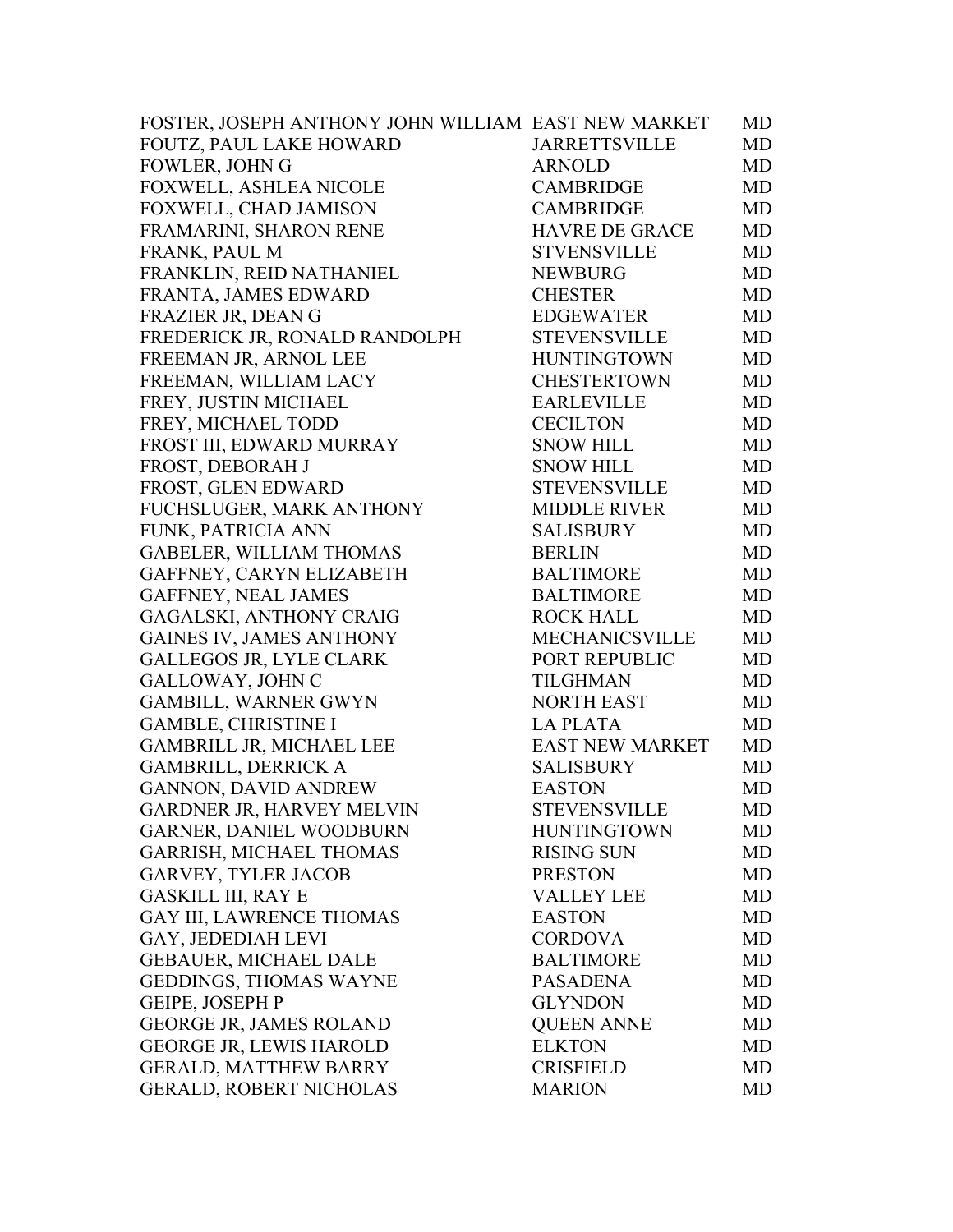GERCZAK, JOHN GERDOM, RICHARD BRYAN GERRIOR JR, VINCENT F GERTZ SR, TERRY KEVIN GERWIG, ROBERT JACOB GIBSON, SHAWN MCKENZIE GILMAN, GARRETT JOHN GILMER, DEBORAH DORRELL GILMER, ROBERT WAYNE GINGELL, WILLIAM STEVE GISHEL DOTSON, AUBRIE LEIGH GLOVER JR, JAMES DONALD GLYNN JR, JAMES JOSEPH **GLYNN, MARY IMLER** GODDARD JR, ROBERT L GOLD, DAVID MARSHALL GOLDEN JR, CLIFTON PAUL GOLDSMITH, JOSEPH RAYGENE GOLT, MADALYN GONZALES, PATRICK STEVEN GOOTEE JR, ROBERT LARRY GORDY, JAY DEE GORE, DAVID MARK GOSLEE, ERIC J GOSLEE, HOLLY DYSART GOSLEE, LARRY STEPHEN GOSLIN, RAYMOND CHARLES GOSLIN, STEVEN MICHAEL GOSSETT, DOUGLAS M GOTSIS, MICHAEL S GOTT, GERALD JOSEPH GOTTLEIB, JESSE AARON GOVER, ROBERT WAYNE GOWE JR, CHARLES LEROY GOWE, BOBBY LEE GOWE, LONNIE JAMES GOWE, RONALD RANDOLPH GRAFTON SR, VICTOR L GRAFTON, JUDY LYNN GRAHAM JR, RONALD HERBERT GRAVES, LAWRENCE WILLIAM GRAY, FRANCES V GRAY, GEORGE G GRAY, JOSEPH MICHAEL GRAY, MARK THOMAS GRAY, MATTHEW RYAN

| <b>BALTIMORE</b>      | MD        |
|-----------------------|-----------|
| <b>RISING SUN</b>     | <b>MD</b> |
| <b>GRASONVILLE</b>    | <b>MD</b> |
| <b>QUEENSTOWN</b>     | <b>MD</b> |
| <b>TRAPPE</b>         | <b>MD</b> |
| <b>ELKRIDGE</b>       | <b>MD</b> |
| <b>PRESTON</b>        | <b>MD</b> |
| <b>STEVENSVILLE</b>   | <b>MD</b> |
| <b>STEVENSVILLE</b>   | <b>MD</b> |
| <b>HUNTINGTOWN</b>    | <b>MD</b> |
| <b>EARLEVILLE</b>     | <b>MD</b> |
| <b>RIDGELY</b>        | <b>MD</b> |
| <b>CHESTER</b>        | <b>MD</b> |
| <b>CHESTER</b>        | <b>MD</b> |
| <b>VALLEYLEE</b>      | <b>MD</b> |
| <b>CHESTERTOWN</b>    | <b>MD</b> |
| <b>CENTREVILLE</b>    | <b>MD</b> |
| <b>BRANDYWINE</b>     | <b>MD</b> |
| <b>ESSEX</b>          | <b>MD</b> |
| <b>EDGEWATER</b>      | <b>MD</b> |
| <b>FISHING CREEK</b>  | <b>MD</b> |
| <b>EDEN</b>           | MD        |
| <b>CAMBRIDGE</b>      | MD        |
| <b>LEONARDTOWN</b>    | <b>MD</b> |
| <b>LEONARDTOWN</b>    | <b>MD</b> |
| <b>SHARPTOWN</b>      | <b>MD</b> |
| <b>EASTON</b>         | <b>MD</b> |
| <b>EASTON</b>         | <b>MD</b> |
| PRINCE FREDERIC       | <b>MD</b> |
| <b>SAINT LEONARD</b>  | <b>MD</b> |
| <b>MARYDEL</b>        | <b>MD</b> |
| <b>BOZMAN</b>         | <b>MD</b> |
| <b>CHESTERTOWN</b>    | MD        |
| <b>TILGHMAN</b>       | <b>MD</b> |
| <b>TILGHMAN</b>       | <b>MD</b> |
| <b>WITTMAN</b>        | MD        |
| <b>TILGHMAN</b>       | <b>MD</b> |
| <b>DEALE</b>          | MD        |
| <b>HURLOCK</b>        | MD        |
| <b>INDIAN HEAD</b>    | MD        |
| <b>NEWBURG</b>        | <b>MD</b> |
| <b>MECHANICSVILLE</b> | MD        |
| <b>ELKTON</b>         | MD        |
| <b>VIENNA</b>         | MD        |
| <b>KINGSVILLE</b>     | <b>MD</b> |
| <b>KINGSVILLE</b>     | MD        |
|                       |           |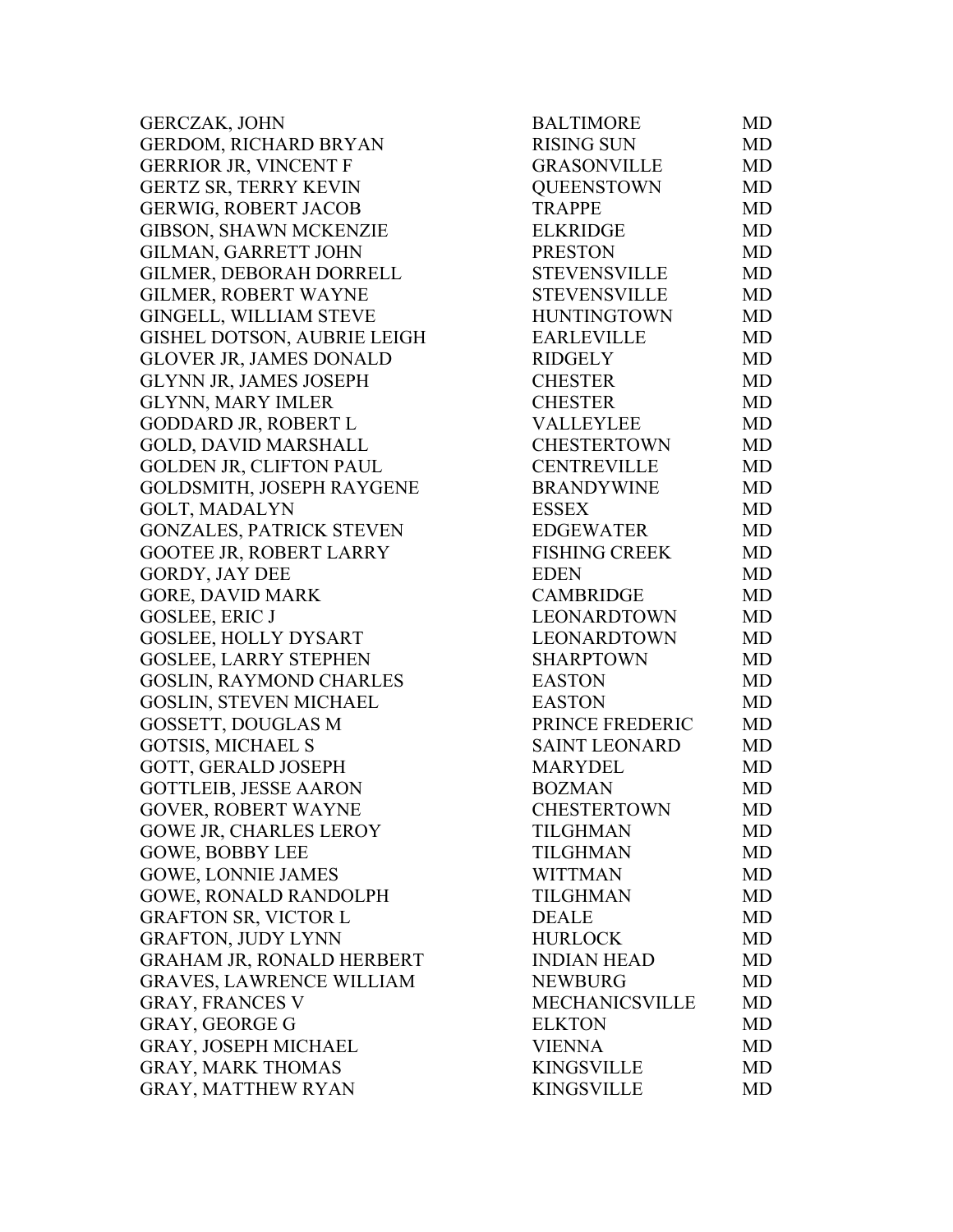GRAY, THOMAS WILLIAM GRAY, WILLIAM TYLER GREAVER, JOSEPH EDWARD GREEN, BOBBY LEE GREEN, CHRISTOPHER ROBERT GREEN, MARK MCCRAIG GREEN, RUDOLPH CECILTON GREENE, DEVON KYLE GREENHAWK, MICHAEL DONOVAN GREENWELL, KEVIN R GREIG JR, ROBERT IAN GREINER, DORIS LEE GRIEBEL JR, RICHARD DANIEL GRIFFITH SR, GORDON REESE GRIFFITHS, MICHAEL JOHN GRIMES JR, EDWARD ELLSWORTH GRINDER, ALFRED BARNEY GRINDER, TRAVIS REED GROOM, WILLIAM J GROSS, BRIAN A GROSS, CLARENCE ANDREW GROVES, TRACY GLEN GUIDO III, ARTHUR JOHN BEL AIR MD GUKANOVICH, JOSEPH LEE GUKANOVICH, TERRI CARRIGAN GULLION JR, WILLIAM JACKSON GUNTER JR, ROBERT ALPHIA GUNTHER, CHALLICE HAYDON GUY JR, THOMAS W GUY, ANDREW E GUY, JAMES T GUY, STACY LYNN GWIN JR, EARL RAY HAASE, JOSEPH ALVIN HADDAWAY JR, GEORGE OWEN HADDAWAY JR, JAMES BRENT HADDAWAY SR, JAMES BRENT HADDAWAY, CHARLES DANIEL HADDAWAY, JOHN DOUGLAS HADDAWAY, NORMAN PHILLIP HADDAWAY, RONALD JAY HADDAWAY, RYAN DANIEL HAEFNER, ERIC CHRISTOPHER HAFER, DUSTIN JOHN HAGGERTY, GERRY WENDELL HAGGERTY, JOEL RYAN

| <b>BALTIMORE</b>      | <b>MD</b> |
|-----------------------|-----------|
| <b>CONOWINGO</b>      | <b>MD</b> |
| <b>JOPPA</b>          | <b>MD</b> |
| <b>VIENNA</b>         | <b>MD</b> |
| <b>WYE MILLS</b>      | <b>MD</b> |
| <b>GRASONVILLE</b>    | <b>MD</b> |
| <b>GOLDSBORO</b>      | <b>MD</b> |
| <b>TRAPPE</b>         | <b>MD</b> |
| <b>OXFORD</b>         | <b>MD</b> |
| <b>HUNTINGTOWN</b>    | <b>MD</b> |
| <b>ESSEX</b>          | <b>MD</b> |
| <b>QUEEN ANNE</b>     | <b>MD</b> |
| <b>STEVENSVILLE</b>   | <b>MD</b> |
| <b>BALTIMORE</b>      | <b>MD</b> |
| <b>SPARROWS POINT</b> | <b>MD</b> |
| <b>STEVENSVILLE</b>   | <b>MD</b> |
| <b>MARBURY</b>        | <b>MD</b> |
| <b>MARBURY</b>        | <b>MD</b> |
| <b>SHADY SIDE</b>     | <b>MD</b> |
| <b>PRESTON</b>        | <b>MD</b> |
| <b>WORTON</b>         | <b>MD</b> |
| <b>ELDERSBURG</b>     | <b>MD</b> |
| <b>BEL AIR</b>        | <b>MD</b> |
| <b>ARNOLD</b>         | <b>MD</b> |
| <b>ARNOLD</b>         | <b>MD</b> |
| <b>HURLOCK</b>        | <b>MD</b> |
| <b>CRISFIELD</b>      | <b>MD</b> |
| <b>CHESTERTOWN</b>    | <b>MD</b> |
| <b>LEONARDTOWN</b>    | <b>MD</b> |
| <b>HOLLYWOOD</b>      | MD        |
| <b>CHARLOTTE HALL</b> | MD        |
| <b>CHARLOTTE HALL</b> | <b>MD</b> |
| <b>BERLIN</b>         | MD        |
| <b>MARION</b>         | MD        |
| <b>BOZMAN</b>         | MD        |
| TILGHMAN              | MD        |
| <b>TILGHMAN</b>       | MD        |
| TILGHMAN              | MD        |
| <b>SAINT MICHAELS</b> | MD        |
| <b>CLAIBORNE</b>      | <b>MD</b> |
| <b>BOZMAN</b>         | MD        |
| <b>BOZMAN</b>         | MD        |
| <b>PASADENA</b>       | <b>MD</b> |
| <b>GLEN BURNIE</b>    | MD        |
| <b>WORTON</b>         | MD        |
| <b>RIDGELY</b>        | MD        |
|                       |           |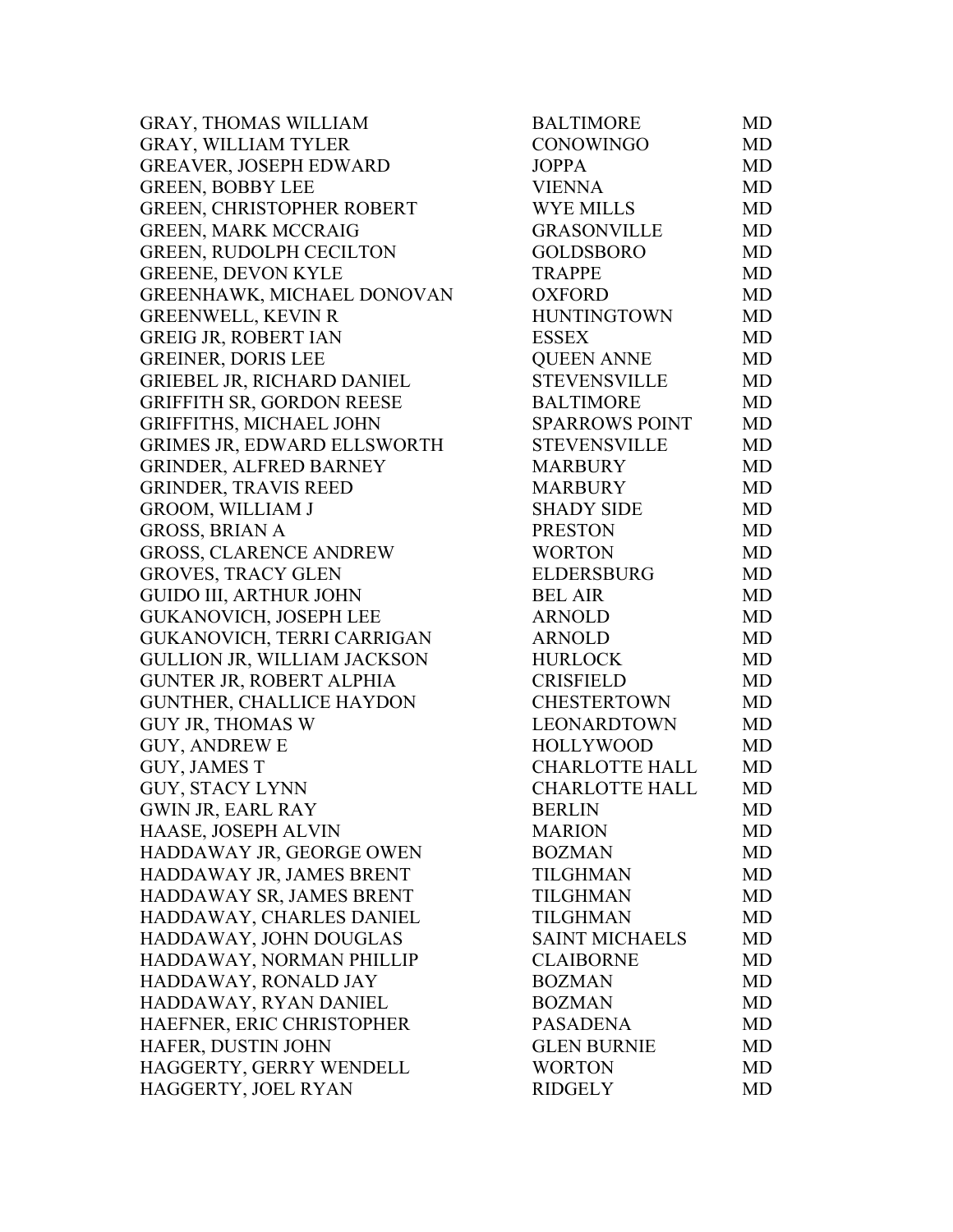HAGNER, DAVID BRIAN HAGUE, PHILIP HUNTER HAHN, JAMES EDWARD HAHN, THERESA LYNN HAILE III, LEROY YELLOTT HAILE, KAYLA MARIE HALBIG JR, CARL EDWARD HALEY, RANDY EDWARD HALL III, GEORGE LEO HALL SR, RONALD LEE HALL, ALLISON LARRIMORE HALL, BRADLEY NICHOLAS HALL, BRYAN LEE HALL, CHRISTOPHER JOSEPH HALL, DAVID M HALL, DEBORAH M HALL, DEREK LEE HALL, MARK A HALL, ROBERT MARTIN HALL, SCOTT ALLEN HAMBLETON IV, PHILEMON THOMAS HAMBLETON JR, ROBERT REED HAMBLETON, BRIAN TODD HAMBLETON, DAVID ANDREW HAMBLETON, DEVIN BROOKS HAMBLETON, PATRICK HAWKE HAMBLETON, PHILEMON T HAMBLETON, ROBERT REED HAMBLETON, WARREN TODD HAMEL, ALFREDA HAMILTON, CYNTHIA MARIE HAMILTON, JONATHAN P HAMILTON, ROY J HAMMER JR, BERNARD ALAN HAMMETT, DONALD F HAMMON, COLBY HUGHES HAMMON, TRAVIS WILLIAM HAMMON, TREVOR CLIFTON HAMMOND, WALTER VANSANT HAMPTON, ALBERT SHANE HAMPTON, DONALD CLAY HAMPTON, ROBERT KENLEY HANCOCK, DOUGLAS TYLER HANCOCK, JEFFREY MARSHALL HAND, CHRISTOPHER ROBERT HANDS, DOUGLAS SEAN

| BERLIN                | MD        |
|-----------------------|-----------|
| <b>CHESTERTOWN</b>    | <b>MD</b> |
| <b>RHODESDALE</b>     | <b>MD</b> |
| <b>RHODESDALE</b>     | <b>MD</b> |
| <b>TOWSON</b>         | <b>MD</b> |
| <b>TOWSON</b>         | <b>MD</b> |
| <b>STEVENSVILLE</b>   | <b>MD</b> |
| <b>NANJEMOY</b>       | <b>MD</b> |
| <b>AVENUE</b>         | <b>MD</b> |
| <b>CRISFIELD</b>      | <b>MD</b> |
| <b>ROCK HALL</b>      | <b>MD</b> |
| <b>HOLLYWOOD</b>      | <b>MD</b> |
| <b>CHURCH CREEK</b>   | MD        |
| <b>RIVA</b>           | <b>MD</b> |
| <b>MECHANICSVILLE</b> | <b>MD</b> |
| <b>WESTMINSTER</b>    | <b>MD</b> |
| <b>CAMBRIDGE</b>      | MD        |
| <b>MECHANICSVILLE</b> | <b>MD</b> |
| <b>ELKTON</b>         | <b>MD</b> |
| <b>WESTMINSTER</b>    | MD        |
| <b>BOZMAN</b>         | <b>MD</b> |
| <b>SAINT MICHAELS</b> | <b>MD</b> |
| <b>WITTMAN</b>        | <b>MD</b> |
| <b>BOZMAN</b>         | <b>MD</b> |
| <b>BOZMAN</b>         | <b>MD</b> |
| <b>SAINT MICHAELS</b> | <b>MD</b> |
| <b>BOZMAN</b>         | <b>MD</b> |
| <b>EASTON</b>         | <b>MD</b> |
| <b>BOZMAN</b>         | <b>MD</b> |
| <b>CHURCH CREEK</b>   | <b>MD</b> |
| <b>DEALE</b>          | <b>MD</b> |
| <b>WALDORF</b>        | <b>MD</b> |
| <b>DEALE</b>          | MD        |
| <b>KENNEDYVILLE</b>   | MD        |
| <b>ST INIGOES</b>     | <b>MD</b> |
| <b>BOZMAN</b>         | <b>MD</b> |
| <b>EASTON</b>         | <b>MD</b> |
| <b>BOZMAN</b>         | <b>MD</b> |
| <b>PASADENA</b>       | <b>MD</b> |
| <b>CENTREVILLE</b>    | <b>MD</b> |
| <b>DARLINGTON</b>     | <b>MD</b> |
| <b>CENTREVILLE</b>    | <b>MD</b> |
| <b>BEL ALTON</b>      | <b>MD</b> |
| <b>LA PLATA</b>       | <b>MD</b> |
| PRINCE FREDERIC       | <b>MD</b> |
| <b>COBB ISLAND</b>    | <b>MD</b> |
|                       |           |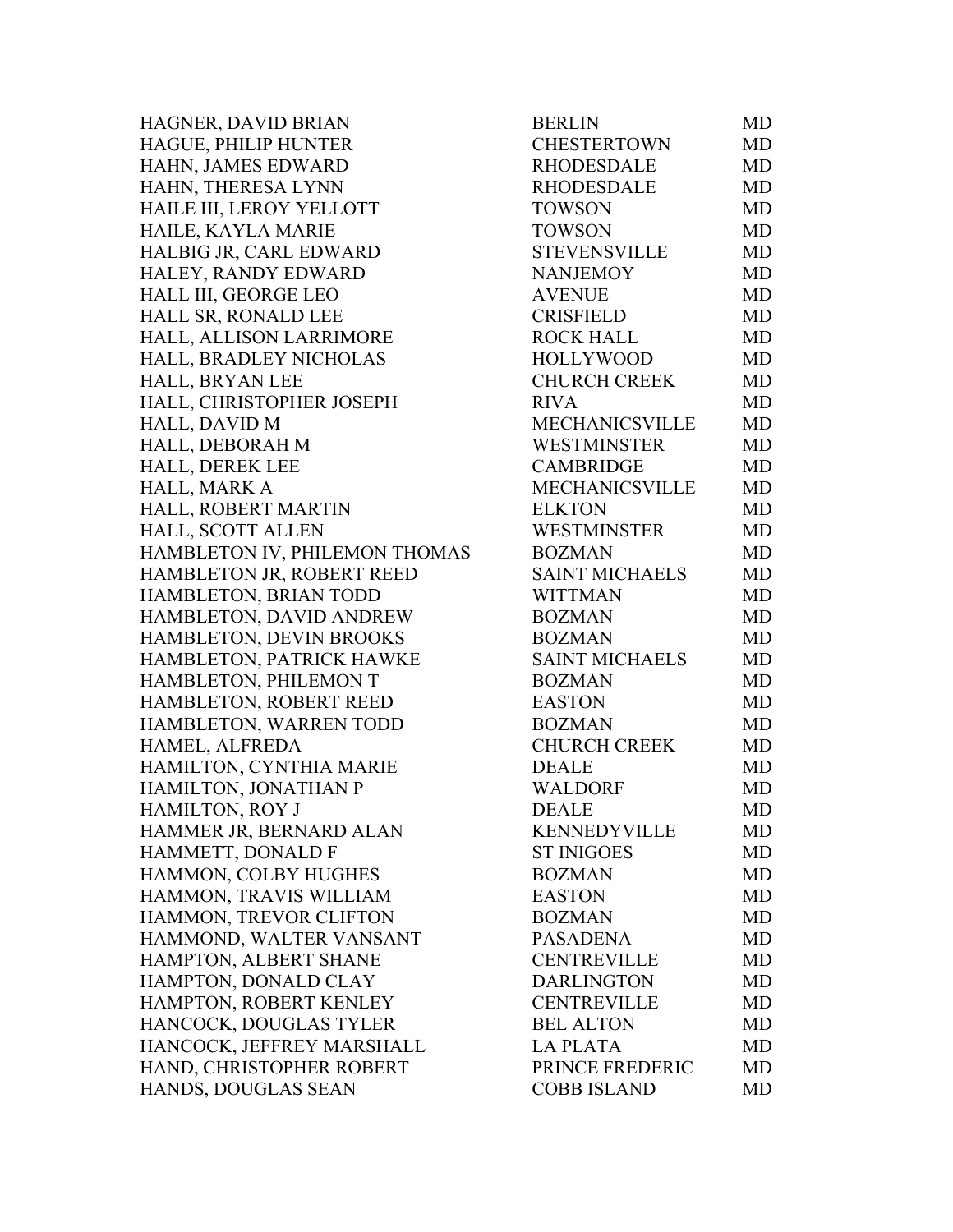HANKINS, TRAVIS SHAWN HARBESON, GILBERT RADFORD HARBIN JR, JOHN H HARDESTY, BRADFORD EARL HARDIN III, LUTHER MOORE HARDING, HAZEL LOUISE HARE, BENDRICK PATRICK HARE, JOSEPH ANDY HARE, MICHAEL R HARMON, TODD EDWARD HARRINGTON, KERRY F HARRIS, BRANDON WELLS HARRIS, CHARLES R HARRIS, DAVID W HARRIS, JAMES MICHAEL HARRIS, JAMES P HARRIS, WADE GIBSON HARRIS, WANDA LEE HARRISON II, FRED SMITH HARRISON IV, LEVIN F HARRISON, DONALD CLARK HARRISON, RYAN WAYNE HARTGE JR, JOSEPH EMILE HARVEY, CHARLES FREDRICK HARVEY, JONATHAN STEWART HASENEI, THOMAS GREGORY HASKELL, WILLIAM Z HAYDEN JR, EDWARD DANIEL HAYDEN JR, JOSEPH CARROLL HAYDEN SR, GEORGE ALLAN HAYDEN, BROOKE FOXWELL HAYDEN, GARY D HAYDEN, JAMES DANA HAYDEN, JEFFREY M HAYDEN, JOEL WILLIAM HAYDEN, JOHN F HAYDEN, JOSEPH CARROLL HAYMANS, DOUGLAS SCOTT HAZEN, GEORGE SHIPHERD HAZEN, JOSHUA JOHN HEALEY, CHRISTOPHER DANIEL HEALY, EDWIN J HEALY, THOMAS ANTHONY HEARNE, ALEXANDER MATTHEW HEATH JR, EDWIN LUTHER HEATH SR, EDWIN LUTHER

| SYKESVILLE            | MD        |
|-----------------------|-----------|
| <b>ESSEX</b>          | <b>MD</b> |
| PORT REPUBLIC         | <b>MD</b> |
| <b>HURLOCK</b>        | <b>MD</b> |
| <b>BALTIMORE</b>      | <b>MD</b> |
| <b>VIENNA</b>         | <b>MD</b> |
| <b>DUNDALK</b>        | <b>MD</b> |
| <b>SPARROWS POINT</b> | MD        |
| <b>SEAFORD</b>        | DE        |
| <b>FREDERICK</b>      | <b>MD</b> |
| <b>BERLIN</b>         | <b>MD</b> |
| <b>CORDOVA</b>        | <b>MD</b> |
| <b>WESTMINSTER</b>    | <b>MD</b> |
| <b>NOTTINGHAM</b>     | <b>MD</b> |
| <b>NORTH BEACH</b>    | <b>MD</b> |
| <b>MECHANICSVILLE</b> | <b>MD</b> |
| <b>CENTREVILLE</b>    | <b>MD</b> |
| <b>WESTOVER</b>       | <b>MD</b> |
| <b>HURLOCK</b>        | <b>MD</b> |
| <b>SAINT MICHAELS</b> | <b>MD</b> |
| <b>HURLOCK</b>        | <b>MD</b> |
| <b>CORDOVA</b>        | <b>MD</b> |
| <b>GALESVILLE</b>     | <b>MD</b> |
| <b>NORTH EAST</b>     | <b>MD</b> |
| <b>GIRDLETREE</b>     | <b>MD</b> |
| <b>HALETHORPE</b>     | <b>MD</b> |
| <b>DUNKIRK</b>        | <b>MD</b> |
| <b>SECRETARY</b>      | <b>MD</b> |
| <b>FISHING CREEK</b>  | <b>MD</b> |
| MECHANICSVILLE        | <b>MD</b> |
| <b>FISHING CREEK</b>  | MD        |
| <b>CRAPO</b>          | <b>MD</b> |
| <b>WINGATE</b>        | MD        |
| <b>BUSHWOOD</b>       | MD        |
| <b>FISHING CREEK</b>  | <b>MD</b> |
| <b>TODDVILLE</b>      | <b>MD</b> |
| <b>FISHING CREEK</b>  | <b>MD</b> |
| <b>PRESTON</b>        | <b>MD</b> |
| <b>ANNAPOLIS</b>      | <b>MD</b> |
| <b>ANNAPOLIS</b>      | <b>MD</b> |
| <b>BALTIMORE</b>      | <b>MD</b> |
| <b>LAUREL</b>         | <b>MD</b> |
| <b>EASTON</b>         | <b>MD</b> |
| <b>VIENNA</b>         | MD        |
| <b>MARION</b>         | <b>MD</b> |
| <b>CRISFIELD</b>      | <b>MD</b> |
|                       |           |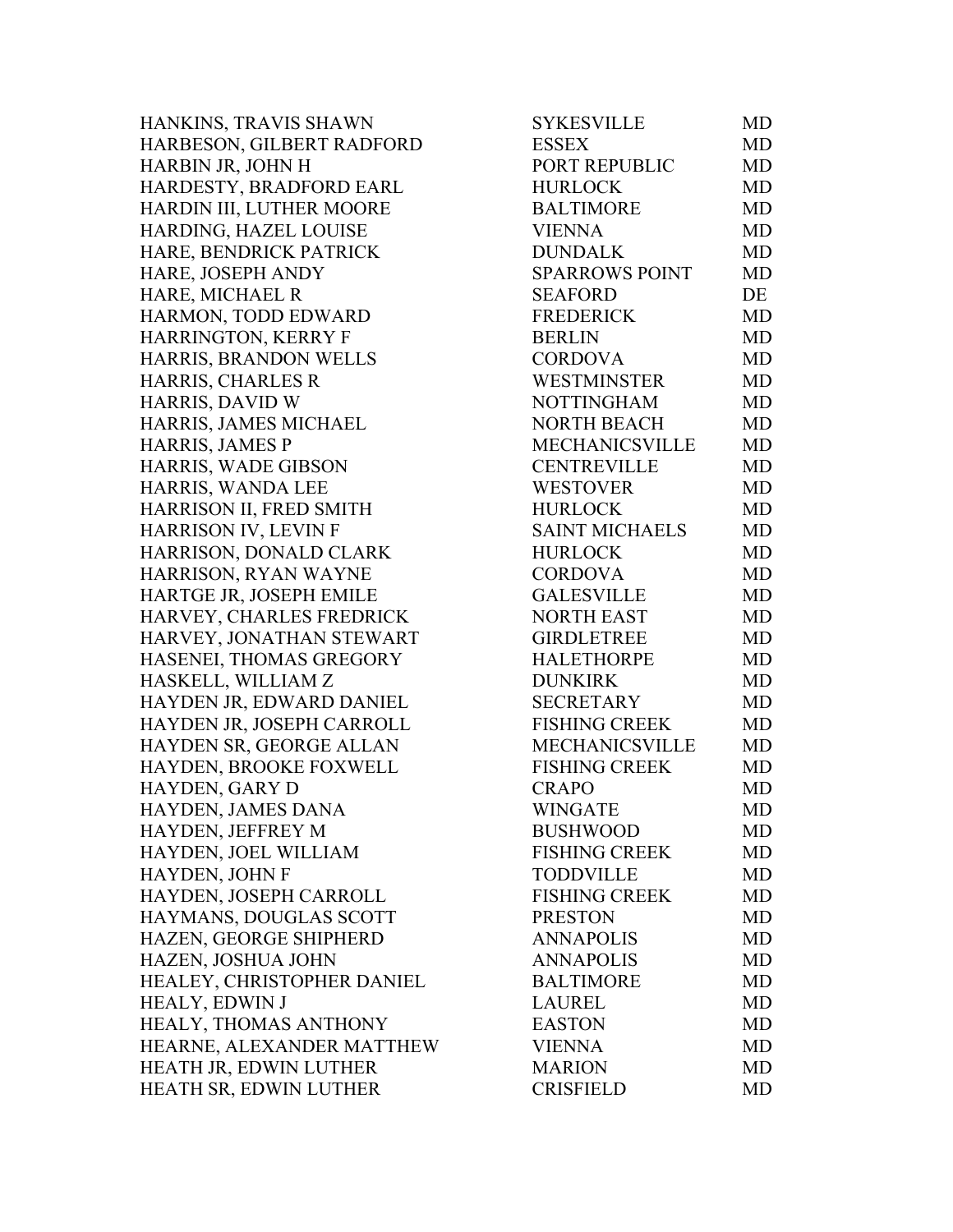HEINEFIELD, JOSEPH FREDERICK HEINZ, LEROY SOLLIE HEISE, WILLIAM DAVID HELGASON JR, DONALD LEE HELMICK, ANGELA LYNN HELWIG, JUSTIN MICHAEL HENDERSON JR, RAYMOND LEE HENDERSON, JEFFREY B HENSEL JR, LESTER CLIFTON HENSON JR, EDWARD J HEPPDING, PHILLIP JOSEPH HERBERT JR, JAMES H HERD, JEFFREY HERNANDEZ, ADILBERTO LOVATON HERRON JR, THOMAS HOWARD HERTZLER JR, REUBEN S HERTZLER, ADEN R HEUBECK, PETER HAYWARD HIBLER, JAMES RICHARD HICKS, WESLEY JAMES HIGDON JR, VERNON LEE HIGGINS JR, STEVEN GEORGE HIGGINS, ADAM HUNTER HIGGINS, CASEY MARK HIGGINS, GLENN COOPER HIGGINS, MEGAN LYNNE HIGGINS, MEREDITH CASSON HIGGS, THOMAS D HIGGS-TURNER, BRANDON C HILL II, MARK ALAN HILL SR, ROBERT K HILL, CHRISTOPHER J HILL, CHRISTOPHER L HILL, DANIEL NATHAN HILLIARD JR, ALBERT HILTON IV, HARRY LEE HINCHY, PATRICK FRANCIS HINDMAN, JASON H HINES JR, THOMAS EDWARD HITCH, GEORGE R HITCH, JESSE AARON HITCHENS, CHRISTOPHER MATTHEW HOBAN III, JOHN FRANCIS HOBAN, PATRICK MICHAEL HOBART SR, DAVID RANDALL HOBBS JR, WALTER CLEVELAND

| ROCK HALL              | MD        |
|------------------------|-----------|
| <b>CALIFORNIA</b>      | <b>MD</b> |
| <b>ESSEX</b>           | MD        |
| <b>MARION</b>          | <b>MD</b> |
| <b>GLEN BURNIE</b>     | <b>MD</b> |
| <b>WESTMINSTER</b>     | <b>MD</b> |
| <b>EAST NEW MARKET</b> | <b>MD</b> |
| <b>SHADY SIDE</b>      | MD        |
| <b>SEVERN</b>          | <b>MD</b> |
| <b>DELMAR</b>          | <b>MD</b> |
| <b>CRISFIELD</b>       | <b>MD</b> |
| <b>MECHANICSVILLE</b>  | <b>MD</b> |
| <b>PASADENA</b>        | MD        |
| <b>CRISFIELD</b>       | <b>MD</b> |
| <b>ELKTON</b>          | <b>MD</b> |
| <b>CHARLOTTE HALL</b>  | <b>MD</b> |
| <b>MECHANICSVILLE</b>  | MD        |
| <b>TOWSON</b>          | MD        |
| <b>SPARROWS POINT</b>  | <b>MD</b> |
| <b>CHASE</b>           | <b>MD</b> |
| <b>CENTREVILLE</b>     | <b>MD</b> |
| <b>NEAVITT</b>         | <b>MD</b> |
| <b>SAINT MICHAELS</b>  | MD        |
| <b>EASTON</b>          | <b>MD</b> |
| <b>SAINT MICHAELS</b>  | <b>MD</b> |
| <b>CAMBRIDGE</b>       | MD        |
| <b>SAINT MICHAELS</b>  | <b>MD</b> |
| <b>LEONARDTOWN</b>     | <b>MD</b> |
| PRINCE FREDERIC        | <b>MD</b> |
| <b>BERLIN</b>          | <b>MD</b> |
| <b>MECHANICSVILLE</b>  | MD        |
| <b>LEONARDTOWN</b>     | <b>MD</b> |
| <b>BRYANS ROAD</b>     | MD        |
| <b>FRUITLAND</b>       | MD        |
| <b>BERLIN</b>          | <b>MD</b> |
| <b>HUNTINGTOWN</b>     | MD        |
| <b>ABINGDON</b>        | <b>MD</b> |
| <b>LOTHIAN</b>         | <b>MD</b> |
| <b>WOODSBORO</b>       | <b>MD</b> |
| <b>BENEDICT</b>        | <b>MD</b> |
| <b>INDIAN HEAD</b>     | MD        |
| <b>MIDDLETOWN</b>      | DE        |
| <b>JOPPA</b>           | <b>MD</b> |
| <b>FOREST HILL</b>     | <b>MD</b> |
| <b>NORTH EAST</b>      | <b>MD</b> |
| <b>VALLEY LEE</b>      | MD        |
|                        |           |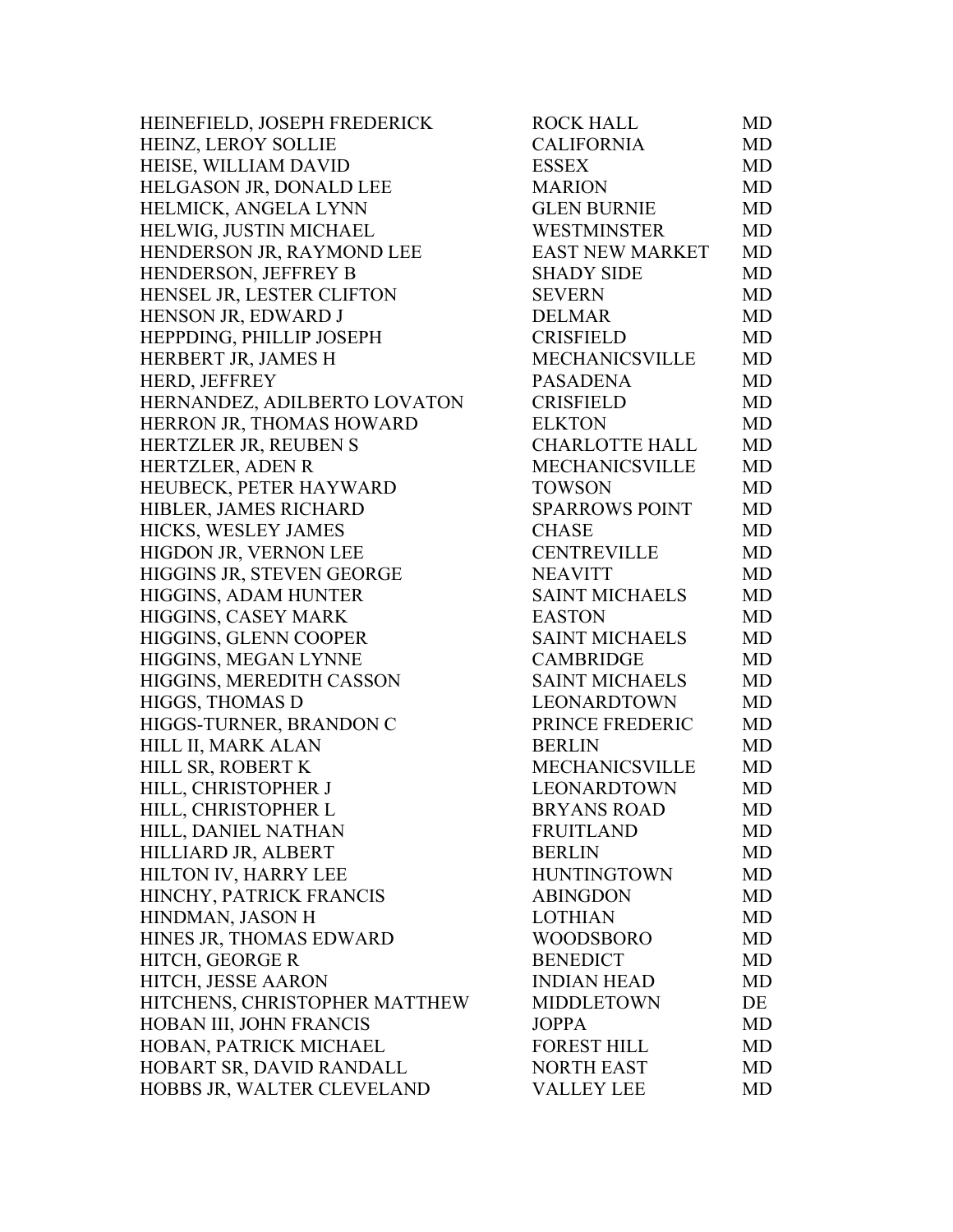| HOFER II, EDWARD DENNIS    | <b>WESTMINSTER</b>  | MD.       |
|----------------------------|---------------------|-----------|
| HOFFMAN JR, ALBERT WAYNE   | <b>WENONA</b>       | <b>MD</b> |
| HOFFMAN, KELLEY SUE        | <b>DEAL ISLAND</b>  | MD.       |
| HOFFMANN, BENJAMIN BRADLEY | HOLLYWOOD           | MD.       |
| HOFFMANN, SHERI CHRISTINE  | <b>LUSBY</b>        | MD.       |
| <b>HOKUF, DEREK ALAN</b>   | <b>SUDLERSVILLE</b> | MD.       |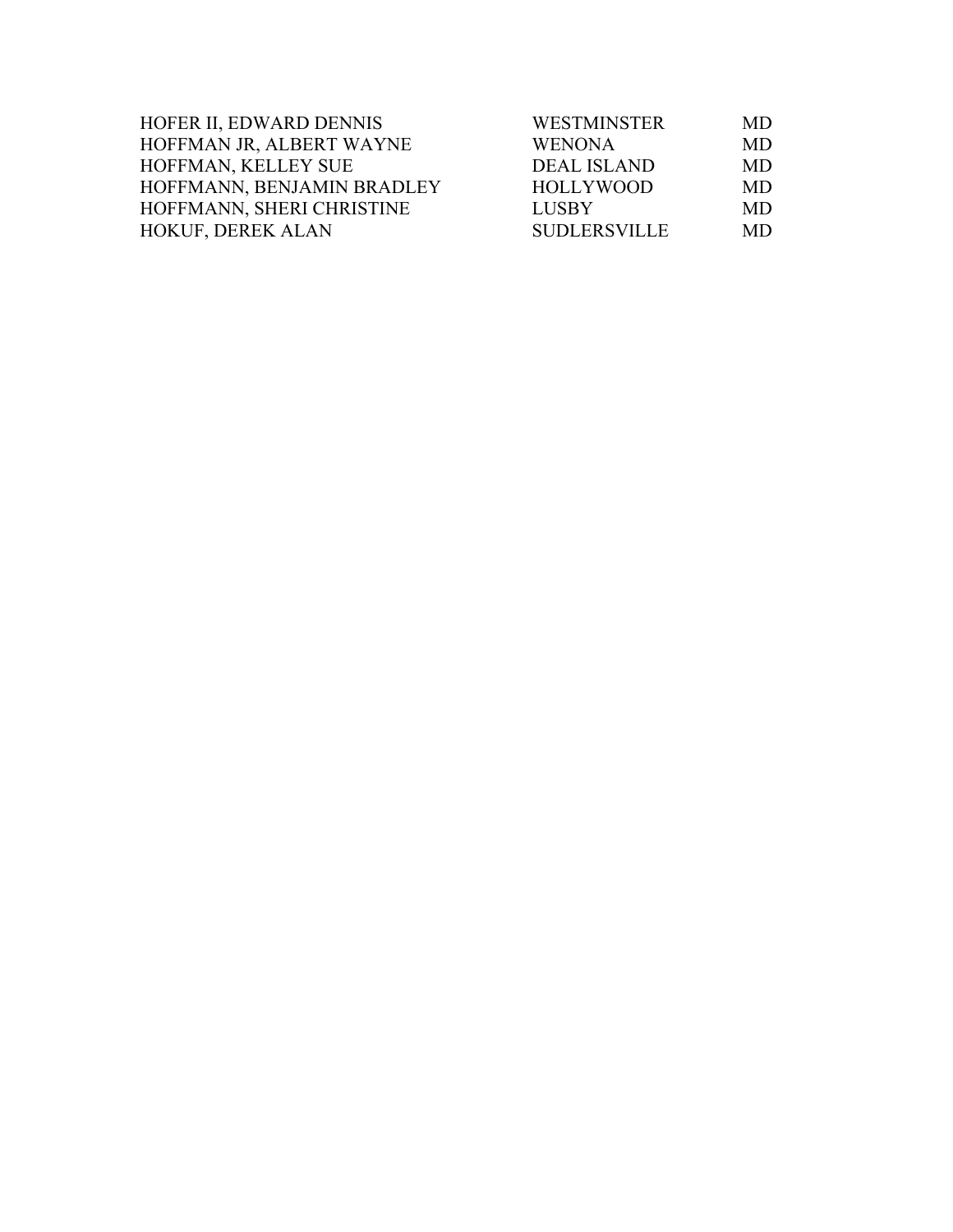**As of September 14, 2020 at 10:00 AM**, the Department of Natural Resources Fisheries Service has not received the following **August crab** harvest reports from the following commercial fishermen. These reports were due to the Department on **September 10th**. If your name appears on this list and you have already submitted your August crab harvest reports, please contact the Department at 1-800-893-2722 to ensure that your harvest reports have been received. If your name appears on these lists and you have not submitted your reports, please do so no later than September 30, 2020. If you continue to submit late reports for future months, it may result in your fishing license being suspended.

# **Missing Crab Reports for August 2020**

| HOLDEN SR, ROBERT A          | LEONARDTOWN          | <b>MD</b> |
|------------------------------|----------------------|-----------|
| HOLLAND, JOSHUA THOMAS       | PRINCESS ANNE        | <b>MD</b> |
| <b>HOLLAND, PHILIP P</b>     | <b>DEAL ISLAND</b>   | <b>MD</b> |
| HOLLIDAY, AUTRY LAMONT       | <b>CAMBRIDGE</b>     | <b>MD</b> |
| HOLLINGSWORTH, BRANDON CLAY  | <b>DENTON</b>        | <b>MD</b> |
| HOLLINS, PARIS L             | <b>ST LEONARD</b>    | <b>MD</b> |
| HOLSEY, WILLIAM JOSEPH       | <b>GRASONVILLE</b>   | <b>MD</b> |
| HOLTMAN, BRIAN ANTHONY       | <b>STEVENSVILLE</b>  | <b>MD</b> |
| HOOD, MICHAEL LOUIS          | <b>CENTREVILLE</b>   | <b>MD</b> |
| HOOPER JR, JAMES RICHARD     | <b>GREENSBORO</b>    | <b>MD</b> |
| <b>HOOS SR, MARK RICHARD</b> | <b>OCEAN CITY</b>    | <b>MD</b> |
| HOPKINS, KARL MICHAEL        | <b>GRASONVILLE</b>   | <b>MD</b> |
| HORICHS, DANIEL ALAN         | <b>WESTMINSTER</b>   | <b>MD</b> |
| HORNER III, SAMUEL THOMAS    | <b>CRISFIELD</b>     | <b>MD</b> |
| HORNER IV, LOUDY BENJAMIN    | PRINCESS ANNE        | <b>MD</b> |
| HORNER, BRIAN CHARLES        | <b>DEAL ISLAND</b>   | <b>MD</b> |
| HORNER, CHARLES JAMES        | <b>WENONA</b>        | <b>MD</b> |
| HORNER, JASON ERIC           | <b>DEAL ISLAND</b>   | <b>MD</b> |
| HORNER, JOHN ROBERT          | <b>WENONA</b>        | <b>MD</b> |
| HORNER, KEVIN JAMES          | <b>DAMES QUARTER</b> | <b>MD</b> |
| HORNER, NICHOLAS GREGORY     | <b>BALTIMORE</b>     | <b>MD</b> |
| HORNEY JR, JOSEPH PATRICK    | <b>CENTREVILLE</b>   | <b>MD</b> |
| HORNEY, BRADLEY GERARD       | <b>ESSEX</b>         | <b>MD</b> |
| HORNEY, CODY DALE            | <b>CENTREVILLE</b>   | <b>MD</b> |
| HORNEY, ERIC PATRICK         | <b>QUEENSTOWN</b>    | <b>MD</b> |
| HORNEY, IAN NOAH             | <b>GRASONVILLE</b>   | <b>MD</b> |
| HORNEY, MICHAEL JARROD       | <b>CHESTERTOWN</b>   | <b>MD</b> |
| HORNEY, SHAWN MICHAEL        | <b>GRASONVILLE</b>   | <b>MD</b> |
| HOUGHTON JR, WILLIAM PAUL    | <b>PASADENA</b>      | <b>MD</b> |
| HOUSMAN JR, CHARLES PIERSON  | <b>BEL AIR</b>       | <b>MD</b> |
| HOWARD, GREGORY S            | <b>CAMBRIDGE</b>     | <b>MD</b> |

| LEONARDTOWN          | <b>MD</b> |
|----------------------|-----------|
| PRINCESS ANNE        | <b>MD</b> |
| <b>DEAL ISLAND</b>   | <b>MD</b> |
| <b>CAMBRIDGE</b>     | <b>MD</b> |
| <b>DENTON</b>        | <b>MD</b> |
| <b>ST LEONARD</b>    | <b>MD</b> |
| <b>GRASONVILLE</b>   | <b>MD</b> |
| <b>STEVENSVILLE</b>  | <b>MD</b> |
| <b>CENTREVILLE</b>   | <b>MD</b> |
| <b>GREENSBORO</b>    | <b>MD</b> |
| <b>OCEAN CITY</b>    | <b>MD</b> |
| <b>GRASONVILLE</b>   | <b>MD</b> |
| <b>WESTMINSTER</b>   | <b>MD</b> |
| <b>CRISFIELD</b>     | <b>MD</b> |
| PRINCESS ANNE        | <b>MD</b> |
| <b>DEAL ISLAND</b>   | <b>MD</b> |
| <b>WENONA</b>        | <b>MD</b> |
| <b>DEAL ISLAND</b>   | <b>MD</b> |
| <b>WENONA</b>        | <b>MD</b> |
| <b>DAMES QUARTER</b> | <b>MD</b> |
| <b>BALTIMORE</b>     | <b>MD</b> |
| <b>CENTREVILLE</b>   | <b>MD</b> |
| <b>ESSEX</b>         | MD        |
| <b>CENTREVILLE</b>   | <b>MD</b> |
| <b>QUEENSTOWN</b>    | <b>MD</b> |
| <b>GRASONVILLE</b>   | <b>MD</b> |
| CHESTERTOWN          | MD        |
| <b>GRASONVILLE</b>   | <b>MD</b> |
| <b>PASADENA</b>      | MD        |
| <b>BEL AIR</b>       | <b>MD</b> |
| $C$ AMDDIDCE         | MD        |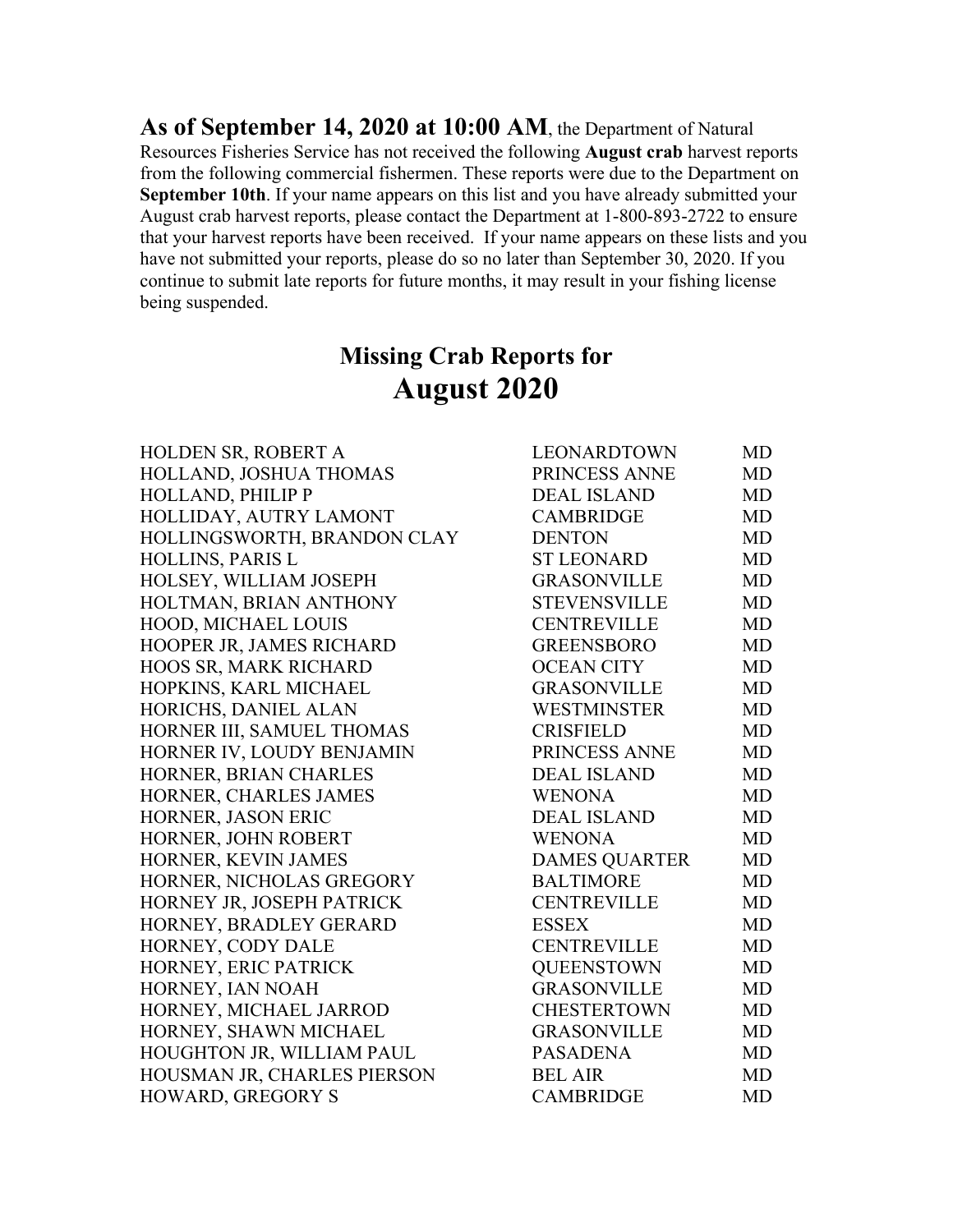HOWARD, JACK R HOWARD, JAMES P HOWARD, LAURA MARIE HOWELL, DANIEL EDWARD HUBBARD, KENNETH THOMAS HUBBARD, SHERI ROBINSON HUBBARD, WILLIAM OLIVER HUDSON, ROBERT JAY HUDSON, STEPHEN ALBERT HUETTNER, RICHARD WILLIAM BERLIN MD HUFF, DONALD L HUFF, JOHN THOMAS HUGHES JR, ALFRED THEODORE HUGHES JR, HOWARD CARLTON HUGHES JR, WILLIAM MCCELLEND HUGHES, ALYSSA KOEHLER HUGHES, BEVERLY MADDOX HUGHES, MICHAEL A HUGHES, MITCHELL WILLIAM HUGHES, WALTER HUMBERT, AUBREY LANE HUNTER JR, TIMOTHY ALLEN HUNTSMAN, MARK ANDREW HURLEY JR, ROBERT LEONARD HURLEY SR, ROBERT L HURLEY, DANNY L HURLEY, DOLAN LEE HURLEY, JUSTIN MILLS HURLINE JR, CHARLES GILBERT BALDWIN MD HUSEMAN JR, CHARLES A HUSEMAN SR, RICHARD B HUSEMAN, MICHAEL R HUSEMAN, RYAN EDWIN HUTCHINS JR, RAYMOND ELLIOTT HUTSON, JONATHAN WILLIAM HYSAN SR., JEFFREY STUART IMAN, AMANDA MARIE IMAN, DOUGLAS STEVEN IMAN, STEVEN TODD INGHAM, BRETT W INGLE, THOMAS LEE INGLEDUE SR, ROBERT NEWTON INGRAM, MITSUE LEE INSLEY SR, DAL WEBSTER INSLEY SR, HARRY JOSEPH INSLEY, PAULA FRANCES

| <b>MARION STATION</b>  | MD        |
|------------------------|-----------|
| <b>TALL TIMBERS</b>    | <b>MD</b> |
| <b>CRISFIELD</b>       | <b>MD</b> |
| <b>NORTH EAST</b>      | <b>MD</b> |
| <b>RHODESDALE</b>      | <b>MD</b> |
| <b>HURLOCK</b>         | <b>MD</b> |
| <b>EAST NEW MARKET</b> | <b>MD</b> |
| <b>OCEAN PINES</b>     | <b>MD</b> |
| <b>HARMANS</b>         | <b>MD</b> |
| <b>BERLIN</b>          | <b>MD</b> |
| <b>LA PLATA</b>        | <b>MD</b> |
| <b>MECHANICSVILLE</b>  | <b>MD</b> |
| <b>HURLOCK</b>         | <b>MD</b> |
| <b>MADISON</b>         | <b>MD</b> |
| <b>EASTON</b>          | <b>MD</b> |
| <b>LINKWOOD</b>        | <b>MD</b> |
| <b>MARION STATION</b>  | <b>MD</b> |
| <b>KINGSVILLE</b>      | <b>MD</b> |
| <b>TRAPPE</b>          | <b>MD</b> |
| PORT DEPOSIT           | <b>MD</b> |
| <b>BENEDICT</b>        | <b>MD</b> |
| <b>CENTREVILLE</b>     | MD        |
| <b>NORTH EAST</b>      | MD        |
| <b>CAMBRIDGE</b>       | <b>MD</b> |
| <b>CAMBRIDGE</b>       | <b>MD</b> |
| <b>CAMBRIDGE</b>       | <b>MD</b> |
| <b>CAMBRIDGE</b>       | <b>MD</b> |
| <b>CAMBRIDGE</b>       | <b>MD</b> |
| <b>BALDWIN</b>         | <b>MD</b> |
| <b>LOVEVILLE</b>       | <b>MD</b> |
| <b>HOLLYWOOD</b>       | MD        |
| <b>ABELL</b>           | <b>MD</b> |
| <b>LOVEVILLE</b>       | MD        |
| PRINCE FREDERIC        | MD        |
| <b>FELTON</b>          | DE        |
| <b>EDGEWATER</b>       | MD        |
| <b>MIDDLE RIVER</b>    | <b>MD</b> |
| <b>BALTIMORE</b>       | <b>MD</b> |
| <b>BALTIMORE</b>       | MD        |
| <b>BALTIMORE</b>       | <b>MD</b> |
| <b>SUITLAND</b>        | <b>MD</b> |
| <b>ROCK HALL</b>       | <b>MD</b> |
| <b>CURTIS BAY</b>      | <b>MD</b> |
| <b>CRAPO</b>           | <b>MD</b> |
| <b>NANTICOKE</b>       | <b>MD</b> |
| <b>NANTICOKE</b>       | MD        |
|                        |           |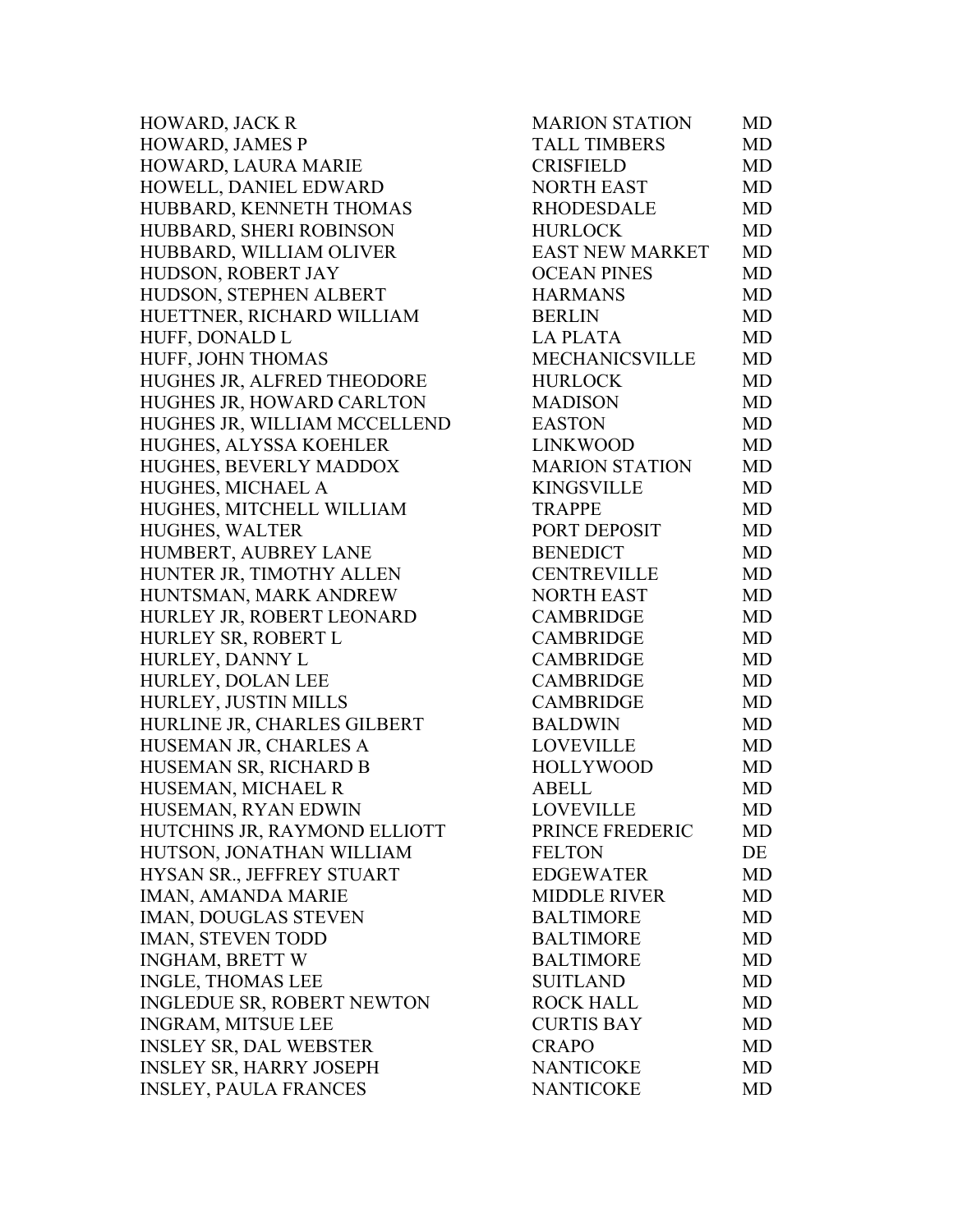| <b>INSLEY, ROBERT A</b>        | <b>CHURCH CREEK</b>   | MD        |
|--------------------------------|-----------------------|-----------|
| <b>INSLEY, SAMMY J</b>         | <b>CRISFIELD</b>      | <b>MD</b> |
| <b>IRONS, ALBERT JOSEPH</b>    | <b>EARLEVILLE</b>     | <b>MD</b> |
| ISTVAN, MICHAEL A              | <b>WALDORF</b>        | <b>MD</b> |
| JACKSON SR, JAMES CHARLES      | <b>COBB ISLAND</b>    | <b>MD</b> |
| <b>JACKSON, ANDREW T</b>       | <b>NEWARK</b>         | <b>MD</b> |
| <b>JACKSON, CHARLES WESLEY</b> | <b>COBB ISLAND</b>    | <b>MD</b> |
| JACKSON, HARRY G               | <b>MARION</b>         | <b>MD</b> |
| <b>JACKSON, JAMES AVERY</b>    | <b>NEWARK</b>         | <b>MD</b> |
| <b>JACKSON, ROBERT CHARLES</b> | <b>HANOVER</b>        | <b>MD</b> |
| JACKSON, WILLIAM J             | <b>SHADY SIDE</b>     | <b>MD</b> |
| <b>JACOBS II, JAMES ROBERT</b> | <b>TAYLORS ISLAND</b> | <b>MD</b> |
| <b>JACOBS, JASON PAUL</b>      | <b>ROCK HALL</b>      | <b>MD</b> |
| JACQUETTE, GERALD LEWIN        | <b>ROCK HALL</b>      | <b>MD</b> |
| JACQUETTE, JONATHAN PAUL       | <b>ROCK HALL</b>      | <b>MD</b> |
| <b>JAKELSKI, JEFFERY SCOTT</b> | <b>MIDDLE RIVER</b>   | <b>MD</b> |
| JAMAR JR, ROBERT DAVIS         | <b>BETTERTON</b>      | <b>MD</b> |
| <b>JAMES II, GLENN</b>         | <b>EDGEWATER</b>      | <b>MD</b> |
| JAMES JR, LEO W                | <b>ANNAPOLIS</b>      | <b>MD</b> |
| <b>JAMISON, JUSTIN RICHARD</b> | <b>SEAFORD</b>        | DE        |
| JANDA JR, JEROME WILLIAM       | TILGHMAN              | <b>MD</b> |
| <b>JANDA, RONDA CRICHTON</b>   | TILGHMAN              | <b>MD</b> |
| JANISHEFSKI, BERNARD           | BALTIMORE             | <b>MD</b> |
| <b>JANSCHEK, DAVID S</b>       | <b>WELCOME</b>        | <b>MD</b> |
| <b>JARAMILLO, GILBERT</b>      | <b>NEWBURG</b>        | <b>MD</b> |
| JARMAN, GEORGE ROLAND          | <b>BISHOPVILLE</b>    | <b>MD</b> |
| <b>JARVIS, WILLIAM ANDREW</b>  | <b>DEALE</b>          | <b>MD</b> |
| <b>JASILAITIS, JOSEPH T</b>    | <b>BISHOPVILLE</b>    | <b>MD</b> |
| JEFFRIES JR, KENNETH DONALD    | <b>SEVERNA PARK</b>   | <b>MD</b> |
| JENKINS, DONALD LEE            | <b>OCEAN CITY</b>     | <b>MD</b> |
| JENKINS, RICHARD ALLEN         | <b>CALLAWAY</b>       | <b>MD</b> |
| <b>JENKINS, SHANE MARTIN</b>   | <b>SEVERNA PARK</b>   | MD        |
| <b>JENKINS, TARY LEE</b>       | <b>PASADENA</b>       | <b>MD</b> |
| <b>JEWELL, DONALD LEE</b>      | <b>CENTREVILLE</b>    | MD        |
| <b>JEWELL, JOSHUA WILLIAM</b>  | <b>FEDERALSBURG</b>   | MD        |
| <b>JEWELL, PHILIP STEVEN</b>   | <b>QUEENSTOWN</b>     | MD        |
| <b>JOBES, CHARLES KEITH</b>    | <b>HAVRE DE GRACE</b> | MD        |
| <b>JOCK JR, ARTHUR JOSEPH</b>  | <b>DEALE</b>          | MD        |
| JOHNS, RAYMOND BASIL           | <b>MARION</b>         | MD        |
| JOHNSON JR, EDWIN MORRIS       | <b>MARION</b>         | MD        |
| JOHNSON JR, MILTON ANDREW      | <b>JOPPA</b>          | MD        |
| <b>JOHNSON, BAILEY EVAN</b>    | <b>CLEMENTS</b>       | MD        |
| JOHNSON, CHARLES RUDOLPH       | <b>EASTON</b>         | MD        |
| JOHNSON, CHRISTOPHER MICHAEL   | <b>BEL AIR</b>        | MD        |
| JOHNSON, CHRISTOPHER THOMAS    | <b>BERLIN</b>         | MD        |
| JOHNSON, CLEMENT A             | LEONARDTOWN           | <b>MD</b> |
|                                |                       |           |

| <b>CHURCH CREEK</b>   | MD        |
|-----------------------|-----------|
| <b>CRISFIELD</b>      | <b>MD</b> |
| <b>EARLEVILLE</b>     | MD        |
| <b>WALDORF</b>        | <b>MD</b> |
| <b>COBB ISLAND</b>    | <b>MD</b> |
| <b>NEWARK</b>         | <b>MD</b> |
| <b>COBB ISLAND</b>    | <b>MD</b> |
| <b>MARION</b>         | <b>MD</b> |
| <b>NEWARK</b>         | <b>MD</b> |
| <b>HANOVER</b>        | <b>MD</b> |
| <b>SHADY SIDE</b>     | MD        |
| <b>TAYLORS ISLAND</b> | <b>MD</b> |
| <b>ROCK HALL</b>      | <b>MD</b> |
| <b>ROCK HALL</b>      | <b>MD</b> |
| <b>ROCK HALL</b>      | <b>MD</b> |
| <b>MIDDLE RIVER</b>   | <b>MD</b> |
| <b>BETTERTON</b>      | <b>MD</b> |
| <b>EDGEWATER</b>      | <b>MD</b> |
| <b>ANNAPOLIS</b>      | <b>MD</b> |
| <b>SEAFORD</b>        | DE        |
| <b>TILGHMAN</b>       | MD        |
| <b>TILGHMAN</b>       | MD        |
| <b>BALTIMORE</b>      | <b>MD</b> |
| <b>WELCOME</b>        | <b>MD</b> |
| <b>NEWBURG</b>        | MD        |
| <b>BISHOPVILLE</b>    | <b>MD</b> |
| <b>DEALE</b>          | <b>MD</b> |
| <b>BISHOPVILLE</b>    | <b>MD</b> |
| <b>SEVERNA PARK</b>   | <b>MD</b> |
| <b>OCEAN CITY</b>     | <b>MD</b> |
| <b>CALLAWAY</b>       | <b>MD</b> |
| <b>SEVERNA PARK</b>   | MD        |
| <b>PASADENA</b>       | MD        |
| <b>CENTREVILLE</b>    | MD        |
| <b>FEDERALSBURG</b>   | <b>MD</b> |
| <b>QUEENSTOWN</b>     | <b>MD</b> |
| <b>HAVRE DE GRACE</b> | <b>MD</b> |
| <b>DEALE</b>          | <b>MD</b> |
| <b>MARION</b>         | <b>MD</b> |
| <b>MARION</b>         | <b>MD</b> |
| <b>JOPPA</b>          | MD        |
| <b>CLEMENTS</b>       | <b>MD</b> |
| <b>EASTON</b>         | <b>MD</b> |
| <b>BEL AIR</b>        | <b>MD</b> |
| <b>BERLIN</b>         | <b>MD</b> |
| LEONARDTOWN           | <b>MD</b> |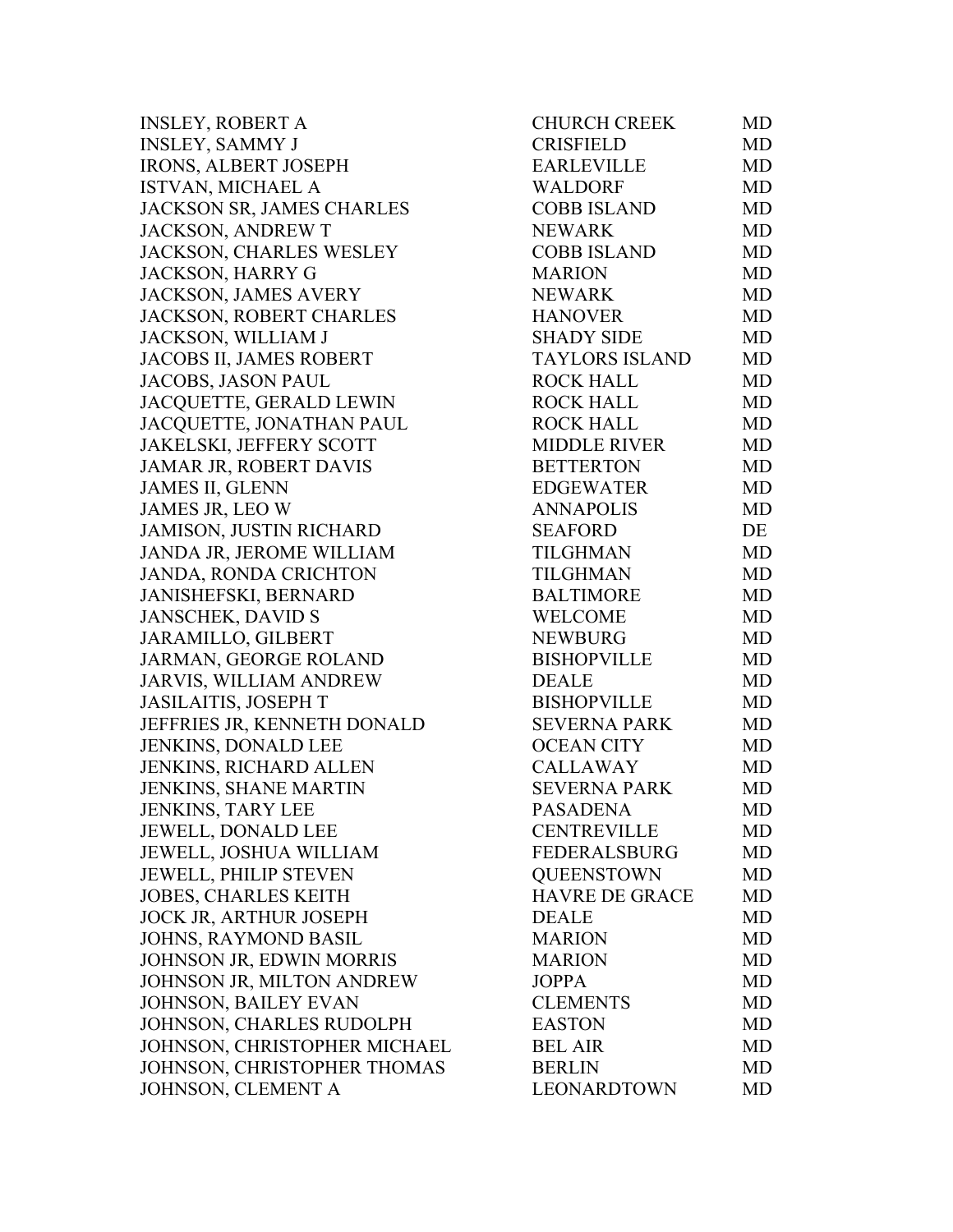JOHNSON, DONALD EDWARD JOHNSON, GARY ALLEN JOHNSON, LARRY P JOHNSON, LAURA ANN JOHNSON, SARGE JAMES IRA JOHNSON, TROY A JOINER, JAMIE MARIE JOINER, ROBERT WALTER JONES HARDY, COTY LYNN JONES III, JAMES ELMER JONES JR, DAVID CARROLL JONES JR, JERRY LEE JONES JR, WAYNE EARL JONES SR, THOMAS WAYNE JONES, BILLY CONN JONES, BRIAN SCOTT JONES, CADE SHANNON JONES, CHARLES LAWRENCE JONES, CHRISTOPHER THOMAS JONES, CYNTHIA ROBBINS JONES, DANIEL MATTHEW JONES, DAVID LEWIS JONES, DAVID SAMUEL JONES, FREDERICK WILLIAM JONES, GEORGE ROBERT JONES, JACOB BRADFORD JONES, JAMES RICHARD JONES, JAMES SHANNON JONES, JASON JOSEPH JONES, JOHN MARSHALL JONES, JOHN P JONES, LENELL LAMOTTE JONES, MASON SLAGLE JONES, PAMELA RUARK JONES, PAUL V JONES, PHILLIP LELAND JONES, ROBERT GILMORE JONES, RODNEY WILLIAM JONES, VICTOR L JORDAN, KEITH MICHAEL JUDGE, LEONARD JEROME JUMP JR, ROBERT HERBERT JUMP, MARTHA REBECCA JUMP, ROBERT ALAN KAEUFER, MARTIN STEVEN KAHL, MARK A

| HARWOOD                | MD        |
|------------------------|-----------|
| <b>ELKTON</b>          | <b>MD</b> |
| <b>HOLLYWOOD</b>       | <b>MD</b> |
| <b>FISHING CREEK</b>   | <b>MD</b> |
| <b>CHURCH CREEK</b>    | <b>MD</b> |
| <b>BIVALVE</b>         | <b>MD</b> |
| <b>CHESTERTOWN</b>     | <b>MD</b> |
| <b>CHESTERTOWN</b>     | <b>MD</b> |
| <b>CAMBRIDGE</b>       | <b>MD</b> |
| <b>GRASONVILLE</b>     | <b>MD</b> |
| <b>WITTMAN</b>         | MD        |
| <b>GOLDSBORO</b>       | MD        |
| <b>TOWNSEND</b>        | DE        |
| <b>QUEENSTOWN</b>      | <b>MD</b> |
| <b>DELMAR</b>          | <b>MD</b> |
| <b>FISHING CREEK</b>   | <b>MD</b> |
| <b>WITTMAN</b>         | <b>MD</b> |
| <b>CAMBRIDGE</b>       | <b>MD</b> |
| <b>CORDOVA</b>         | <b>MD</b> |
| <b>EAST NEW MARKET</b> | <b>MD</b> |
| <b>CAMBRIDGE</b>       | <b>MD</b> |
| <b>NANTICOKE</b>       | <b>MD</b> |
| <b>WESTOVER</b>        | <b>MD</b> |
| <b>EDGEWATER</b>       | <b>MD</b> |
| <b>BERLIN</b>          | <b>MD</b> |
| <b>CHESTER</b>         | <b>MD</b> |
| <b>CHESTER</b>         | <b>MD</b> |
| <b>WITTMAN</b>         | <b>MD</b> |
| <b>CATONSVILLE</b>     | <b>MD</b> |
| PRINCESS ANNE          | <b>MD</b> |
| <b>EAST NEW MARKET</b> | <b>MD</b> |
| <b>GRASONVILLE</b>     | MD        |
| <b>CAMBRIDGE</b>       | MD        |
| <b>FISHING CREEK</b>   | MD        |
| <b>COBB ISLAND</b>     | MD        |
| <b>FISHING CREEK</b>   | MD        |
| <b>HUNTINGTOWN</b>     | <b>MD</b> |
| <b>WITTMAN</b>         | MD        |
| <b>FEDERALSBURG</b>    | <b>MD</b> |
| <b>OUEENSTOWN</b>      | <b>MD</b> |
| <b>QUEENSTOWN</b>      | <b>MD</b> |
| <b>NEAVITT</b>         | <b>MD</b> |
| <b>NEAVITT</b>         | <b>MD</b> |
| <b>PRESTON</b>         | <b>MD</b> |
| <b>BERLIN</b>          | <b>MD</b> |
| <b>BEL AIR</b>         | <b>MD</b> |
|                        |           |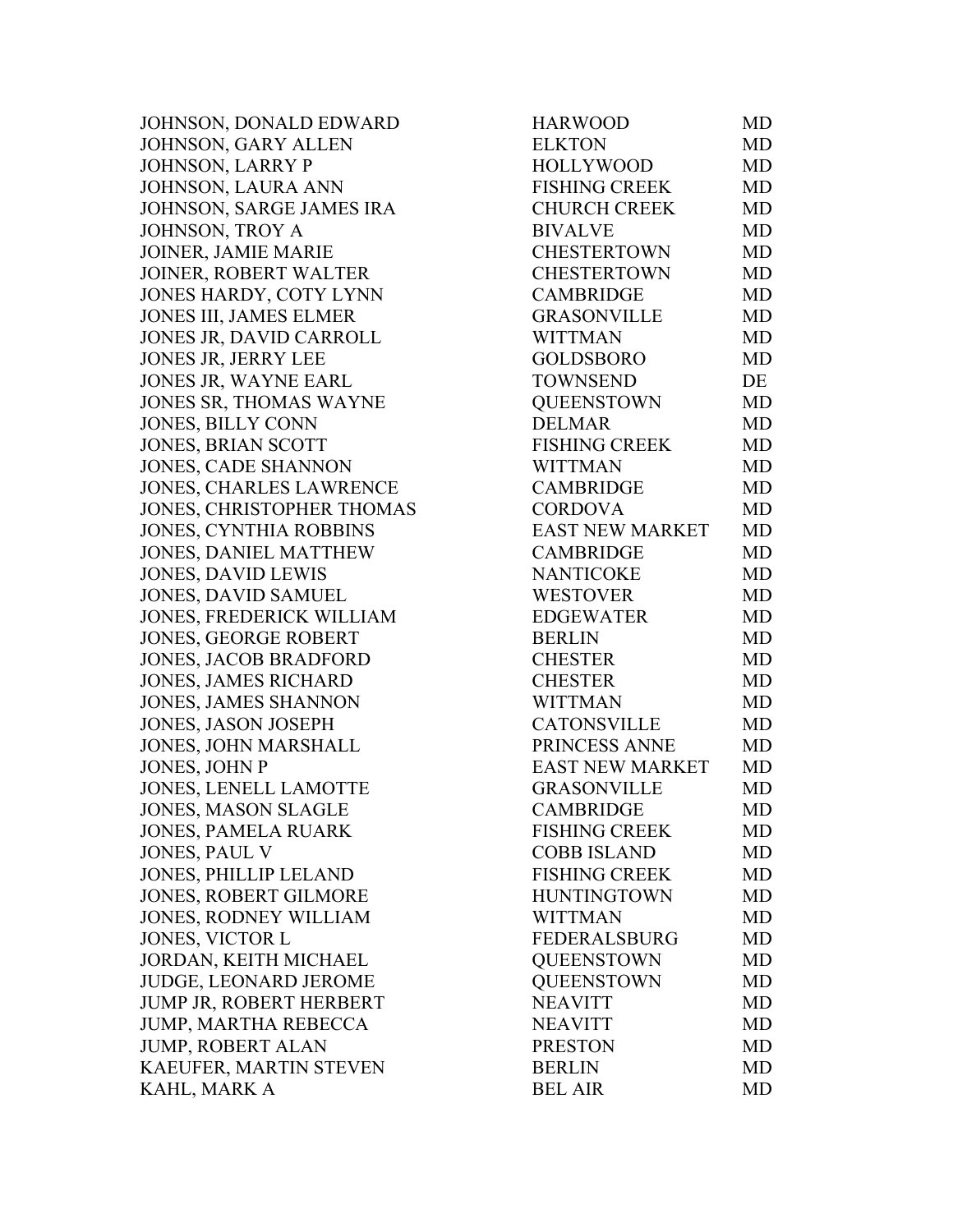KAHL, STEVEN MICHAEL KALE, JONATHAN CHARLES KANE, KEVIN EDWARD KARASEK, CARL JOSEPH KARASIK, ANN KARDASH, FRANK J KARNS, GREGORY JAMES KAROPCHINSKY, TIMOTHY WAYNE KATHERMAN, DAMEON ANDREW KAUFMANN, DAVID ALAN KAYHOE, CHRISTOPHER MATTHEW KAZMAREK, JAMES MITCHELL KEEHN, BRIAN K KEHRING JR, VERNON JEROME KELKOWSKI, JOSEPH JOHN KELLAM III, PAUL HARRIS KELLAM, JUDY LYNN KELLER JR, JAMES WILEY KELLER, ANDREW THOMAS KELLER, DYLAN E KELLY III, JAMES E KELLY JR, CHARLES WEEDON KELLY, JOHN SCOTT KEMP JR, GREGORY P KEMP SR, GREGORY PERRY KEMP, MICHAEL NELSON KENNEDY JR, CHARLES PETE KENNEDY JR, JAMES MICHAEL KENNEDY, MARK DANIEL KERR, KRISTOPHER COREY KESSLER, ROBERT L KETTERING, SCOTT AARON KEY, PHILIP BARTON KILBY, FREDERICK WADE KILINSKI, FRANCIS W KILINSKI, JAMES W KILINSKI, MYER ALEXANDER KIM, DAVID KIM, YOUNG HA KIMMEY, BRIAN KEITH KING, CHRISTOPHER WAYNE KING, JOHNNY M KIRBY JR, ALBERT HARTON KIRKPATRICK, JUSTIN SHANE KIRLIN, JOHN PATRICK KITCHING, TRACY L

| <b>BALTIMORE</b>      | MD        |
|-----------------------|-----------|
| <b>BRANDYWINE</b>     | <b>MD</b> |
| <b>MECHANICSVILLE</b> | MD        |
| <b>EARLEVILLE</b>     | <b>MD</b> |
| <b>PASADENA</b>       | <b>MD</b> |
| <b>ESSEX</b>          | <b>MD</b> |
| <b>CHESTERTOWN</b>    | <b>MD</b> |
| ORCHARD BEACH         | <b>MD</b> |
| <b>NEW CUMBERLAND</b> | PA        |
| <b>OUEENSTOWN</b>     | <b>MD</b> |
| <b>CHESTER</b>        | <b>MD</b> |
| <b>CHESTER</b>        | <b>MD</b> |
| <b>HUNTINGTOWN</b>    | MD        |
| <b>BALTIMORE</b>      | <b>MD</b> |
| <b>OUEENSTOWN</b>     | <b>MD</b> |
| <b>RIDGE</b>          | <b>MD</b> |
| <b>RIDGE</b>          | <b>MD</b> |
| <b>ANNAPOLIS</b>      | <b>MD</b> |
| <b>SEVERNA PARK</b>   | <b>MD</b> |
| <b>HARWOOD</b>        | <b>MD</b> |
| <b>BERLIN</b>         | <b>MD</b> |
| <b>CAMBRIDGE</b>      | <b>MD</b> |
| <b>CROWNSVILLE</b>    | MD        |
| <b>EASTON</b>         | <b>MD</b> |
| <b>MCDANIEL</b>       | <b>MD</b> |
| <b>SHERWOOD</b>       | MD        |
| <b>TRAPPE</b>         | <b>MD</b> |
| <b>TILGHMAN</b>       | <b>MD</b> |
| <b>RISING SUN</b>     | <b>MD</b> |
| <b>ELKTON</b>         | <b>MD</b> |
| <b>OWINGS</b>         | <b>MD</b> |
| <b>CORDOVA</b>        | <b>MD</b> |
| <b>STEVENSVILLE</b>   | MD        |
| <b>ELKTON</b>         | MD        |
| <b>NEWBURG</b>        | <b>MD</b> |
| <b>COBB ISLAND</b>    | MD        |
| <b>NEWBURG</b>        | <b>MD</b> |
| <b>SECRETARY</b>      | <b>MD</b> |
| PINEY POINT           | <b>MD</b> |
| <b>HURLOCK</b>        | <b>MD</b> |
| <b>CALIFORNIA</b>     | <b>MD</b> |
| <b>DEAL ISLAND</b>    | <b>MD</b> |
| <b>RIDGELY</b>        | <b>MD</b> |
| <b>BALTIMORE</b>      | MD        |
| <b>CHEVY CHASE</b>    | <b>MD</b> |
| <b>WESTOVER</b>       | <b>MD</b> |
|                       |           |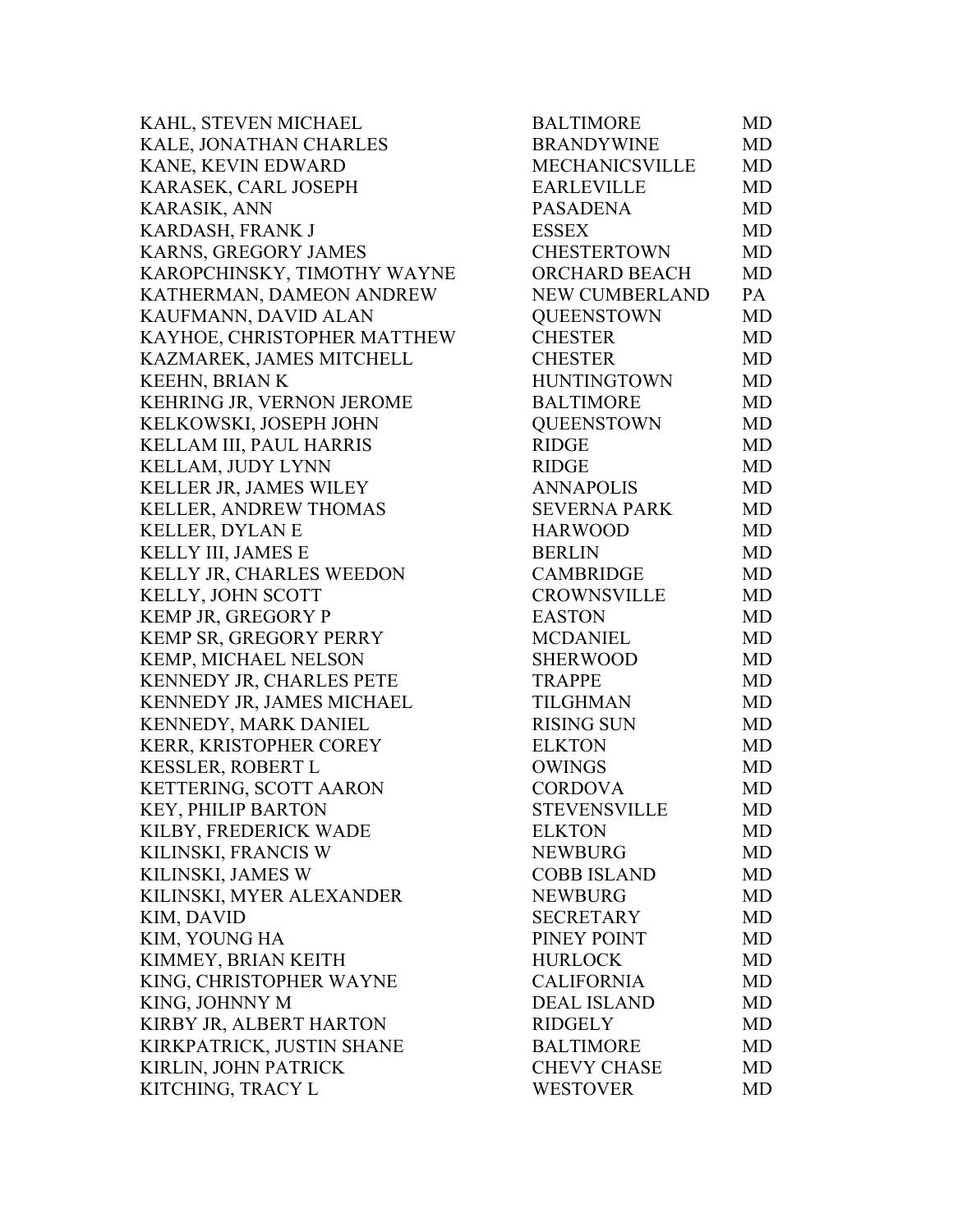| KLAMP, THOMAS EDWARD                 | <b>QUEENSTOWN</b>     | MD         |
|--------------------------------------|-----------------------|------------|
| KLINE, DONALD GERARD                 | <b>STEVENSVILLE</b>   | <b>MD</b>  |
| KLINE, MATTHEW STEVEN                | <b>QUARRYVILLE</b>    | PA         |
| KLOBY, BRIAN E                       | <b>TRACYS LANDING</b> | MD         |
| KNAUFF SR, PAUL FRANK                | <b>NEAVITT</b>        | MD         |
| KNEE, IVAN JAMES                     | <b>LOTHIAN</b>        | MD         |
| KNEELAND, BRETT MATTHEW              | <b>PRESTON</b>        | MD         |
| KNEESSI SR, DONALD FRERE             | <b>ANNAPOLIS</b>      | <b>MD</b>  |
| KNELL, ROBERT LAWRENCE               | <b>EASTON</b>         | MD         |
| KNOPP, DANIEL H                      | <b>SEVERN</b>         | MD         |
| KNOPP, STEVEN PATRICK                | <b>FEDERALSBURG</b>   | <b>MD</b>  |
| KNOTT JR, AUBREY RAYMOND             | LEONARDTOWN           | MD         |
| KNOX, CHRISTOPHER SHANE              | <b>VIENNA</b>         | MD         |
| <b>KOBIN, GENE</b>                   | <b>ARNOLD</b>         | MD         |
| KOCH, DENNIS JULIUS                  | <b>QUEENSTOWN</b>     | MD         |
| KOCZOROWSKI, RICHARD NORMAN          | <b>TILGHMAN</b>       | MD         |
| KOEHRSEN, PAUL EDWARD                | <b>BERLIN</b>         | MD         |
| KOLAKOWSKI, PHILLIP BRIAN            | <b>CORDOVA</b>        | <b>MD</b>  |
| KOLLER, LUKE JACOB                   | <b>LUSBY</b>          | MD         |
| KOLUCH, BARRY JOSEPH                 | <b>FORT HOWARD</b>    | MD         |
| KOLUCH, KEVIN                        | <b>BALTIMORE</b>      | <b>MD</b>  |
| KOSKI, ROBERT F                      | <b>FISHING CREEK</b>  | MD         |
| KOWALCZYK, THERESA JANE              | <b>MIDDLE RIVER</b>   | <b>MD</b>  |
| KRAMER, DILLAN DAVID                 | <b>STEVENSVILLE</b>   | MD         |
| <b>KRAUCH, BARRY MARK</b>            | <b>PASADENA</b>       | MD         |
| KRAUCH, JASON ALEXANDER              | <b>PASADENA</b>       | MD         |
| <b>KRAUS, BARRY SCOTT</b>            | <b>KINGSVILLE</b>     | MD         |
| KRAUS, MICHAEL JAMES                 | <b>ESSEX</b>          | <b>MD</b>  |
| <b>KRAUS, THOMAS MCGEE</b>           | <b>ABERDEEN</b>       | <b>MD</b>  |
| KRAUSS, CALVIN ROBERT                | <b>NANTICOKE</b>      | MD         |
| KREINER II, DONALD BARTHOLOMEW GREER |                       | <b>BEL</b> |
| <b>AIR</b>                           | <b>MD</b>             |            |
| KREINER, DONALD BARTHOLOMEW G        | <b>BEL AIR</b>        | MD         |
| KRINER, JOHN DALE                    | <b>CLEAR SPRING</b>   | MD         |
| KROHNERT III, FRANK O                | PRINCE FREDERIC       | MD         |
| KUBERT, JOSEPH WILLIAM               | <b>CENTREVILLE</b>    | MD         |
| KUBERT, RICKY GUSTAV                 | <b>CAMBRIDGE</b>      | MD         |
| KUCZINSKI III, ANDREW M              | <b>SEVERN</b>         | MD         |
| LABER, JOSEPH REINHOLD               | <b>HURLOCK</b>        | MD         |
| LABER, RONALD CHARLES                | <b>HURLOCK</b>        | MD         |
| LABO III, PHILIP LABANDELO           | <b>MARION</b>         | <b>MD</b>  |
| LABO, MARK A                         | <b>CRISFIELD</b>      | MD         |
| LABO, MARY MAY                       | <b>CRISFIELD</b>      | MD         |
| <b>LABO, MONTE ROBIN</b>             | <b>CRISFIELD</b>      | MD         |
| LABRUSH, AARON MICHAEL               | <b>PITTSVILLE</b>     | MD         |
| LACEY, MICHAEL L                     | <b>UPPER MARLBORO</b> | MD         |
|                                      |                       |            |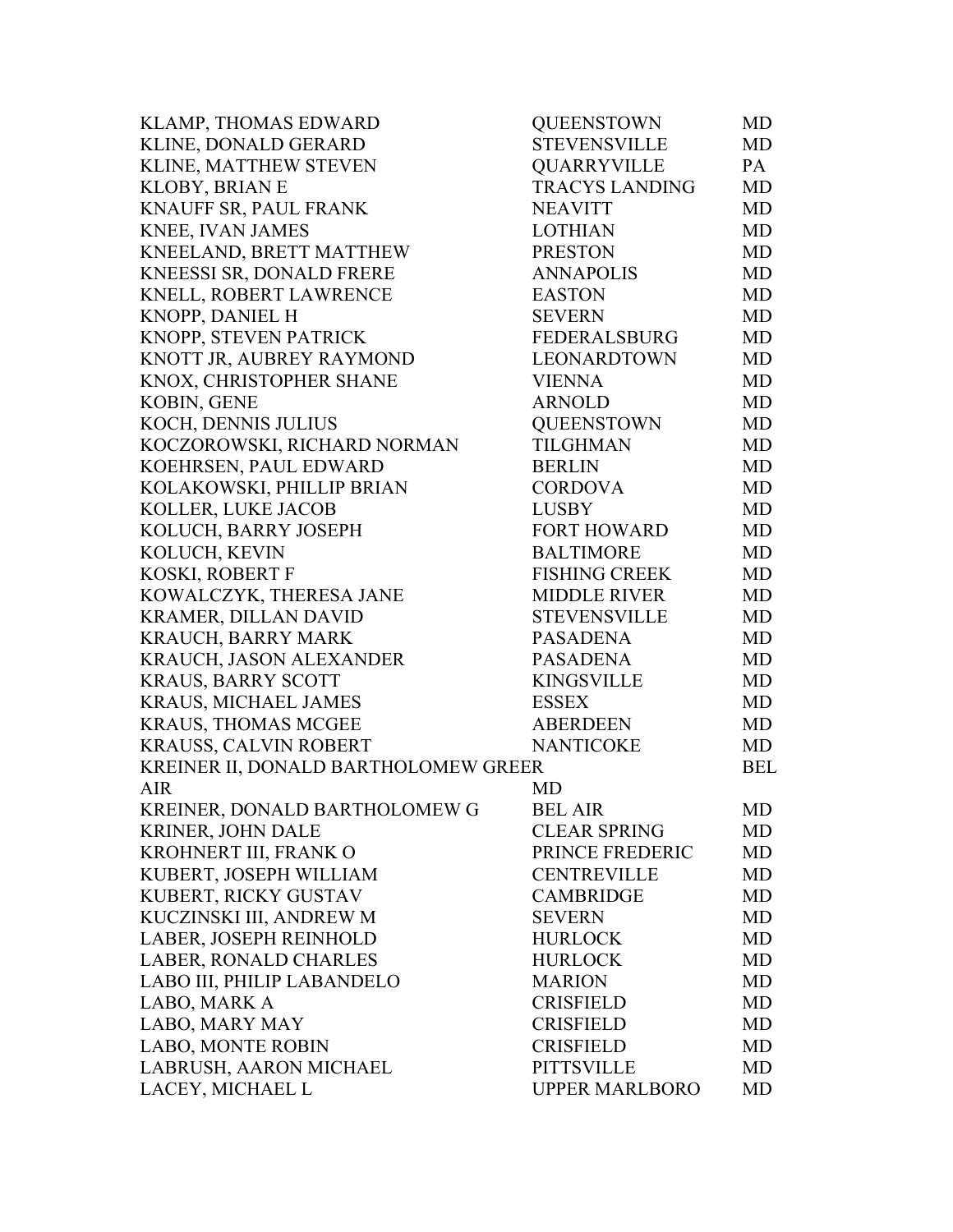| LAFOLLETTE JR, DAVID WAYNE      | <b>EASTON</b>       | MD        |
|---------------------------------|---------------------|-----------|
| LAGANA, JOSEPH EDWARD           | <b>CRAPO</b>        | <b>MD</b> |
| LAGANA, THOMAS EDWARD           | <b>CRAPO</b>        | <b>MD</b> |
| LAGANA, THOMAS MICHAEL          | <b>WINGATE</b>      | <b>MD</b> |
| LAIRD, CHARLES WALTER           | <b>CRISFIELD</b>    | MD        |
| LAMB, JOSEPH M                  | PORT REPUBLIC       | <b>MD</b> |
| LAMB, KEVIN MICHAEL             | <b>ANNAPOLIS</b>    | <b>MD</b> |
| LAMBERTSON JR, JERRY DON        | <b>GIRDLETREE</b>   | <b>MD</b> |
| LANDON, DOROTHY M               | <b>EWELL</b>        | <b>MD</b> |
| LANDON, EDWARD FRANKLIN         | <b>EWELL</b>        | <b>MD</b> |
| LANDON, RONNIE JAY              | <b>CRISFIELD</b>    | MD        |
| LANDON, WILLIAM BRYAN           | <b>CHESTERTOWN</b>  | MD        |
| LANE SR, KENNETH EDWARD         | <b>FEDERALSBURG</b> | <b>MD</b> |
| LANG III, JOHN ADAM             | <b>QUEEN ANNE</b>   | <b>MD</b> |
| LANGLEY JR, PHILBERT LEON       | <b>DAMERON</b>      | <b>MD</b> |
| LANGLEY, PHILLIP COLE           | <b>DAMERON</b>      | <b>MD</b> |
| LANIER JR, GARY FLOYD           | <b>BALTIMORE</b>    | <b>MD</b> |
| LAPERCH II, RICHARD CHRISTOPHER | <b>CAMBRIDGE</b>    | <b>MD</b> |
| LARKINS III, JOSEPH ROBERT      | <b>ESSEX</b>        | <b>MD</b> |
| LAROQUE, GENE ROBERT            | <b>DENTON</b>       | <b>MD</b> |
| LATHAM, JAMES BRANDON           | <b>TRAPPE</b>       | <b>MD</b> |
| LATHAM, JOHN BURBANK            | <b>DENTON</b>       | MD        |
| LATHAM, MATTHEW THOMAS          | <b>STEVENSVILLE</b> | <b>MD</b> |
| LATHROUM, KEVIN ANTHONY         | <b>CALLAWAY</b>     | <b>MD</b> |
| LAU, HOWARD ROSS                | <b>FINKSBURG</b>    | <b>MD</b> |
| LAUBACH, JOHN JOSEPH            | <b>ABERDEEN</b>     | <b>MD</b> |
| LAUCK JR, JAMES WAYNE           | SECRETARY           | <b>MD</b> |
| LAVALLE, TIMOTHY G              | <b>ANNAPOLIS</b>    | <b>MD</b> |
| LAWRENCE JR, WILLIAM S          | <b>BUSHWOOD</b>     | <b>MD</b> |
| LAWRENCE, JOSEPH R              | <b>CHAPTICO</b>     | <b>MD</b> |
| LAYMAN, ALLEN ROLF              | ROYAL OAK           | <b>MD</b> |
| LEAF, DANIEL SVEN OLOF          | <b>HALETHORPE</b>   | MD        |
| LEAGER, DALE LEE                | <b>CENTREVILLE</b>  | MD        |
| LEAGER, JAMES SEAFORD           | <b>ROCK HALL</b>    | MD        |
| LEAHY, SEAN RODERICK SILVERS    | <b>CHESTER</b>      | <b>MD</b> |
| LEANNARDA, SHERRY LYNN          | <b>TALL TIMBERS</b> | MD        |
| LEARY JR, MILLARD WILLIAM       | <b>BALTIMORE</b>    | MD        |
| LEATH III, BOBBY LEE            | PRINCESS ANNE       | MD        |
| <b>LEAVERS, JOSEPH ROBERT</b>   | <b>GREENSBORO</b>   | MD        |
| LECOMPTE, ANTHONY MILTON        | <b>WOOLFORD</b>     | <b>MD</b> |
| LECOMPTE, JENNIFER ANN          | <b>WOOLFORD</b>     | MD        |
| LECOMPTE, MATTHEW ADAM          | <b>HURLOCK</b>      | MD        |
| LEDFORD, MARK BRANTLEY          | <b>EASTON</b>       | <b>MD</b> |
| LEDNUM JR, JOHN WENDELL         | <b>TILGHMAN</b>     | MD        |
| LEDNUM, CHRISTOPHER MICHAEL     | <b>TRAPPE</b>       | MD        |
| LEDNUM, CODY LEE                | <b>MCDANIEL</b>     | <b>MD</b> |
|                                 |                     |           |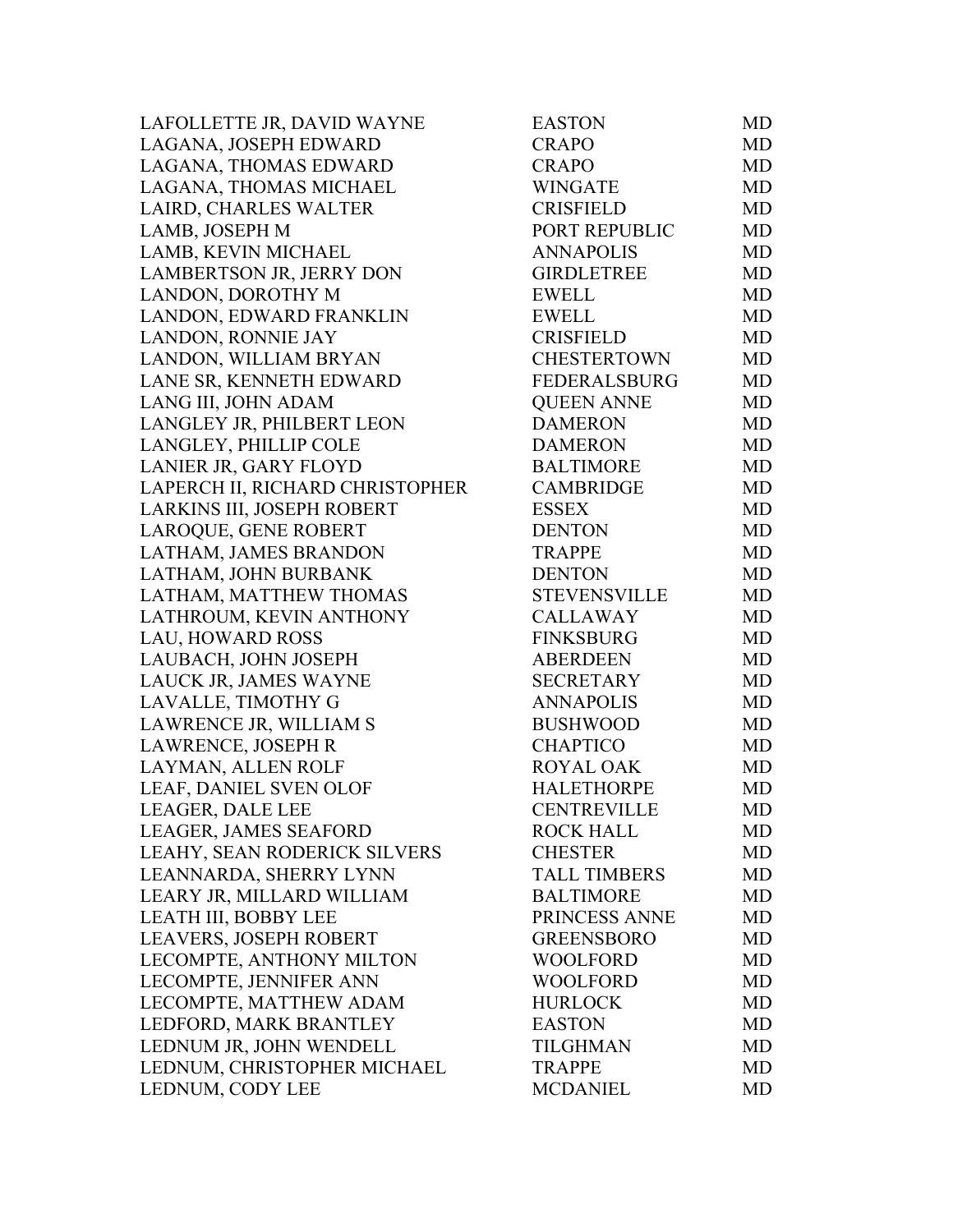LEDNUM, DONALD RICHARD LEDNUM, MICHAEL ALAN LEDNUM, THOMAS WILLIAM LEE JR, THEODORE W LEE, DAVID EDWARD LEGG III, GEORGE WASHINGTON LEGG JR, WELDON B LEGG, DAVID ALLEN LEGG, EDGAR HARRISON LEGG, ERIC CLARKE LEGGETT, JEFFREY L LEHNER, JOHN MICHAEL LEONARD JR, JOSEPH JEREMIAH LEONARD SR, RICHARD JAMES LEONARD, ARTHUR JOSEPH LEVA, KAREN JOANNE LEWANDOWSKI III, JOSEPH F LEWATOWSKI, JEFFREY JOSEPH LEWIS JR, BRADFORD RAYFIELD LEWIS, ARRON RENEE LEWIS, BURL CORNELL LEWIS, CHRISTOPHER SHANNON LEWIS, CODY HOWARD LEWIS, DENISE PHELAN LEWIS, FRED HOWARD LEWIS, JASON CHRISTOPHER LEWIS, JOHN WAYNE LEWIS, JULIE CANNON LEWIS, THOMAS ALLEN LIDUMS, JENNIFER SAPONARO LINDERBORN JR, CHARLES RENNART LINDERBORN, VALERIE JANE LINDSAY III, WALTER JAMES LINDSAY SR, WILLIAM FRANK LINTHICUM, JEFFREY BRIAN LIPKA JR, MICHAEL JOSEPH LIPKA, AUSTIN NATHON LITTLE SR, CHRISTOPHER SCOTT LITTLEPAGE, LUCAS TAYLOR LITTLEPAGE, MILLARD LEE LLOYD, ANDREW BRIAN LLOYD, BRIAN KEITH LOAR III, JOHN WILLIAM LOBOS, RONALD FRANCIS LOCKE, ALEXANDER MICHAEL LOCKWOOD, MARK RICHARD

| <b>CORDOVA</b>         | MD        |
|------------------------|-----------|
| TILGHMAN               | <b>MD</b> |
| <b>TILGHMAN</b>        | <b>MD</b> |
| <b>CHESTER</b>         | MD        |
| <b>GRASONVILLE</b>     | <b>MD</b> |
| EAST NEW MARKET        | <b>MD</b> |
| <b>CHESTER</b>         | <b>MD</b> |
| <b>CHESTERTOWN</b>     | <b>MD</b> |
| <b>ROCK HALL</b>       | <b>MD</b> |
| <b>ROCK HALL</b>       | <b>MD</b> |
| <b>BOONSBORO</b>       | <b>MD</b> |
| <b>SHADY SIDE</b>      | <b>MD</b> |
| <b>SAINT MICHAELS</b>  | <b>MD</b> |
| <b>ROYAL OAK</b>       | <b>MD</b> |
| <b>MILLINGTON</b>      | <b>MD</b> |
| <b>STEVENSVILLE</b>    | <b>MD</b> |
| <b>BALTIMORE</b>       | <b>MD</b> |
| <b>HAVRE DE GRACE</b>  | <b>MD</b> |
| <b>CHESTER</b>         | <b>MD</b> |
| <b>EDEN</b>            | <b>MD</b> |
| <b>CAMBRIDGE</b>       | <b>MD</b> |
| <b>GREENSBORO</b>      | <b>MD</b> |
| <b>EAST NEW MARKET</b> | <b>MD</b> |
| <b>CAMBRIDGE</b>       | <b>MD</b> |
| <b>EAST NEW MARKET</b> | <b>MD</b> |
| <b>MARDELA SPRINGS</b> | <b>MD</b> |
| <b>ABINGDON</b>        | <b>MD</b> |
| <b>EAST NEW MARKET</b> | <b>MD</b> |
| <b>CHESTER</b>         | <b>MD</b> |
| <b>HAVRE DE GRACE</b>  | <b>MD</b> |
| <b>PASADENA</b>        | <b>MD</b> |
| <b>PASADENA</b>        | <b>MD</b> |
| <b>NEWBURG</b>         | MD        |
| <b>PASADENA</b>        | <b>MD</b> |
| <b>WOOLFORD</b>        | <b>MD</b> |
| PORT DEPOSIT           | <b>MD</b> |
| PORT DEPOSIT           | <b>MD</b> |
| <b>PASADENA</b>        | <b>MD</b> |
| <b>EAST NEW MARKET</b> | <b>MD</b> |
| <b>EAST NEW MARKET</b> | <b>MD</b> |
| <b>ROCK HALL</b>       | <b>MD</b> |
| <b>PERRYVILLE</b>      | <b>MD</b> |
| <b>WALDORF</b>         | <b>MD</b> |
| <b>ELKTON</b>          | <b>MD</b> |
| <b>ST MICHAELS</b>     | <b>MD</b> |
| <b>MARYDEL</b>         | MD        |
|                        |           |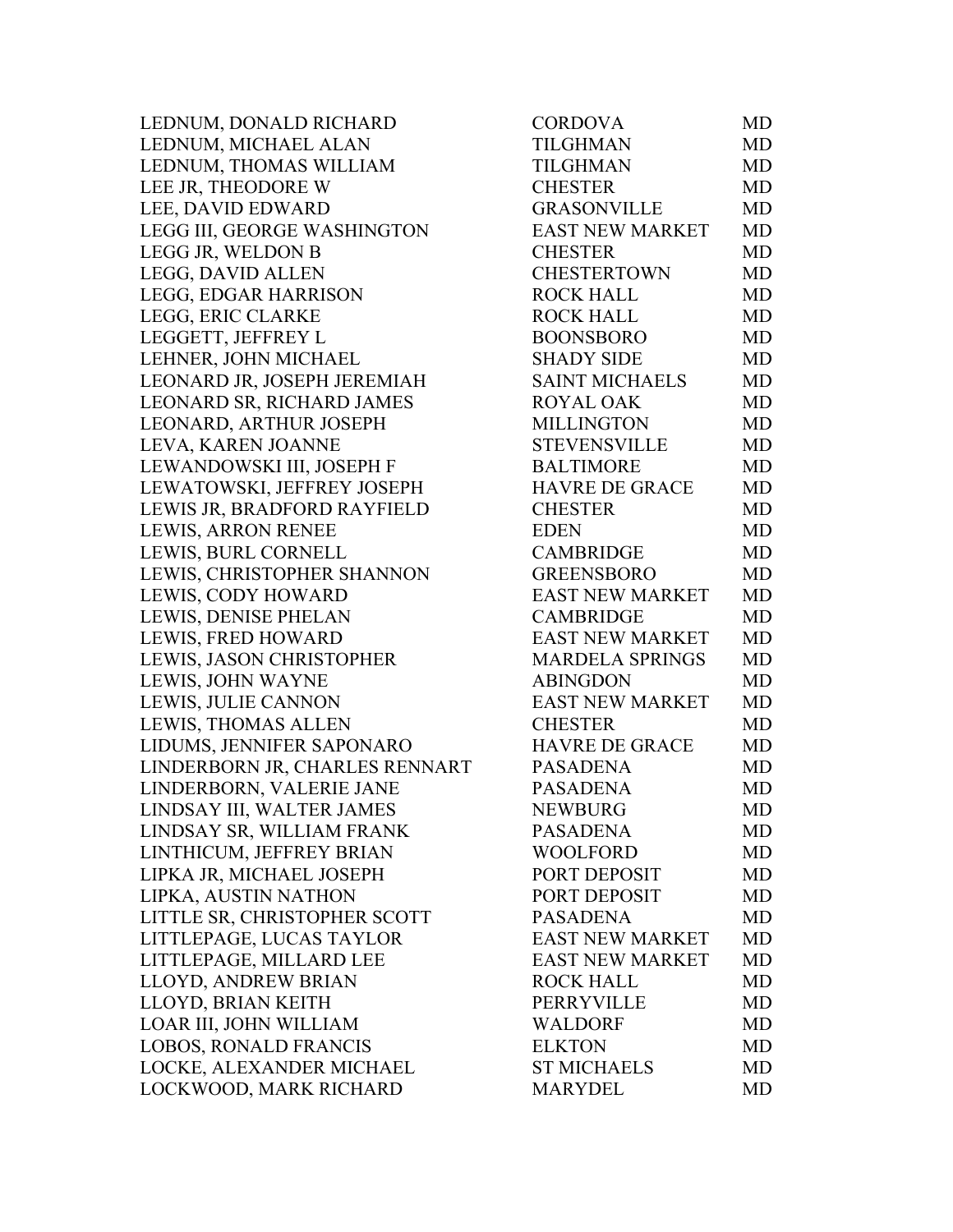| LOGULLO JR, RICHARD J       | <b>MIDDLETOWN</b>     | DE        |
|-----------------------------|-----------------------|-----------|
| LOMAX, JOHN DENNY           | <b>EASTON</b>         | MD        |
| LONG, COLIN ALEXANDER       | <b>MECHANICSVILLE</b> | <b>MD</b> |
| LONG, RODNEY JAY            | <b>HANCOCK</b>        | <b>MD</b> |
| LONG, THOMAS CHRISTOPHER    | <b>AVENUE</b>         | <b>MD</b> |
| LONGENECKER, ABRAM KADAN    | <b>BOZMAN</b>         | <b>MD</b> |
| LORDEN, JOHN                | <b>BALTIMORE</b>      | <b>MD</b> |
| LORE, ANNA M                | <b>RIDGE</b>          | <b>MD</b> |
| LOVE, JOSEPH MICHAEL        | <b>LAPLATA</b>        | <b>MD</b> |
| LOVE, RONALD EDWIN          | <b>DENTON</b>         | <b>MD</b> |
| LOVE, WILLIAM ARTHUR        | <b>DENTON</b>         | <b>MD</b> |
| LOVELACE, BRUCE HERREL      | <b>RISING SUN</b>     | MD        |
| LOVELESS, DONALD EDWARD     | <b>FISHING CREEK</b>  | <b>MD</b> |
| LOVELESS, GORDON BLAKE      | <b>FISHING CREEK</b>  | <b>MD</b> |
| LOWERY JR, EDWARD BRUCE     | <b>MCDANIEL</b>       | <b>MD</b> |
| LOWERY, GREGORY DAWSON      | <b>TILGHMAN</b>       | <b>MD</b> |
| LOWMAN, TRAVIS              | <b>EDGEWATER</b>      | <b>MD</b> |
| LUBIN, PETER WILLIAM        | <b>WITTMAN</b>        | <b>MD</b> |
| LUBIN, TYSON CHARLES THOMAS | <b>PRESTON</b>        | MD        |
| LUMPKIN, EDWARD C           | <b>SHADY SIDE</b>     | <b>MD</b> |
| <b>LUMPKINS, DENISE S</b>   | <b>LEONARDTOWN</b>    | <b>MD</b> |
| LUMPKINS, ROBERT LANCE      | LEONARDTOWN           | MD        |
| LUMPKINS, ROBERT M          | PINEY POINT           | <b>MD</b> |
| LUONGO, GEORGE RALPH        | <b>CHESTER</b>        | <b>MD</b> |
| LUSKEY, JOHN E              | <b>BUSHWOOD</b>       | <b>MD</b> |
| LUSKEY, JOSEPH DANIEL       | <b>HUNTINGTOWN</b>    | <b>MD</b> |
| LYNCH I, ADAM EUGENE        | <b>WOOLFORD</b>       | <b>MD</b> |
| LYNCH III, JAMES ANDREW     | <b>CHURCH HILL</b>    | <b>MD</b> |
| LYNCH, DAVID WAYNE          | <b>GIRDLETREE</b>     | <b>MD</b> |
| LYNCH, HERLEN VERNON        | <b>CENTREVILLE</b>    | <b>MD</b> |
| LYNCH, LACY EDWARD          | <b>HENDERSON</b>      | <b>MD</b> |
| LYNCH, RAYMOND CARL         | <b>CENTREVILLE</b>    | MD        |
| LYNCH, RICHARD HARVEY       | <b>BEL AIR</b>        | MD        |
| LYNCH, STEVEN LEE           | <b>BALTIMORE</b>      | MD        |
| LYON, ALBERT L              | <b>CLEMENTS</b>       | MD        |
| LYON, JESSE MASON           | <b>CLEMENTS</b>       | MD        |
| LYONS, WILLIAM DODSON       | PERRYVILLE            | MD        |
| MAANS, MICHAEL ANTHONY      | <b>RIDGELY</b>        | <b>MD</b> |
| MADDOX JR, BYRON GENE       | <b>CAMBRIDGE</b>      | MD        |
| MADDOX JR, WALLACE M        | <b>INDIAN HEAD</b>    | <b>MD</b> |
| MADDOX, JACOB THOMAS        | <b>WESTOVER</b>       | MD        |
| <b>MADDOX, RAY P</b>        | <b>MARION STATION</b> | MD        |
| MADDOX, THOMAS FREDERICK    | <b>WESTOVER</b>       | MD        |
| MADELLA JR, SAMUEL J        | <b>SAINT LEONARD</b>  | MD        |
| MAENNER II, ROBERT LEON     | <b>HUNTINGTOWN</b>    | MD        |
| MAGEE, JOSIAH DAVID         | <b>BERLIN</b>         | MD        |
|                             |                       |           |

| <b>MIDDLETOWN</b>     | DЕ        |
|-----------------------|-----------|
| <b>EASTON</b>         | MD        |
| <b>MECHANICSVILLE</b> | <b>MD</b> |
| <b>HANCOCK</b>        | <b>MD</b> |
| <b>AVENUE</b>         | <b>MD</b> |
| <b>BOZMAN</b>         | <b>MD</b> |
| <b>BALTIMORE</b>      | MD        |
| <b>RIDGE</b>          | <b>MD</b> |
| <b>LA PLATA</b>       | <b>MD</b> |
| <b>DENTON</b>         | <b>MD</b> |
| <b>DENTON</b>         | <b>MD</b> |
| <b>RISING SUN</b>     | MD        |
| <b>FISHING CREEK</b>  | MD        |
| <b>FISHING CREEK</b>  | MD        |
| <b>MCDANIEL</b>       | <b>MD</b> |
| <b>TILGHMAN</b>       | <b>MD</b> |
| <b>EDGEWATER</b>      | MD        |
| <b>WITTMAN</b>        | <b>MD</b> |
| <b>PRESTON</b>        | <b>MD</b> |
| <b>SHADY SIDE</b>     | <b>MD</b> |
| LEONARDTOWN           | <b>MD</b> |
| <b>LEONARDTOWN</b>    | MD        |
| PINEY POINT           | <b>MD</b> |
| <b>CHESTER</b>        | MD        |
| <b>BUSHWOOD</b>       | <b>MD</b> |
| <b>HUNTINGTOWN</b>    | MD        |
| <b>WOOLFORD</b>       | MD        |
| <b>CHURCH HILL</b>    | <b>MD</b> |
| <b>GIRDLETREE</b>     | <b>MD</b> |
| <b>CENTREVILLE</b>    | MD        |
| <b>HENDERSON</b>      | <b>MD</b> |
| <b>CENTREVILLE</b>    | MD        |
| <b>BEL AIR</b>        | MD        |
| <b>BALTIMORE</b>      | MD        |
| <b>CLEMENTS</b>       | <b>MD</b> |
| <b>CLEMENTS</b>       | <b>MD</b> |
| <b>PERRYVILLE</b>     | MD        |
| <b>RIDGELY</b>        | MD        |
| <b>CAMBRIDGE</b>      | <b>MD</b> |
| <b>INDIAN HEAD</b>    | <b>MD</b> |
| <b>WESTOVER</b>       | <b>MD</b> |
| <b>MARION STATION</b> | <b>MD</b> |
| <b>WESTOVER</b>       | <b>MD</b> |
| <b>SAINT LEONARD</b>  | <b>MD</b> |
| <b>HUNTINGTOWN</b>    | <b>MD</b> |
| <b>BERLIN</b>         | MD        |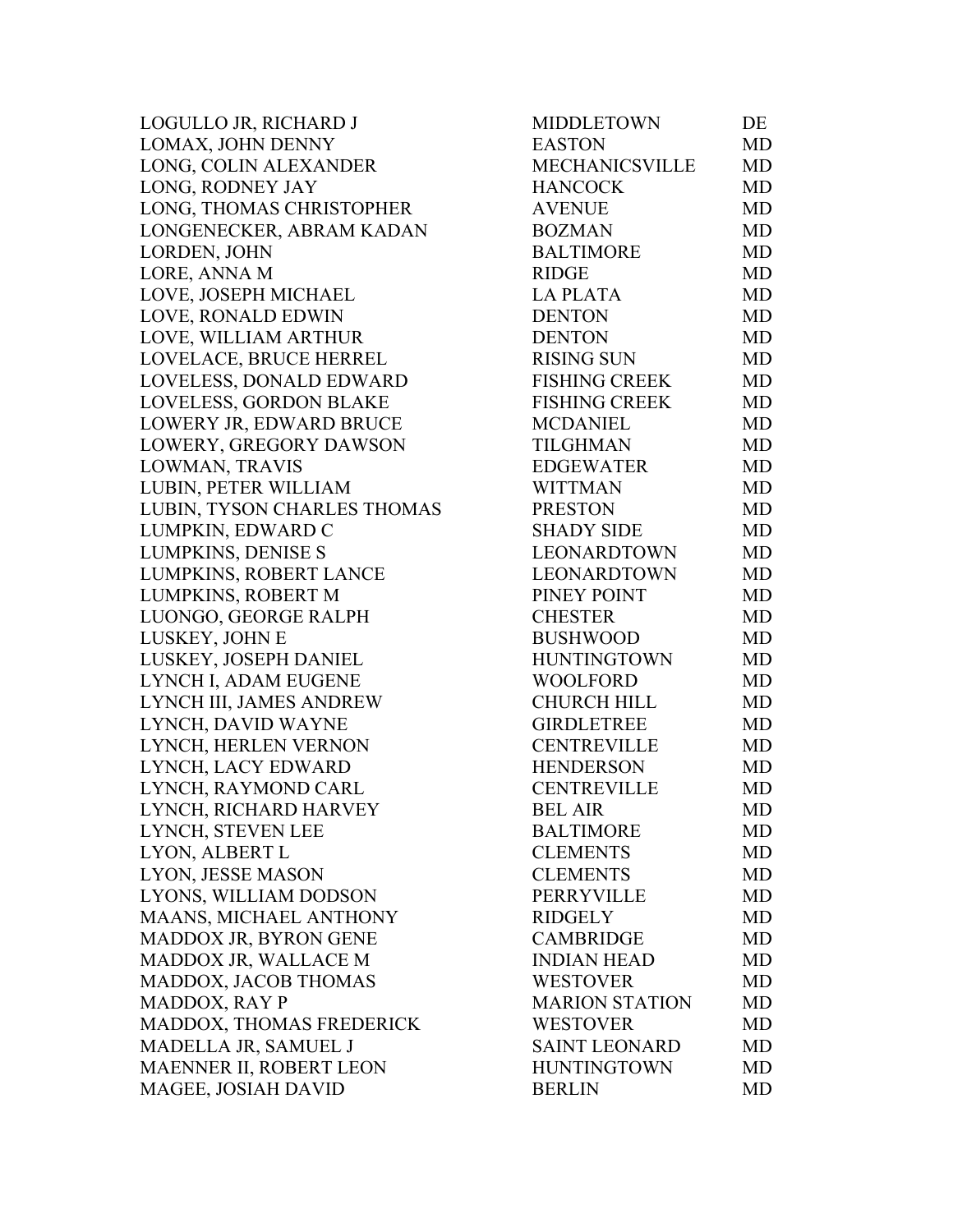MAGUIRE, DOUGLAS ALAN MAHONEY JR, PATRICK J MAHONEY, PAT J MALCZEWSKI, CODY DOUGLAS MALCZEWSKI, MICHAEL JOHN MALEC, FRANCES MALEC, NICOLE MARIE MALEC, PATRICK JOSEPH MALEC, VINCENT JOSEPH MALIK, BARCLAY ALLEN MALINOWSKI, FRANCIS J MALLONEE III, DANIEL KENNETH MALONE, SHERRI LYNN MALONEY, MARIANNE JANE MANLEY, CAROLE ANNE MANLEY, JAMES P MANLEY, ROBERT JAMES MANNING JR, RICHARD LOUIS MANNING, GLEN MICHEAL MANNING, HEIDI LORRAINE MANNING, KENDALL KATHLEEN MANNING, LOGAN ROBERT MANNING, RYAN RICHARD MARCANO-JAVIER, RICARDO MIGUEL MARCIN JR, JAMES PAUL MARIANO SR, DANIEL MERCHDO MARSH, JOHN JOSEPH MARSH, MORRIS GOODMAN MARSH, SAMUEL MILES MARSHALL JR, DAVID NELSON MARSHALL JR, HORACE LEE MARSHALL, ADAM JOSEPH MARSHALL, ANDREW THOMAS MARSHALL, CALVIN DAVID MARSHALL, DALE MARSHALL, DAVID SHERWOOD MARSHALL, ERIC MARSHALL, JAMIE EVANS MARSHALL, JOHNNIE C MARSHALL, KEVIN DEAN MARSHALL, KEVIN MICHAEL MARSHALL, PERCY PHILIP MARSHALL, PETER TIMOTHY MARSHALL, WILLARD RUSSELL MARTELL, ROBERT JEROME MARTIN JR, BRUCE STANLEY

| OCEAN CITY             | MD        |
|------------------------|-----------|
| <b>DUNKIRK</b>         | <b>MD</b> |
| <b>ANNAPOLIS</b>       | MD        |
| <b>CORDOVA</b>         | <b>MD</b> |
| <b>CORDOVA</b>         | <b>MD</b> |
| <b>ESSEX</b>           | <b>MD</b> |
| <b>ESSEX</b>           | <b>MD</b> |
| <b>BALTIMORE</b>       | <b>MD</b> |
| <b>ESSEX</b>           | <b>MD</b> |
| <b>RIDGELY</b>         | <b>MD</b> |
| <b>WILMINGTON</b>      | DE        |
| <b>EDGEWATER</b>       | <b>MD</b> |
| <b>MILTON</b>          | DE        |
| <b>SEVERNA PARK</b>    | <b>MD</b> |
| <b>ROCK HALL</b>       | <b>MD</b> |
| <b>ROCK HALL</b>       | <b>MD</b> |
| <b>MILLINGTON</b>      | MD        |
| <b>CHESTERTOWN</b>     | <b>MD</b> |
| <b>TILGHMAN</b>        | <b>MD</b> |
| <b>CHESTERTOWN</b>     | <b>MD</b> |
| <b>CHESTERTOWN</b>     | <b>MD</b> |
| <b>ROCK HALL</b>       | <b>MD</b> |
| <b>CHESTERTOWN</b>     | MD        |
| <b>MIDDLE RIVER</b>    | <b>MD</b> |
| <b>PYLESVILLE</b>      | <b>MD</b> |
| <b>MARION STATION</b>  | MD        |
| <b>ESSEX</b>           | <b>MD</b> |
| <b>EWELL</b>           | <b>MD</b> |
| <b>WESTOVER</b>        | <b>MD</b> |
| <b>CAMBRIDGE</b>       | <b>MD</b> |
| <b>MARION</b>          | <b>MD</b> |
| <b>BRANDYWINE</b>      | MD        |
| <b>CRISFIELD</b>       | MD        |
| <b>EWELL</b>           | MD        |
| <b>CRISFIELD</b>       | MD        |
| <b>MARION</b>          | <b>MD</b> |
| <b>EDGEWATER</b>       | <b>MD</b> |
| <b>WESTOVER</b>        | MD        |
| <b>CRISFIELD</b>       | <b>MD</b> |
| <b>EAST NEW MARKET</b> | <b>MD</b> |
| <b>HURLOCK</b>         | <b>MD</b> |
| <b>MARION STATION</b>  | <b>MD</b> |
| <b>MARION STATION</b>  | <b>MD</b> |
| <b>ROCK HALL</b>       | <b>MD</b> |
| <b>PASADENA</b>        | <b>MD</b> |
| <b>ROSEDALE</b>        | <b>MD</b> |
|                        |           |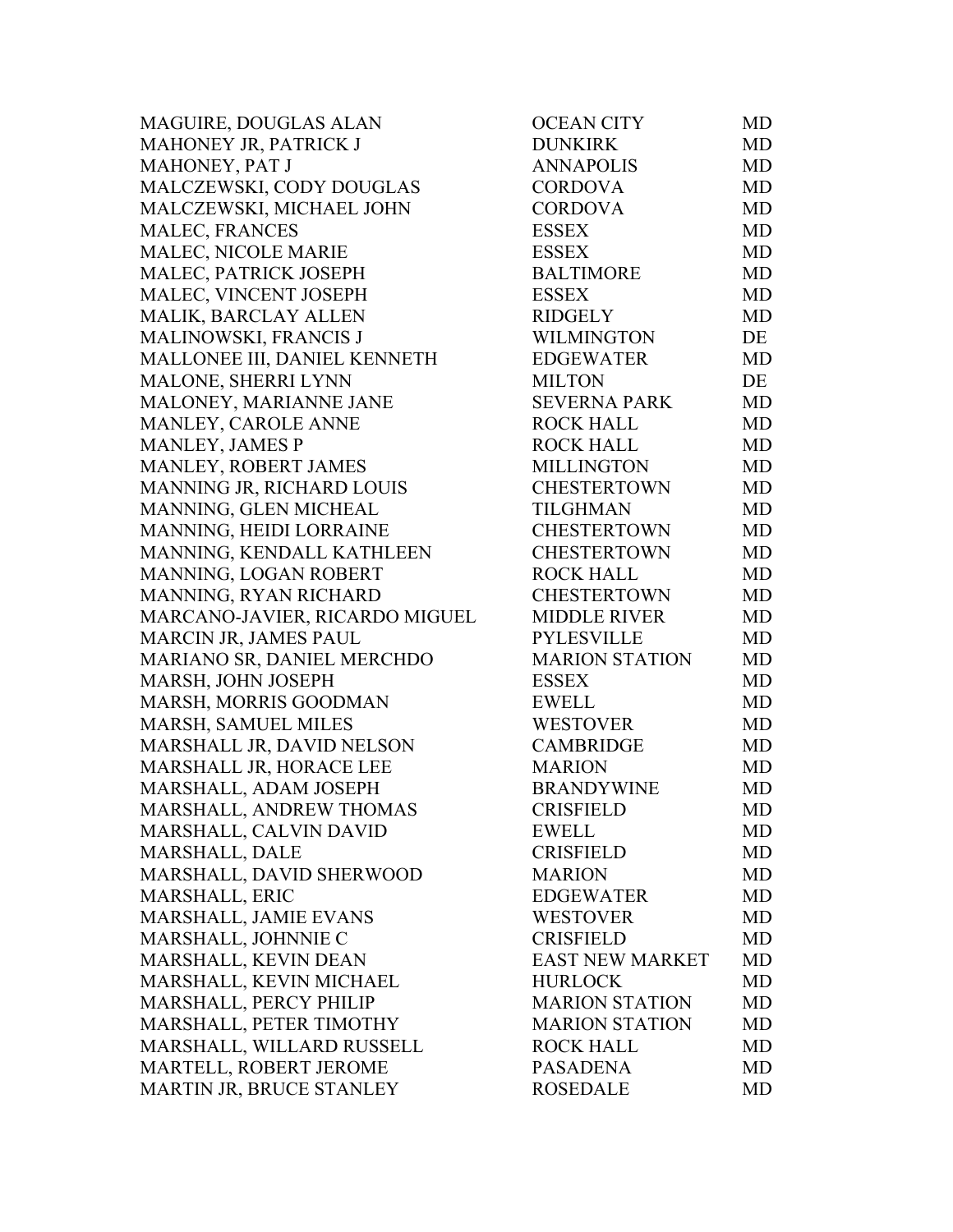MARTIN JR, GERALD CHARLES MARTIN, HUNTER JAMES MARTINEK, MELISSA GUNTER MARTINUK, JOSEPH PETER MARVEL, CHRISTOPHER LEE MARVEL, LANCE STEVEN MASK PENNEY, DAWN M MASK, CRAIG D MASKE, SANDRA R MASON SR, DAVID WINFIELD MASON, HANNAH TAYLOR MASRI, JAMEL K MASTRONARDI JR, DANIEL JOSEPH MASTRONARDI, DANIEL JOSEPH MATHERLY III, JOHN DAVID MATSCHULAT, GEORGE JOHN MATTEI, JOSHUA AUSTIN MATTES III, ANDREW JOHN MATTES JR, ANDREW JOHN MATTES JR, GEORGE JOHN MATTES, STEPHANIE SOWA MATTHEWS, ANDREW JOSEPH MATTHEWS, DALE JOSEPH MATTHEWS, SAMSON KENNETH MATTINGLY, DOUGLAS E MATTINGLY, JONATHAN LEE MATTINGLY, TODD EUGENE MATTISON, IAN MAUCK, JEFFREY KEVIN MAUK, DANIEL PHILIP MAY JR, PHILIP EUGENE MAYBURY, ERIC DALTON MAYER, BRIAN LEE MAYHORN, DOUGLAS FRAZIER MAYO, WILLIAM R MAYOCK, PATRICK MAYOCK, WILLIAM PATRICK MCCARTER III, ERNEST M MCCARTHY, TREVOR MICHAEL MCCLELLAN JR, DANIEL SCOTT MCCLELLAND JR, LEROY RICHARD MCCLELLAND, LEROY JAY MCCLOSKEY II, ARTHUR L MCCLOSKEY SR, ARTHUR LITCHFIELD MCCONNELL, TYLER SHAWN MCCRAITH, JOSEPH JAY

| PERRYVILLE            | MD        |
|-----------------------|-----------|
| <b>ELKTON</b>         | <b>MD</b> |
| <b>VIENNA</b>         | <b>MD</b> |
| <b>ELKTON</b>         | <b>MD</b> |
| <b>GRASONVILLE</b>    | <b>MD</b> |
| <b>CRISFIELD</b>      | <b>MD</b> |
| WESTMINSTER           | <b>MD</b> |
| PORT REPUBLIC         | <b>MD</b> |
| <b>LOTHIAN</b>        | <b>MD</b> |
| <b>CRISFIELD</b>      | <b>MD</b> |
| <b>CRISFIELD</b>      | <b>MD</b> |
| <b>MECHANICSVILLE</b> | <b>MD</b> |
| <b>RHODESDALE</b>     | MD        |
| <b>PRESTON</b>        | <b>MD</b> |
| <b>EARLEVILLE</b>     | <b>MD</b> |
| <b>WHITE MARSH</b>    | <b>MD</b> |
| <b>DEALE</b>          | <b>MD</b> |
| <b>BALTIMORE</b>      | <b>MD</b> |
| <b>BALTIMORE</b>      | <b>MD</b> |
| <b>BALTIMORE</b>      | <b>MD</b> |
| <b>ESSEX</b>          | <b>MD</b> |
| <b>EARLVILLE</b>      | <b>MD</b> |
| <b>EARLEVILLE</b>     | <b>MD</b> |
| CHURCH CREEK          | <b>MD</b> |
| <b>COBB ISLAND</b>    | <b>MD</b> |
| <b>COBB ISLAND</b>    | MD        |
| MECHANICSVILLE        | <b>MD</b> |
| STEVENSVILLE          | <b>MD</b> |
| <b>EDGEWATER</b>      | <b>MD</b> |
| <b>STREET</b>         | <b>MD</b> |
| <b>EMMITSBURG</b>     | <b>MD</b> |
| <b>DENTON</b>         | <b>MD</b> |
| <b>BOWIE</b>          | MD        |
| <b>TODDVILLE</b>      | MD        |
| <b>SEVERNA PARK</b>   | <b>MD</b> |
| <b>OXFORD</b>         | <b>MD</b> |
| <b>OXFORD</b>         | <b>MD</b> |
| <b>LUSBY</b>          | <b>MD</b> |
| <b>MILLERSVILLE</b>   | <b>MD</b> |
| <b>ELKTON</b>         | <b>MD</b> |
| <b>BALTIMORE</b>      | <b>MD</b> |
| <b>MIDDLE RIVER</b>   | MD        |
| <b>CECILTON</b>       | <b>MD</b> |
| <b>EARLEVILLE</b>     | <b>MD</b> |
| <b>CHARLOTTE HALL</b> | <b>MD</b> |
| <b>EDGEWATER</b>      | MD        |
|                       |           |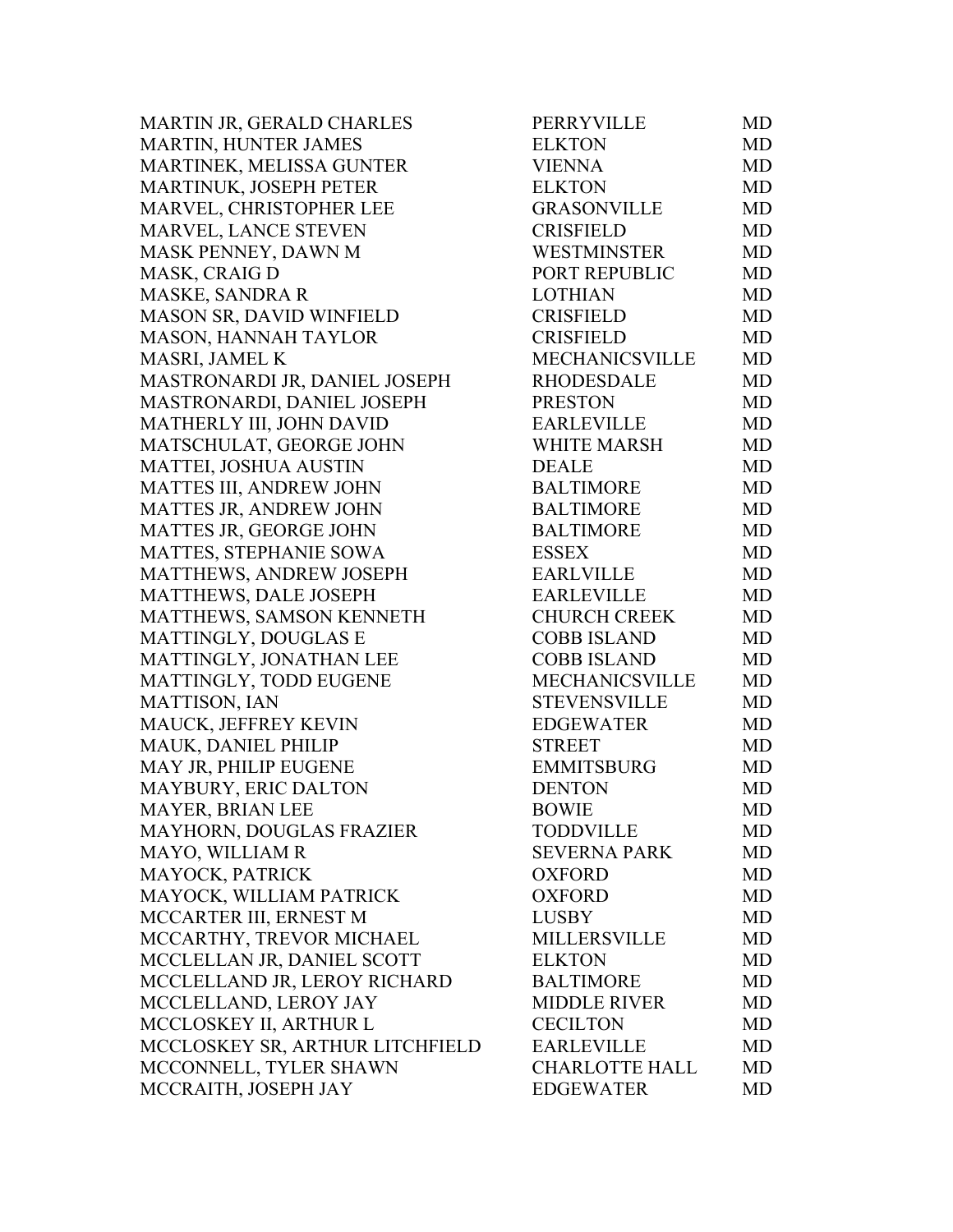MCCREADY, ETHAN THOMAS MCCREADY, MICHAEL KEVIN MCCUBBIN, JEFFREY LOUIS MCDANIEL JR, RICHARD E MCDANIEL, HARRY LEE MCDONALD, ALLEN MARSHALL MCDORMAN III, CHARLES WAYNE MCFADDEN, LUKE D MCGLAUGHLIN, PRISCILLA LANE MCGUFFIN, JOHN R MCGUIRE, LINDA LEDNUM MCHUGH, GARY EUGENE MCKAY, MARK I MCKAY, ROBERT C MCKENNA - CHEYNE, LINDA K MCKENZIE, JOSEPH W MCKENZIE, PATRICK CAREY MCKEOWN, KYLE S MCKINLEY, JAMES LEROY MCKINNEY, AARON HARPER MCLAUGHLIN, DONALD PAUL MCNAMARA JR, WILLIAM RAYMOND MCNEAL, RAYMOND M MCNEW, TABATHA ELOISE MCQUAY, RODGER DOUGLAS MCWILLIAMS, DONALD H MCWILLIAMS, MICHAEL S MEARS, JAMES ALBERT MEEKS, BARBARA SMITH MEEKS, IVAN LEE MEERING, TRAVIS A MELVIN III, JAMES ERDMAN MELVIN JR, JAMES ERDMAN MELVIN, JEFFREY WAYNE MELVIN, JORDAN CODY MENDE, BRANDON HOWARD MENGER JR, KENNETH ANDREW MERCIER, CRAIG A MEREDITH JR, WILLIAM ELIJAH MEREDITH, JASE ADDISON MEREDITH, MATTHEW ALPHONES MEREDITH, TYRONE ANTONE MERKLE III, FREDERICK WILLIAM MESSENGER JR. ROBERT WAYNE MESSENGER, JOHN JAMES MESSICK JR, WILBUR TURNER

| <b>BISHOPVILLE</b>     | MD        |
|------------------------|-----------|
| PRINCESS ANNE          | <b>MD</b> |
| <b>BALTIMORE</b>       | <b>MD</b> |
| <b>DEALE</b>           | <b>MD</b> |
| <b>CHESAPEAKE CITY</b> | <b>MD</b> |
| <b>DEALE</b>           | <b>MD</b> |
| POCOMOKE CITY          | <b>MD</b> |
| <b>PASADENA</b>        | <b>MD</b> |
| <b>FISHING CREEK</b>   | <b>MD</b> |
| PRINCE FREDERIC        | <b>MD</b> |
| <b>KENNEDYVILLE</b>    | <b>MD</b> |
| <b>SALISBURY</b>       | <b>MD</b> |
| <b>RIDGE</b>           | MD        |
| <b>RIDGE</b>           | <b>MD</b> |
| <b>EDGEWATER</b>       | <b>MD</b> |
| <b>HUNTINGTOWN</b>     | <b>MD</b> |
| FERNANDINA BEAC        | FL        |
| <b>MARBURY</b>         | <b>MD</b> |
| <b>PASADENA</b>        | <b>MD</b> |
| <b>TILGHMAN</b>        | MD        |
| <b>OCEAN CITY</b>      | <b>MD</b> |
| <b>BRANDYWINE</b>      | <b>MD</b> |
| <b>TALL TIMBERS</b>    | MD        |
| <b>FORT HOWARD</b>     | <b>MD</b> |
| <b>BOZMAN</b>          | <b>MD</b> |
| <b>EAST NEW MARKET</b> | MD        |
| <b>CALIFORNIA</b>      | <b>MD</b> |
| <b>CENTREVILLE</b>     | <b>MD</b> |
| <b>OUEENSTOWN</b>      | <b>MD</b> |
| <b>CRUMPTON</b>        | <b>MD</b> |
| <b>MECHANICSVILLE</b>  | <b>MD</b> |
| <b>RIDGELY</b>         | <b>MD</b> |
| <b>GRASONVILLE</b>     | MD        |
| <b>HARRINGTON</b>      | DE        |
| <b>QUEENSTOWN</b>      | <b>MD</b> |
| <b>SECRETARY</b>       | MD        |
| <b>CENTREVILLE</b>     | <b>MD</b> |
| <b>PASADENA</b>        | <b>MD</b> |
| SALISBURY              | <b>MD</b> |
| <b>MILFORD</b>         | DE        |
| <b>SPARKS GLENCOE</b>  | <b>MD</b> |
| <b>STEVENSVILLE</b>    | <b>MD</b> |
| <b>CHESTER</b>         | <b>MD</b> |
| <b>BALTIMORE</b>       | <b>MD</b> |
| <b>BALTIMORE</b>       | <b>MD</b> |
| <b>BIVALVE</b>         | MD        |
|                        |           |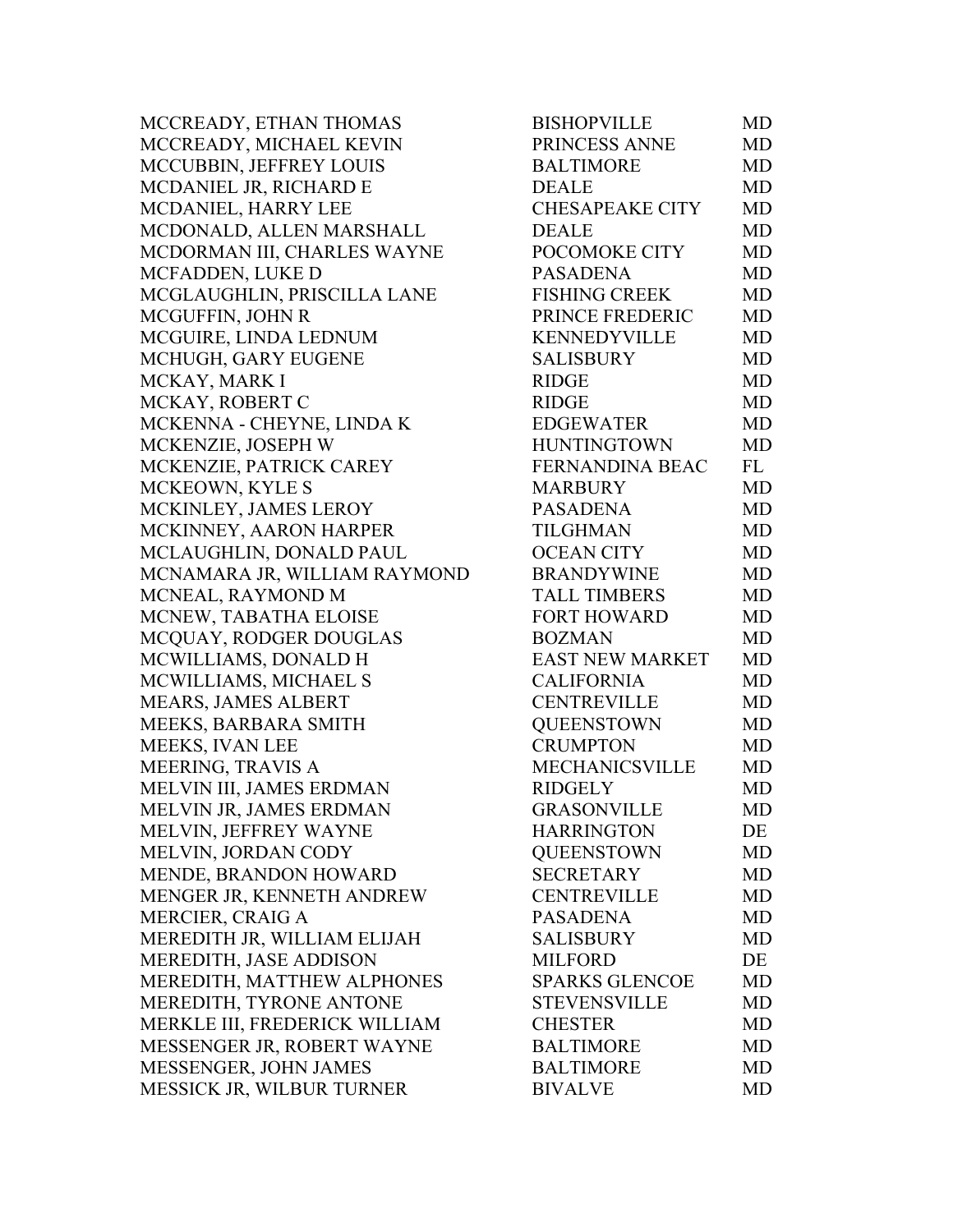| MESSICK, DAVID TURNER          | <b>BIVALVE</b>   | MD        |
|--------------------------------|------------------|-----------|
| <b>MESSIX, ROBERT FRANKLIN</b> | <b>CORDOVA</b>   | <b>MD</b> |
| METCALFE, CHARLES R            | <b>ROYAL OAK</b> | <b>MD</b> |
| <b>MEYER, ENZLE ROY</b>        | <b>DUNDALK</b>   | MD.       |
| <b>MEYERS, RONALD JOHN</b>     | <b>EDGEWATER</b> | <b>MD</b> |
| MEZZANOTTE, DAVID A            | <b>BALTIMORE</b> | MD.       |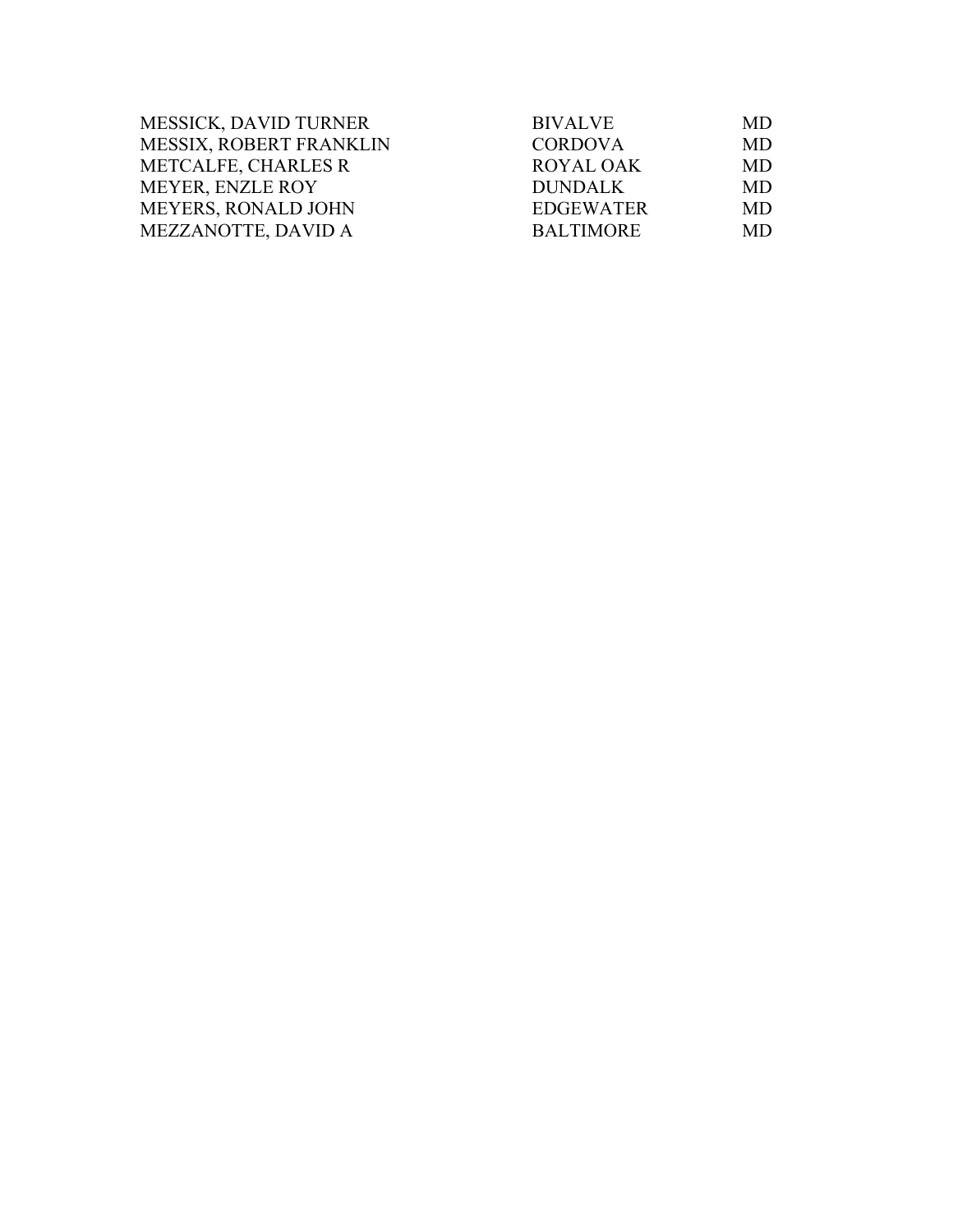**As of September 14, 2020 at 10:00 AM**, the Department of Natural Resources Fisheries Service has not received the following **August crab** harvest reports from the following commercial fishermen. These reports were due to the Department on **September 10th**. If your name appears on this list and you have already submitted your August crab harvest reports, please contact the Department at 1-800-893-2722 to ensure that your harvest reports have been received. If your name appears on these lists and you have not submitted your reports, please do so no later than September 30, 2020. If you continue to submit late reports for future months, it may result in your fishing license being suspended.

# **Missing Crab Reports for August 2020**

MIDDLEDORF, CRIS P MIDDLETON, MICHAEL MILLS MIEDZINSKI JR, CHARLES PHILIP MIELKE, STEPHEN MICHAEL MIHAVETZ, MICHAEL NMI MILLER, ANDREW CARROLL MILLER, CRAIG D MILLER, EDWARD GEORGE MILLER, GARY JAMES MILLER, H RUSSELL MILLER, JAMES TIMOTHY MILLER, MICHAEL A MILLER, TROY DAWSON MILLER, WILLIAM MARK MILLIGAN JR, JOHN HARRISON MILLIGAN, STEVEN EDWARD MILLS, DANIEL LEE MILLS, DARREL JAY MILLS, JASON GORE MILLS, KELLI LEE MILLS, KYLE CRANSTON MILLS, LAUREN TENNILLE MILLS, TIMOTHY WILLARD MINK, MICHAEL JOSEPH MISTER JR, SEVERN REID MISTR, WILLIAM ANDERSON MITCHELL, JOSEPH TODD MITCHELL, PHILLIP EDWARD MIZURAK, BETH MARIE MOATS, ROBERT L MOHLER, CHRISTOPHER M LAPLATA MD

| <b>DUNKIRK</b>        | <b>MD</b> |
|-----------------------|-----------|
| <b>CENTREVILLE</b>    | <b>MD</b> |
| MECHANICSVILLE        | <b>MD</b> |
| <b>EASTON</b>         | <b>MD</b> |
| <b>BALTIMORE</b>      | <b>MD</b> |
| <b>CAMBRIDGE</b>      | <b>MD</b> |
| CROWNSVILLE           | <b>MD</b> |
| <b>BALTIMORE</b>      | <b>MD</b> |
| <b>EARLEVILLE</b>     | <b>MD</b> |
| <b>BALTIMORE</b>      | <b>MD</b> |
| <b>DUNKIRK</b>        | <b>MD</b> |
| <b>PASADENA</b>       | <b>MD</b> |
| <b>TILGHMAN</b>       | <b>MD</b> |
| <b>WITTMAN</b>        | <b>MD</b> |
| <b>PRESTON</b>        | <b>MD</b> |
| PRINCESS ANNE         | <b>MD</b> |
| <b>CAMBRIDGE</b>      | <b>MD</b> |
| EAST NEW MARKET       | <b>MD</b> |
| <b>VIENNA</b>         | <b>MD</b> |
| <b>BALTIMORE</b>      | <b>MD</b> |
| <b>TRACYS LANDING</b> | <b>MD</b> |
| <b>WINGATE</b>        | <b>MD</b> |
| <b>FEDERALSBURG</b>   | MD        |
| <b>FEDERALSBURG</b>   | <b>MD</b> |
| <b>EASTON</b>         | <b>MD</b> |
| <b>COLORA</b>         | <b>MD</b> |
| <b>OUEENSTOWN</b>     | <b>MD</b> |
| <b>WYE MILLS</b>      | <b>MD</b> |
| <b>OCEAN CITY</b>     | <b>MD</b> |
| <b>LOTHIAN</b>        | <b>MD</b> |
| I API ATA             | MD        |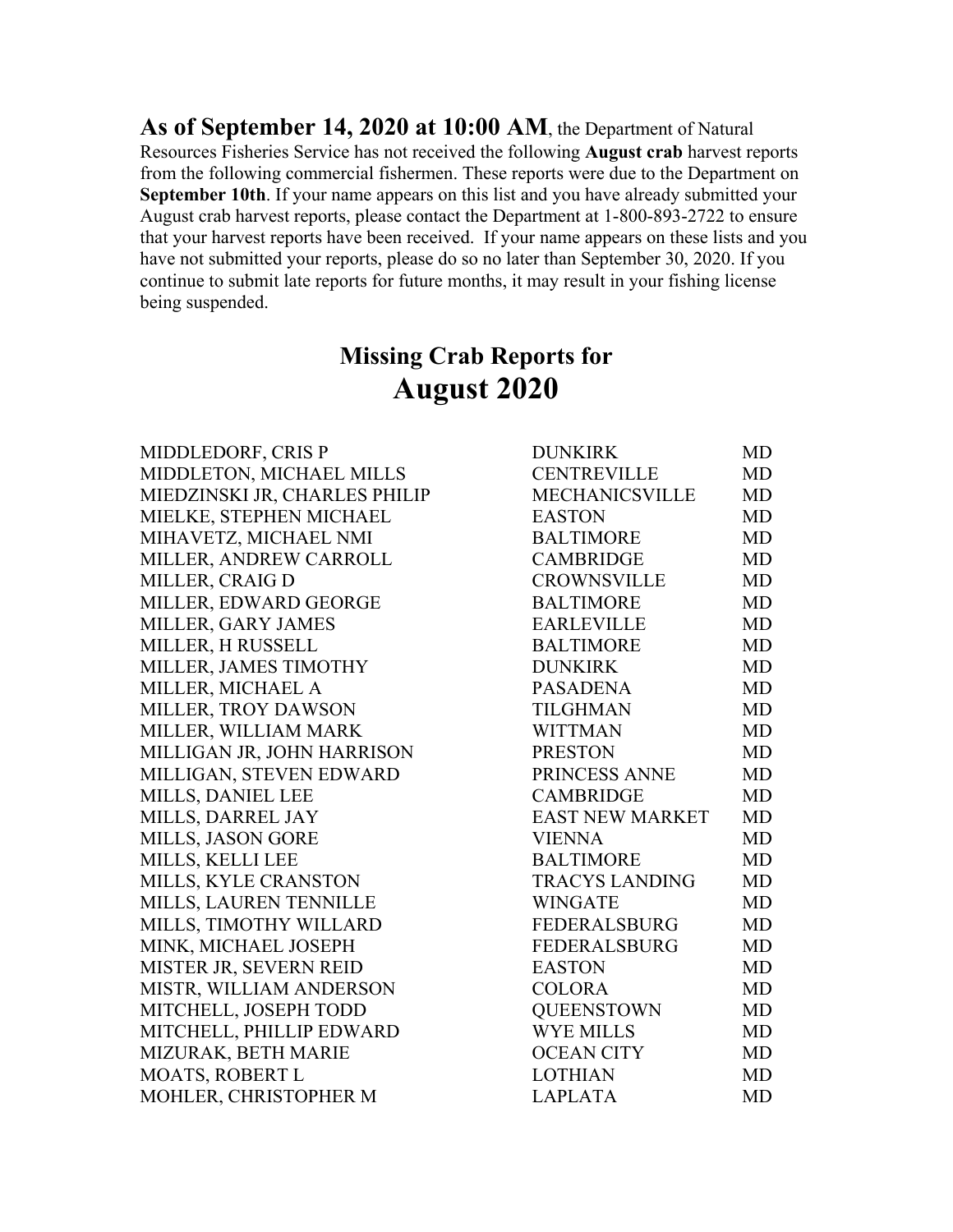| MOJICA, ALBERTO              | <b>GWYNN OAK</b>       | MD        |
|------------------------------|------------------------|-----------|
| MONTGOMERY, JOHN S           | <b>MECHANICSVILLE</b>  | <b>MD</b> |
| MONTGOMERY, MICHAEL STEVEN   | <b>MECHANICSVILLE</b>  | <b>MD</b> |
| MONZEGLIO, SCOTT ALLAN       | <b>CHESTER</b>         | <b>MD</b> |
| MOODY, CHRISTOPHER J         | <b>CRAPO</b>           | <b>MD</b> |
| MOODY, EDWARD J              | <b>CRAPO</b>           | <b>MD</b> |
| MOORE, DEREK J               | <b>NANJEMOY</b>        | <b>MD</b> |
| MOORE, EDWARD SHELDON        | <b>TRAPPE</b>          | <b>MD</b> |
| MOORE, ERIC MARTIN           | <b>TALL TIMBERS</b>    | <b>MD</b> |
| MOORE, MICHAEL ANDREW        | <b>CAMBRIDGE</b>       | <b>MD</b> |
| MOORE, MICHAEL R T           | <b>CHESTERTOWN</b>     | <b>MD</b> |
| MOREAU, CHARLES N            | <b>HANOVER</b>         | <b>MD</b> |
| MORELAND, ANN MERRICK        | <b>PRESTON</b>         | <b>MD</b> |
| MORELAND, RANDALL ALAN       | <b>PRESTON</b>         | <b>MD</b> |
| MORELAND, SYDNEY R           | <b>CHAPTICO</b>        | <b>MD</b> |
| MORGAN JR, CLARENCE HENRY    | <b>STEVENSVILLE</b>    | <b>MD</b> |
| MORGAN JR, JOHN WARD         | <b>CHESAPEAKE CITY</b> | <b>MD</b> |
| MORGAN JR, RAYMOND S         | <b>AVENUE</b>          | <b>MD</b> |
| MORGAN, RUSSELL N            | <b>CRISFIELD</b>       | <b>MD</b> |
| MORI, JOHN DOMINIC           | <b>NEW SMYRNA BEAC</b> | FL        |
| MORLEY, CHRISTOPHER JOHN     | PINEY POINT            | <b>MD</b> |
| MOROTTI JR, JOSEPH J         | <b>STEVENSVILLE</b>    | <b>MD</b> |
| MORRIS JR, ROGER D           | <b>MECHANICSVILLE</b>  | <b>MD</b> |
| MORRIS, CONRAD B             | <b>CLEMENTS</b>        | <b>MD</b> |
| MORRIS, EUGENE G             | <b>EDGEWATER</b>       | <b>MD</b> |
| <b>MORRIS, NANCY T</b>       | <b>SAINT INIGOES</b>   | <b>MD</b> |
| MORRIS, NATHAN EDWARD        | <b>QUEENSTOWN</b>      | <b>MD</b> |
| MORRIS, ROGER HADDAWAY       | <b>CHURCH CREEK</b>    | <b>MD</b> |
| MORRIS, VERNON KEITH         | <b>CAMBRIDGE</b>       | <b>MD</b> |
| MORSBERGER, CHRIS            | <b>WOODSTOCK</b>       | <b>MD</b> |
| MOSER JR, JOHN CHARLES       | <b>CHESTER</b>         | <b>MD</b> |
| <b>MOSLEY, RODNEY R</b>      | <b>OWINGS MILLS</b>    | <b>MD</b> |
| MOTLEY, JACOB WAYNE          | <b>MADISON</b>         | MD        |
| MOTOVIDLAK, MACY FAYE        | <b>WITTMAN</b>         | MD        |
| MOULD JR, RONALD WILLIAM     | <b>DEALE</b>           | <b>MD</b> |
| MUDD JR, JOHN F              | <b>NEWBURG</b>         | <b>MD</b> |
| MUELLER, MATTHEW KYLE        | <b>EDGEWATER</b>       | <b>MD</b> |
| MUFFOLETTO, DANIEL SAMUEL    | <b>TRAPPE</b>          | MD        |
| MUMFORD, JASON BOWEN         | <b>NEWARK</b>          | <b>MD</b> |
| MURPHY III, WADE HAMPTON     | <b>WITTMAN</b>         | <b>MD</b> |
| MURPHY III, WILLIAM LAWRENCE | <b>FISHING CREEK</b>   | MD        |
| MURPHY JR, WADE HAMPTON      | <b>TILGHMAN</b>        | <b>MD</b> |
| MURPHY, BARBARA SCHARCH      | <b>TILGHMAN</b>        | <b>MD</b> |
| MURPHY, DOUGLAS MATTHEW      | <b>NEWBURG</b>         | <b>MD</b> |
| MURPHY, JOSEPH ALBERT        | <b>STEVENSVILLE</b>    | <b>MD</b> |
| MURPHY, LAWRENCE MICHAEL     | <b>TILGHMAN</b>        | <b>MD</b> |
|                              |                        |           |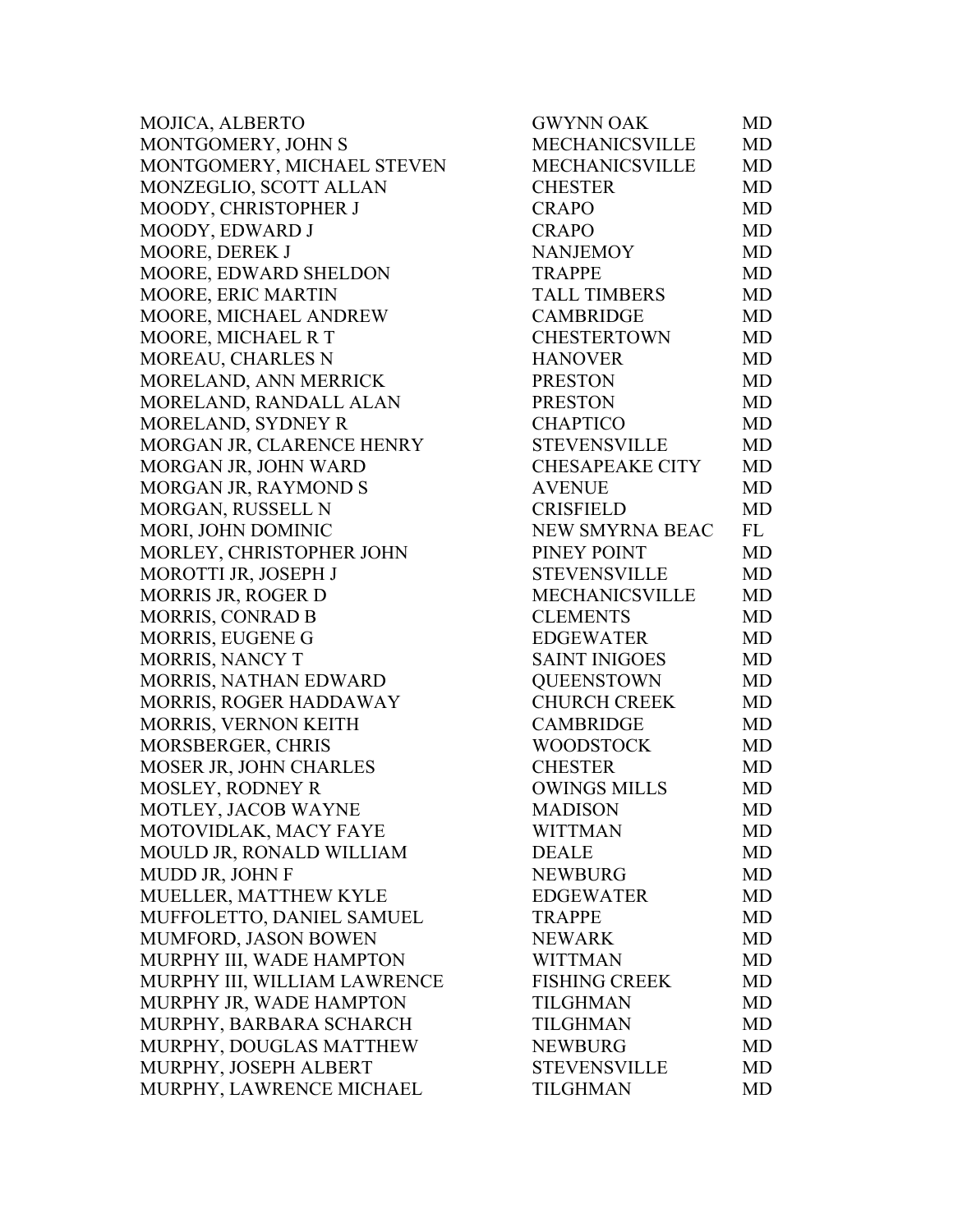MURPHY, PATRICK BARTLETT MURPHY, ROBERT C MURRAY JR, LELAND KENDALL MURRAY, JASON T MURSON, CHARLES ARTHUR MYERS, JEFFREY LEWIS MYERS, KEVIN LELAND MYERS, KEVIN MICHAEL MYERS, MATTHEW PHILLIP MYRICK, JAMES ROBERT NAGYISKI, JEFFREY MICHAEL NEHUS, ERIC JOSEPH NEILD SR, THOMAS LEE NEIMILLER, JEREMY JOHN NEITZEY, WILLIAM CHARLES NELSON III, MICHAEL S NELSON JR, JERRY WAYNE NELSON JR, MICHAEL SYLVESTER NELSON JR, ROBERT S NELSON, BRENT DARRELL NELSON, JOHN A NELSON, JUSTIN PHILIP NELSON, LEONARD MICHAEL NELSON, RICHARD STEVEN NELSON, THOMAS MAURICE NELSON, TYLER PHILLIP NESBITT III, GEORGE LEROY NESSELROAD, GREG A NEUKAM JR, FREDERICK JOHN NEUWILLER III, CHARLES EDWARD NEUWILLER, JOSHUA NEWBERRY, ROBERT HODGE NEWCOMB, JAY LEONARD NGUYEN, HUNG VAN NGUYEN, THANG VAN NICHOLS JR, DENNIS RICHARD NICHOLS, DAVID C NICKERSON, DAVID WAYNE NIELSEN, MATTHEW HEROLD NOLAN III, EDWARD F NORDHOFF, ADAM CHRISTOPHER NORDHOFF, RICHARD DAVID NORELL, RANDY B NORRIS, JACOB LEE NORRIS, JOSEPH E NORTH JR, HERBERT R

| TILGHMAN               | MD        |
|------------------------|-----------|
| <b>CHARLOTTE HALL</b>  | <b>MD</b> |
| <b>FOREST HILL</b>     | MD        |
| <b>CHARLOTTE HALL</b>  | <b>MD</b> |
| <b>CHESAPEAKE CITY</b> | <b>MD</b> |
| <b>DILLSBURG</b>       | PA        |
| <b>RIDGELY</b>         | MD        |
| <b>BALTIMORE</b>       | <b>MD</b> |
| <b>BEL AIR</b>         | <b>MD</b> |
| <b>BALTIMORE</b>       | <b>MD</b> |
| <b>HARTLY</b>          | DE        |
| <b>BALTIMORE</b>       | <b>MD</b> |
| <b>TAYLORS ISLAND</b>  | <b>MD</b> |
| <b>WESTMINSTER</b>     | <b>MD</b> |
| <b>LOTHIAN</b>         | <b>MD</b> |
| <b>LEONARDTOWN</b>     | <b>MD</b> |
| <b>NANTICOKE</b>       | MD        |
| <b>VALLEY LEE</b>      | <b>MD</b> |
| <b>MECHANICSVILLE</b>  | <b>MD</b> |
| <b>ROCK HALL</b>       | <b>MD</b> |
| <b>CLEMENTS</b>        | <b>MD</b> |
| <b>HOLLYWOOD</b>       | <b>MD</b> |
| <b>CLEMENTS</b>        | <b>MD</b> |
| <b>GREAT MILLS</b>     | MD        |
| <b>ROCK HALL</b>       | <b>MD</b> |
| <b>HOLLYWOOD</b>       | <b>MD</b> |
| <b>HEBRON</b>          | <b>MD</b> |
| <b>RIDGELY</b>         | <b>MD</b> |
| <b>BALTIMORE</b>       | <b>MD</b> |
| <b>PRESTON</b>         | <b>MD</b> |
| <b>GREENSBORO</b>      | MD        |
| <b>CRUMPTON</b>        | MD        |
| <b>CHURCH CREEK</b>    | MD        |
| <b>DENTON</b>          | MD        |
| <b>SALISBURY</b>       | <b>MD</b> |
| <b>CHESTERTOWN</b>     | <b>MD</b> |
| <b>GREENSBORO</b>      | <b>MD</b> |
| <b>EAST NEW MARKET</b> | <b>MD</b> |
| <b>CENTREVILLE</b>     | MD        |
| PINEY POINT            | <b>MD</b> |
| <b>ROCK HALL</b>       | <b>MD</b> |
| <b>ROCK HALL</b>       | <b>MD</b> |
| <b>UPPER MARLBORO</b>  | <b>MD</b> |
| <b>HOLLYWOOD</b>       | MD        |
| <b>SAINT INIGOES</b>   | <b>MD</b> |
| <b>CAMBRIDGE</b>       | <b>MD</b> |
|                        |           |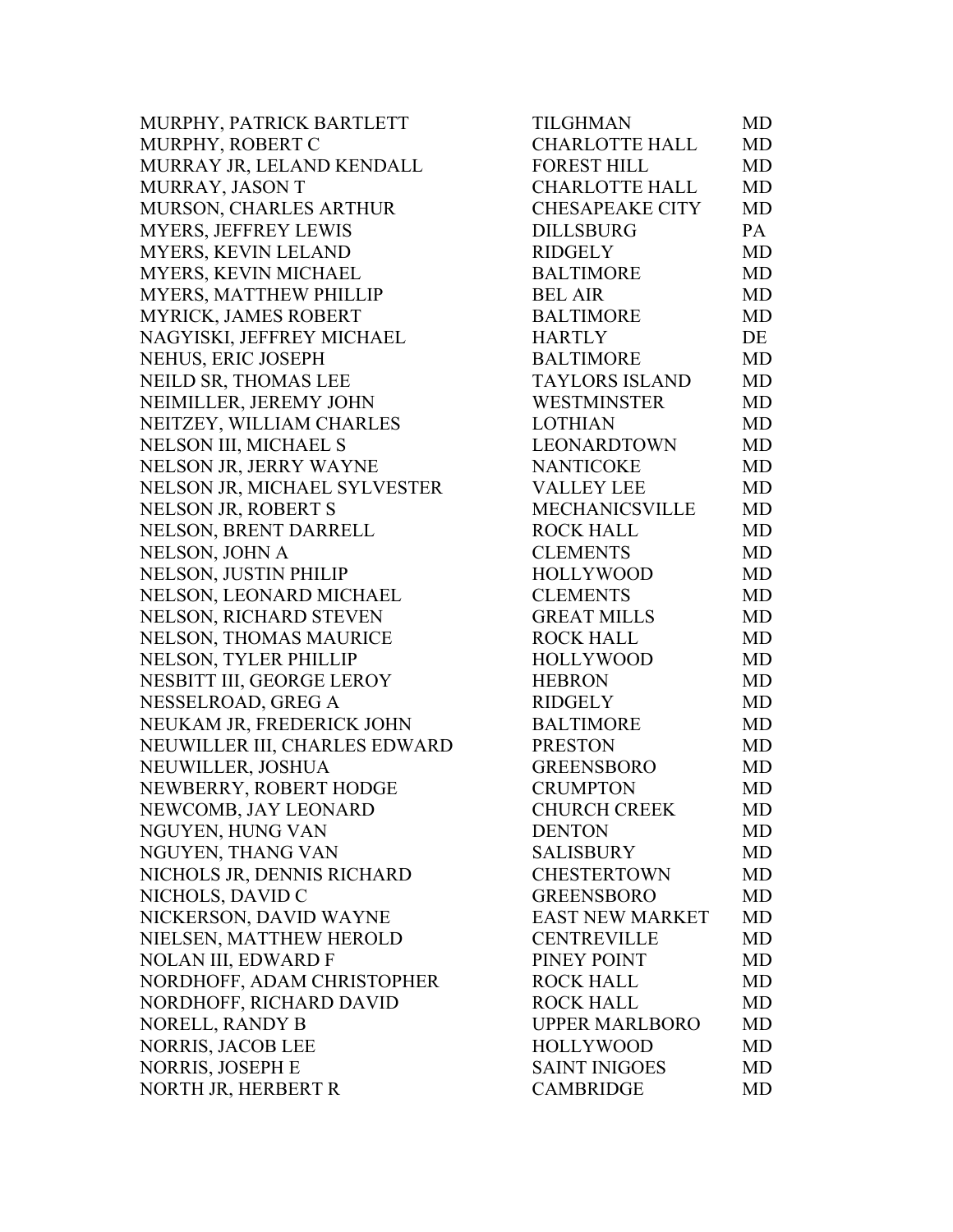| NORTH, TREVOR JAMES            | <b>CAMBRIDGE</b>       | MD        |
|--------------------------------|------------------------|-----------|
| NORTHROP, MACKENZIE WILCOXON   | <b>ROYAL OAK</b>       | MD        |
| NOVAK JR, DONALD H             | <b>SOLOMONS</b>        | MD        |
| NOVAK JR, IRVIN HOWARD         | <b>BALTIMORE</b>       | MD        |
| NOWELL, THOMAS DEWITT          | <b>LAPLATA</b>         | MD        |
| NUESLEIN III, RICHARD WILLIAM  | <b>HOLLYWOOD</b>       | MD        |
| NUESLEIN, CHRISTINA M          | <b>HOLLYWOOD</b>       | MD        |
| NUESLEIN, JORDAN K             | <b>HOLLYWOOD</b>       | MD        |
| NUESLEIN, MATTHEW W            | <b>HOLLYWOOD</b>       | MD        |
| O DONNELL, JAMES RICHARD       | <b>GRASONVILLE</b>     | MD        |
| OAKLEY, JEFFREY S              | <b>HUNTINGTOWN</b>     | MD        |
| OBERENDER, DONNA MARIA         | <b>TODDVILLE</b>       | MD        |
| OBERENDER, MARK C              | <b>WINGATE</b>         | <b>MD</b> |
| OBERENDER, MICHAEL ALVIN       | <b>CRAPO</b>           | MD        |
| OBERENDER, RONALD J            | <b>TODDVILLE</b>       | MD        |
| O'BERRY, RICHARD ALAN          | <b>CRISFIELD</b>       | MD        |
| O'CONNER, PAUL M               | <b>CHESAPEAKE BEAC</b> | MD        |
| O'CONNOR, DANIEL J             | <b>VALLEY LEE</b>      | MD        |
| OCONNOR, MICHAEL JAMES         | <b>BALTIMORE</b>       | MD        |
| O'DONNELL JR, HENRY ELLSWORTH  | <b>CENTREVILLE</b>     | MD        |
| ODONNELL, NICHOLAS MICHAEL     | <b>EASTON</b>          | MD        |
| ODONNELL, ROBIN CLAUDIA LOWERY | <b>GRASONVILLE</b>     | MD        |
| OERTLY JR, JOHN LONG           | <b>CENTREVILLE</b>     | MD        |
| OLIVER III, THOMAS CLARENCE    | <b>MADISON</b>         | MD        |
| OLIVER, CLINTON F              | <b>DEALE</b>           | MD        |
| OLIVER, STEVEN CHRISTOPHER     | <b>BEVERLY BEACH</b>   | MD        |
| O'NEILL, KENNETH STEVEN        | <b>TRACYS LANDING</b>  | MD        |
| ORME, JOHN ALDEN               | <b>EDGEWATER</b>       | MD        |
| ORME, LORRAINE M               | <b>EDGEWATER</b>       | MD        |
| ORRELL, BRANDON STEWART        | <b>EASTON</b>          | MD        |
| OSAKOWICZ, MARTIN L            | <b>NEWBURG</b>         | MD        |
| OVERHOLT, CARROLL LEE          | <b>POCOMOKE</b>        | <b>MD</b> |
| <b>OWENS, STEVEN R</b>         | <b>RIDGE</b>           | MD        |
| OZMAN JR, WILLIAM MELVIN       | <b>CAMBRIDGE</b>       | MD        |
| PAESCH, PAUL WILLIAM           | <b>PASADENA</b>        | MD        |
| PAIVA, CHRISTOPHER V           | <b>MITCHELVILLE</b>    | MD        |
| PALEMINE, ANTHONY JOSEPH       | <b>EDGEWATER</b>       | MD        |
| PAPA, ALLISON RAWLEY           | <b>SALISBURY</b>       | MD        |
| PAPA, EVAN JOSEPH              | <b>RIDGELY</b>         | MD        |
| PAPA, WILLIAM STANLEY          | <b>CRISFIELD</b>       | MD        |
| PARKER, ROBERT WILLIAM         | <b>CENTREVILLE</b>     | MD        |
| PARKINSON SR, ROBERT ALLEN     | <b>DEAL ISLAND</b>     | MD        |
| PARKINSON, BRUCE LEROY         | PRINCESS ANNE          | MD        |
| PARKS III, JOHN ALBERT         | <b>CHURCH CREEK</b>    | MD        |
| PARKS IV, LOGAN WESLEY         | <b>CAMBRIDGE</b>       | MD        |
| PARKS JR, LOUIS W              | <b>DEALE</b>           | MD        |
|                                |                        |           |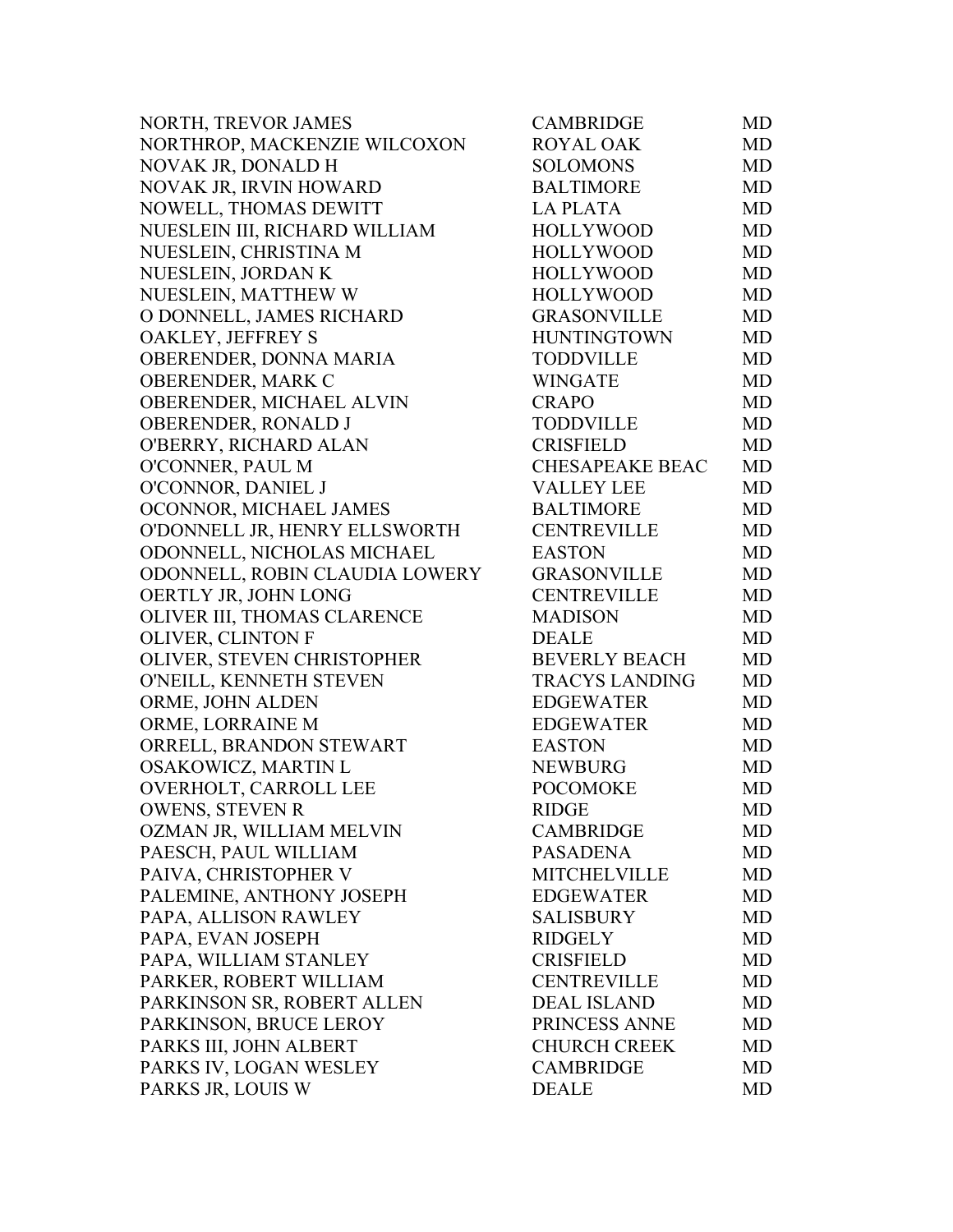PARKS, BENJAMIN GARY PARKS, JOAN BRAMBLE PARKS, JOSH CHRISTOPHER PARKS, MICHAEL ANTHONY PARKS, ROBERT WILLIAM PARSONS JR, ALLEN BENJAMIN PARSONS JR, JOHN QUINTEN PARSONS, JOSEPH A PATCHETT III, DORSEY DUDLEY PATTERSON SR, PHILLIP C PATTERSON, COLIN MICHAEL PATTERSON, THOMAS BLAKE PAUL, CODY LOGAN PAUL, DWANE R PAYNE JR, CURTIS LEROY PAYNE JR, RICHARD GARLAND PAYNE, CHRISTOPHER BRENT PEARSON, KENNETH FRANCIS PEED, LOGAN MATTHEW PELLEGRINI, ROBERT N PENDRY, MARK DWAYNE PENKERT, BOBBY DEVIN PEPPER III, GEORGE FORD PEPPER, KYLE RYAN PEPPINS JR, JAMES E PERANIO, ROCKY ALLEN PERMELIA, JAMES ANDREW PERRY JR, DONALD LEE PERZYNSKI, TODD DIVEN PETERS, RAYMOND DAVID PETERS, SHIRLEY ANNE PFEIFFER III, ROBERT MERLE PFEIFFER JR, ROBERT MERLE PFEIFFER, STEPHEN PHILLIPS III, JAMES WALLACE PHILLIPS SR, DAVID BRYAN PHILLIPS, ANDREW GREGORY PHILLIPS, BARRY LEE PHILLIPS, GREGORY GORDON PHILLIPS, HARRY C PHILLIPS, LISA RENEE PHILLIPS, MARK CLETUS PHIPPS, JAMES B PHIPPS, JEFFERY MICHAEL PHIPPS, LOUIS A PICKERAL III, HILTON FRANK

| CAMBRIDGE              | MD        |
|------------------------|-----------|
| <b>CHURCH CREEK</b>    | <b>MD</b> |
| <b>WOOLFORD</b>        | MD        |
| <b>SMITH ISLAND</b>    | <b>MD</b> |
| <b>EDEN</b>            | <b>MD</b> |
| <b>QUANTICO</b>        | <b>MD</b> |
| <b>QUEENSTOWN</b>      | MD        |
| <b>LA PLATA</b>        | MD        |
| <b>CENTREVILLE</b>     | <b>MD</b> |
| <b>BRANDYWINE</b>      | MD        |
| MECHANICSVILLE         | MD        |
| <b>LEXINGTON PARK</b>  | <b>MD</b> |
| <b>WOOLFORD</b>        | <b>MD</b> |
| <b>CHURCH CREEK</b>    | <b>MD</b> |
| <b>SEVERN</b>          | MD        |
| <b>MANCHESTER</b>      | <b>MD</b> |
| <b>EASTON</b>          | <b>MD</b> |
| <b>KING GEORGE</b>     | VA        |
| <b>BRYANTOWN</b>       | <b>MD</b> |
| PERRY HALL             | MD        |
| <b>CRISFIELD</b>       | <b>MD</b> |
| <b>COLTONS POINT</b>   | <b>MD</b> |
| <b>TILGHMAN</b>        | <b>MD</b> |
| <b>EASTON</b>          | <b>MD</b> |
| <b>UPPER MARLBORO</b>  | <b>MD</b> |
| <b>WESTMINSTER</b>     | <b>MD</b> |
| <b>SMYRNA</b>          | DE        |
| <b>ROCK HALL</b>       | <b>MD</b> |
| <b>WESTMINSTER</b>     | <b>MD</b> |
| <b>CAMBRIDGE</b>       | <b>MD</b> |
| <b>CAMBRIDGE</b>       | <b>MD</b> |
| <b>QUEEN ANNE</b>      | MD        |
| <b>QUEEN ANNE</b>      | MD        |
| <b>CHARLOTTE HALL</b>  | MD        |
| <b>EAST NEW MARKET</b> | <b>MD</b> |
| <b>VIENNA</b>          | MD        |
| <b>EASTON</b>          | <b>MD</b> |
| <b>CHURCH CREEK</b>    | <b>MD</b> |
| <b>SHERWOOD</b>        | <b>MD</b> |
| <b>FISHING CREEK</b>   | <b>MD</b> |
| <b>CAMBRIDGE</b>       | <b>MD</b> |
| <b>FISHING CREEK</b>   | <b>MD</b> |
| <b>MECHANICSVILLE</b>  | MD        |
| <b>EDGEWATER</b>       | <b>MD</b> |
| <b>EDGEWATER</b>       | <b>MD</b> |
| PRINCE FREDERIC        | <b>MD</b> |
|                        |           |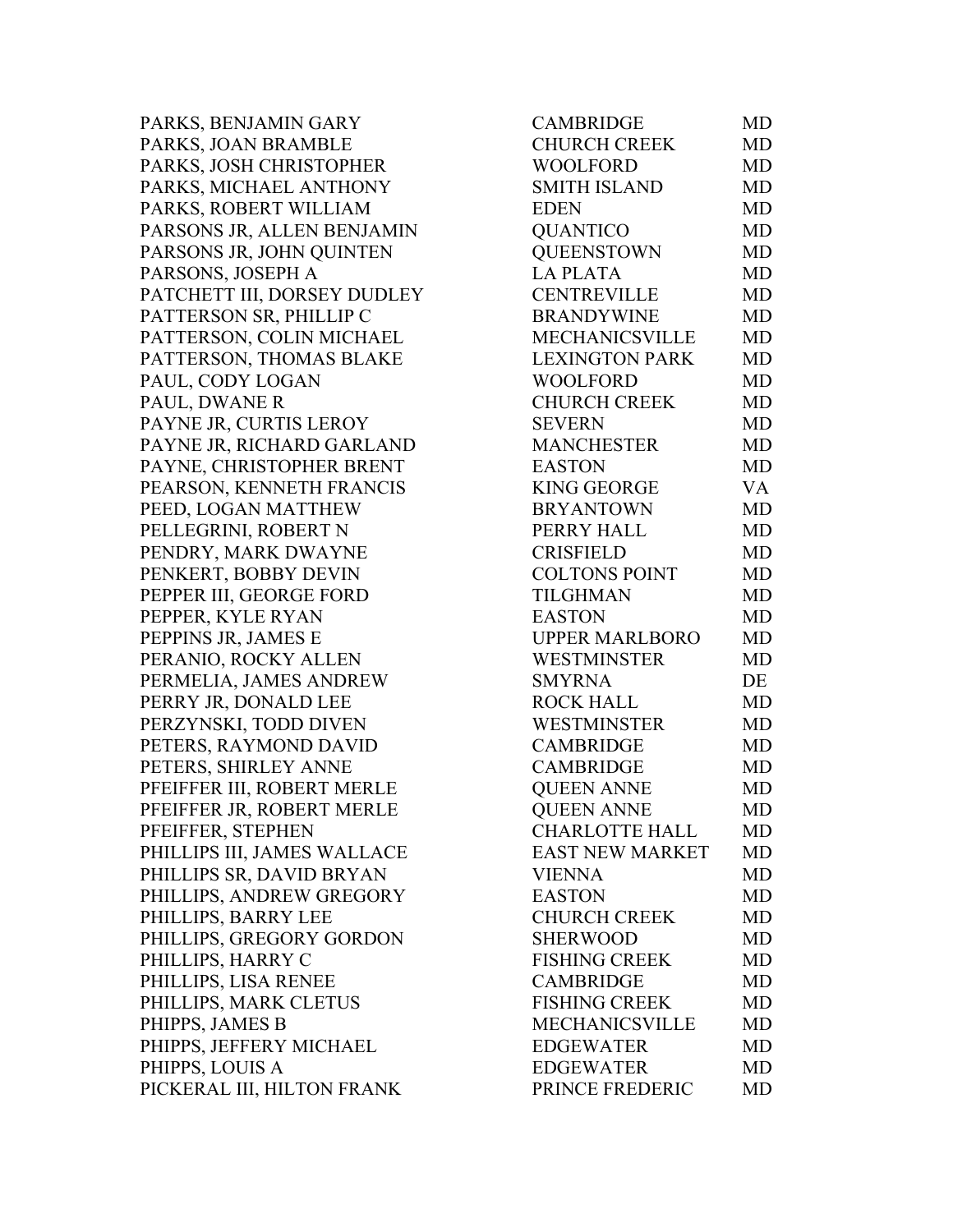PIERCE II, RAYMOND R PIERZCHALSKI, THOMAS JOHN PILGER, RAYMOND DALE PILKERTON JR, THOMAS S PILKERTON, RICHARD D PINDER, CHRISTEN LEE PINE, BRYAN MICHAEL PITTMAN, KURTIS MILBOURN PLATT, KENNETH HECTOR PLETZER, ZACHARY PAUL PLUEBELL, DEAN R PLUMER JR, MICHAEL D PLUMER, MICHAEL D PLUMMER, BRIAN ALLEN POE, DUANE POLING, AUSTIN SCOTT POLLOCK, ROBERT POLYANSKY, MARK LUKE POORE, CARRIE A POORE, JON PHINEAS POORE, ROBERT WALTER POORE, TIMOTHY WAYNE POPE II, LEROY HAYNES PORTER JR, JAMES E PORTER, DAVID LEE PORTER, DONALD COLE PORTER, HOLLY LIZETTE PORTER, JOSEPH C PORTER, KYLE WILLIAM PORTER, NORMAN CARL PORTER, STEVEN CARL POSEY JR, JAMES OTIS POST, DONALD CHRISTOPHER POTTER, LARRY C POWLEY, KYLE LOGAN POWLEY, LINDA ANN POWLEY, THOMAS LAWRENCE PRESLEY JR, DANIEL BILLY PRICE III, CHARLES HENRY WESLEY PRICE III, JOHN PERSHING PRICE JR, VANCE EDWARD PRICE SR, VANCE EDWARD PRICE, DAVID THOMAS PRICE, JAMES THOMAS PRICE, JOSEPH ALBERT PRICE, MARK E

| WALDORF                | MD        |
|------------------------|-----------|
| <b>PASADENA</b>        | MD        |
| <b>SAINT LEONARD</b>   | MD        |
| <b>HOLLYWOOD</b>       | <b>MD</b> |
| <b>CLEMENTS</b>        | <b>MD</b> |
| <b>CHESTER</b>         | <b>MD</b> |
| <b>ESSEX</b>           | MD        |
| PRINCESS ANNE          | <b>MD</b> |
| <b>CHESTERTOWN</b>     | MD        |
| <b>WYE MILLS</b>       | <b>MD</b> |
| <b>CHESAPEAKE BEAC</b> | <b>MD</b> |
| <b>NEWBURG</b>         | MD        |
| <b>FAULKNER</b>        | MD        |
| <b>PASADENA</b>        | MD        |
| <b>DUNKIRK</b>         | <b>MD</b> |
| <b>DUNDALK</b>         | <b>MD</b> |
| <b>PASADENA</b>        | MD        |
| <b>STEVENSVILLE</b>    | MD        |
| <b>NORTH EAST</b>      | MD        |
| <b>NORTH EAST</b>      | <b>MD</b> |
| <b>ROCK HALL</b>       | <b>MD</b> |
| <b>BOZMAN</b>          | MD        |
| <b>GREENSBORO</b>      | MD        |
| <b>STOCKTON</b>        | <b>MD</b> |
| <b>ROCK HALL</b>       | <b>MD</b> |
| <b>HALLWOOD</b>        | <b>VA</b> |
| <b>CHESAPEAKE CITY</b> | <b>MD</b> |
| <b>ROCK HALL</b>       | <b>MD</b> |
| <b>ROCK HALL</b>       | MD        |
| <b>ROCK HALL</b>       | <b>MD</b> |
| <b>ROCK HALL</b>       | MD        |
| <b>NEWBURG</b>         | MD        |
| <b>BERLIN</b>          | MD        |
| <b>MECHANICSVILLE</b>  | MD        |
| <b>CAMBRIDGE</b>       | <b>MD</b> |
| <b>CHURCH CREEK</b>    | <b>MD</b> |
| <b>CHURCH CREEK</b>    | <b>MD</b> |
| <b>FEDERALSBURG</b>    | <b>MD</b> |
| <b>ROCK HALL</b>       | <b>MD</b> |
| <b>EASTON</b>          | <b>MD</b> |
| <b>VIENNA</b>          | <b>MD</b> |
| <b>VIENNA</b>          | <b>MD</b> |
| <b>DELMAR</b>          | <b>MD</b> |
| <b>CHESTERTOWN</b>     | <b>MD</b> |
| <b>CHESTERTOWN</b>     | <b>MD</b> |
| <b>CHESAPEAKE BEAC</b> | MD        |
|                        |           |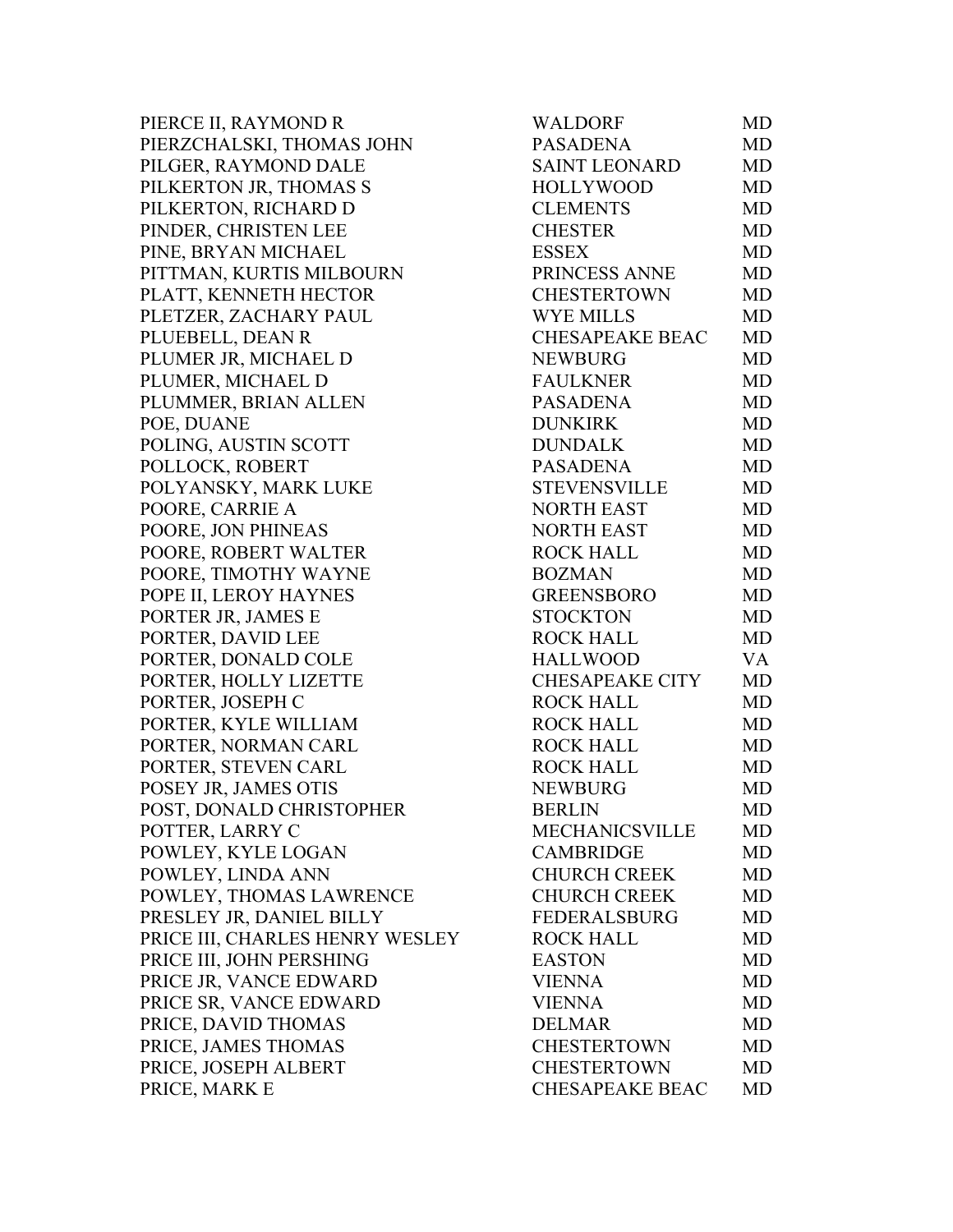PRICE, MARVIN JOSEPH PRITCHETT JR, STANLEY WILMOE PRITCHETT, BRIAN L PROCHASKA, SANDRA JEAN PROUD III, DAVID LEE PRUITT JR, JERRY E PURSLEY, ZACHARY WILLIAM PUSEY, MARTHA WATERS QUADE, JEFFREY ALLEN QUADE, ROLAND EUGENE QUADE, RUDOLPH GEORGE QUADE, THOMAS E **OUEROLI, ROBERT JOHN** QUINN, DAVID ALAN QUINN, GREGORY ALLEN RAAB, JUSTIN WARD RAAB, WILLIAM ROBERT RADA JR, DENNIS JEFFREY RADA, SAWYER WADE RADCLIFFE III, JOSEPH HARRISON RADCLIFFE, JOSEPH HARRISON RADFORD, WILLIAM B RAFTER, MARY LYNN RAIMOND, VINCENT JONATHAN RALEIGH, JACK BAUMAN RALEIGH, TINA LEE RALEY JR, JEFFREY R RALEY SR, JEFFREY R RALSTON, CHRISTOPHER JAMES RASH, MELVIN FRANCIS RATCLIFFE III, JAMES TYLER RAUL, JAMIE TRAVIS RAWLINGS, ADAM FREDERICK RAWLINGS, WAYNE CARROLL RAZAUSKAS, BRANDON R READMOND, DAVID EDWARD REBURN JR, RICHARD B REDFERN JR, ROBERT EARL REED JR, CHARLES DUDLEY REED, MASON HUNTER REESE III, JAMES PATRICK MATTHEW REESE JR, JAMES P REESE SR, JAMES PATRICK REESE, ALYSSA BLAIR REESE, APRIL DAWN REHN, MICHAEL

| EAST NEW MARKET       | MD        |
|-----------------------|-----------|
| <b>CAMBRIDGE</b>      | <b>MD</b> |
| <b>CAMBRIDGE</b>      | MD        |
| <b>WORTON</b>         | MD        |
| <b>MARYDEL</b>        | <b>MD</b> |
| <b>LA PLATA</b>       | <b>MD</b> |
| <b>ELKTON</b>         | <b>MD</b> |
| <b>SNOW HILL</b>      | MD        |
| <b>MECHANICSVILLE</b> | <b>MD</b> |
| <b>VALLEY LEE</b>     | <b>MD</b> |
| <b>ANNAPOLIS</b>      | <b>MD</b> |
| <b>MECHANICSVILLE</b> | MD        |
| <b>WARMINSTER</b>     | PA        |
| <b>CHURCH HILL</b>    | <b>MD</b> |
| STEVENSVILLE          | <b>MD</b> |
| <b>GETTYSBURG</b>     | PA        |
| PERRY HALL            | MD        |
| <b>TRAPPE</b>         | MD        |
| <b>TRAPPE</b>         | <b>MD</b> |
| <b>GRASONVILLE</b>    | <b>MD</b> |
| <b>QUEENSTOWN</b>     | <b>MD</b> |
| GAITHERSBURG          | MD        |
| <b>INGLESIDE</b>      | MD        |
| <b>ROCK HALL</b>      | MD        |
| <b>NORTH BEACH</b>    | <b>MD</b> |
| <b>ROCK HALL</b>      | MD        |
| MECHANICSVILLE        | <b>MD</b> |
| MECHANICSVILLE        | <b>MD</b> |
| <b>MIDDLE RIVER</b>   | <b>MD</b> |
| <b>HURLOCK</b>        | <b>MD</b> |
| <b>SALISBURY</b>      | MD        |
| <b>RIDGELY</b>        | <b>MD</b> |
| <b>EDGEWATER</b>      | MD        |
| <b>EDGEWATER</b>      | <b>MD</b> |
| <b>SEVERNA PARK</b>   | <b>MD</b> |
| <b>GRASONVILLE</b>    | <b>MD</b> |
| <b>CENTREVILLE</b>    | <b>MD</b> |
| <b>RIVERDALE</b>      | <b>MD</b> |
| <b>CHESTERTOWN</b>    | MD        |
| <b>CHESTERTOWN</b>    | <b>MD</b> |
| <b>CRISFIELD</b>      | MD        |
| <b>CRISFIELD</b>      | <b>MD</b> |
| <b>CRISFIELD</b>      | <b>MD</b> |
| <b>CRISFIELD</b>      | <b>MD</b> |
| <b>CRISFIELD</b>      | <b>MD</b> |
| <b>STEVENSVILLE</b>   | <b>MD</b> |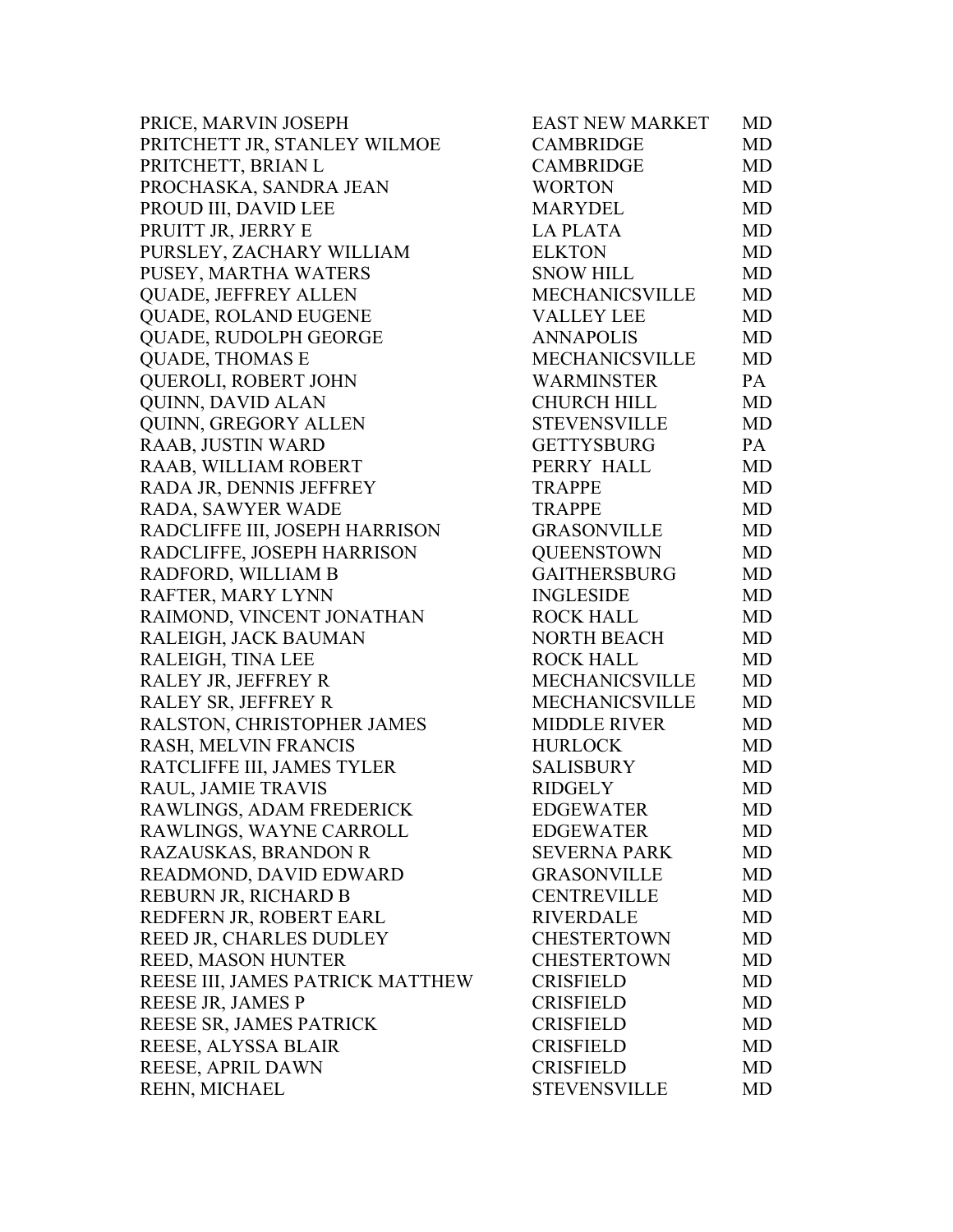REIHL, JAMES EDWARD REILLY, THOMAS DILLON REINKE, ROBERT RAYMOND REISS, RONALD CHRISTIAN RENTSCHLER JR, OSCAR THOMAS REUWER, MICHAEL SCOTT REYNOLDS II, HARRY FREDERICK REYNOLDS JR, CHARLES W RIALE, CONNIE MARIE RICE, DAVID SPENCER RICE, EILEEN AGNES RICE, MICHAEL W RICHARDS, JOHN CALVIN RICHARDSON, JAMES ALLAN RICHARDSON, JAMES DANIEL RICKER, JASON KURT RICKER, MATTHEW COLLIER RICKETT JR, THOMAS VIRGIL RIDDLE, MICHAEL LEE RIDGELL, JOHN CREIGHTON RIDGELL, MICHAEL DOUGLAS RIDGWAY JR, JACK AARON RIEBERT, BRIAN ANTHONY RINGGOLD JR, JOHN BERNARD RINGGOLD, CHARLES BRETT RINGGOLD, JESSE JAMES RINGGOLD, RICHARD TRENT RINGGOLD, TAD DEVIN RIPPLE, CLARK ANTHONY RIST, MICHAEL LOUIS RITTER, JAKE PATTON ROBBINS JR, LARRY LEE ROBBINS, JASON MICHAEL ROBBINS, RONNIE W ROBERTS, TIMOTHY EDWARD ROBERTS, VICTORIA NICOLE ROBERTSON JR, JOHN FREDERICK ROBERTSON, MICHAEL PATRICK ROBINSON III, ALBERT GIBBY ROBINSON III, JOHNSON PATRICK ROBINSON IV, ALBERT GIBBY ROBINSON SR, ROBERT JEFFERY ROBINSON, BRIAN DOUGLAS ROBINSON, DALE MARTIN ROBINSON, DOMIE JOE ROBINSON, ELWOOD JEROME

| <b>ROCK HALL</b>       | MD        |
|------------------------|-----------|
| <b>QUEEN ANNE</b>      | <b>MD</b> |
| <b>PASADENA</b>        | <b>MD</b> |
| <b>SHERWOOD</b>        | <b>MD</b> |
| PRINCESS ANNE          | <b>MD</b> |
| <b>DENTON</b>          | <b>MD</b> |
| <b>NORTH EAST</b>      | <b>MD</b> |
| <b>CHURCH HILL</b>     | <b>MD</b> |
| <b>LINCOLN UNIVERS</b> | PA        |
| <b>DENTON</b>          | <b>MD</b> |
| <b>BALTIMORE</b>       | <b>MD</b> |
| <b>NEWBURG</b>         | <b>MD</b> |
| <b>COCKEYSVILLE</b>    | MD        |
| <b>FALLSTON</b>        | <b>MD</b> |
| <b>TODDVILLE</b>       | <b>MD</b> |
| <b>SHREWSBURY</b>      | PA        |
| MILLERSVILLE           | <b>MD</b> |
| <b>OWINGS</b>          | <b>MD</b> |
| <b>SHADY SIDE</b>      | MD        |
| <b>ST INIGOES</b>      | <b>MD</b> |
| EAST NEW MARKET        | <b>MD</b> |
| PRINCESS ANNE          | <b>MD</b> |
| <b>SNOW HILL</b>       | MD        |
| <b>CHESTER</b>         | <b>MD</b> |
| <b>DENTON</b>          | <b>MD</b> |
| <b>CHESTER</b>         | MD        |
| <b>HENDERSON</b>       | <b>MD</b> |
| <b>CENTREVILLE</b>     | <b>MD</b> |
| MECHANICSVILLE         | <b>MD</b> |
| <b>BALTIMORE</b>       | <b>MD</b> |
| <b>PERRYVILLE</b>      | <b>MD</b> |
| <b>MILLINGTON</b>      | <b>MD</b> |
| <b>FISHING CREEK</b>   | MD        |
| <b>FISHING CREEK</b>   | <b>MD</b> |
| <b>PASADENA</b>        | <b>MD</b> |
| <b>STEVENSVILLE</b>    | MD        |
| <b>NEWBURG</b>         | <b>MD</b> |
| <b>KINGSVILLE</b>      | <b>MD</b> |
| <b>CAMBRIDGE</b>       | <b>MD</b> |
| <b>VIENNA</b>          | <b>MD</b> |
| <b>CAMBRIDGE</b>       | <b>MD</b> |
| <b>CRAPO</b>           | <b>MD</b> |
| <b>PRESTON</b>         | <b>MD</b> |
| <b>FREELAND</b>        | <b>MD</b> |
| <b>TODDVILLE</b>       | <b>MD</b> |
| <b>TODDVILLE</b>       | MD        |
|                        |           |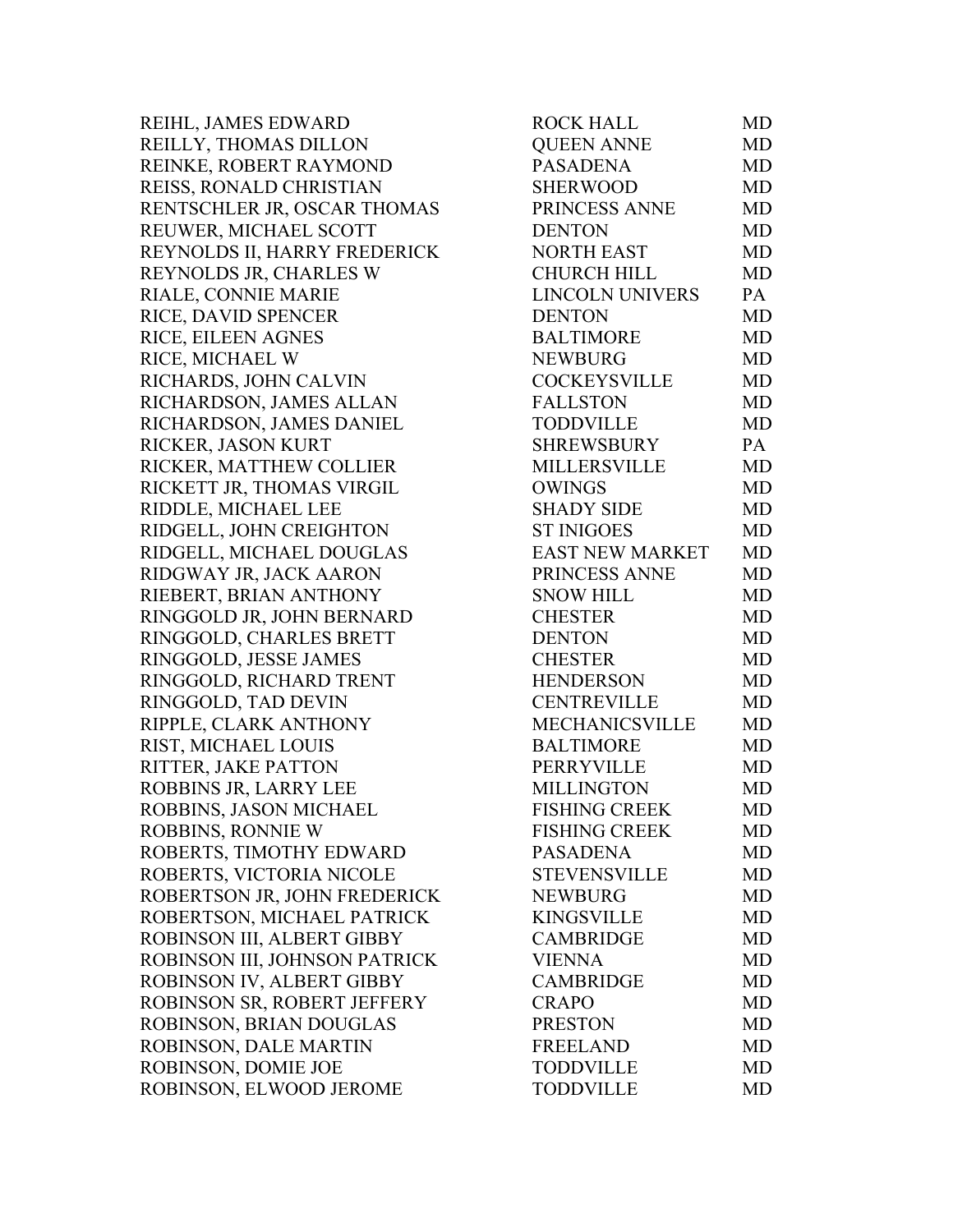ROBINSON, HEATHER LYNN ROBINSON, JAMES E ROBINSON, RODNEY ROBERT ROBINSON, THOMAS MARK ROCKSTROH JR, THOMAS JOHN RODGERS, RICHARD ALLEN RODNEY, GEORGE DEFORD ROE JR, CHARLES EDWARD ROE, DYLAN JAMES ROGERS, DOUGLAS ALBERT ROGERS, RICHARD R ROHLFING JR, JOSEPH MICHAEL ROHLFING, JOSEPH MICHAEL ROLLAND, JOSEPH CHARLES ROMANEK, SCOTT ANDREW RORABAUGH, ROBERT CHARLES ROSE, LANG KELLY ROSELLE, RICHARD D ROSSING, CALEB ELLIOTT ROUDEBUSH, GLEN ROWE, CONNER ROBERT ROWE, LANCE GRAYSON MITCHELL ROY JR, JAMES BERNARD ROY, HEATH ROYER, GARY AARON RUARK JR, FREDERICK RUARK JR, JOSEPH KENNETH RUARK JR, RALPH A RUARK SR, JOSEPH KENNETH RUARK, GARY ROY RUARK, GARY SCOTT RUARK, RICHARD VERNON RUBY, GARY V RUDELL, RICHARD LEE RUMBLEY SR, HOWARD EDWARD RUPPERT, CONNOR GLENNON RUSSELL II, JAMES THEODORE RUSSELL JR, JOHN ROBERT RUSSELL V, FRED STUMP RUSSELL, BRIAN THOMAS RUSSELL, FRANCIS JACK RUSSELL, JOSEPH SCOTT RUSSELL, TIMOTHY M RUSSUM, DENNIS A RUTH, HENRY P RUTH, MICHAEL LEE

| <b>ELKTON</b>          | MD        |
|------------------------|-----------|
| <b>HEDGESVILLE</b>     | WV        |
| <b>TODDVILLE</b>       | MD        |
| <b>WINGATE</b>         | <b>MD</b> |
| <b>PASADENA</b>        | <b>MD</b> |
| <b>FEDERALSBURG</b>    | <b>MD</b> |
| <b>ROCK HALL</b>       | MD        |
| <b>BOZMAN</b>          | <b>MD</b> |
| <b>BOZMAN</b>          | MD        |
| <b>ELKTON</b>          | MD        |
| <b>EDGEWATER</b>       | <b>MD</b> |
| <b>HAVRE DE GRACE</b>  | MD        |
| <b>HAVRE DE GRACE</b>  | <b>MD</b> |
| <b>OCEAN CITY</b>      | <b>MD</b> |
| <b>GRASONVILLE</b>     | <b>MD</b> |
| <b>CENTREVILLE</b>     | <b>MD</b> |
| <b>BERLIN</b>          | MD        |
| <b>LA PLATA</b>        | <b>MD</b> |
| <b>HENDERSON</b>       | MD        |
| <b>BEL AIR</b>         | <b>MD</b> |
| <b>ELKTON</b>          | <b>MD</b> |
| <b>ELKTON</b>          | MD        |
| <b>QUEENSTOWN</b>      | MD        |
| <b>QUEENSTOWN</b>      | <b>MD</b> |
| <b>EASTON</b>          | <b>MD</b> |
| <b>CAMBRIDGE</b>       | <b>MD</b> |
| <b>FISHING CREEK</b>   | <b>MD</b> |
| <b>CAMBRIDGE</b>       | <b>MD</b> |
| <b>CHURCH CREEK</b>    | MD        |
| <b>FISHING CREEK</b>   | <b>MD</b> |
| <b>CHURCH CREEK</b>    | <b>MD</b> |
| <b>FISHING CREEK</b>   | <b>MD</b> |
| <b>HAMPSTEAD</b>       | MD        |
| <b>BALDWIN</b>         | MD        |
| <b>HURLOCK</b>         | MD        |
| <b>CHESTER</b>         | <b>MD</b> |
| <b>BUSHWOOD</b>        | <b>MD</b> |
| <b>CHURCH CREEK</b>    | MD        |
| <b>ELKTON</b>          | <b>MD</b> |
| <b>GREAT MILLS</b>     | <b>MD</b> |
| PINEY POINT            | MD        |
| <b>LEXINGTON PARK</b>  | <b>MD</b> |
| <b>SAINT MARYS CIT</b> | <b>MD</b> |
| <b>CAMBRIDGE</b>       | MD        |
| <b>BALTIMORE</b>       | MD        |
| <b>CHURCH HILL</b>     | MD        |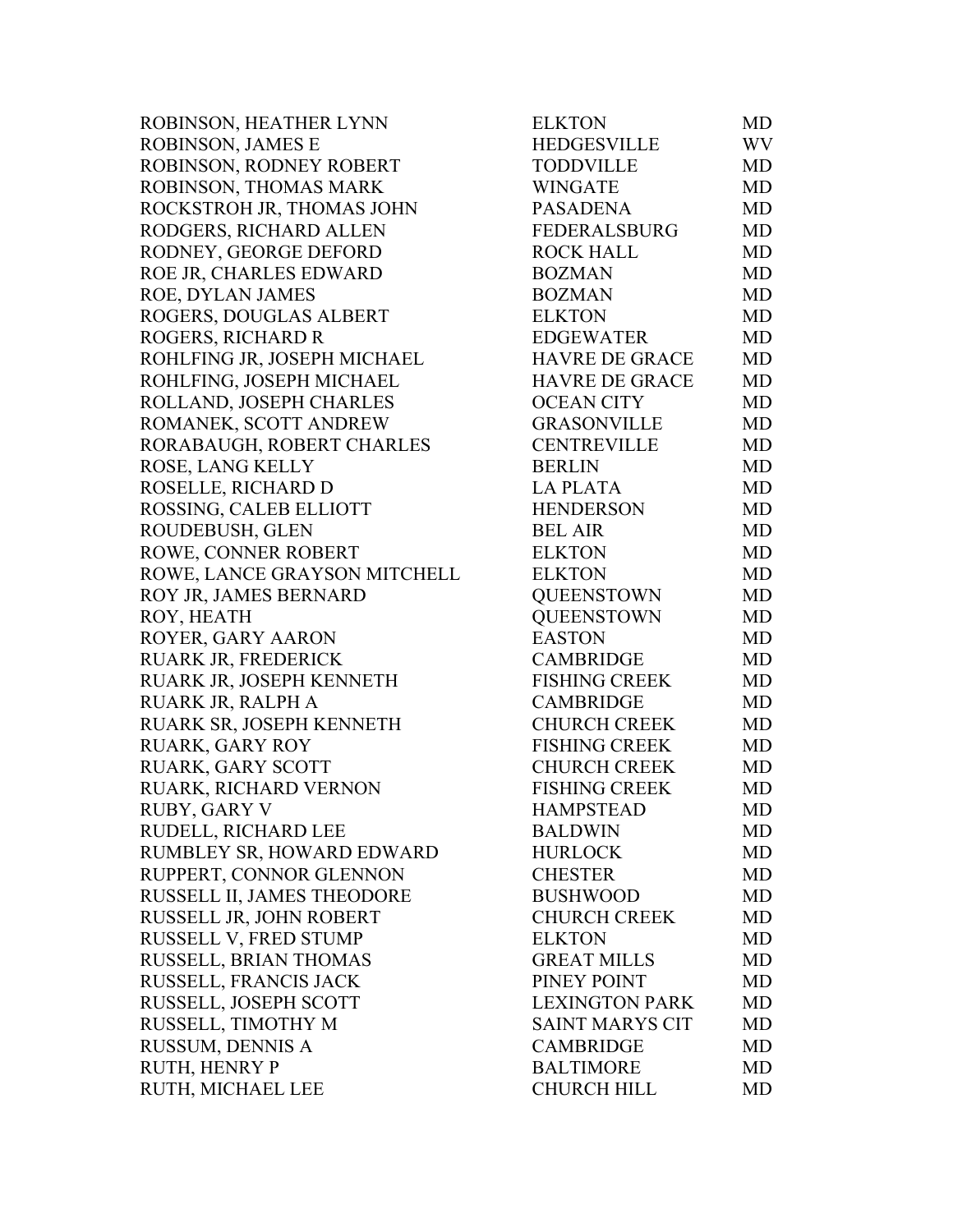RYAN, NICOLE HASTINGS RYBICKI, JOHN ROBERT RYKIEL JR, JOHN BERNARD SAATHOFF, RONALD CARY SABATINI JR, DONALD AMERICO SADLER, KENT CONLEY SADLER, RALEIGH WILLIAM SADOWSKI IV, CHESTER J SALMON, JOHN CHARLES SALMON, SCOTT A SANDERS JR, DARWIN EUGENE SANDERS SR, TIMOTHY JAY SANDERS, WILLIAM L SANDUSKY, JAMES LEE SANKOVICH, RYAN PATRICK SANNER III, WILLIAM EDWARD SANSBURY, HOUSTON JAMES SARGENT-COLE, PATRICIA A SARVER, WILLIAM T SASS, STEVEN MARK SATTERTHWAITE, JOSEPH NORMAN SAUNDERS II, JAMES G SAUNDERS, TERRY L SAUTER, CHARLES P SAYLOR, RYAN MICHAEL SCHAEFER, JAMES BERNARD SCHARCH, CARROLL LEE SCHARCH, THOMAS HARVEY DOWNES SCHAUBER, GARY FORD SCHEERER, JAMIE SCHELLIN, JEFFREY LYNN SCHEVEL, JACK EDWIN SCHIAVONE II, WILLIAM J SCHILPP, KATHLEEN LAUREN SCHINDLER, CHRISTOPHER MICHAEL SCHMINCKE, JOHN JOSEPH SCHMITT JR, CHARLES WILLIAM SCHNAITMAN, CHARLES HARRY SCHNAITMAN, GARY EVANS SCHNAITMAN, THOMAS LEE SCHNECK, CASEY PATRICK SCHNEIDER, TIFFANY KILBY SCHOENBERGER SR, RONALD SCOTT SCHOFFSTALL, KENNETH E SCHOTT, RICHARD ALLEN SCHUBACH, RICHARD ALAN

| SALISBURY             | MD        |
|-----------------------|-----------|
| <b>CHESTERTOWN</b>    | <b>MD</b> |
| <b>GLEN BURNIE</b>    | <b>MD</b> |
| <b>DUNDALK</b>        | <b>MD</b> |
| <b>ELLICOTT CITY</b>  | MD        |
| <b>TILGHMAN</b>       | <b>MD</b> |
| <b>BERLIN</b>         | MD        |
| <b>STEVENSVILLE</b>   | <b>MD</b> |
| <b>BOZMAN</b>         | <b>MD</b> |
| <b>STOCKTON</b>       | MD        |
| <b>MARION STATION</b> | <b>MD</b> |
| <b>ESSEX</b>          | MD        |
| <b>DUNDALK</b>        | MD        |
| <b>BEL AIR</b>        | <b>MD</b> |
| <b>EASTON</b>         | <b>MD</b> |
| <b>SAINT INIGOES</b>  | <b>MD</b> |
| PORT REPUBLIC         | MD        |
| <b>LAUREL</b>         | MD        |
| <b>NEWARK</b>         | DE        |
| <b>PASADENA</b>       | MD        |
| PINEY POINT           | <b>MD</b> |
| <b>AQUASCO</b>        | <b>MD</b> |
| <b>HUGHESVILLE</b>    | MD        |
| <b>ABELL</b>          | MD        |
| <b>HURLOCK</b>        | <b>MD</b> |
| <b>HUNTINGTOWN</b>    | MD        |
| <b>TILGHMAN</b>       | <b>MD</b> |
| <b>DENTON</b>         | <b>MD</b> |
| <b>CHESTERTOWN</b>    | <b>MD</b> |
| <b>PASADENA</b>       | <b>MD</b> |
| <b>DUNKIRK</b>        | <b>MD</b> |
| <b>SALISBURY</b>      | <b>MD</b> |
| <b>OWINGS</b>         | MD        |
| <b>SEVERNA PARK</b>   | MD        |
| <b>EASTON</b>         | <b>MD</b> |
| <b>BALTIMORE</b>      | MD        |
| <b>EASTON</b>         | <b>MD</b> |
| <b>WYE MILLS</b>      | <b>MD</b> |
| <b>SAINT MICHAELS</b> | <b>MD</b> |
| <b>SAINT MICHAELS</b> | <b>MD</b> |
| <b>STEVENSVILLE</b>   | <b>MD</b> |
| <b>QUEENSTOWN</b>     | <b>MD</b> |
| <b>SPARROWS POINT</b> | MD        |
| <b>CRISFIELD</b>      | MD        |
| <b>SEVERNA PARK</b>   | <b>MD</b> |
| <b>SNOW HILL</b>      | MD        |
|                       |           |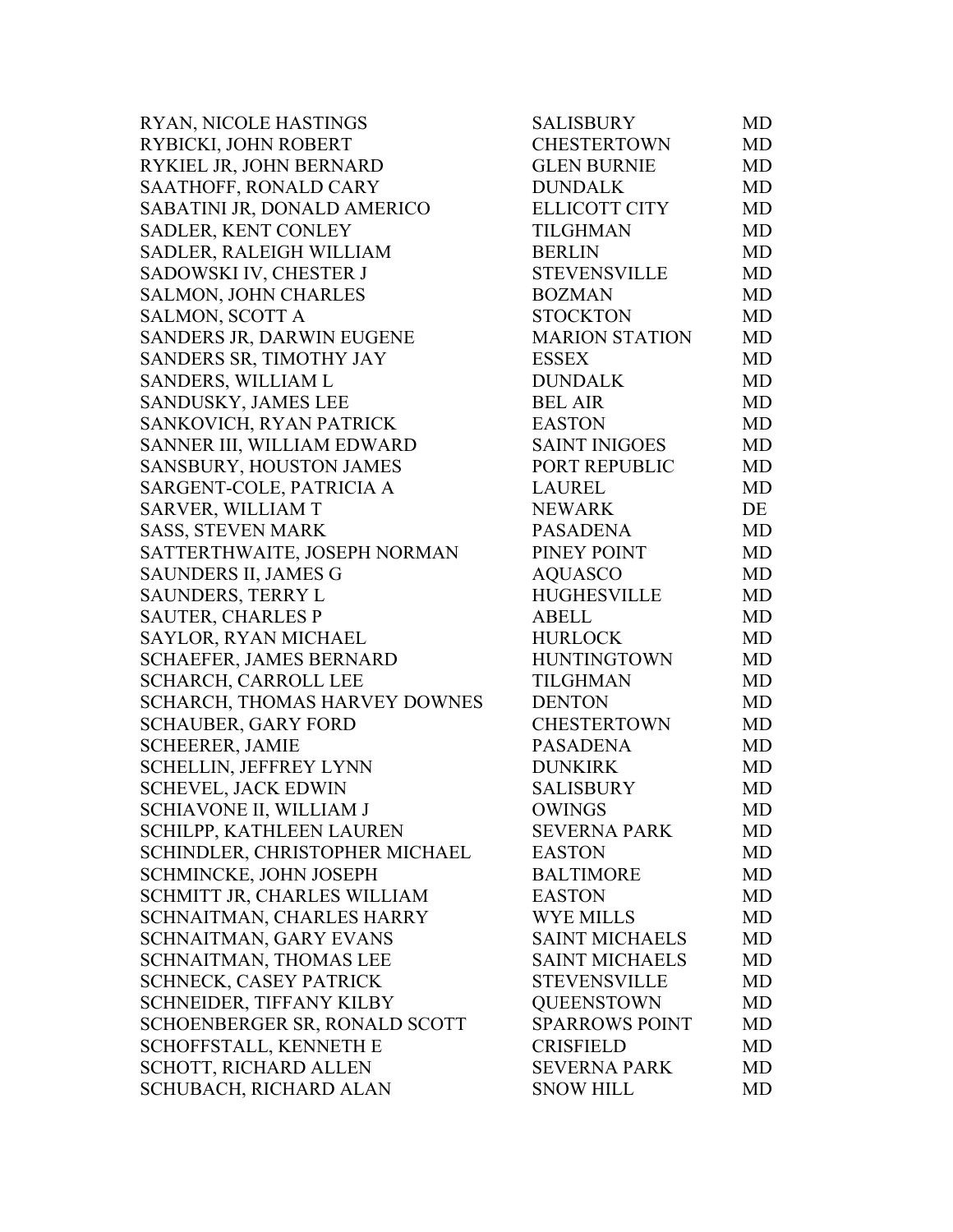SCHULMEYER, GORDON J SCHULTE JR, DAVID THOMAS SCHULTZ III, ROBERT LEE SCHULTZ JR, ROBERT LEE SCHULTZ, ARNOLD BOWEN SCHULTZ, BRADLEY A SCHULTZ, BRANDON MICHAEL SCHULTZ, FRANCIS EARL SCHULTZ, SHANE GARON SCHUMAN, HEATH GRANT SCHUYLER JR, DANIEL ZEDOX SCHUYLER, NORMAN LEMUEL SCHWARTZ JR, JOSEPH EDWARD SCHWARTZ, JOSEPH EDWARD SCOFIELD, DOUGLAS R SCOTT SR, RONALD A SCOTT, LINDA ROSE SCOTT, MICHAEL PAGE SCOTT, RHONDA SUE SCOTTEN, NORMAN G SEAMAN II, MICHAEL SCOTT SEARS, MARY CATHERINE SEIBERT III, JAMES LLOYD SEICKE, ZACHARY ALEXANDER SEITHER, ANDREW POWELL SEMAN JR, GEORGE OLIVER SENFT, DANNIE C SENS, CHARLES F SEWELL JR, ROBERT ARNETT **SEYMOUR, JAY S** SHADE, BENJAMIN A SHAMBLIN, CHRISTOPHER ALLAN SHANNON, LYNN ANN SHARP, BRADLEY JOHN SHAW-MAISEL, DAMON MICHAEL SHEELY SR, ALVIN LEE SHELTON, ROBERT W SHENSKI, JON JOSEPH BRUCE SHEPPARD, DARRELL EUGENE SHERMAN, CHRISTOPHER ALLER SHERMAN, TEDDY RAY SHERWOOD, TY ERIC SHIELDS, RALPH GEORGE SHIELDS, RANDY ERIC SHIPLEY, J SCOTT SHIRRIEL JR, JOSEPH P

| <b>EDGEWATER</b>       | MD        |
|------------------------|-----------|
| <b>CAMBRIDGE</b>       | MD        |
| <b>SAINT MICHAELS</b>  | <b>MD</b> |
| <b>SAINT MICHAELS</b>  | <b>MD</b> |
| <b>BALTIMORE</b>       | <b>MD</b> |
| <b>DENTON</b>          | <b>MD</b> |
| <b>DENTON</b>          | MD        |
| <b>RIDGELY</b>         | <b>MD</b> |
| <b>SAINT MICHAELS</b>  | <b>MD</b> |
| <b>TRAPPE</b>          | <b>MD</b> |
| <b>WITTMAN</b>         | <b>MD</b> |
| <b>CAMBRIDGE</b>       | <b>MD</b> |
| <b>TILGHMAN</b>        | <b>MD</b> |
| <b>SHERWOOD</b>        | <b>MD</b> |
| <b>EAST NEW MARKET</b> | <b>MD</b> |
| <b>SAINT LEONARD</b>   | <b>MD</b> |
| <b>SOLOMONS</b>        | <b>MD</b> |
| <b>POCOMOKE</b>        | <b>MD</b> |
| PINEY POINT            | <b>MD</b> |
| <b>GALESVILLE</b>      | <b>MD</b> |
| <b>PERRYMAN</b>        | <b>MD</b> |
| <b>WINGATE</b>         | MD        |
| <b>DUNKIRK</b>         | MD        |
| <b>CALIFORNIA</b>      | MD        |
| <b>WESTMINSTER</b>     | <b>MD</b> |
| <b>WALDORF</b>         | <b>MD</b> |
| <b>EDGEWATER</b>       | <b>MD</b> |
| <b>CHESAPEAKE BEAC</b> | <b>MD</b> |
| <b>RISING SUN</b>      | <b>MD</b> |
| <b>WEST RIVER</b>      | MD        |
| <b>QUEENSTOWN</b>      | MD        |
| <b>GLEN BURNIE</b>     | <b>MD</b> |
| <b>COLUMBIA</b>        | MD        |
| <b>NEWCOMB</b>         | MD        |
| <b>SNOW HILL</b>       | <b>MD</b> |
| WILLIAMSPORT           | MD        |
| <b>KING GEORGE</b>     | VA        |
| <b>BOWIE</b>           | <b>MD</b> |
| <b>GLEN BURNIE</b>     | <b>MD</b> |
| <b>TILGHMAN</b>        | <b>MD</b> |
| <b>RHODESDALE</b>      | <b>MD</b> |
| <b>FELTON</b>          | DE        |
| <b>STEVENSVILLE</b>    | <b>MD</b> |
| <b>PASADENA</b>        | <b>MD</b> |
| <b>SYKESVILLE</b>      | MD        |
| <b>MECHANICSVILLE</b>  | MD        |
|                        |           |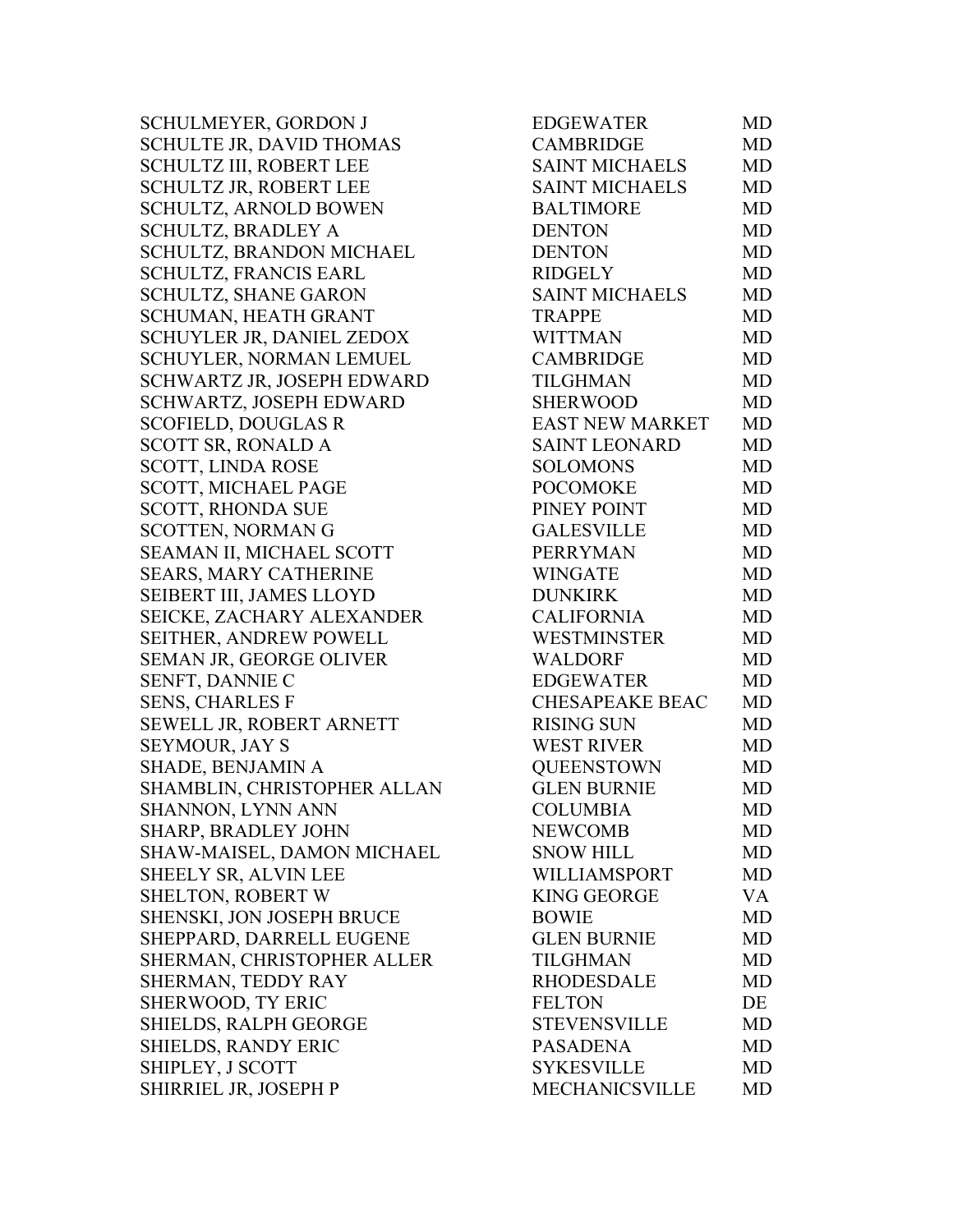| SHOCKLEY, JASON LEE              | <b>FISHING CREEK</b>   | MD        |
|----------------------------------|------------------------|-----------|
| SHOCKLEY, JEREMY VINCENT         | <b>TODDVILLE</b>       | <b>MD</b> |
| SHORT III, CLARENCE EDWARD       | <b>MARDELA SPRINGS</b> | <b>MD</b> |
| SHORT JR, JOHN WILLIAM           | <b>MIDDLE RIVER</b>    | <b>MD</b> |
| <b>SHREVE, MICHAEL TODD</b>      | <b>SEVERN</b>          | <b>MD</b> |
| SHREWSBURY JR, JAMES MELVIN      | <b>BALTIMORE</b>       | <b>MD</b> |
| SHYMANSKY, NICHOLAS J            | <b>COBB ISLAND</b>     | <b>MD</b> |
| SIDEBOTTOM SR, JEFFREY RAY       | <b>CENTREVILLE</b>     | <b>MD</b> |
| SIDEBOTTOM, MELISSA GAUTHIER     | <b>CENTREVILLE</b>     | <b>MD</b> |
| SIENKIEWICZ III, EDWARD FRANKLIN | <b>CURTIS BAY</b>      | <b>MD</b> |
| SIENKIEWICZ, EDWARD F            | <b>CURTIS BAY</b>      | MD        |
| <b>SILLS, JACOB HENRY</b>        | <b>EDGEWOOD</b>        | <b>MD</b> |
| SILLS, LEONARD STEWART           | <b>EDGEWOOD</b>        | <b>MD</b> |
| <b>SILVA, ERIC JOAQUIM</b>       | <b>SAINT MICHAELS</b>  | <b>MD</b> |
| SIMERING, BRANDON MICHAEL        | <b>GREENSBORO</b>      | <b>MD</b> |
| SIMERING, DALE EDWARD            | <b>LINTHICUM</b>       | <b>MD</b> |
| SIMM, DOUGLAS EDWARD             | <b>OCEAN CITY</b>      | <b>MD</b> |
| SIMMONS JR, EDWARD JOHN          | <b>JARRETTSVILLE</b>   | <b>MD</b> |
| SIMMONS SR, MARTIN LINN          | <b>LOTHIAN</b>         | <b>MD</b> |
| SIMMONS, BOBBIE JO               | <b>FISHING CREEK</b>   | <b>MD</b> |
| SIMMONS, CURTIS WILLIAM          | <b>FISHING CREEK</b>   | <b>MD</b> |
| SIMMONS, DONALD C                | <b>TODDVILLE</b>       | <b>MD</b> |
| SIMMONS, MICHAEL A               | <b>HOLLYWOOD</b>       | <b>MD</b> |
| SIMMONS, PATRICIA ANN            | <b>FISHING CREEK</b>   | <b>MD</b> |
| SIMMONS, RONNIE CARL             | <b>NORTH EAST</b>      | <b>MD</b> |
| SIMOUNET, ROLAND M               | <b>HUNTINGTOWN</b>     | <b>MD</b> |
| SIMPSON JR, ROBERT MITCHELL      | <b>WHITE PLAINS</b>    | <b>MD</b> |
| SINDORF III, WARREN EDWARD       | <b>STEVENSVILLE</b>    | <b>MD</b> |
| SIZEMORE, GREGORY WILLIAM        | <b>SEAFORD</b>         | DE        |
| SKINNER, CHRISTOPHER ALLEN       | <b>MASSEY</b>          | MD        |
| <b>SKIPPER, THOMAS JAMES</b>     | <b>TRAPPE</b>          | MD        |
| SKIPPER, WILLIAM C               | <b>TRAPPE</b>          | MD        |
| SKOFF, MARION                    | <b>ARNOLD</b>          | <b>MD</b> |
| SMIERTKA JR, ANTHONY ALEXANDER   | <b>BERLIN</b>          | MD        |
| SMITH III, THOMAS H              | <b>MARION</b>          | MD        |
| SMITH IV, RICHARD JOSEPH         | <b>CAMBRIDGE</b>       | <b>MD</b> |
| SMITH JR, ALAN LEE               | <b>TYLERTON</b>        | MD        |
| SMITH JR, CHARLES RONALD         | <b>ESSEX</b>           | <b>MD</b> |
| SMITH JR, JOHN OLIVER            | <b>BISHOPVILLE</b>     | <b>MD</b> |
| SMITH JR, STEPHEN MICHAEL        | <b>ROCK HALL</b>       | MD        |
| SMITH JR, THOMAS H               | <b>MARION</b>          | MD        |
| SMITH JR, VERNON E               | <b>DELMAR</b>          | MD        |
| SMITH SR, ROBERT EARL            | <b>BALTIMORE</b>       | <b>MD</b> |
| SMITH SR, RONALD G               | <b>BUSHWOOD</b>        | <b>MD</b> |
| <b>SMITH, AVERY DAVID</b>        | <b>SUDLERSVILLE</b>    | <b>MD</b> |
| SMITH, BILLY GENE                | <b>EWELL</b>           | <b>MD</b> |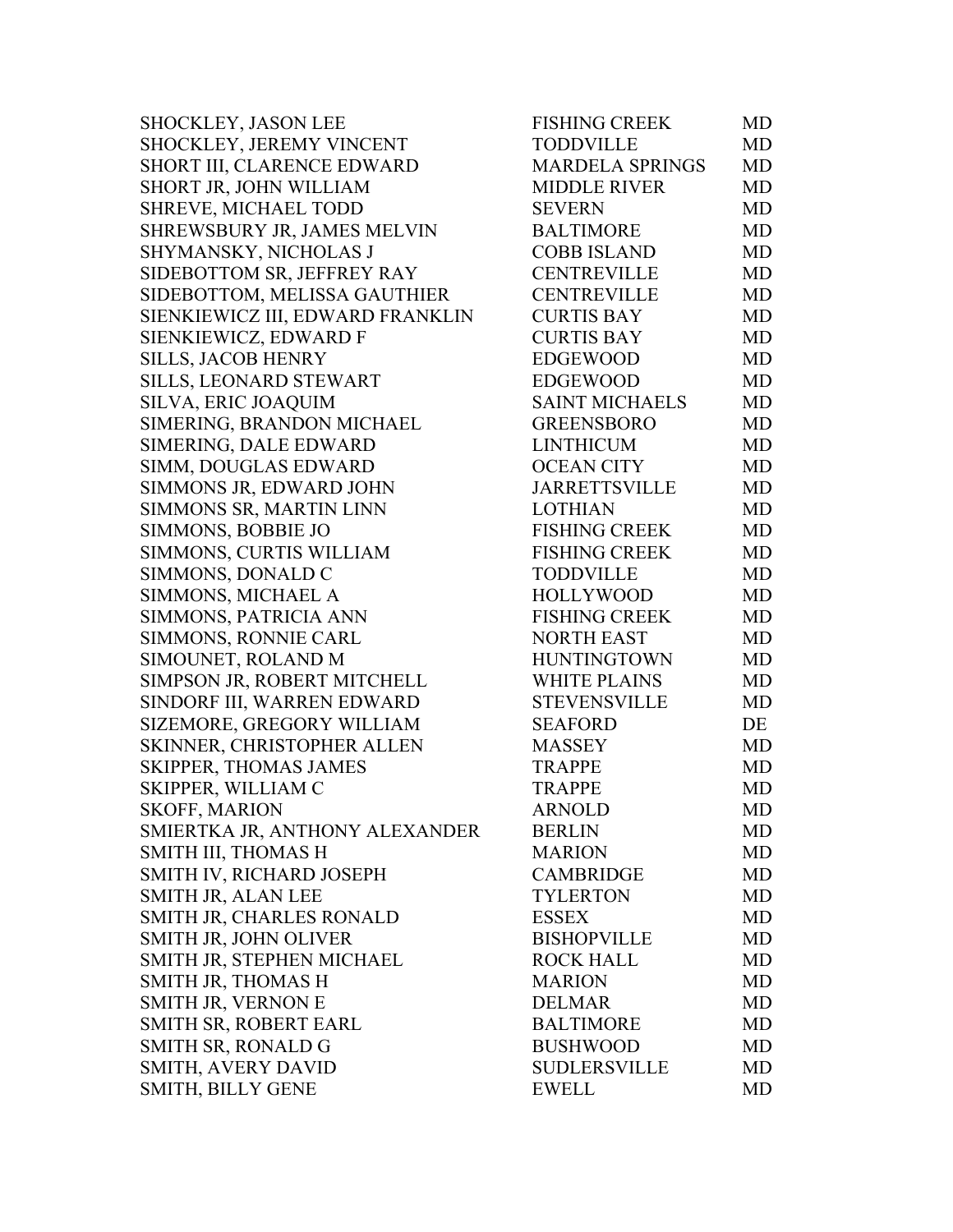| <b>SMITH, BRIAN</b>       | <b>BISHOPVILLE</b>  | MD        |
|---------------------------|---------------------|-----------|
| SMITH, CLINTON WESLEY     | <b>SUDLERSVILLE</b> | <b>MD</b> |
| <b>SMITH, DANIEL E</b>    | <b>TYLERTON</b>     | MD        |
| <b>SMITH, DEAN OLIVER</b> | <b>BISHOPVILLE</b>  | MD        |
| SMITH, DESPINA S          | ARNOLD              | MD        |
| <b>SMITH, DOUGLAS W</b>   | <b>VALLEY LEE</b>   | <b>MD</b> |
|                           |                     |           |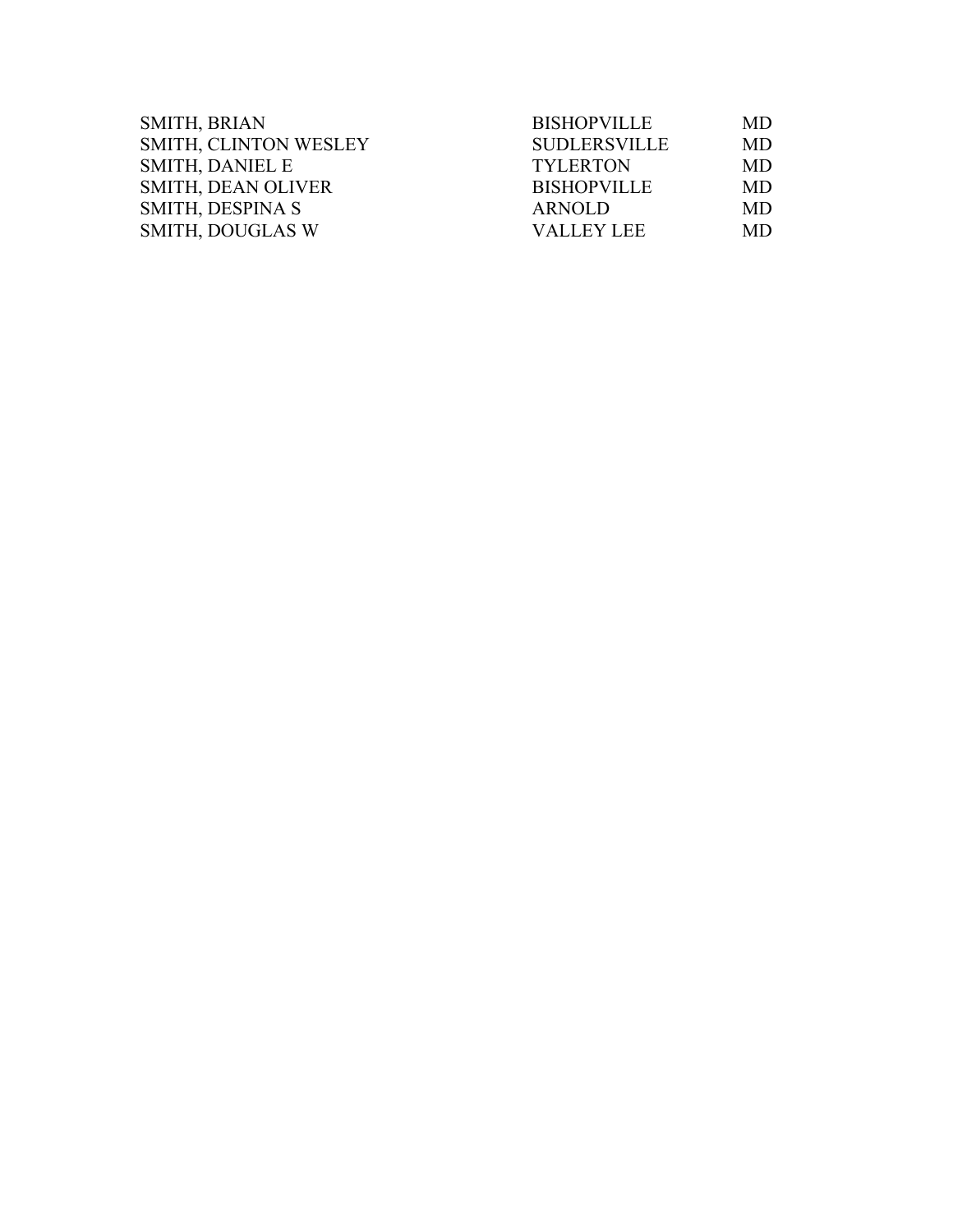**As of September 14, 2020 at 10:00 AM**, the Department of Natural Resources Fisheries Service has not received the following **August crab** harvest reports from the following commercial fishermen. These reports were due to the Department on **September 10th**. If your name appears on this list and you have already submitted your August crab harvest reports, please contact the Department at 1-800-893-2722 to ensure that your harvest reports have been received. If your name appears on these lists and you have not submitted your reports, please do so no later than September 30, 2020. If you continue to submit late reports for future months, it may result in your fishing license being suspended.

# **Missing Crab Reports for August 2020**

SMITH, DUSTIN EVANS SMITH, EDWARD DIRICKSON SMITH, HAROLD FRANKLIN SMITH, HAROLD GREGORY SMITH, JEFFREY S SMITH, JERRY R SMITH, JOHN EDWARD SMITH, KEVIN SCOTT SMITH, LANCE MARTIN SMITH, OLIVIA CHRISTINE SMITH, ROBIN LYNN SMITH, ROY LEE SMITH, TAMMY JO SMITH, THOMAS KEITH SMITH, WILBUR RONALD SMITH, WILLIAM KEVIN SNYDER JR, ROBERT KENNETH SODERBERG, TADD N SOISTMAN, KRIS B SOMERS III, ARTHUR WILLARD SOMERS JR, ARTHUR WILLARD SOMERS, JULIA CHRISTINA SOMERS, MAURICE MIDDLETON SOMERS, PAULA JAYNE SOUDER, RHONDA JEAN SOUDER, RICHARD SOMMERVILLE SPANGLER, RUSSELL L SPARKMAN III, JOHN W SPEAKS, STANLEY JAY SPECIALE JR, RICHARD L SPEICHER, RALPH BELL

| <b>CRISFIELD</b>       | MD        |
|------------------------|-----------|
| <b>OCEAN CITY</b>      | <b>MD</b> |
| <b>CENTREVILLE</b>     | MD        |
| <b>CENTREVILLE</b>     | MD        |
| <b>OWINGS</b>          | <b>MD</b> |
| <b>EWELL</b>           | <b>MD</b> |
| <b>TRACYS LANDING</b>  | <b>MD</b> |
| <b>GLEN BURNIE</b>     | <b>MD</b> |
| <b>BEL AIR</b>         | <b>MD</b> |
| <b>BISHOPVILLE</b>     | <b>MD</b> |
| <b>CENTREVILLE</b>     | <b>MD</b> |
| <b>HAGERSTOWN</b>      | <b>MD</b> |
| <b>EAST NEW MARKET</b> | <b>MD</b> |
| <b>CENTREVILLE</b>     | <b>MD</b> |
| <b>QUEEN ANNE</b>      | MD        |
| <b>HURLOCK</b>         | MD        |
| <b>ELKTON</b>          | <b>MD</b> |
| <b>HOLLYWOOD</b>       | <b>MD</b> |
| <b>WESTMINSTER</b>     | <b>MD</b> |
| <b>CRISFIELD</b>       | MD        |
| <b>CRISFIELD</b>       | <b>MD</b> |
| <b>CRISFIELD</b>       | <b>MD</b> |
| <b>CRISFIELD</b>       | MD        |
| <b>CRISFIELD</b>       | <b>MD</b> |
| <b>ROCK HALL</b>       | <b>MD</b> |
| <b>GOLDSBORO</b>       | <b>MD</b> |
| <b>BALTIMORE</b>       | <b>MD</b> |
| <b>SEVERNA PARK</b>    | MD        |
| <b>ANNAPOLIS</b>       | <b>MD</b> |
| PRINCE FREDERIC        | <b>MD</b> |
| <b>DAVIDSONVILLE</b>   | <b>MD</b> |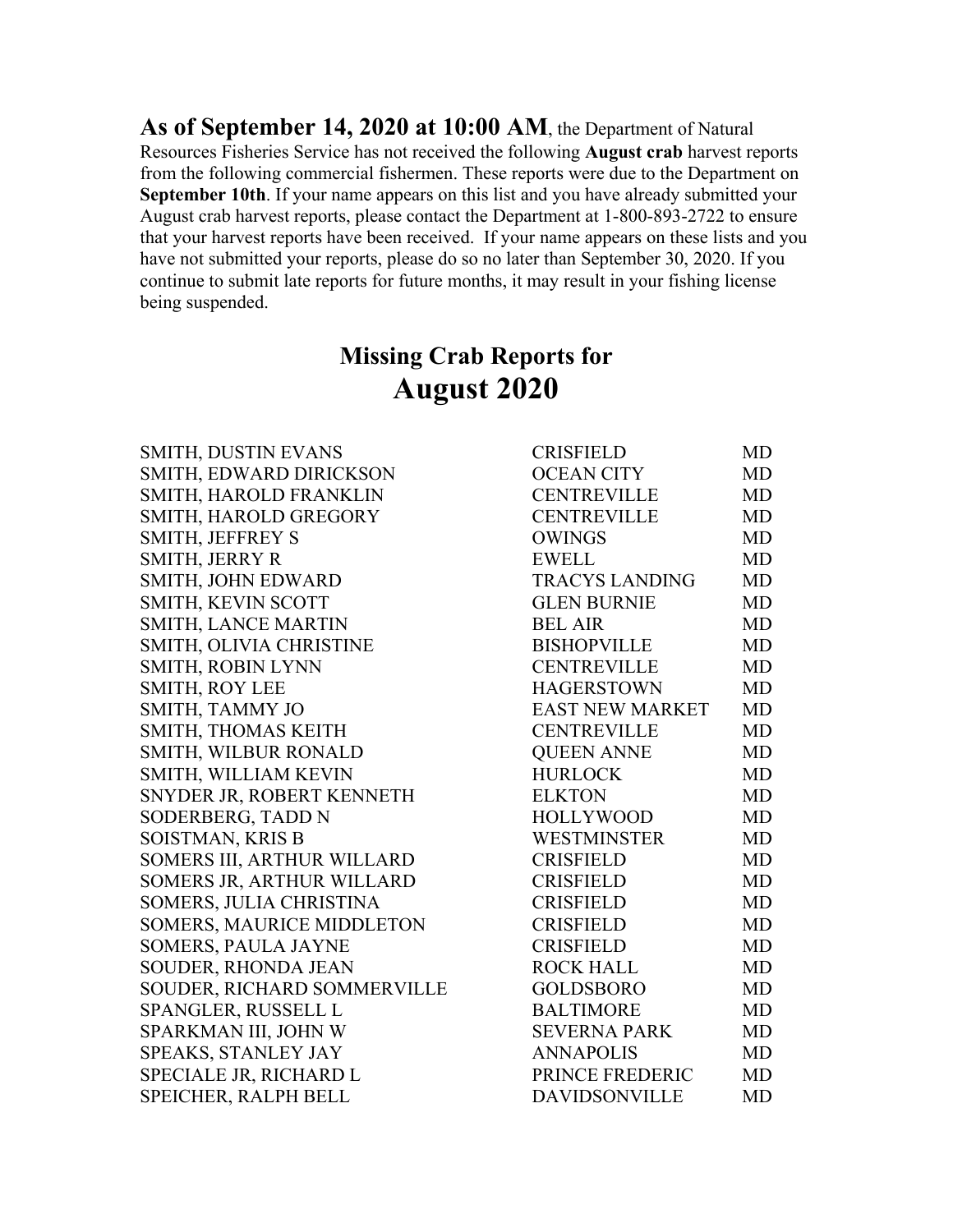| <b>CHESTERTOWN</b>    | MD        |
|-----------------------|-----------|
| <b>WINGATE</b>        | <b>MD</b> |
| <b>ABINGDON</b>       | <b>MD</b> |
| <b>FALLSTON</b>       | <b>MD</b> |
| <b>STEVENSVILLE</b>   | <b>MD</b> |
| <b>STEVENSVILLE</b>   | <b>MD</b> |
| <b>WHITE PLAINS</b>   | MD        |
| <b>NEWBURG</b>        | <b>MD</b> |
| <b>WORTON</b>         | <b>MD</b> |
| <b>SAINT MICHAELS</b> | <b>MD</b> |
| <b>SECRETARY</b>      | MD        |
| <b>FEDERALSBURG</b>   | <b>MD</b> |
| <b>WEST CHESTER</b>   | PA        |
| <b>SHADY SIDE</b>     | <b>MD</b> |
| <b>BALTIMORE</b>      | <b>MD</b> |
| <b>HALETHORPE</b>     | <b>MD</b> |
| <b>SMYRNA</b>         | DE        |
| <b>ABERDEEN</b>       | MD        |
| <b>PRESTON</b>        | <b>MD</b> |
| <b>GALESVILLE</b>     | <b>MD</b> |
| <b>GRASONVILLE</b>    | <b>MD</b> |
| <b>ROCK HALL</b>      | MD        |
| <b>ROCK HALL</b>      | <b>MD</b> |
| <b>NEWBURG</b>        | <b>MD</b> |
| <b>NEWBURG</b>        | <b>MD</b> |
| <b>SHARPTOWN</b>      | <b>MD</b> |
| <b>MARRIOTTSVILLE</b> | MD        |
| <b>CAMBRIDGE</b>      | MD        |
| <b>EASTON</b>         | MD        |
| <b>MECHANICSVILLE</b> | <b>MD</b> |
| <b>MECHANICSVILLE</b> | <b>MD</b> |
| <b>PASADENA</b>       | MD        |
| <b>MIDDLETOWN</b>     | DE        |
| <b>SHADY SIDE</b>     | MD        |
| <b>NEWARK</b>         | MD        |
| <b>HAVRE DE GRACE</b> | MD        |
| <b>ESSEX</b>          | MD        |
| <b>STEVENSVILLE</b>   | MD        |
| <b>FAULKNER</b>       | MD        |
| <b>NEWBURG</b>        | <b>MD</b> |
| PRINCESS ANNE         | MD        |
| <b>DENTON</b>         | MD        |
| <b>QUEENSTOWN</b>     | MD        |
| <b>LEONARDTOWN</b>    | MD        |
| <b>NEW CASTLE</b>     | DE        |
| <b>TRAPPE</b>         | <b>MD</b> |
|                       |           |

| <b>WINGATE</b><br><b>MD</b><br><b>ABINGDON</b><br><b>MD</b><br><b>FALLSTON</b><br><b>MD</b><br><b>STEVENSVILLE</b><br><b>MD</b><br><b>STEVENSVILLE</b><br><b>MD</b><br><b>MD</b><br><b>WHITE PLAINS</b><br><b>NEWBURG</b><br><b>MD</b><br><b>WORTON</b><br><b>MD</b><br><b>SAINT MICHAELS</b><br><b>MD</b><br><b>SECRETARY</b><br><b>MD</b><br><b>FEDERALSBURG</b><br>MD<br><b>WEST CHESTER</b><br>PA<br><b>MD</b><br><b>SHADY SIDE</b><br><b>BALTIMORE</b><br><b>MD</b><br><b>HALETHORPE</b><br><b>MD</b><br><b>SMYRNA</b><br>DE<br><b>ABERDEEN</b><br><b>MD</b><br><b>PRESTON</b><br><b>MD</b><br><b>GALESVILLE</b><br><b>MD</b><br>GRASONVILLE<br><b>MD</b><br><b>ROCK HALL</b><br><b>MD</b><br><b>ROCK HALL</b><br><b>MD</b><br><b>NEWBURG</b><br><b>MD</b><br><b>MD</b><br><b>NEWBURG</b><br><b>SHARPTOWN</b><br>MD<br>MARRIOTTSVILLE<br>MD<br><b>CAMBRIDGE</b><br><b>MD</b><br><b>EASTON</b><br><b>MD</b><br>MECHANICSVILLE<br><b>MD</b><br>MECHANICSVILLE<br><b>MD</b><br><b>PASADENA</b><br><b>MD</b><br><b>MIDDLETOWN</b><br>DE<br><b>SHADY SIDE</b><br>MD<br><b>NEWARK</b><br>MD<br><b>HAVRE DE GRACE</b><br><b>MD</b><br><b>ESSEX</b><br>MD<br><b>STEVENSVILLE</b><br><b>MD</b><br><b>FAULKNER</b><br>MD<br><b>NEWBURG</b><br><b>MD</b><br>PRINCESS ANNE<br>MD<br><b>DENTON</b><br>MD<br><b>QUEENSTOWN</b><br>MD<br><b>LEONARDTOWN</b><br><b>MD</b><br><b>NEW CASTLE</b><br>DE<br><b>TRAPPE</b><br>MD |                    |           |
|------------------------------------------------------------------------------------------------------------------------------------------------------------------------------------------------------------------------------------------------------------------------------------------------------------------------------------------------------------------------------------------------------------------------------------------------------------------------------------------------------------------------------------------------------------------------------------------------------------------------------------------------------------------------------------------------------------------------------------------------------------------------------------------------------------------------------------------------------------------------------------------------------------------------------------------------------------------------------------------------------------------------------------------------------------------------------------------------------------------------------------------------------------------------------------------------------------------------------------------------------------------------------------------------------------------------------------------------------------------------------------------------------------------|--------------------|-----------|
|                                                                                                                                                                                                                                                                                                                                                                                                                                                                                                                                                                                                                                                                                                                                                                                                                                                                                                                                                                                                                                                                                                                                                                                                                                                                                                                                                                                                                  | <b>CHESTERTOWN</b> | <b>MD</b> |
|                                                                                                                                                                                                                                                                                                                                                                                                                                                                                                                                                                                                                                                                                                                                                                                                                                                                                                                                                                                                                                                                                                                                                                                                                                                                                                                                                                                                                  |                    |           |
|                                                                                                                                                                                                                                                                                                                                                                                                                                                                                                                                                                                                                                                                                                                                                                                                                                                                                                                                                                                                                                                                                                                                                                                                                                                                                                                                                                                                                  |                    |           |
|                                                                                                                                                                                                                                                                                                                                                                                                                                                                                                                                                                                                                                                                                                                                                                                                                                                                                                                                                                                                                                                                                                                                                                                                                                                                                                                                                                                                                  |                    |           |
|                                                                                                                                                                                                                                                                                                                                                                                                                                                                                                                                                                                                                                                                                                                                                                                                                                                                                                                                                                                                                                                                                                                                                                                                                                                                                                                                                                                                                  |                    |           |
|                                                                                                                                                                                                                                                                                                                                                                                                                                                                                                                                                                                                                                                                                                                                                                                                                                                                                                                                                                                                                                                                                                                                                                                                                                                                                                                                                                                                                  |                    |           |
|                                                                                                                                                                                                                                                                                                                                                                                                                                                                                                                                                                                                                                                                                                                                                                                                                                                                                                                                                                                                                                                                                                                                                                                                                                                                                                                                                                                                                  |                    |           |
|                                                                                                                                                                                                                                                                                                                                                                                                                                                                                                                                                                                                                                                                                                                                                                                                                                                                                                                                                                                                                                                                                                                                                                                                                                                                                                                                                                                                                  |                    |           |
|                                                                                                                                                                                                                                                                                                                                                                                                                                                                                                                                                                                                                                                                                                                                                                                                                                                                                                                                                                                                                                                                                                                                                                                                                                                                                                                                                                                                                  |                    |           |
|                                                                                                                                                                                                                                                                                                                                                                                                                                                                                                                                                                                                                                                                                                                                                                                                                                                                                                                                                                                                                                                                                                                                                                                                                                                                                                                                                                                                                  |                    |           |
|                                                                                                                                                                                                                                                                                                                                                                                                                                                                                                                                                                                                                                                                                                                                                                                                                                                                                                                                                                                                                                                                                                                                                                                                                                                                                                                                                                                                                  |                    |           |
|                                                                                                                                                                                                                                                                                                                                                                                                                                                                                                                                                                                                                                                                                                                                                                                                                                                                                                                                                                                                                                                                                                                                                                                                                                                                                                                                                                                                                  |                    |           |
|                                                                                                                                                                                                                                                                                                                                                                                                                                                                                                                                                                                                                                                                                                                                                                                                                                                                                                                                                                                                                                                                                                                                                                                                                                                                                                                                                                                                                  |                    |           |
|                                                                                                                                                                                                                                                                                                                                                                                                                                                                                                                                                                                                                                                                                                                                                                                                                                                                                                                                                                                                                                                                                                                                                                                                                                                                                                                                                                                                                  |                    |           |
|                                                                                                                                                                                                                                                                                                                                                                                                                                                                                                                                                                                                                                                                                                                                                                                                                                                                                                                                                                                                                                                                                                                                                                                                                                                                                                                                                                                                                  |                    |           |
|                                                                                                                                                                                                                                                                                                                                                                                                                                                                                                                                                                                                                                                                                                                                                                                                                                                                                                                                                                                                                                                                                                                                                                                                                                                                                                                                                                                                                  |                    |           |
|                                                                                                                                                                                                                                                                                                                                                                                                                                                                                                                                                                                                                                                                                                                                                                                                                                                                                                                                                                                                                                                                                                                                                                                                                                                                                                                                                                                                                  |                    |           |
|                                                                                                                                                                                                                                                                                                                                                                                                                                                                                                                                                                                                                                                                                                                                                                                                                                                                                                                                                                                                                                                                                                                                                                                                                                                                                                                                                                                                                  |                    |           |
|                                                                                                                                                                                                                                                                                                                                                                                                                                                                                                                                                                                                                                                                                                                                                                                                                                                                                                                                                                                                                                                                                                                                                                                                                                                                                                                                                                                                                  |                    |           |
|                                                                                                                                                                                                                                                                                                                                                                                                                                                                                                                                                                                                                                                                                                                                                                                                                                                                                                                                                                                                                                                                                                                                                                                                                                                                                                                                                                                                                  |                    |           |
|                                                                                                                                                                                                                                                                                                                                                                                                                                                                                                                                                                                                                                                                                                                                                                                                                                                                                                                                                                                                                                                                                                                                                                                                                                                                                                                                                                                                                  |                    |           |
|                                                                                                                                                                                                                                                                                                                                                                                                                                                                                                                                                                                                                                                                                                                                                                                                                                                                                                                                                                                                                                                                                                                                                                                                                                                                                                                                                                                                                  |                    |           |
|                                                                                                                                                                                                                                                                                                                                                                                                                                                                                                                                                                                                                                                                                                                                                                                                                                                                                                                                                                                                                                                                                                                                                                                                                                                                                                                                                                                                                  |                    |           |
|                                                                                                                                                                                                                                                                                                                                                                                                                                                                                                                                                                                                                                                                                                                                                                                                                                                                                                                                                                                                                                                                                                                                                                                                                                                                                                                                                                                                                  |                    |           |
|                                                                                                                                                                                                                                                                                                                                                                                                                                                                                                                                                                                                                                                                                                                                                                                                                                                                                                                                                                                                                                                                                                                                                                                                                                                                                                                                                                                                                  |                    |           |
|                                                                                                                                                                                                                                                                                                                                                                                                                                                                                                                                                                                                                                                                                                                                                                                                                                                                                                                                                                                                                                                                                                                                                                                                                                                                                                                                                                                                                  |                    |           |
|                                                                                                                                                                                                                                                                                                                                                                                                                                                                                                                                                                                                                                                                                                                                                                                                                                                                                                                                                                                                                                                                                                                                                                                                                                                                                                                                                                                                                  |                    |           |
|                                                                                                                                                                                                                                                                                                                                                                                                                                                                                                                                                                                                                                                                                                                                                                                                                                                                                                                                                                                                                                                                                                                                                                                                                                                                                                                                                                                                                  |                    |           |
|                                                                                                                                                                                                                                                                                                                                                                                                                                                                                                                                                                                                                                                                                                                                                                                                                                                                                                                                                                                                                                                                                                                                                                                                                                                                                                                                                                                                                  |                    |           |
|                                                                                                                                                                                                                                                                                                                                                                                                                                                                                                                                                                                                                                                                                                                                                                                                                                                                                                                                                                                                                                                                                                                                                                                                                                                                                                                                                                                                                  |                    |           |
|                                                                                                                                                                                                                                                                                                                                                                                                                                                                                                                                                                                                                                                                                                                                                                                                                                                                                                                                                                                                                                                                                                                                                                                                                                                                                                                                                                                                                  |                    |           |
|                                                                                                                                                                                                                                                                                                                                                                                                                                                                                                                                                                                                                                                                                                                                                                                                                                                                                                                                                                                                                                                                                                                                                                                                                                                                                                                                                                                                                  |                    |           |
|                                                                                                                                                                                                                                                                                                                                                                                                                                                                                                                                                                                                                                                                                                                                                                                                                                                                                                                                                                                                                                                                                                                                                                                                                                                                                                                                                                                                                  |                    |           |
|                                                                                                                                                                                                                                                                                                                                                                                                                                                                                                                                                                                                                                                                                                                                                                                                                                                                                                                                                                                                                                                                                                                                                                                                                                                                                                                                                                                                                  |                    |           |
|                                                                                                                                                                                                                                                                                                                                                                                                                                                                                                                                                                                                                                                                                                                                                                                                                                                                                                                                                                                                                                                                                                                                                                                                                                                                                                                                                                                                                  |                    |           |
|                                                                                                                                                                                                                                                                                                                                                                                                                                                                                                                                                                                                                                                                                                                                                                                                                                                                                                                                                                                                                                                                                                                                                                                                                                                                                                                                                                                                                  |                    |           |
|                                                                                                                                                                                                                                                                                                                                                                                                                                                                                                                                                                                                                                                                                                                                                                                                                                                                                                                                                                                                                                                                                                                                                                                                                                                                                                                                                                                                                  |                    |           |
|                                                                                                                                                                                                                                                                                                                                                                                                                                                                                                                                                                                                                                                                                                                                                                                                                                                                                                                                                                                                                                                                                                                                                                                                                                                                                                                                                                                                                  |                    |           |
|                                                                                                                                                                                                                                                                                                                                                                                                                                                                                                                                                                                                                                                                                                                                                                                                                                                                                                                                                                                                                                                                                                                                                                                                                                                                                                                                                                                                                  |                    |           |
|                                                                                                                                                                                                                                                                                                                                                                                                                                                                                                                                                                                                                                                                                                                                                                                                                                                                                                                                                                                                                                                                                                                                                                                                                                                                                                                                                                                                                  |                    |           |
|                                                                                                                                                                                                                                                                                                                                                                                                                                                                                                                                                                                                                                                                                                                                                                                                                                                                                                                                                                                                                                                                                                                                                                                                                                                                                                                                                                                                                  |                    |           |
|                                                                                                                                                                                                                                                                                                                                                                                                                                                                                                                                                                                                                                                                                                                                                                                                                                                                                                                                                                                                                                                                                                                                                                                                                                                                                                                                                                                                                  |                    |           |
|                                                                                                                                                                                                                                                                                                                                                                                                                                                                                                                                                                                                                                                                                                                                                                                                                                                                                                                                                                                                                                                                                                                                                                                                                                                                                                                                                                                                                  |                    |           |
|                                                                                                                                                                                                                                                                                                                                                                                                                                                                                                                                                                                                                                                                                                                                                                                                                                                                                                                                                                                                                                                                                                                                                                                                                                                                                                                                                                                                                  |                    |           |
|                                                                                                                                                                                                                                                                                                                                                                                                                                                                                                                                                                                                                                                                                                                                                                                                                                                                                                                                                                                                                                                                                                                                                                                                                                                                                                                                                                                                                  |                    |           |
|                                                                                                                                                                                                                                                                                                                                                                                                                                                                                                                                                                                                                                                                                                                                                                                                                                                                                                                                                                                                                                                                                                                                                                                                                                                                                                                                                                                                                  |                    |           |
|                                                                                                                                                                                                                                                                                                                                                                                                                                                                                                                                                                                                                                                                                                                                                                                                                                                                                                                                                                                                                                                                                                                                                                                                                                                                                                                                                                                                                  |                    |           |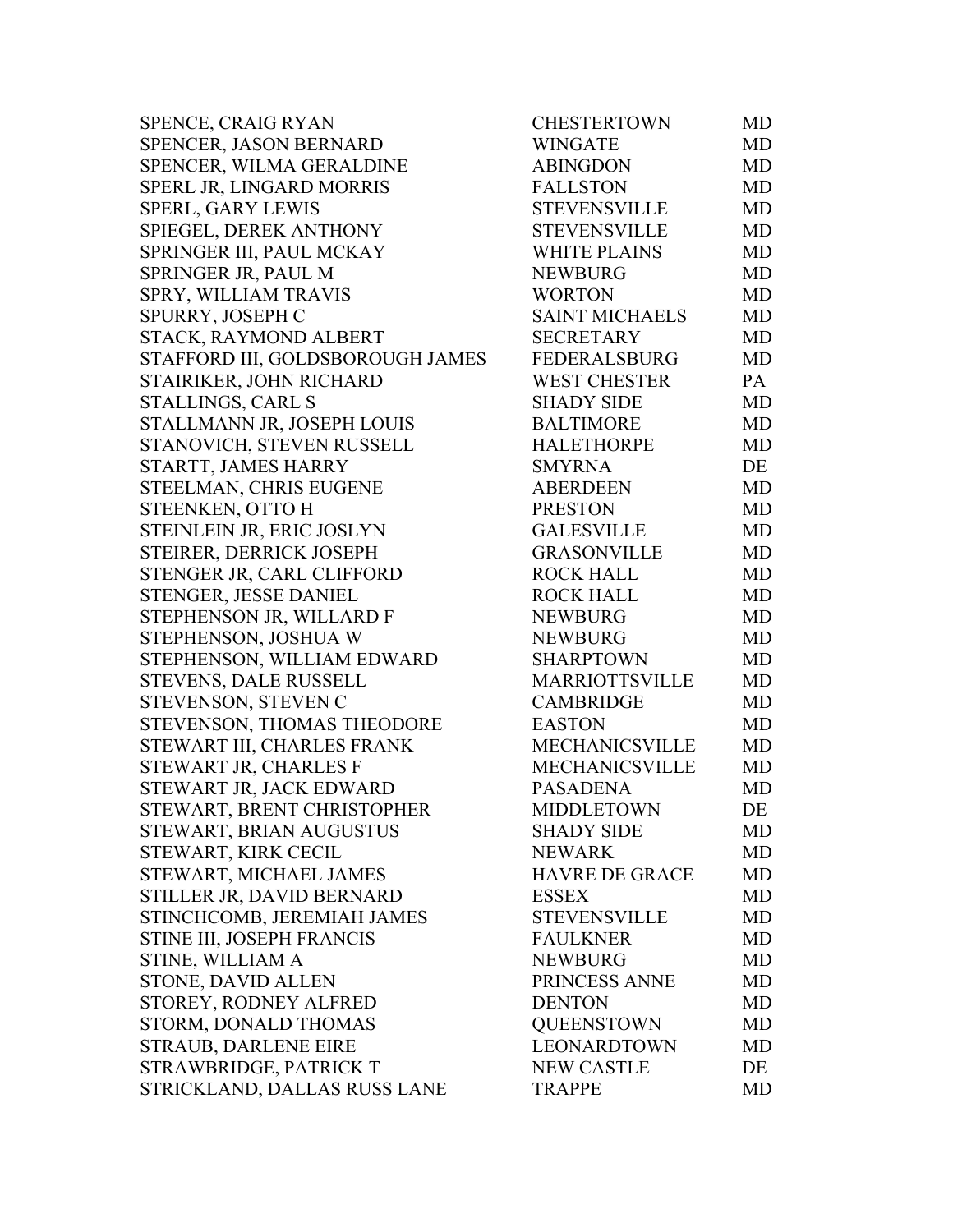| STROMBERG, GEORGE RUDOLPH       | <b>PASADENA</b>       | MD        |
|---------------------------------|-----------------------|-----------|
| STRONG, JAMES ERNEST WILLSON    | <b>ROCK HALL</b>      | <b>MD</b> |
| STUART, WILLIAM BOYD            | <b>CHURCH CREEK</b>   | <b>MD</b> |
| STURMER, JOSEPH FRANKLIN        | <b>PASADENA</b>       | <b>MD</b> |
| <b>SUDOL, STUART E</b>          | <b>BERLIN</b>         | MD        |
| <b>SUITE, JAMES EVERETT</b>     | <b>CHAPTICO</b>       | <b>MD</b> |
| <b>SUITE, TERESA MARIE</b>      | <b>CHAPTICO</b>       | <b>MD</b> |
| SULLIVAN III, ERNEST JAMES      | <b>SHADY SIDE</b>     | <b>MD</b> |
| SULLIVAN III, JAMES EARL        | <b>BALTIMORE</b>      | <b>MD</b> |
| SULLIVAN JR, JOHN L             | <b>GLEN BURNIE</b>    | <b>MD</b> |
| SULLIVAN JR, KELLY MICHAEL      | <b>BALTIMORE</b>      | <b>MD</b> |
| SULLIVAN, EDWARD MARK           | <b>ROCK HALL</b>      | MD        |
| SULLIVAN, KELLY MICHAEL         | <b>ESSEX</b>          | <b>MD</b> |
| <b>SWAN, TYLER EVAN</b>         | <b>GLEN BURNIE</b>    | <b>MD</b> |
| <b>SWANGER, AMY JEAN</b>        | <b>SALISBURY</b>      | <b>MD</b> |
| SWANN SR, WILLIAM D             | <b>NEWBURG</b>        | <b>MD</b> |
| <b>SWANN, ADAM LEE</b>          | <b>PRESTON</b>        | <b>MD</b> |
| SWANN, KEITH A                  | <b>NEWBURG</b>        | <b>MD</b> |
| <b>SWANN, THOMAS MICHAEL</b>    | <b>NEWBURG</b>        | <b>MD</b> |
| <b>SWARTZ JR, RONALD LEE</b>    | <b>MCDANIEL</b>       | <b>MD</b> |
| <b>SWARTZ, CHET LEWIS</b>       | <b>TILGHMAN</b>       | <b>MD</b> |
| <b>SWARTZ, RONALD LEE</b>       | <b>TILGHMAN</b>       | MD        |
| <b>SWEET, RICHARD P</b>         | <b>STEVENSVILLE</b>   | <b>MD</b> |
| <b>SWEITZER, ROBERT CHARLES</b> | <b>TILGHMAN</b>       | <b>MD</b> |
| SZYMANSKI SR, THOMAS HERMAN     | <b>DUNDALK</b>        | <b>MD</b> |
| TACKISH, PAUL HOWARD            | <b>POMFRET</b>        | <b>MD</b> |
| TALANCA, DAVID ANTHONY          | <b>ELKTON</b>         | <b>MD</b> |
| TARLETON, KEVIN STEVEN          | TILGHMAN              | <b>MD</b> |
| <b>TARMON, ROY LEE</b>          | <b>SHARPSBURG</b>     | <b>MD</b> |
| TARQUINI, MICHAEL E             | <b>HAVRE DE GRACE</b> | <b>MD</b> |
| TARR, RALPH SAMUEL              | <b>SNOW HILL</b>      | MD        |
| TATUM, DALLAS ELLIOTT           | PRINCESS ANNE         | <b>MD</b> |
| TAYLOR, BRADLEY JAMES           | <b>SAXIS</b>          | VA        |
| TAYLOR, BRIAN R                 | <b>CLEMENTS</b>       | MD        |
| TAYLOR, DOUGLAS L               | <b>WARWICK</b>        | <b>MD</b> |
| TAYLOR, JEFFREY R               | <b>CHESTERTOWN</b>    | MD        |
| TAYLOR, JOSEPH ANDREW           | <b>PASADENA</b>       | <b>MD</b> |
| TAYLOR, LARRY JAMES             | <b>WESTOVER</b>       | <b>MD</b> |
| TAYLOR, LISA SHEPARDSON         | <b>CHESTERTOWN</b>    | <b>MD</b> |
| TAYLOR, MARK THOMAS             | <b>CHESTERTOWN</b>    | <b>MD</b> |
| TAYLOR, NICKOLAS CAMERON        | <b>HUNTINGTOWN</b>    | MD        |
| TAYLOR, ROBERT SIDNEY           | PRINCESS ANNE         | MD        |
| TAYLOR, RODNEY ROBERT           | <b>WYE MILLS</b>      | <b>MD</b> |
| TAYLOR, STEPHEN CHARLES         | <b>MILLINGTON</b>     | <b>MD</b> |
| TAYMAN, TRAVIS S                | <b>DAVIDSONVILLE</b>  | MD        |
| TEAT, MICHAEL KEITH             | <b>CHESTERTOWN</b>    | MD        |
|                                 |                       |           |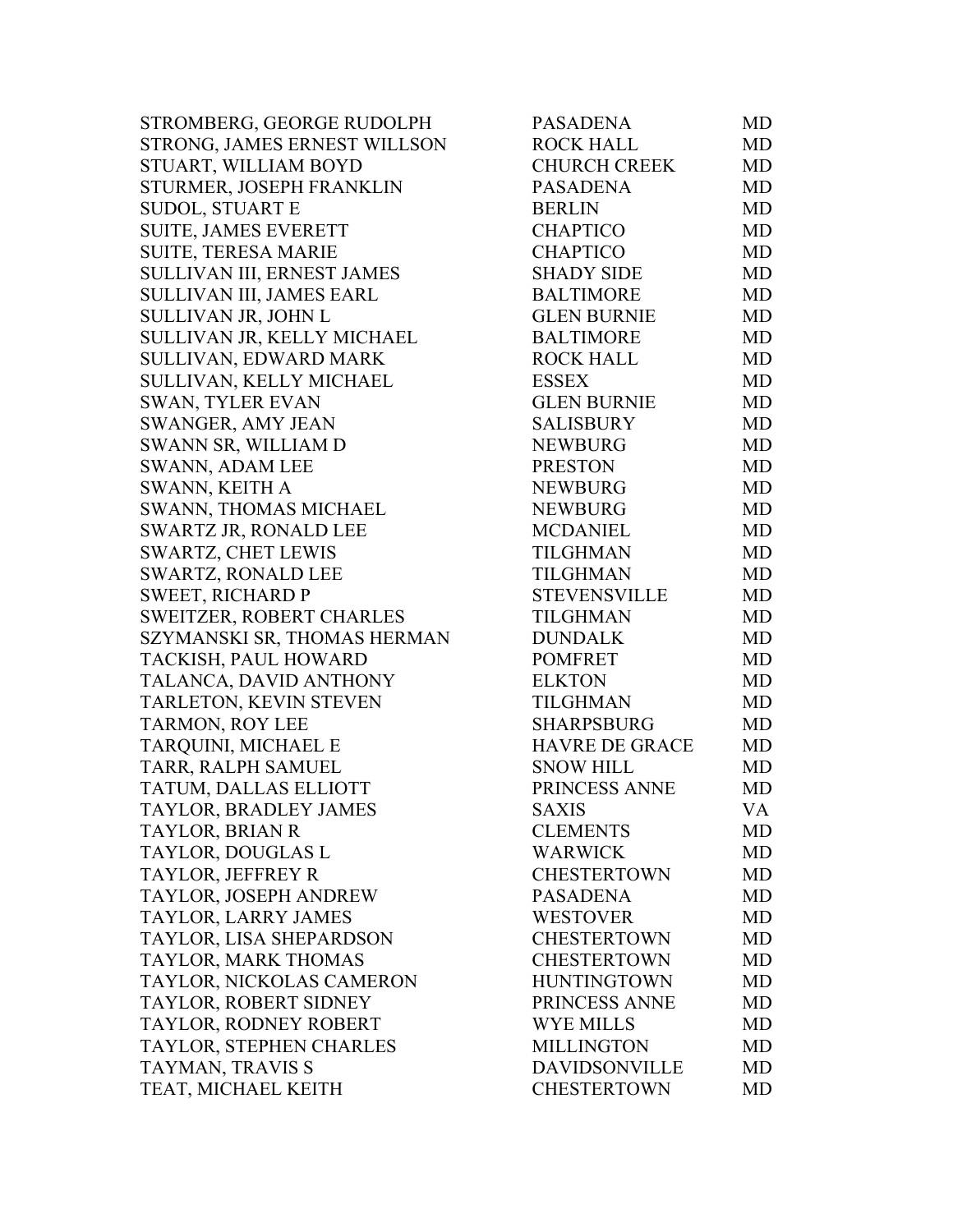TEDFORD, DAVID ALLEN TENNYSON, JAMES E TENNYSON, MELISSA ASHLEY THARPE, ALBERT LEE THARPE, KYLE JAMES THOMAS JR, GEORGE MEDFORD THOMAS JR, JOHNNY RUSSELL THOMAS JR, PAUL DAVIS THOMAS, BETTY LOU THOMAS, BRANDON RICHARD THOMAS, CHARLES DAVID THOMAS, DAVID ALLAN THOMAS, DAVID LEE THOMAS, GEORGE MEDFORD THOMAS, GREGG ALLAN THOMAS, HERSEY BRYAN THOMAS, JAMES ANDREW THOMAS, KEITH JACOB THOMAS, KEVIN HOWARD THOMAS, RICHARD LEE THOMAS, ROBERT EDWARD THOMPKINS, RAYMOND R THOMPSON JR, CALVERT E THOMPSON JR, HARRY JAMES THOMPSON JR, JAMES T THOMPSON SR, HARRY JAMES THOMPSON, CHRISTOPHER GRAHAM THOMPSON, JEFFREY A THOMPSON, PATRICK R THOMPSON, SAMUEL CHRISTOPHER THOMSEN, RUSSELL RAYMOND THORNE, JAMES ROBERT THORNE, JOHN DENT THUERRAUCH JR, LOUIS THOMAS THURN, AUGUST CALVERT TIBBETTS, DAVID A TIBBS, ASA JORDAN TIBBS, DEVIN LEE TIBBS, HOMAN LEE TIEDER III, JOHN W TIPPETT III, THOMAS P TIPPETT JR, THOMAS P TIPPETT, DANA WRIGHT TIPPETT, JOHN F TIPPETT, JOHN GREGORY TIPPETT, LEE M

| CHESTER                | MD        |
|------------------------|-----------|
| <b>CALIFORNIA</b>      | <b>MD</b> |
| <b>CALIFORNIA</b>      | MD        |
| <b>BALTIMORE</b>       | <b>MD</b> |
| <b>MIDDLE RIVER</b>    | <b>MD</b> |
| <b>CHESTER</b>         | <b>MD</b> |
| <b>BELTSVILLE</b>      | <b>MD</b> |
| PRINCE FREDERIC        | <b>MD</b> |
| <b>GRASONVILLE</b>     | <b>MD</b> |
| <b>RISING SUN</b>      | <b>MD</b> |
| <b>FEDERALSBURG</b>    | <b>MD</b> |
| PORT DEPOSIT           | <b>MD</b> |
| <b>MARION STATION</b>  | <b>MD</b> |
| <b>GRASONVILLE</b>     | <b>MD</b> |
| PRINCESS ANNE          | <b>MD</b> |
| <b>STEVENSVILLE</b>    | <b>MD</b> |
| <b>GRASONVILLE</b>     | MD        |
| <b>GRASONVILLE</b>     | <b>MD</b> |
| PRINCESS ANNE          | <b>MD</b> |
| <b>CRISFIELD</b>       | <b>MD</b> |
| <b>GREENSBORO</b>      | <b>MD</b> |
| <b>EAST NEW MARKET</b> | <b>MD</b> |
| <b>DENTON</b>          | MD        |
| <b>NEWBURG</b>         | <b>MD</b> |
| <b>MECHANICSVILLE</b>  | <b>MD</b> |
| <b>NEWBURG</b>         | <b>MD</b> |
| <b>PASADENA</b>        | <b>MD</b> |
| <b>NEWBURG</b>         | <b>MD</b> |
| <b>PASADENA</b>        | <b>MD</b> |
| PORT DEPOSIT           | <b>MD</b> |
| <b>WESTOVER</b>        | <b>MD</b> |
| <b>MECHANICSVILLE</b>  | <b>MD</b> |
| <b>BRYANS ROAD</b>     | MD        |
| <b>PARKVILLE</b>       | MD        |
| <b>HAVRE DE GRACE</b>  | <b>MD</b> |
| <b>CUMBERLAND</b>      | <b>MD</b> |
| <b>VIENNA</b>          | <b>MD</b> |
| <b>EAST NEW MARKET</b> | <b>MD</b> |
| <b>EAST NEW MARKET</b> | <b>MD</b> |
| <b>TAYLORS ISLAND</b>  | <b>MD</b> |
| <b>LEONARDTOWN</b>     | <b>MD</b> |
| <b>LEONARDTOWN</b>     | <b>MD</b> |
| <b>NANJEMOY</b>        | <b>MD</b> |
| <b>LEONARDTOWN</b>     | <b>MD</b> |
| <b>MECHANICSVILLE</b>  | <b>MD</b> |
| <b>NANJEMOY</b>        | <b>MD</b> |
|                        |           |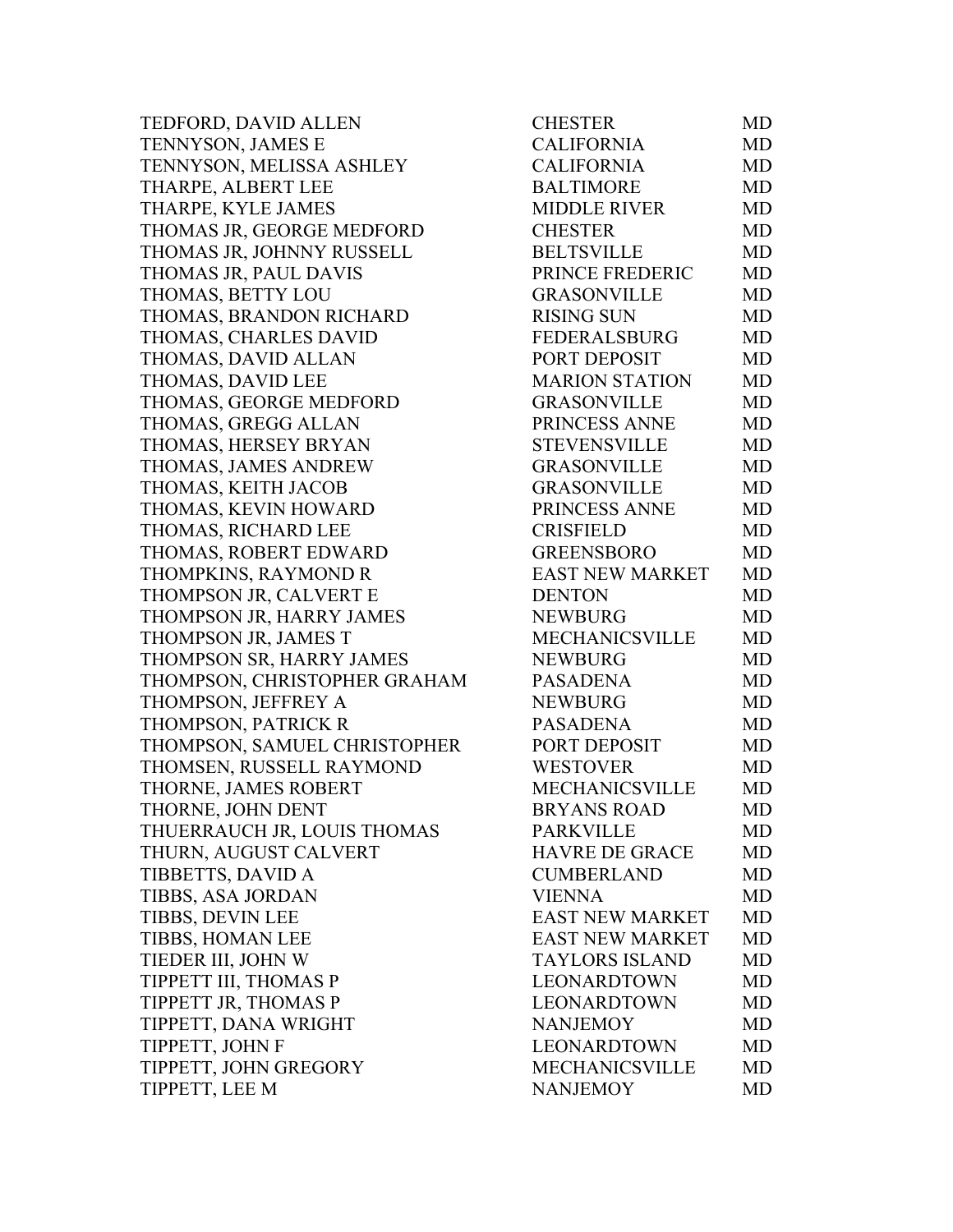TIPPETT, ROBERT F TOBAT, FRANKLIN JOSEPH TODD JR, PHILLIP GEORGE TODD, DONALD SCOTT TODD, DONALD SMITH TODD, MARY LYNN TOLLEY, MARTIN TALL TOLLEY, TOD SHEPHARD TOLSON IV, JAMES EDWARD TOMLINS, MATTHEW CHRISTIAN TOMLINSON, JOHN WILLIAM TONA JR, CHRISTOPHER MICHAEL TORNEY, JACK ALEXANDER TRACY, MARCUS AARON TRAINOR, ROBERT MATTHEW TRAVERS SR, RICHARD WILLIAM TRAVERS, BARBARA JEAN TRAVERS, CHRISTOPHER FRANKLIN TRAVERS, ROBERT WILLIAM TRAVIS JR, RICHARD LEE TRENARY, SOPHIE J TREVILLIAN, BRANDON EDWARD TRIPP, RICKY DONNELL TROSSBACH, JAMES D TROSSBACH, JAMES I TROSSBACH, JOHN LINWOOD TRUMPLER, STEVEN LOUIS TRYON, JEREMY JASON TRYON, TIMOTHY NORTON TUFANO SR, DANIEL ANTONIO TULL, JODY GARY TULL, JOHN JEFFREY TULL, ZACHARY MICHAEL TURNER, BRAD GREGORY TURNER, DAVY L TURNER, RAYMOND JOHN TURRI, PATRICK LEE TYLER JR, DELMAS STINGLE TYLER JR, GLADSTON WILLIAM TYLER JR, JAMES EDWARD TYLER JR, LAWRENCE HENRY TYLER JR, ROBERT C TYLER, BETH ANNE TYLER, BRADLEY L TYLER, GILBERT ASBURY TYLER, GLADSTON LAWSON

| <b>LEONARDTOWN</b>    | MD        |
|-----------------------|-----------|
| <b>NANTICOKE</b>      | <b>MD</b> |
| <b>CAMBRIDGE</b>      | <b>MD</b> |
| <b>WOOLFORD</b>       | MD        |
| <b>CAMBRIDGE</b>      | <b>MD</b> |
| <b>CAMBRIDGE</b>      | <b>MD</b> |
| <b>CHURCH CREEK</b>   | <b>MD</b> |
| <b>TODDVILLE</b>      | <b>MD</b> |
| <b>LINCOLN</b>        | DE        |
| <b>CRISFIELD</b>      | MD        |
| MECHANICSVILLE        | MD        |
| <b>CENTREVILLE</b>    | <b>MD</b> |
| <b>ANNAPOLIS</b>      | <b>MD</b> |
| <b>BOZMAN</b>         | <b>MD</b> |
| <b>COLORA</b>         | <b>MD</b> |
| <b>FISHING CREEK</b>  | <b>MD</b> |
| <b>FISHING CREEK</b>  | MD        |
| <b>VIENNA</b>         | <b>MD</b> |
| <b>FISHING CREEK</b>  | <b>MD</b> |
| <b>TAYLORS ISLAND</b> | <b>MD</b> |
| <b>ELKTON</b>         | <b>MD</b> |
| <b>SEVERNA PARK</b>   | <b>MD</b> |
| <b>PRESTON</b>        | <b>MD</b> |
| <b>ST INIGOES</b>     | MD        |
| <b>DRAYDEN</b>        | <b>MD</b> |
| <b>DRAYDEN</b>        | <b>MD</b> |
| <b>STEVENSVILLE</b>   | <b>MD</b> |
| <b>GRASONVILLE</b>    | <b>MD</b> |
| <b>OCEAN CITY</b>     | <b>MD</b> |
| <b>BALTIMORE</b>      | <b>MD</b> |
| <b>MARION</b>         | MD        |
| <b>MARION STATION</b> | <b>MD</b> |
| <b>MARION STATION</b> | MD        |
| <b>LOTHIAN</b>        | MD        |
| <b>MECHANICSVILLE</b> | <b>MD</b> |
| <b>PRESTON</b>        | MD        |
| <b>SHADY SIDE</b>     | <b>MD</b> |
| <b>CRISFIELD</b>      | <b>MD</b> |
| <b>EWELL</b>          | MD        |
| <b>WITTMAN</b>        | <b>MD</b> |
| <b>TILGHMAN</b>       | <b>MD</b> |
| <b>MARION</b>         | <b>MD</b> |
| <b>MARION STATION</b> | <b>MD</b> |
| <b>MARION</b>         | MD        |
| <b>TILGHMAN</b>       | <b>MD</b> |
| <b>EWELL</b>          | MD        |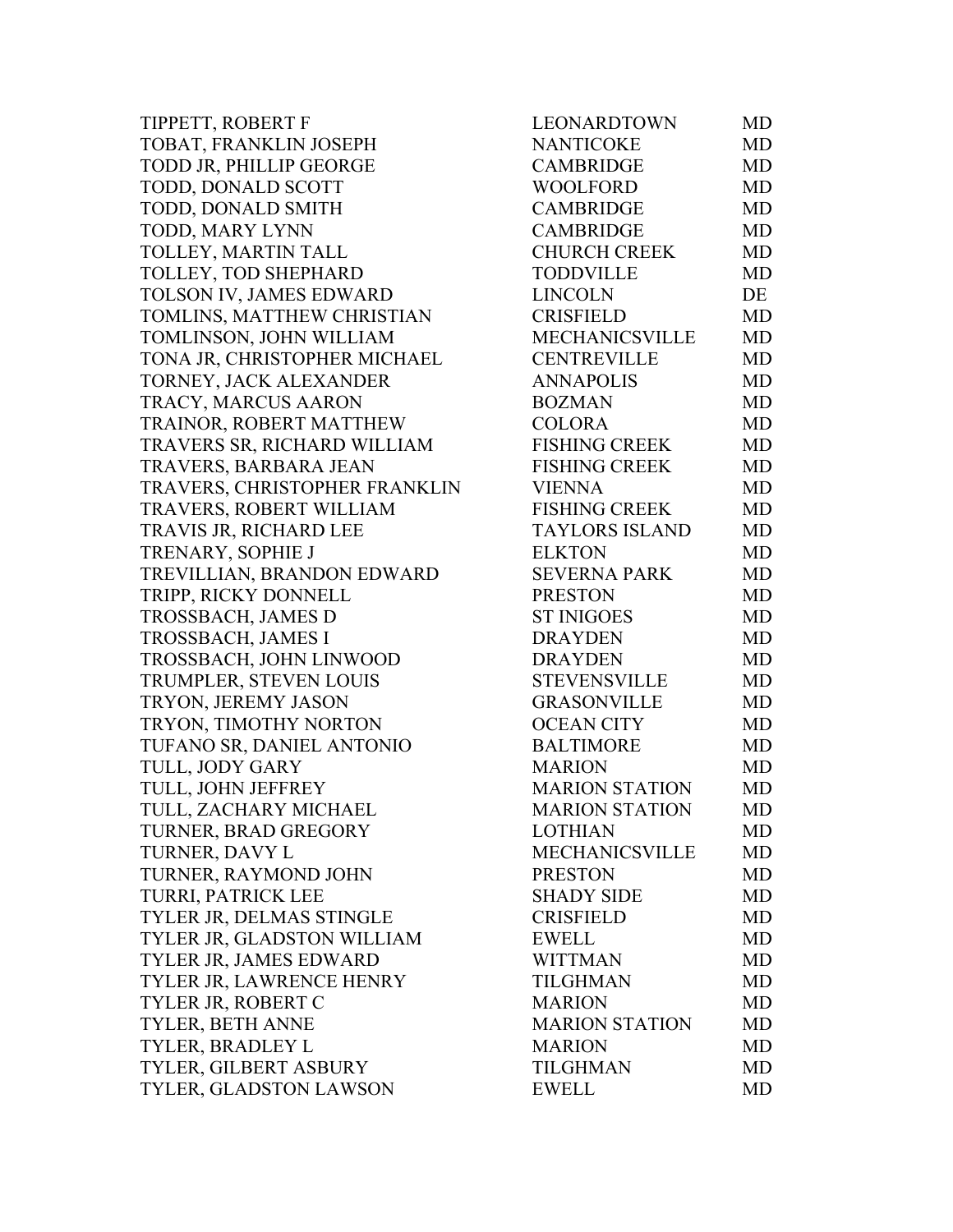| TYLER, JOHN CRANSTON          | <b>EWELL</b>           | MD        |
|-------------------------------|------------------------|-----------|
| TYLER, JOSEPH RAYMOND         | <b>CRISFIELD</b>       | MD        |
| <b>TYLER, LESTER ENOS</b>     | <b>EWELL</b>           | MD        |
| TYLER, PAMELA LEE             | <b>CRISFIELD</b>       | <b>MD</b> |
| TYLER, TYLER GLADSTONE        | <b>EWELL</b>           | <b>MD</b> |
| UNDERWOOD, ROBERT CORY        | <b>GLENN DALE</b>      | MD        |
| UNRUH, NANCY                  | <b>WORTON</b>          | <b>MD</b> |
| USILTON, KELSEY DAWN          | <b>FEDERALSBURG</b>    | <b>MD</b> |
| UTZ, MICHAEL BURNELL          | <b>PASADENA</b>        | <b>MD</b> |
| VAARTJES, GREGORY ALBERT      | <b>WHITE HALL</b>      | <b>MD</b> |
| VALUNAS SR, JOHN MICHAEL      | <b>BALTIMORE</b>       | <b>MD</b> |
| VAN DEN HEUVEL, ROBERT ANDREW | <b>EARLEVILLE</b>      | MD        |
| VAN PELT, MARC ANTHONY        | <b>SHERWOOD</b>        | <b>MD</b> |
| VAN PELT, PAMELA ANN          | <b>KINGSVILLE</b>      | <b>MD</b> |
| VANDEGRIFT, PATRICK ALAN      | <b>TALL TIMBERS</b>    | <b>MD</b> |
| VANDEWAL III, ANTHONY         | <b>ROCK HALL</b>       | <b>MD</b> |
| VANHOY, ROBERT PAUL           | <b>PARKVILLE</b>       | <b>MD</b> |
| VANLIEW, TODD PETTY           | <b>STEVENSVILLE</b>    | <b>MD</b> |
| VANN JR, CHARLES FADELEY      | PORT DEPOSIT           | <b>MD</b> |
| VANSANT, DOUGLAS KYLE         | <b>TRACYS LANDING</b>  | <b>MD</b> |
| VARNELL, ERNEST L             | <b>EDGEWATER</b>       | <b>MD</b> |
| VERTICHIO, JAMES ROSS         | <b>EASTON</b>          | <b>MD</b> |
| VIANDS JR, ALBERT STEVEN      | <b>LOTHIAN</b>         | <b>MD</b> |
| VICKERY, MATTHEW SCOTT        | PASADENA               | MD        |
| VINCENT, AUBREY MACE          | <b>WOOLFORD</b>        | <b>MD</b> |
| VINCENT, CARLY SARA           | <b>WOOLFORD</b>        | <b>MD</b> |
| VINCENT, SHANE THOMAS         | <b>WOOLFORD</b>        | <b>MD</b> |
| VINCENT, TERRY LEE            | <b>WOOLFORD</b>        | <b>MD</b> |
| VITALE, MATTHEW JOHN          | <b>SAINT LEONARD</b>   | <b>MD</b> |
| VODAK, EDWARD JOHN            | <b>ANNAPOLIS</b>       | <b>MD</b> |
| VONHAACK, KAITLAND MARIE      | <b>HAVRE DE GRACE</b>  | <b>MD</b> |
| VOSHELL, JAMES LEONARD        | <b>MILLINGTON</b>      | MD        |
| WADE, JOHN MALLORY            | <b>EASTON</b>          | MD        |
| WADE, RONALD CHARLES          | <b>BALTIMORE</b>       | MD        |
| WADKINS, CHARLES ERNEST       | <b>CHESAPEAKE CITY</b> | MD        |
| <b>WAGGONER, PERRY ELIAS</b>  | <b>BALTIMORE</b>       | MD        |
| WAHLGREN, ANDRE THEODORE      | <b>ELKTON</b>          | MD        |
| WAID, KENNETH LEE             | <b>JOPPA</b>           | <b>MD</b> |
| WAINWRIGHT, CLAYTON FRANCIS   | <b>SALISBURY</b>       | <b>MD</b> |
| <b>WALBERT, DAVID WILSON</b>  | <b>WORTON</b>          | MD        |
| WALKER, WARD M                | <b>MARION STATION</b>  | MD        |
| WALLACE JR, PAUL WAYNE        | <b>GALENA</b>          | MD        |
| <b>WALLS III, JESSE BATES</b> | <b>ROCK HALL</b>       | MD        |
| WALLS SR, WILLIAM HOWARD      | <b>CHESTERTOWN</b>     | MD        |
| <b>WALLS, RYAN EVERETT</b>    | <b>RIDGELY</b>         | <b>MD</b> |
| WALTER SR, JOHN LESTER        | <b>FISHING CREEK</b>   | MD        |
|                               |                        |           |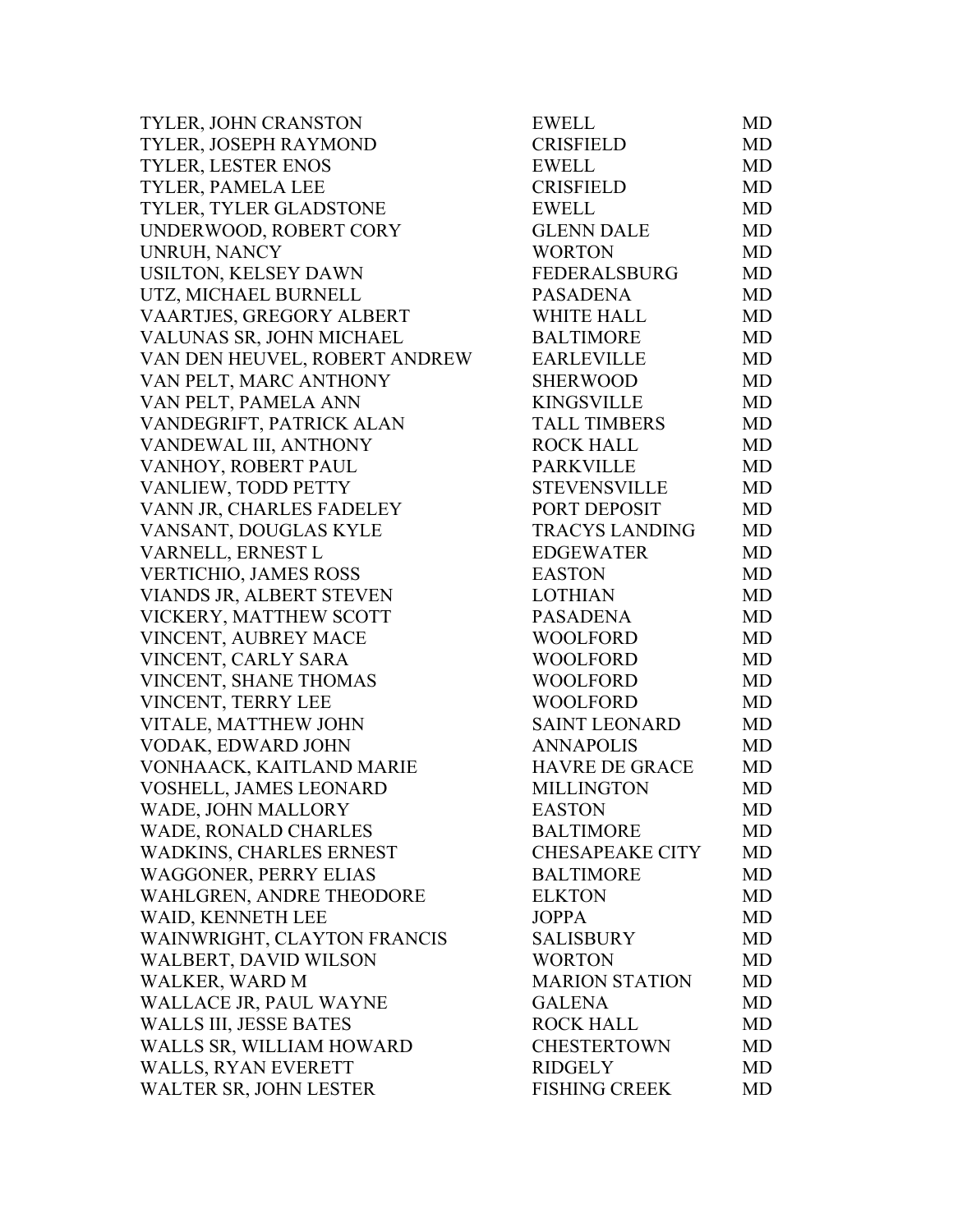| WALTER, KRISTEN MARIE          | <b>STEVENSVILLE</b>    | MD        |
|--------------------------------|------------------------|-----------|
| WALTER, WILLIAM EDWARD         | <b>OCEAN CITY</b>      | <b>MD</b> |
| WALTERS JR, CLYDE WILSON       | <b>DEAL ISLAND</b>     | <b>MD</b> |
| WALTERS, CHRISTOPHER LANCE     | <b>CAMBRIDGE</b>       | <b>MD</b> |
| <b>WALTERS, JUSTIN LANCE</b>   | <b>CAMBRIDGE</b>       | <b>MD</b> |
| <b>WALTERS, MAE BELLE</b>      | DEAL ISLAND            | <b>MD</b> |
| WALTERS, PATRICK WARREN        | <b>HALETHORPE</b>      | <b>MD</b> |
| WALTERS, PAUL MICHAEL          | <b>DENTON</b>          | <b>MD</b> |
| <b>WALTON, BRIAN</b>           | <b>PRESTON</b>         | MD        |
| WARD JR, CARL MICHAEL          | <b>TAYLORS ISLAND</b>  | <b>MD</b> |
| WARD JR, HOWARD WILLIAM        | <b>CRISFIELD</b>       | <b>MD</b> |
| WARD, DANIEL JOSEPH            | <b>QUEENSTOWN</b>      | MD        |
| WARD, DENNIS LAWSON            | <b>CRISFIELD</b>       | <b>MD</b> |
| WARD, KEITH BRYAN              | <b>CRISFIELD</b>       | <b>MD</b> |
| <b>WARD, RENE L</b>            | <b>LUSBY</b>           | <b>MD</b> |
| WARFIELD, RICHARD WAYNE        | CAMBRIDGE              | <b>MD</b> |
| WARGO, THOMAS CALHOUN          | <b>PASADENA</b>        | <b>MD</b> |
| WARNER JR, MILFORD EUGENE      | <b>EASTON</b>          | <b>MD</b> |
| <b>WARNER, MADISON DALE</b>    | <b>BALTIMORE</b>       | <b>MD</b> |
| WARNER, WILLIAM JOSEPH         | <b>ST MICHAELS</b>     | <b>MD</b> |
| WASHINGTON SR, WILLIAM CALVIN  | <b>BRANDYWINE</b>      | <b>MD</b> |
| <b>WASHINGTON, LEON ROBERT</b> | <b>GRASONVILLE</b>     | MD        |
| WATHEN JR, PAUL BENJAMIN       | LEONARDTOWN            | <b>MD</b> |
| WATHEN SR, PAUL BENJAMIN       | <b>LEONARDTOWN</b>     | MD        |
| WATHEN, CHRISTOPHER A          | <b>LAPLATA</b>         | <b>MD</b> |
| WATKINS, DAVID MATTHEW         | <b>FALLSTON</b>        | <b>MD</b> |
| WATSON, DAVID MICHAEL          | AQUASCO                | <b>MD</b> |
| <b>WATSON, JOSEPH R</b>        | <b>CHESAPEAKE BEAC</b> | <b>MD</b> |
| WATSON, LAURA KATHLEEN         | <b>FALLSTON</b>        | <b>MD</b> |
| <b>WATSON, PATRICK TIRRELL</b> | <b>NANJEMOY</b>        | <b>MD</b> |
| <b>WATTS, DAVID A</b>          | NORTH BEACH            | <b>MD</b> |
| WEAVER, DAVID M                | <b>DAVIDSONVILLE</b>   | <b>MD</b> |
| WEBB III, LLOYD ALLEN          | <b>CRISFIELD</b>       | MD        |
| <b>WEBB, DOUGLAS ELDON</b>     | <b>BEL AIR</b>         | MD        |
| WEBBER, NATHAN TYLER           | <b>FEDERALSBURG</b>    | <b>MD</b> |
| WEBER JR, EDWARD L             | <b>CAMBRIDGE</b>       | MD        |
| WEBER, AMY L                   | <b>CAMBRIDGE</b>       | <b>MD</b> |
| WEBER, CHRISTOPHER MARTIN      | <b>CAMBRIDGE</b>       | <b>MD</b> |
| <b>WEBER, DAVID SCOTT</b>      | <b>CAMBRIDGE</b>       | <b>MD</b> |
| WEBER, JONATHAN THOMAS         | <b>CROCHERON</b>       | <b>MD</b> |
| WEBER, KAROLINA ELIZABETH      | <b>CAMBRIDGE</b>       | <b>MD</b> |
| WEBSTER, EDWARD THEODORE       | <b>WENONA</b>          | MD        |
| <b>WEBSTER, ROBERT D</b>       | <b>CHANCE</b>          | <b>MD</b> |
| <b>WEBSTER, ROGER LANKFORD</b> | <b>MARDELA SPRINGS</b> | <b>MD</b> |
| WEHN, MICHAEL TRAVIS           | <b>NEW WINDSOR</b>     | MD        |
| WEISENBORN, KURT JUSTIN        | <b>TRAPPE</b>          | <b>MD</b> |
|                                |                        |           |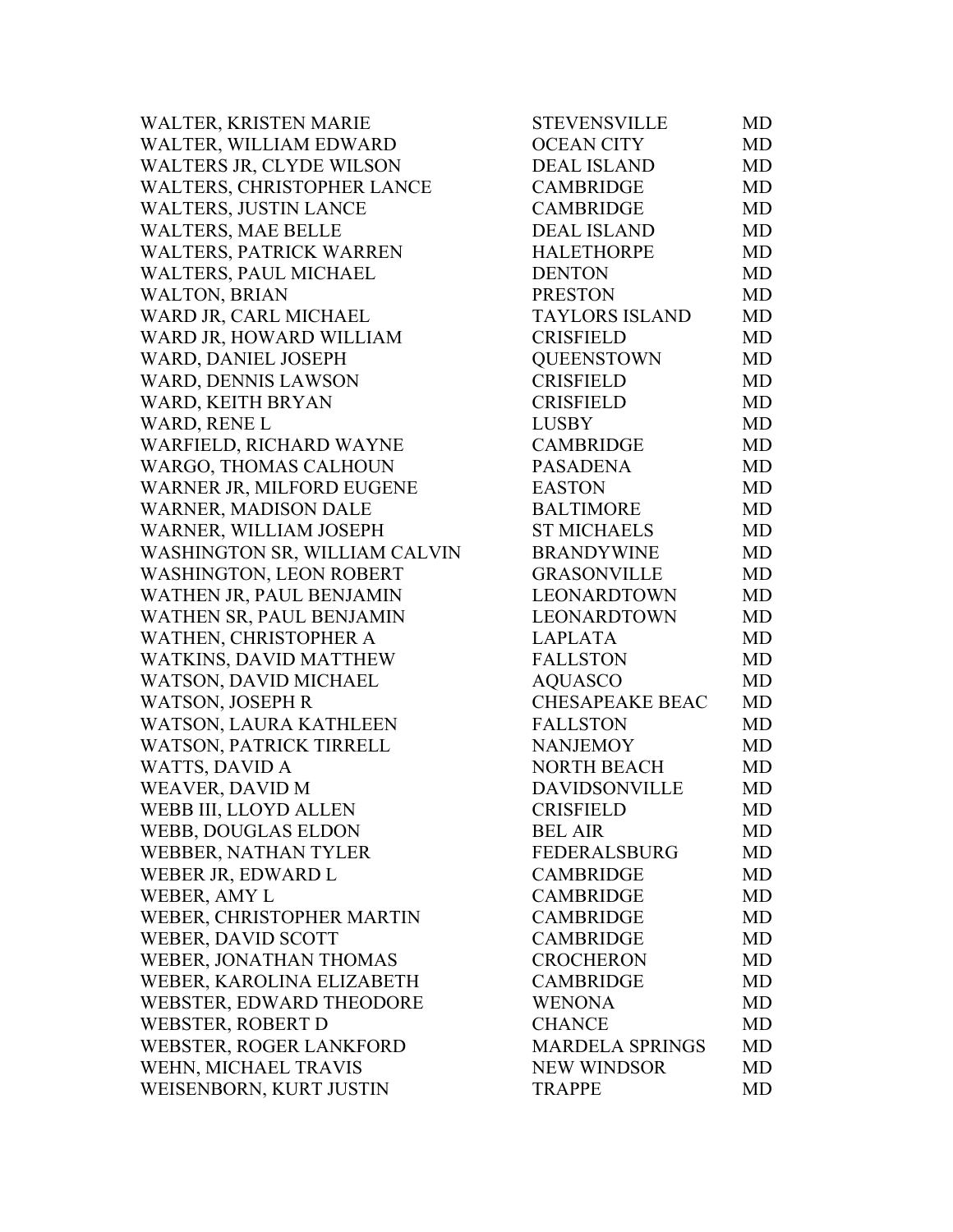| WEISS JR, RAYMOND WILLIAM       | <b>MCDANIEL</b>        | MD |
|---------------------------------|------------------------|----|
| WELCH, BENJAMIN A               | <b>CHARLOTTE HALL</b>  | MD |
| WELCH, DENISE MARIE             | <b>WESTOVER</b>        | MD |
| WELCH, ERIC F                   | <b>SAINT INIGOES</b>   | MD |
| WELCH, GERALD WAYNE             | <b>MARION STATION</b>  | MD |
| WELCH, KENNETH EUGENE           | <b>WESTOVER</b>        | MD |
| WELCH, RONALD FRANCIS           | <b>ST INIGOES</b>      | MD |
| WELLS I, GARY M                 | <b>UPPER MARLBORO</b>  | MD |
| WENDELL, ANDREW DEWEY HATFIELD  | <b>PASADENA</b>        | MD |
| WENTZ, JAMES KENNETH            | <b>CAMBRIDGE</b>       | MD |
| WERBOWETZKI, WILLIAM RANDALL    | <b>AQUASCO</b>         | MD |
| WEST, DOUGLAS DARBY             | <b>CHESTERTOWN</b>     | MD |
| WEST, KASEY ERIN                | <b>STEVENSVILLE</b>    | MD |
| WESTERMAN, BRIAN CHARLES        | <b>JOPPA</b>           | MD |
| WESTON, MICHAEL HARRY           | <b>CRAPO</b>           | MD |
| WHALEY, JOHN LEE                | <b>CENTREVILLE</b>     | MD |
| WHAPLES, KATIE LYN ANDREW       | <b>PRESTON</b>         | MD |
| WHAPLES, ROBERT LEROY           | <b>VIENNA</b>          | MD |
| WHAPLES, ROBERT W               | <b>PRESTON</b>         | MD |
| WHEATLEY, CHARLES L             | PRINCESS ANNE          | MD |
| WHEATLEY, SCOTT KEMBLE          | <b>DEAL ISLAND</b>     | MD |
| WHEEDLETON, CHARLES E           | <b>SEAFORD</b>         | DE |
| WHEEDLETON, DAVID WOODROW       | <b>SEAFORD</b>         | DE |
| WHEEDLETON, DEBORA ANN          | <b>SEAFORD</b>         | DE |
| WHEELER II, CARL RANDOLPH       | PERRYVILLE             | MD |
| WHEELER, MELANIE A              | <b>HOLLYWOOD</b>       | MD |
| WHITE JR, JEFFERY LANE          | <b>WENONA</b>          | MD |
| WHITE SR, GREGORY PAUL          | <b>HENDERSON</b>       | MD |
| WHITE, BRADLEY VERNON           | <b>MANCHESTER</b>      | MD |
| WHITE, BRANDON GLENSACHS        | <b>PASADENA</b>        | MD |
| WHITE, JAMES NOBLE              | <b>ROCK HALL</b>       | MD |
| WHITE, RICHARD VERNON           | <b>BALTIMORE</b>       | MD |
| WHITE, TAYLOR ANDREWS           | ROCK HALL              | MD |
| WHITE, TUCKER HARRISON          | <b>ROCK HALL</b>       | MD |
| WHITE, WILLIAM COOK             | <b>CENTREVILLE</b>     | MD |
| WHITE, WILLIAM SAMUEL           | <b>CENTREVILLE</b>     | MD |
| WHITELOCK, BRUCE WAYNE          | <b>DEAL ISLAND</b>     | MD |
| WHITELOCK, CHARLES DAVID        | <b>DAMES QUARTER</b>   | MD |
| WHITELOCK, WILLIAM HAROLD       | <b>DAMES QUARTER</b>   | MD |
| WHITLEY, NICHOLAS PERRY         | <b>RIDGELY</b>         | MD |
| WHITT, JONATHAN ALLEN           | <b>SEAFORD</b>         | DE |
| WHITTINGHAM IV, GEORGE HENRY    | <b>ARNOLD</b>          | MD |
| WHITTINGTON JR, KENNETH DOUGLAS | <b>CAMBRIDGE</b>       | MD |
| WICKHAM JR, WILLIAM JOHNS       | <b>JOPPA</b>           | MD |
| WIDO, MICHAEL M                 | <b>HUNTINGTOWN</b>     | MD |
| WILD, MICHAEL ANTHONY           | <b>CHESAPEAKE CITY</b> | MD |
|                                 |                        |    |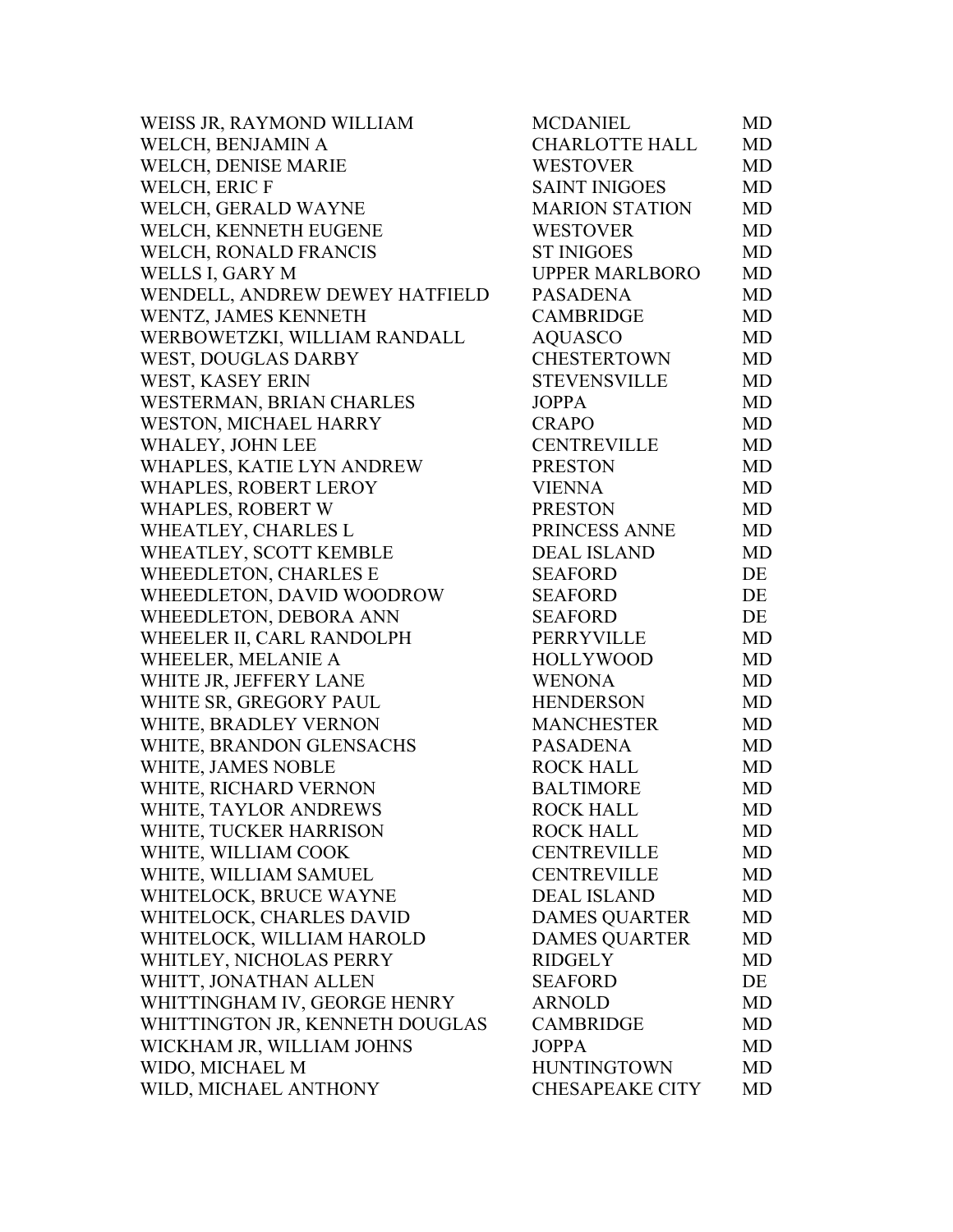| WILDE, KEVIN M               | <b>SHADY SIDE</b>      | MD        |
|------------------------------|------------------------|-----------|
| WILES, ALAN LEE              | <b>NORTH EAST</b>      | <b>MD</b> |
| WILEY, MATTHEW ROBERT        | <b>MIDDLE RIVER</b>    | <b>MD</b> |
| WILKENS, RONALD CHARLES      | <b>BERLIN</b>          | <b>MD</b> |
| WILKES, SCOTT TREVOR         | <b>BALTIMORE</b>       | MD        |
| WILKINS, WILLIAM TROY        | <b>QUEEN ANNE</b>      | <b>MD</b> |
| WILKINSON, DENNIS LEE        | <b>HARWOOD</b>         | <b>MD</b> |
| WILLEY, ANTHONY JOSEPH       | <b>TAYLORS ISLAND</b>  | <b>MD</b> |
| WILLEY, AUSTIN CHRISTOPHER   | <b>TAYLORS ISLAND</b>  | <b>MD</b> |
| WILLEY, MICHAEL D            | <b>TAYLORS ISLAND</b>  | <b>MD</b> |
| WILLIAMS JR, CLIFFORD EARL   | <b>BALTIMORE</b>       | <b>MD</b> |
| WILLIAMS JR, GLENN A         | <b>CHURCH HILL</b>     | MD        |
| WILLIAMS, BERNARD GENE       | <b>BALTIMORE</b>       | <b>MD</b> |
| WILLIAMS, DALE MAYNARD       | <b>CRISFIELD</b>       | <b>MD</b> |
| WILLIAMS, EDWARD BERNARD     | <b>ESSEX</b>           | <b>MD</b> |
| WILLIAMS, RYAN MICHAEL       | <b>SPARROWS POINT</b>  | <b>MD</b> |
| WILLIAMS, TIMOTHY BRIAN      | <b>RISING SUN</b>      | <b>MD</b> |
| WILLIS, ROBERT NORMAN        | <b>CHESTER</b>         | MD        |
| WILLNER, BRIAN L             | <b>PASADENA</b>        | <b>MD</b> |
| WILSON III, ELIJAH LEE       | <b>MARION STATION</b>  | <b>MD</b> |
| WILSON JR, ELIJAH LEE        | <b>MARION</b>          | <b>MD</b> |
| WILSON JR, THEODORE WILLIAM  | <b>EDGEWATER</b>       | <b>MD</b> |
| WILSON, BETH MCCLAIN         | <b>RHODESDALE</b>      | <b>MD</b> |
| WILSON, BROOKE MARIE         | <b>EASTON</b>          | <b>MD</b> |
| WILSON, CRAIG CHARLES        | <b>EASTON</b>          | MD        |
| WILSON, DEREK LEE            | <b>EASTON</b>          | MD        |
| WILSON, DONALD W             | <b>QUANTICO</b>        | <b>MD</b> |
| WILSON, JOHN RICHARD         | <b>CAMBRIDGE</b>       | <b>MD</b> |
| WILSON, LESLIE ANN           | <b>MARION STATION</b>  | <b>MD</b> |
| WILSON, RANDLE EDWARD        | PERRYVILLE             | <b>MD</b> |
| WILSON, RICHARD ALTON        | <b>RHODESDALE</b>      | MD        |
| <b>WILSON, STACY EDWIN</b>   | <b>LA PLATA</b>        | MD        |
| WILSON, WILLIAM BRIAN        | <b>PASADENA</b>        | MD        |
| WIMBERLY, TRAVIS M           | <b>SAINT INIGOES</b>   | MD        |
| WINCE, DALE E                | <b>LEONARDTOWN</b>     | MD        |
| <b>WINCE, PATRICIA E</b>     | <b>VALLEY LEE</b>      | <b>MD</b> |
| WINDSOR JR, LARRY V          | <b>WOOLFORD</b>        | <b>MD</b> |
| WINDSOR JR, WILLIAM FRANKLIN | <b>EAST NEW MARKET</b> | <b>MD</b> |
| WINDSOR JR, WILLIAM H        | <b>CHURCH CREEK</b>    | <b>MD</b> |
| WINDSOR, ANDREW JOSEPH       | <b>MECHANICSVILLE</b>  | <b>MD</b> |
| WINDSOR, AUSTIN WAYNE        | <b>CHURCH CREEK</b>    | MD        |
| WINDSOR, DANNY ONEAL         | <b>CAMBRIDGE</b>       | MD        |
| WINDSOR, JAMES AUSTIN        | <b>MADISON</b>         | MD        |
| WINDSOR, LARRY VAUGHN        | <b>TODDVILLE</b>       | <b>MD</b> |
| WINDSOR, MICHAEL A           | <b>UPPER MARLBORO</b>  | MD        |
| WINDSOR, STEVEN M            | <b>BRANDYWINE</b>      | MD        |
|                              |                        |           |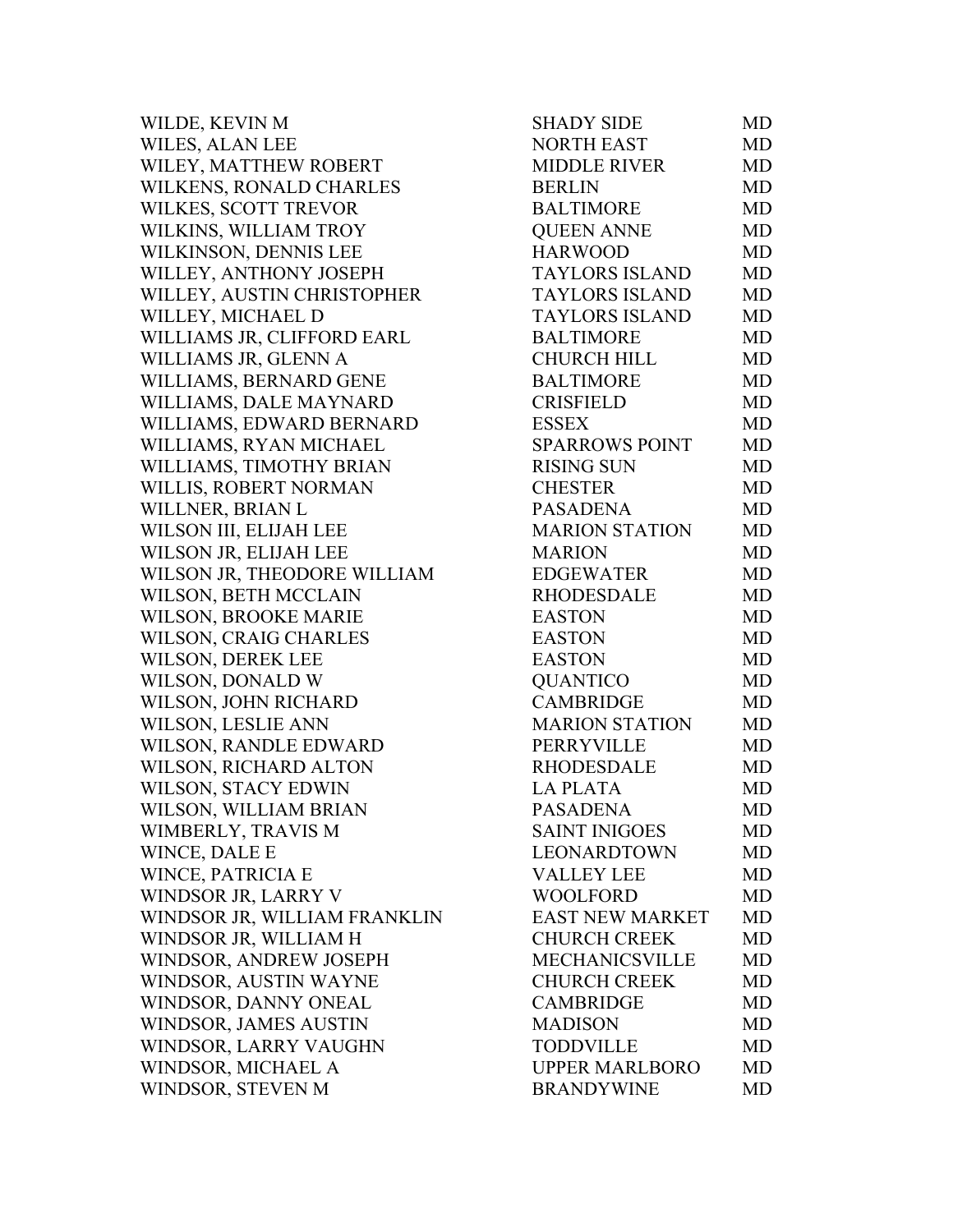| WINDSOR, TOMMY PAUL EDWARD     | <b>UPPER MARLBORO</b>  | MD        |
|--------------------------------|------------------------|-----------|
| WINDSOR, WILLIAM HUDSON        | <b>WINGATE</b>         | MD        |
| WINES SR, RICHARD E            | <b>UPPER MARLBORO</b>  | MD        |
| WINKLER III, BERNARD REESE     | <b>LA PLATA</b>        | MD        |
| <b>WISE, JAMES MCARTHUR</b>    | <b>CHAPTICO</b>        | MD        |
| WISNIEWSKI, CASEY LEE          | <b>STEVENSVILLE</b>    | MD        |
| WITHEROW, STACEY L             | <b>CHESAPEAKE BEAC</b> | MD        |
| WITT, ROBERT K                 | <b>EDGEWATER</b>       | MD        |
| WOLF, JOSHUA JAMES             | PORT DEPOSIT           | <b>MD</b> |
| WOLFE, BRANDON JEREMIAH        | <b>STEVENSVILLE</b>    | MD        |
| WOLFE, SHERRY KATHLEEN         | <b>CHAPTICO</b>        | MD        |
| WOLFE, TIMOTHY D               | <b>CHURCH CREEK</b>    | <b>MD</b> |
| WOOD III, JOHN MICHAEL         | <b>RIDGELY</b>         | MD        |
| WOOD JR, TODD HARRISON         | <b>WELCOME</b>         | MD        |
| WOOD, ANTHONY W                | <b>BRYANS ROAD</b>     | <b>MD</b> |
| WOOD, MARK JAMES               | <b>UPPER MARLBORO</b>  | MD        |
| WOOD, ROBIN MILNER             | <b>FISHING CREEK</b>   | MD        |
| WOODALL, ERICH DAMON           | <b>DEALE</b>           | MD        |
| WOODBURN, ROBERT J             | <b>RIDGE</b>           | MD        |
| WOODS IV, JOHN HENRY           | <b>SHADY SIDE</b>      | MD        |
| WOOLDRIDGE, MARK L             | <b>TRACYS LANDING</b>  | MD        |
| WOOTERS JR, JOHN FRANK R       | <b>EASTON</b>          | MD        |
| WOOTERS, MICHAEL CRAIG         | <b>CENTREVILLE</b>     | MD        |
| WRIGHT, CURTIS L               | <b>BERLIN</b>          | MD        |
| WROTEN SR, DONALD M            | <b>VIENNA</b>          | MD        |
| <b>WROTEN, RONALD EUGENE</b>   | <b>VIENNA</b>          | MD        |
| WYRE, FRANK JOHN               | <b>ELKTON</b>          | MD        |
| WYROBEK JR, FRANK JOSEPH       | PASADENA               | MD        |
| YAGER, KRYSTI                  | <b>BALTIMORE</b>       | MD        |
| YASTRZEMSKY, JULIAN            | <b>HALETHORPE</b>      | MD        |
| YATES, HERMAN L                | <b>LAPLATA</b>         | MD        |
| YEAGER III, CHARLES W          | PERRY HALL             | MD        |
| YERKIE, DONALD LEE             | <b>WORTON</b>          | MD        |
| YOUNG, ANTHONY NEIL            | <b>QUEENSTOWN</b>      | MD        |
| YOUNG, CALEB E                 | <b>MECHANICSVILLE</b>  | MD        |
| YOUNG, SALLY DARLENE           | <b>QUEENSTOWN</b>      | MD        |
| YOUNGER, THOMAS J              | <b>ST LEONARD</b>      | MD        |
| YOWELL, MICHAEL DREW           | <b>BETTERTON</b>       | MD        |
| YUHAS, STEPHEN ANTHONY         | <b>BERLIN</b>          | MD        |
| ZABLOCKI, WILLIAM G            | <b>ESSEX</b>           | MD        |
| ZARACHOWICZ, PAUL JULIAN       | <b>STEVENSVILLE</b>    | MD        |
| ZARRILLI, DAVID L              | <b>WILMINGTON</b>      | DE        |
| ZAWACKI, BENJAMIN KREBS        | <b>QUANTICO</b>        | MD        |
| ZDROJEWSKI JR, STANLEY ANTHONY | <b>NOTTINGHAM</b>      | PA        |
| ZEAUSKAS, AARON JOHN           | <b>ELKTON</b>          | MD        |
| ZELINSKE, PAUL JOSEPH          | <b>SHERWOOD</b>        | MD        |
|                                |                        |           |